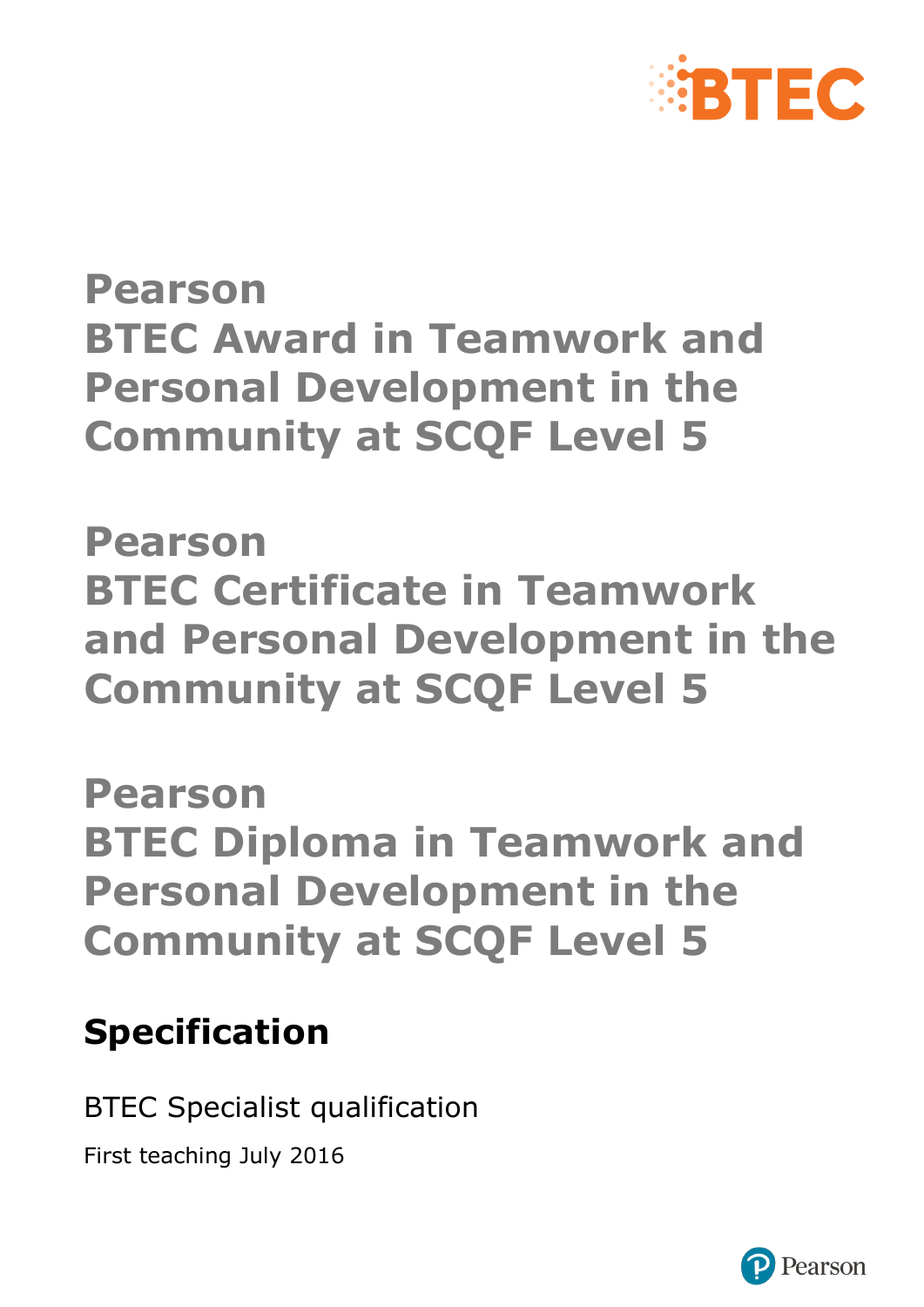#### **Edexcel, BTEC and LCCI qualifications**

Edexcel, BTEC and LCCI qualifications are awarded by Pearson, the UK's largest awarding body offering academic and vocational qualifications that are globally recognised and benchmarked. For further information, please visit our qualification websites at www.edexcel.com, www.btec.co.uk or www.lcci.org.uk. Alternatively, you can get in touch with us using the details on our contact us page at qualifications.pearson.com/contactus

#### **About Pearson**

Pearson is the world's leading learning company, with 40,000 employees in more than 70 countries working to help people of all ages to make measurable progress in their lives through learning. We put the learner at the centre of everything we do, because wherever learning flourishes, so do people. Find out more about how we can help you and your learners at qualifications.pearson.com

*References to third party material made in this specification are made in good faith. Pearson does not endorse, approve or accept responsibility for the content of materials, which may be subject to change, or any opinions expressed therein. (Material may include textbooks, journals, magazines and other publications and websites.)*

*All information in this specification is correct at time of publication.*

ISBN 978 1 446 93855 3

All the material in this publication is copyright © Pearson Education Limited 2016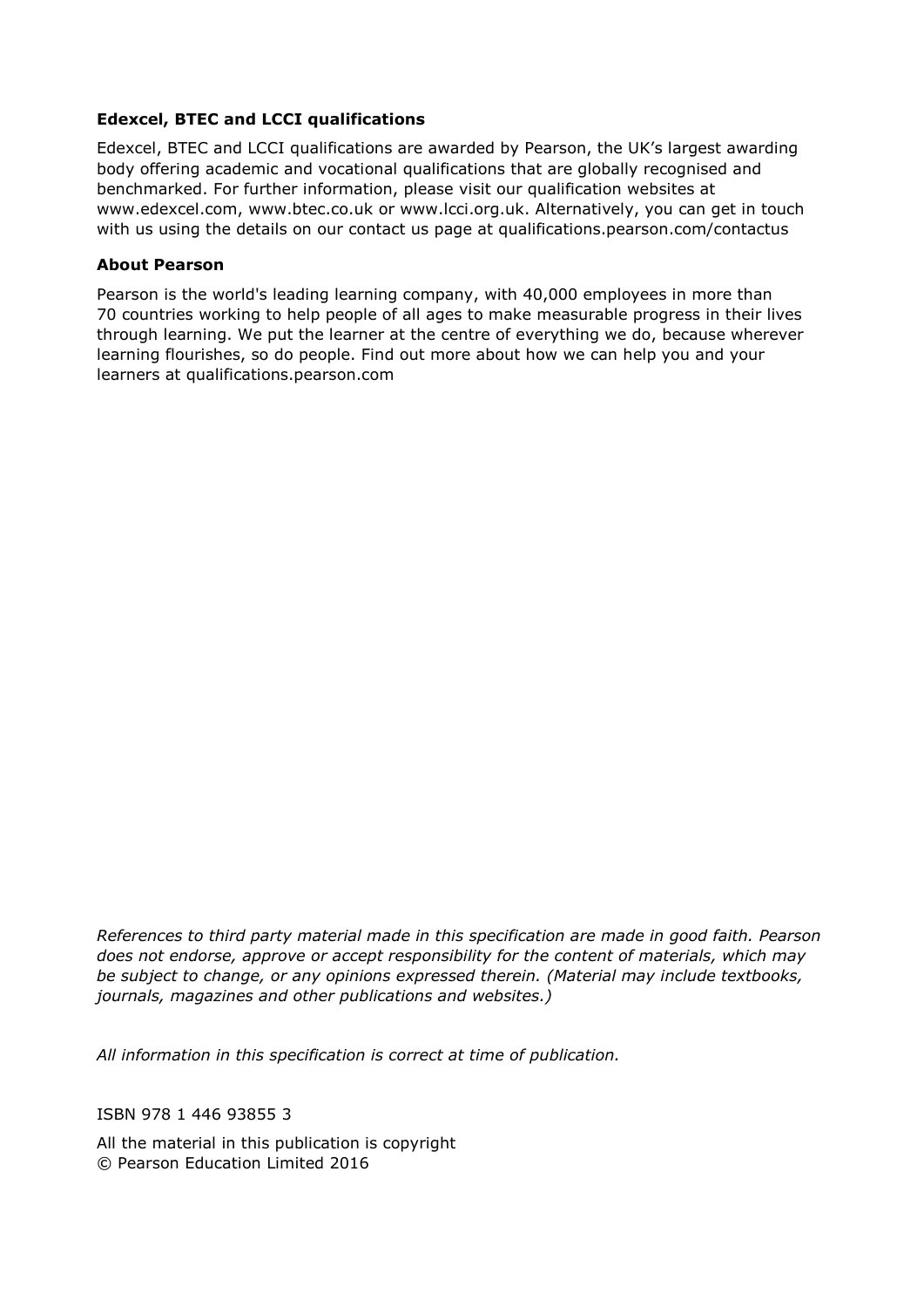# **Contents**

|                | <b>Purpose of this specification</b>                                                              | $\mathbf{1}$        |
|----------------|---------------------------------------------------------------------------------------------------|---------------------|
| 1              | <b>Introducing BTEC Specialist qualifications</b><br>What are BTEC Specialist qualifications?     | 3<br>3              |
| $\overline{2}$ | <b>Qualification summary and key information</b><br>SQA award code and qualification title        | 4<br>$\overline{7}$ |
|                | Qualification objective                                                                           | 7                   |
|                | Relationship with previous qualifications                                                         | 7                   |
|                | Progression opportunities through Pearson qualifications                                          | $\overline{7}$      |
|                | Industry support and recognition                                                                  | 8                   |
| 3              | <b>Qualification structures</b>                                                                   | 9                   |
|                | Pearson BTEC Award in Teamwork and Personal Development in the<br>Community at SCQF Level 5       | 9                   |
|                | Pearson BTEC Certificate in Teamwork and Personal Development in<br>the Community at SCQF Level 5 | 10                  |
|                | Pearson BTEC Diploma in Teamwork and Personal Development in the<br>Community at SCQF Level 5     | 11                  |
| 4              | <b>Assessment</b>                                                                                 | $12 \ \mathrm{$     |
| 5              | <b>Recognising prior learning and achievement</b><br>Recognition of Prior Learning                | 13<br>13            |
| 6              | <b>Centre resource requirements</b>                                                               | 14                  |
| 7              | Centre recognition and approval centre recognition<br>Approvals agreement                         | 15<br>15            |
| 8              | <b>Quality assurance of centres</b>                                                               | 16                  |
| 9              | <b>Programme delivery</b>                                                                         | 17                  |
| 10             | <b>Access and recruitment</b>                                                                     | 18                  |
| 11             | Access to qualifications for learners with disabilities<br>or specific needs                      | 19                  |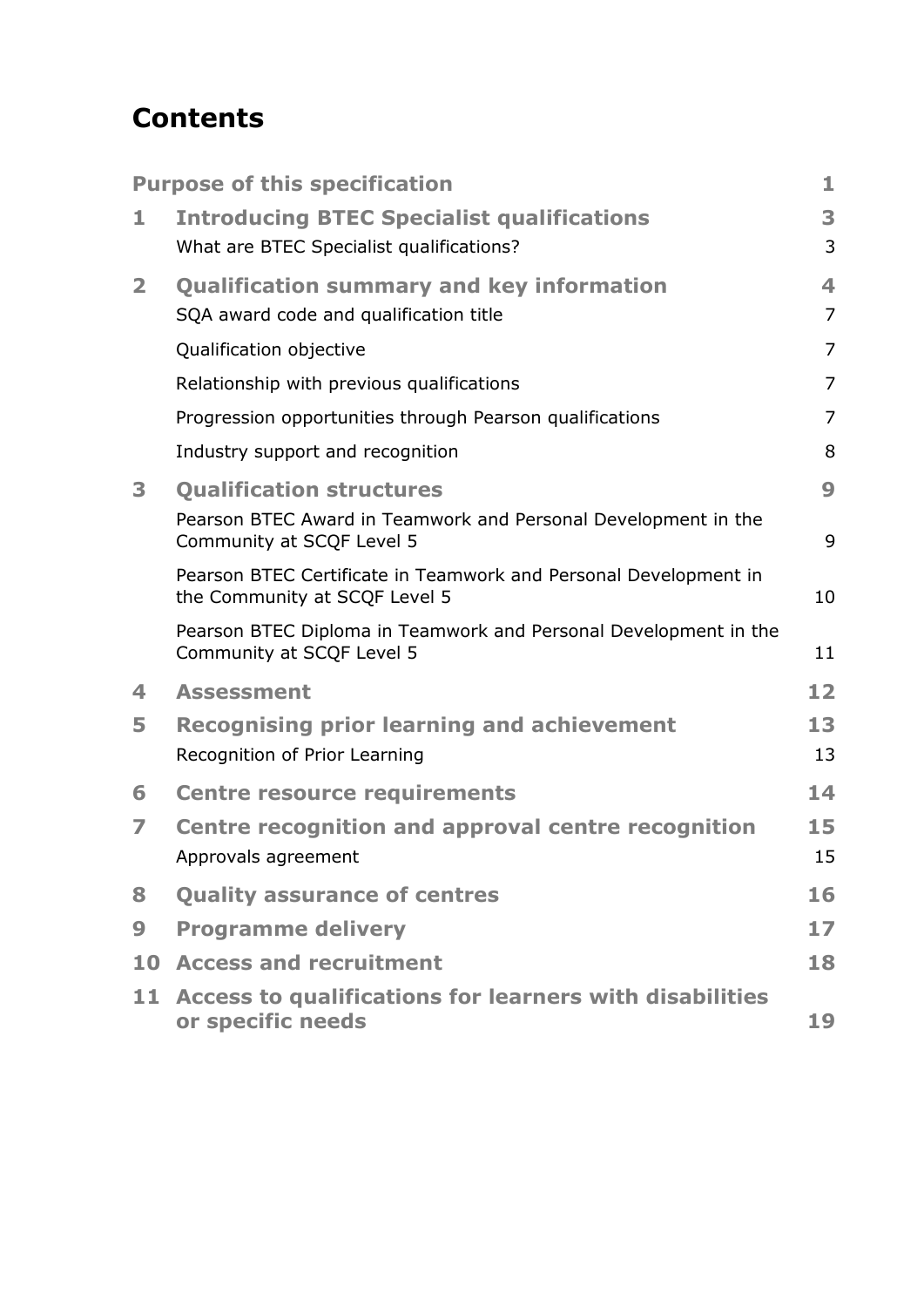| 12 | <b>Units</b>       |                                                                    | 20 |
|----|--------------------|--------------------------------------------------------------------|----|
|    | Unit title         |                                                                    | 20 |
|    | Unit code          |                                                                    | 20 |
|    | <b>SCQF level</b>  |                                                                    | 20 |
|    | Credit points      |                                                                    | 20 |
|    |                    | Guided learning hours                                              | 20 |
|    | Unit aim           |                                                                    | 20 |
|    |                    | <b>Essential resources</b>                                         | 20 |
|    |                    | Learning outcomes                                                  | 20 |
|    |                    | Assessment criteria                                                | 21 |
|    | Unit amplification |                                                                    | 21 |
|    |                    | Information for tutors                                             | 21 |
|    | Unit $1$ :         | <b>Teamwork and Communication Skills</b>                           | 22 |
|    | Unit 2:            | <b>Employment Skills in Uniformed Organisations</b>                | 27 |
|    | Unit 3:            | Career Planning and Self-Assessment for Uniformed<br>Organisations | 32 |
|    | Unit 4:            | Improving Health and Fitness in Uniformed Organisations            | 37 |
|    | Unit 5:            | Personal Development through Adventurous Activities                | 43 |
|    | Unit 6:            | Land Navigation by Map and Compass                                 | 48 |
|    | Unit 7:            | <b>Expedition Skills</b>                                           | 53 |
|    | Unit 8:            | <b>Fundamentals of Nautical Studies</b>                            | 59 |
|    | Unit 9:            | Volunteering                                                       | 66 |
|    | Unit 10:           | Citizenship, the Individual and Society                            | 71 |
|    | <b>Unit 11:</b>    | <b>Community and Cultural Awareness</b>                            | 78 |
| 13 |                    | <b>Further information and useful publications</b>                 | 85 |
| 14 |                    | <b>Professional development and training</b>                       | 86 |
|    |                    |                                                                    |    |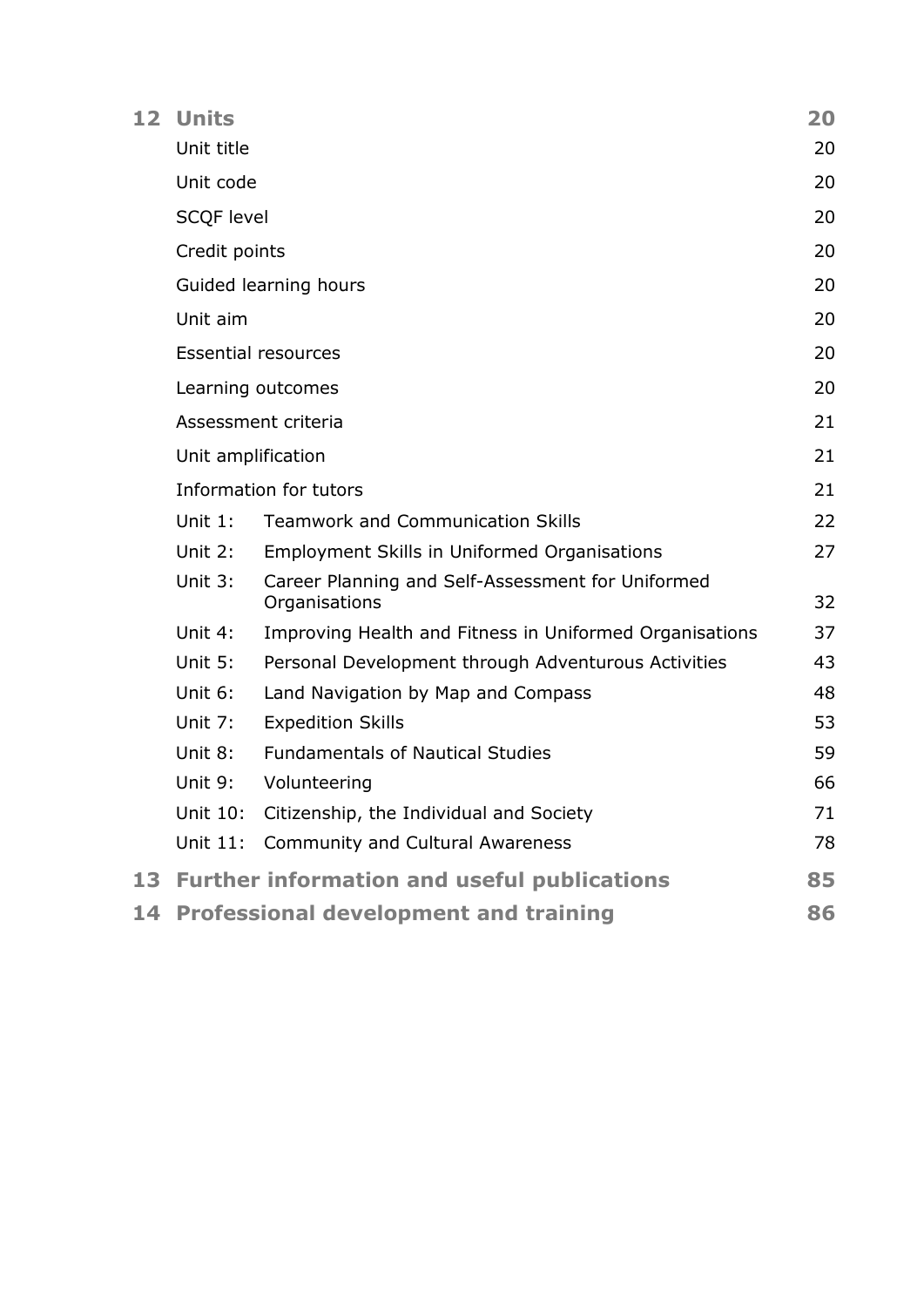# <span id="page-4-0"></span>**Purpose of this specification**

The purpose of a specification as defined by SQA Accreditation is to set out:

- the qualification's objective
- any other qualification that a learner must have completed before taking the qualification
- any prior knowledge, skills or understanding that the learner is required to have before taking the qualification
- units that a learner must have completed before the qualification will be awarded and any optional routes
- any other requirements that a learner must have satisfied before they will be assessed or before the qualification will be awarded
- the knowledge, skills and understanding that will be assessed as part of the qualification (giving a clear indication of their coverage and depth)
- the method of any assessment and any associated requirements relating to it
- the criteria against which the learner's level of attainment will be measured (such as assessment criteria)
- any specimen materials
- any specified levels of attainment.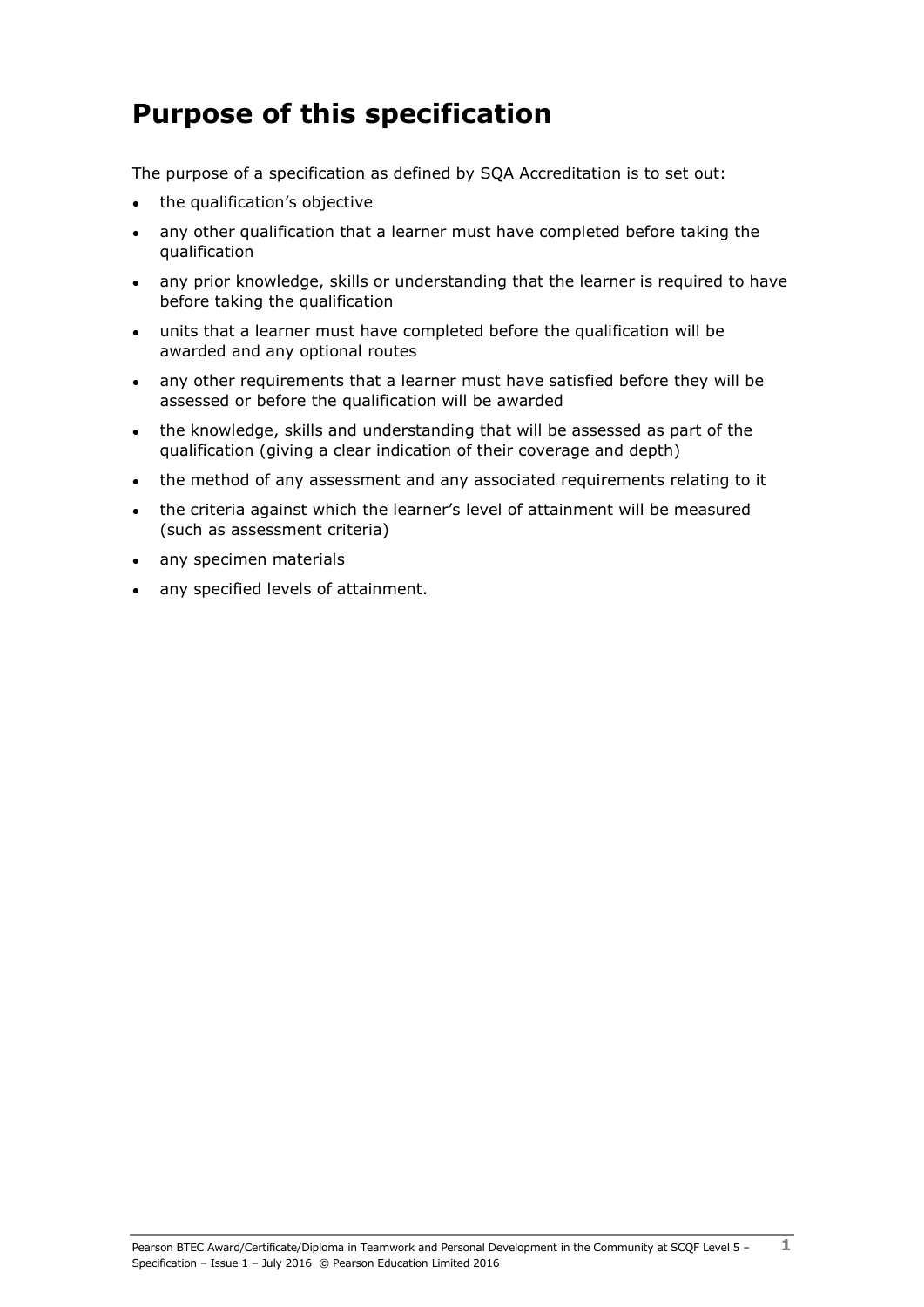Pearson BTEC Award/Certificate/Diploma in Teamwork and Personal Development in the Community at SCQF Level 5 – Specification – Issue 1 – July 2016 © Pearson Education Limited 2016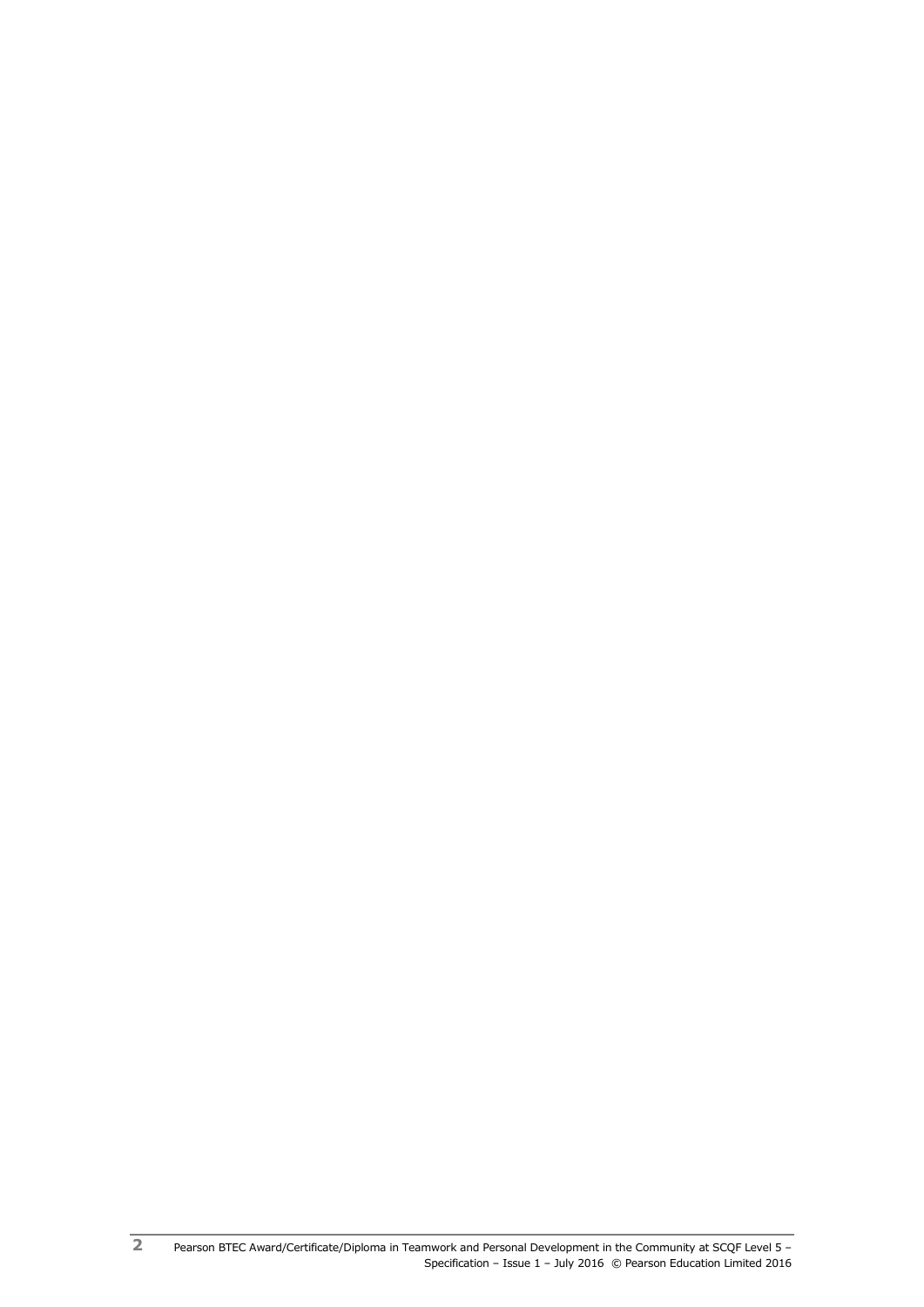# <span id="page-6-0"></span>**1 Introducing BTEC Specialist qualifications**

#### <span id="page-6-1"></span>**What are BTEC Specialist qualifications?**

BTEC Specialist qualifications are work-related qualifications available across a range of sectors, and from Entry to Level 7 on the Scottish Credit and Qualifications Framework (SCQF). They give learners the knowledge, understanding and skills they need to prepare for employment. The qualifications also provide career development opportunities for those already in work. The qualifications may be offered as full-time or part-time courses in schools or colleges. Training centres and employers may also offer these qualifications.

Specialist qualifications on the SCQF have assigned credit points.

Credit points indicate how much time it takes, on average, to complete a qualification or learning programme. The SCQF works on the basis that one credit point represents the amount of learning achieved through a notional 10 hours of learning time, which includes everything a learner has to do to achieve the outcomes in a qualification including the assessment procedures.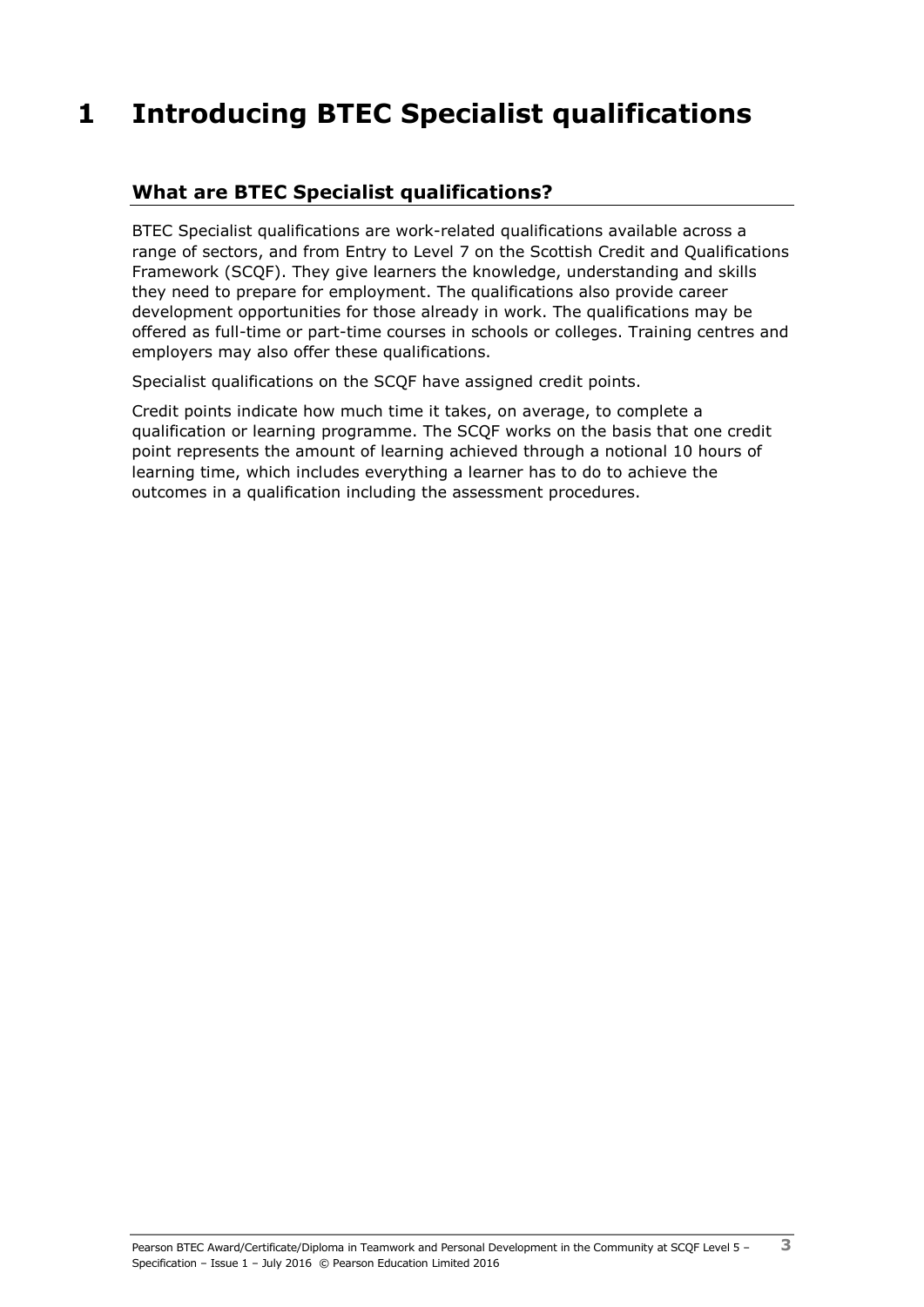# <span id="page-7-0"></span>**2 Qualification summary and key information**

| <b>Qualification title</b> | <b>Pearson BTEC Award</b><br>in Teamwork and Personal Development in<br>the Community at SCQF Level 5                                                                                                                                         |
|----------------------------|-----------------------------------------------------------------------------------------------------------------------------------------------------------------------------------------------------------------------------------------------|
| SCQF award code            | R489 04                                                                                                                                                                                                                                       |
| Qualification framework    | Scottish Credit and Qualifications Framework<br>(SCQF)                                                                                                                                                                                        |
| Accreditation start date   | 01/07/2016                                                                                                                                                                                                                                    |
| Approved age ranges        | $14 - 16$                                                                                                                                                                                                                                     |
|                            | $16 - 18$                                                                                                                                                                                                                                     |
| SCQF credit points         | 11                                                                                                                                                                                                                                            |
| Assessment                 | Centre-devised assessment (internal assessment).                                                                                                                                                                                              |
| Guided learning hours      | 69                                                                                                                                                                                                                                            |
| Grading information        | The qualification and units are at pass grade.                                                                                                                                                                                                |
| Entry requirements         | No prior knowledge, understanding, skills or<br>qualifications are required before learners register<br>for this qualification. However, centres must follow<br>our access and recruitment policy (see Section 10<br>Access and recruitment). |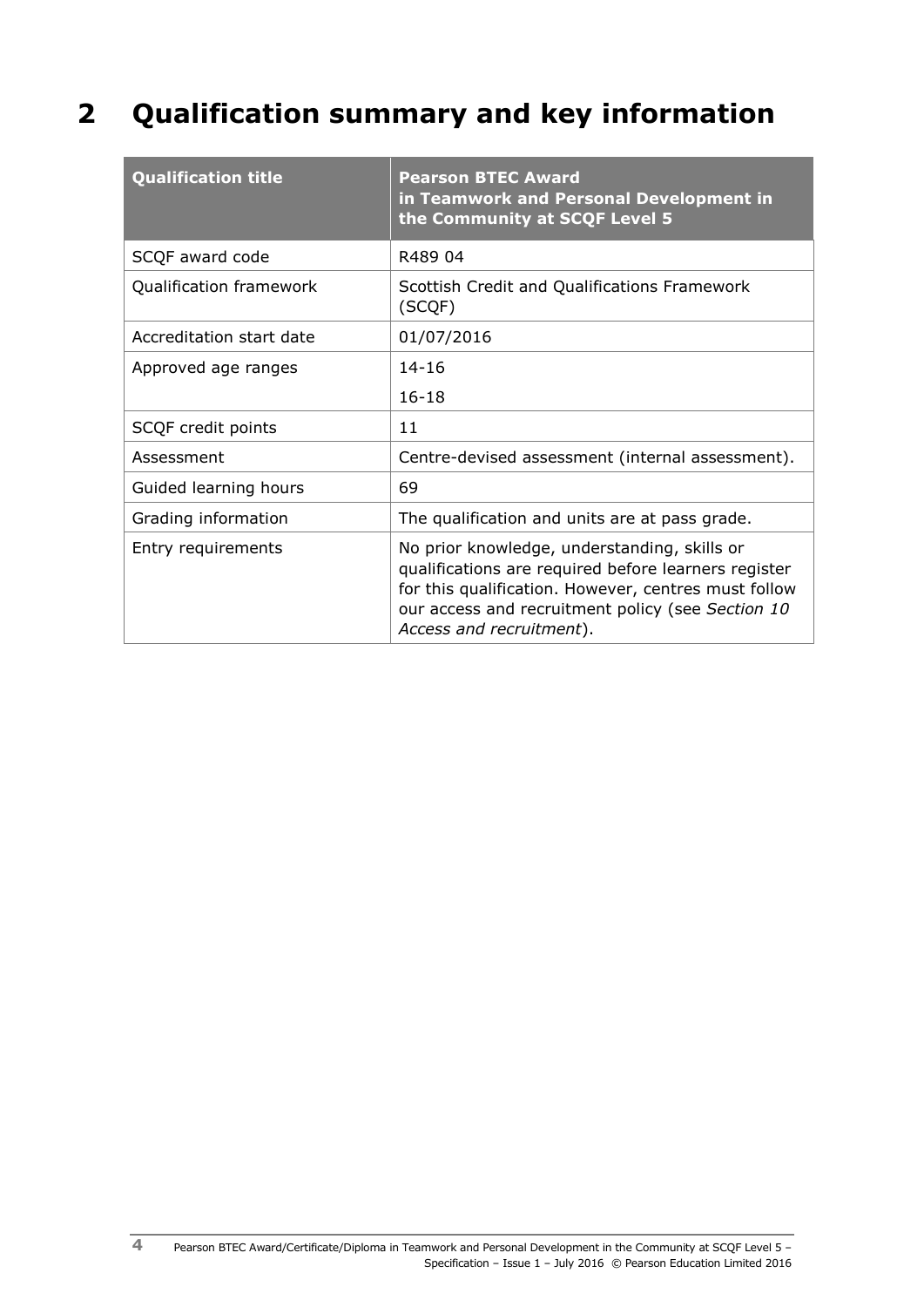| <b>Qualification title</b> | <b>Pearson BTEC Certificate</b><br>in Teamwork and Personal Development in<br>the Community at SCQF Level 5                                                                                                                                   |
|----------------------------|-----------------------------------------------------------------------------------------------------------------------------------------------------------------------------------------------------------------------------------------------|
| SCQF award code            | R490 04                                                                                                                                                                                                                                       |
| Qualification framework    | Scottish Credit and Qualifications Framework<br>(SCQF)                                                                                                                                                                                        |
| Accreditation start date   | 01/07/2016                                                                                                                                                                                                                                    |
| Approved age ranges        | $14 - 16$                                                                                                                                                                                                                                     |
|                            | $16 - 18$                                                                                                                                                                                                                                     |
| SCQF credit points         | 20                                                                                                                                                                                                                                            |
| Assessment                 | Centre-devised assessment (internal assessment).                                                                                                                                                                                              |
| Guided learning hours      | 138                                                                                                                                                                                                                                           |
| Grading information        | The qualification and units are at pass grade.                                                                                                                                                                                                |
| Entry requirements         | No prior knowledge, understanding, skills or<br>qualifications are required before learners register<br>for this qualification. However, centres must follow<br>our access and recruitment policy (see Section 10<br>Access and recruitment). |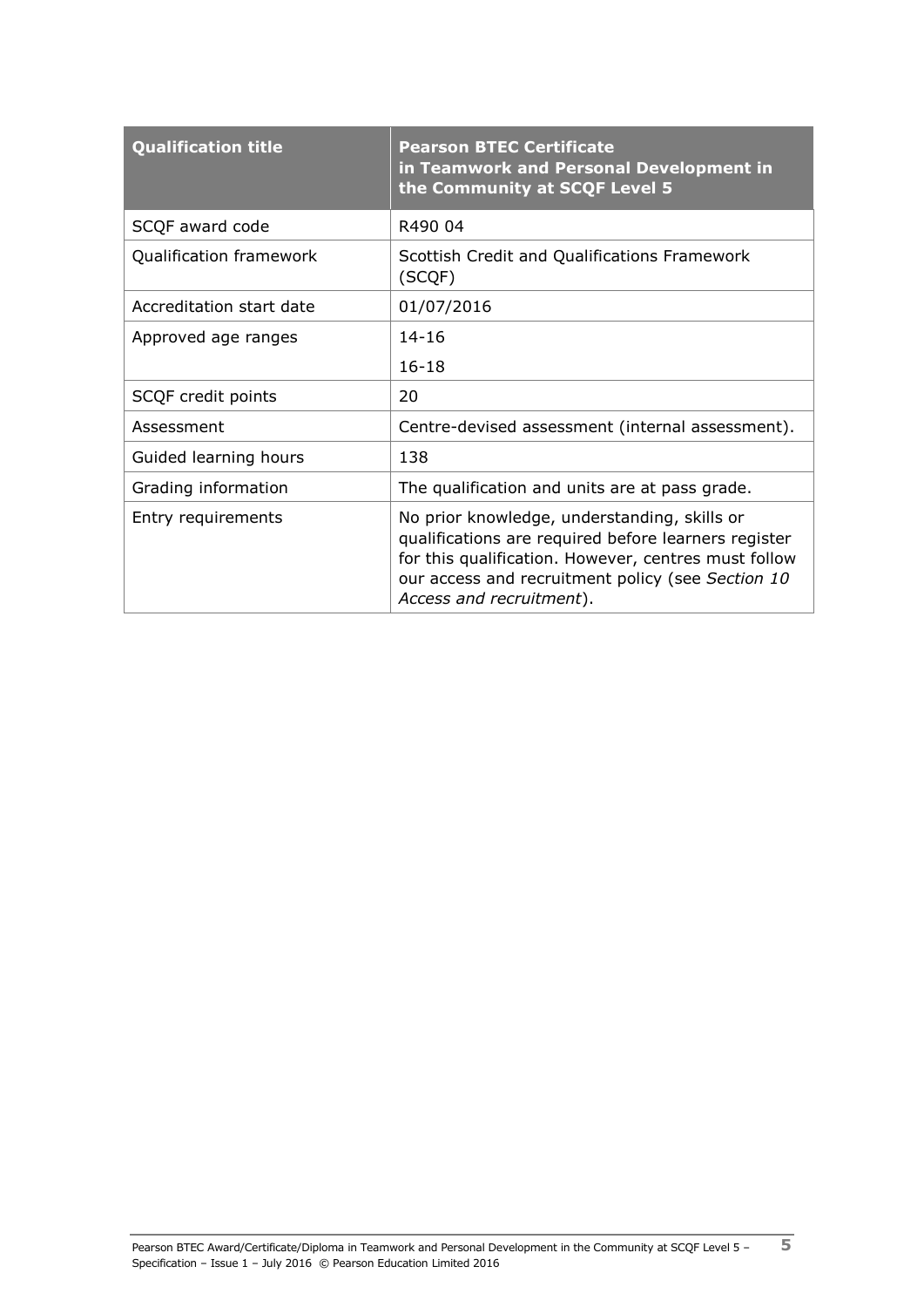| <b>Qualification title</b> | <b>Pearson BTEC Diploma</b><br>in Teamwork and Personal Development in<br>the Community at SCQF Level 5                                                                                                                                       |
|----------------------------|-----------------------------------------------------------------------------------------------------------------------------------------------------------------------------------------------------------------------------------------------|
| SCQF award code            | R491 04                                                                                                                                                                                                                                       |
| Qualification framework    | Scottish Credit and Qualifications Framework<br>(SCQF)                                                                                                                                                                                        |
| Accreditation start date   | 01/07/2016                                                                                                                                                                                                                                    |
| Approved age ranges        | $14 - 16$                                                                                                                                                                                                                                     |
|                            | $16 - 18$                                                                                                                                                                                                                                     |
| SCQF credit points         | 45                                                                                                                                                                                                                                            |
| Assessment                 | Centre-devised assessment (internal assessment).                                                                                                                                                                                              |
| Guided learning hours      | 317                                                                                                                                                                                                                                           |
| Grading information        | The qualification and units are at pass grade.                                                                                                                                                                                                |
| Entry requirements         | No prior knowledge, understanding, skills or<br>qualifications are required before learners register<br>for this qualification. However, centres must follow<br>our access and recruitment policy (see Section 10<br>Access and recruitment). |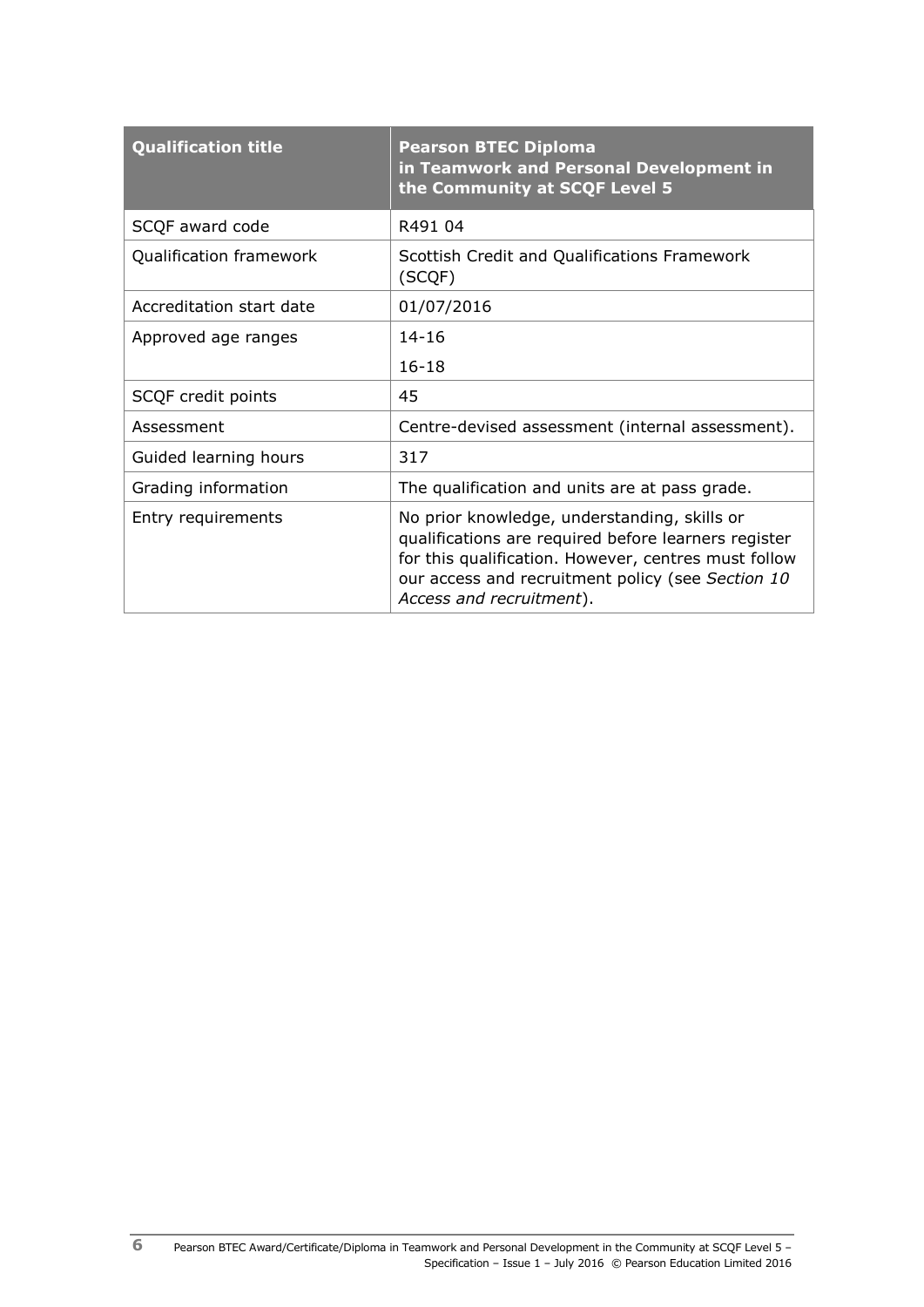### <span id="page-10-0"></span>**SQA award code and qualification title**

The qualification title, unit titles and SQA award code are given on each learner's final certificate. You should tell your learners this when your centre recruits them and registers them with us. There is more information about certification in our *UK Information Manual,* available on our website.

### <span id="page-10-1"></span>**Qualification objective**

The Pearson BTEC Award, Certificate, and Diploma in Teamwork and Personal Development in the Community at SCQF Level 5 have been designed for learners who are working in the community or are looking to work in the community, either in a voluntary capacity or through employment. These qualifications can be taken alongside training provided within the voluntary sector or within uniformed organisations. Many who enter the voluntary sector will have had limited success in formal qualifications in the past. These qualifications will allow them to work towards a nationally recognised accredited BTEC qualification alongside training and development in a specific context that they have chosen. It will allow many young people opportunity to progress to Level 3 qualifications and beyond – something they would not otherwise have been able to achieve.

These qualifications have been designed to give learners the opportunity to:

- develop knowledge related to the voluntary sector
- develop skills that are valuable for those working in the community, many of which are the skills valued by employers
- achieve a nationally-recognised SCQF Level 5 qualification
- develop own personal growth and engagement in learning.

#### <span id="page-10-2"></span>**Relationship with previous qualifications**

These qualifications are not direct replacements of any other Pearson BTEC qualifications.

#### <span id="page-10-3"></span>**Progression opportunities through Pearson qualifications**

Learners who have achieved the Pearson Award, Certificate and Diploma in Teamwork and Personal Development in the Community at SCQF Level 5 can progress to existing Pearson SCQF Level 6 qualifications within mainstream education or work in the community within uniformed organisations.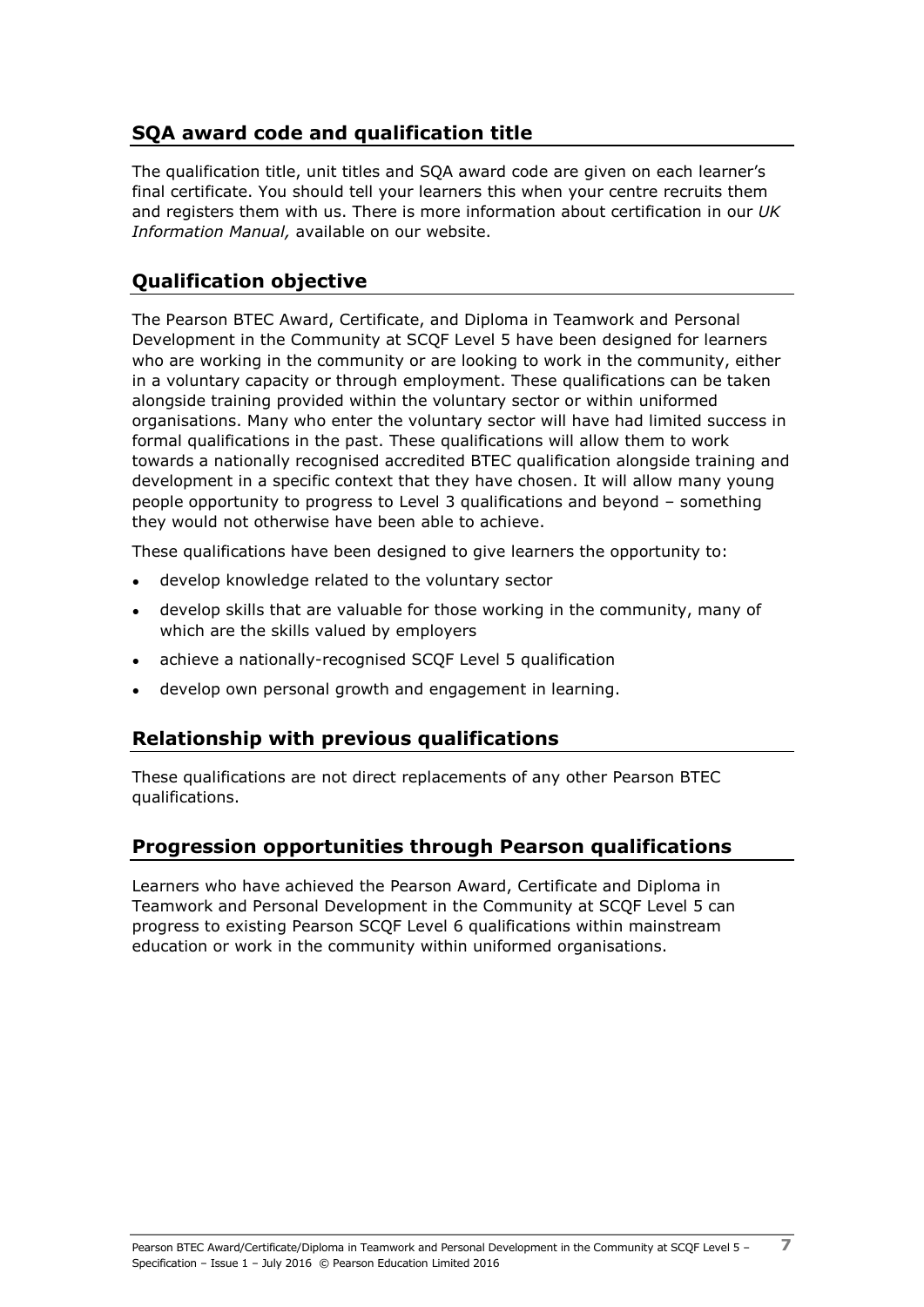### <span id="page-11-0"></span>**Industry support and recognition**

These qualifications are supported by Skills for Justice, the Sector Skills Council for Fire and Rescue Services, the Armed Forces, Local Government and Law.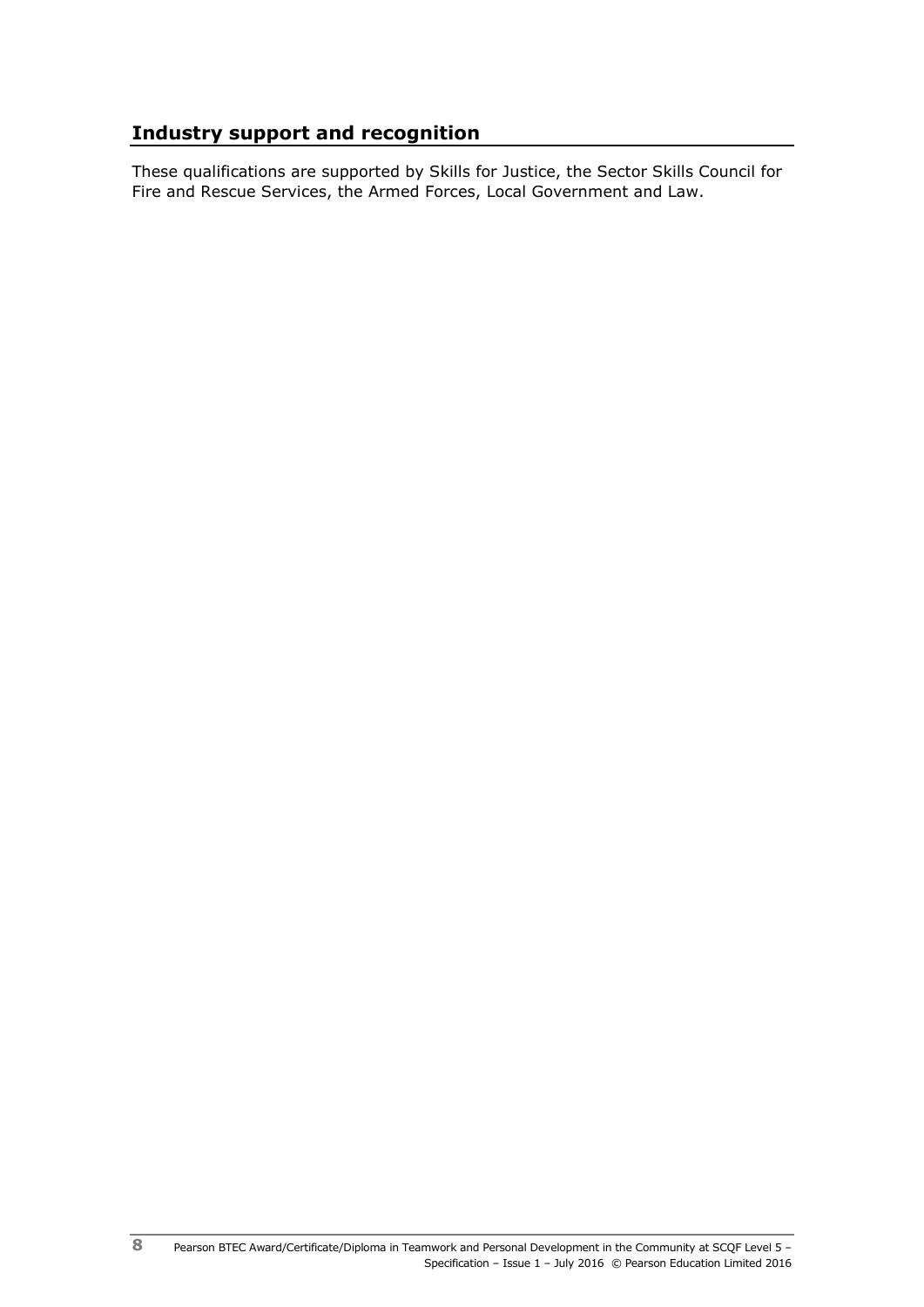# <span id="page-12-0"></span>**3 Qualification structures**

#### <span id="page-12-1"></span>**Pearson BTEC Award in Teamwork and Personal Development in the Community at SCQF Level 5**

The learner will need to meet the requirements outlined in the table below before Pearson can award the qualification.

| Minimum number of credit points that must be achieved   |  |
|---------------------------------------------------------|--|
| Number of mandatory credit points that must be achieved |  |
| Number of optional credit points that must be achieved  |  |

| <b>Unit</b>    | <b>Unit code</b> | <b>Mandatory unit</b>                                                  | <b>SCQF</b><br><b>Level</b> | <b>Credit</b><br>points | <b>Guided</b><br>learning<br>hours |
|----------------|------------------|------------------------------------------------------------------------|-----------------------------|-------------------------|------------------------------------|
| $\mathbf{1}$   | UJ16 04          | <b>Teamwork and Communication Skills</b>                               | 5                           | 6                       | 38                                 |
|                |                  | <b>Optional units</b>                                                  |                             |                         |                                    |
| 2              | UJ17 04          | Employment Skills in Uniformed<br>Organisations                        | 5                           | 5                       | 31                                 |
| 3              | UJ18 04          | Career Planning and Self-<br>Assessment for Uniformed<br>Organisations | 5                           | 5                       | 34                                 |
| 4              | UJ19 04          | Improving Health and Fitness in<br>Uniformed Organisations             | 5                           | 10                      | 70                                 |
| 5              | UJ20 04          | Personal Development through<br><b>Adventurous Activities</b>          | 5                           | 9                       | 70                                 |
| 6              | UJ21 04          | Land Navigation by Map and<br>Compass                                  | 5                           | 9                       | 69                                 |
| $\overline{7}$ | UJ22 04          | <b>Expedition Skills</b>                                               | 5                           | 10                      | 78                                 |
| 8              | UJ23 04          | <b>Fundamentals of Nautical Studies</b>                                | 5                           | 10                      | 70                                 |
| 9              | UJ24 04          | Volunteering                                                           | 5                           | 10                      | 70                                 |
| 10             | UJ25 04          | Citizenship, the Individual and<br>Society                             | 5                           | 10                      | 78                                 |
| 11             | UJ26 04          | <b>Community and Cultural Awareness</b>                                | 5                           | 10                      | 76                                 |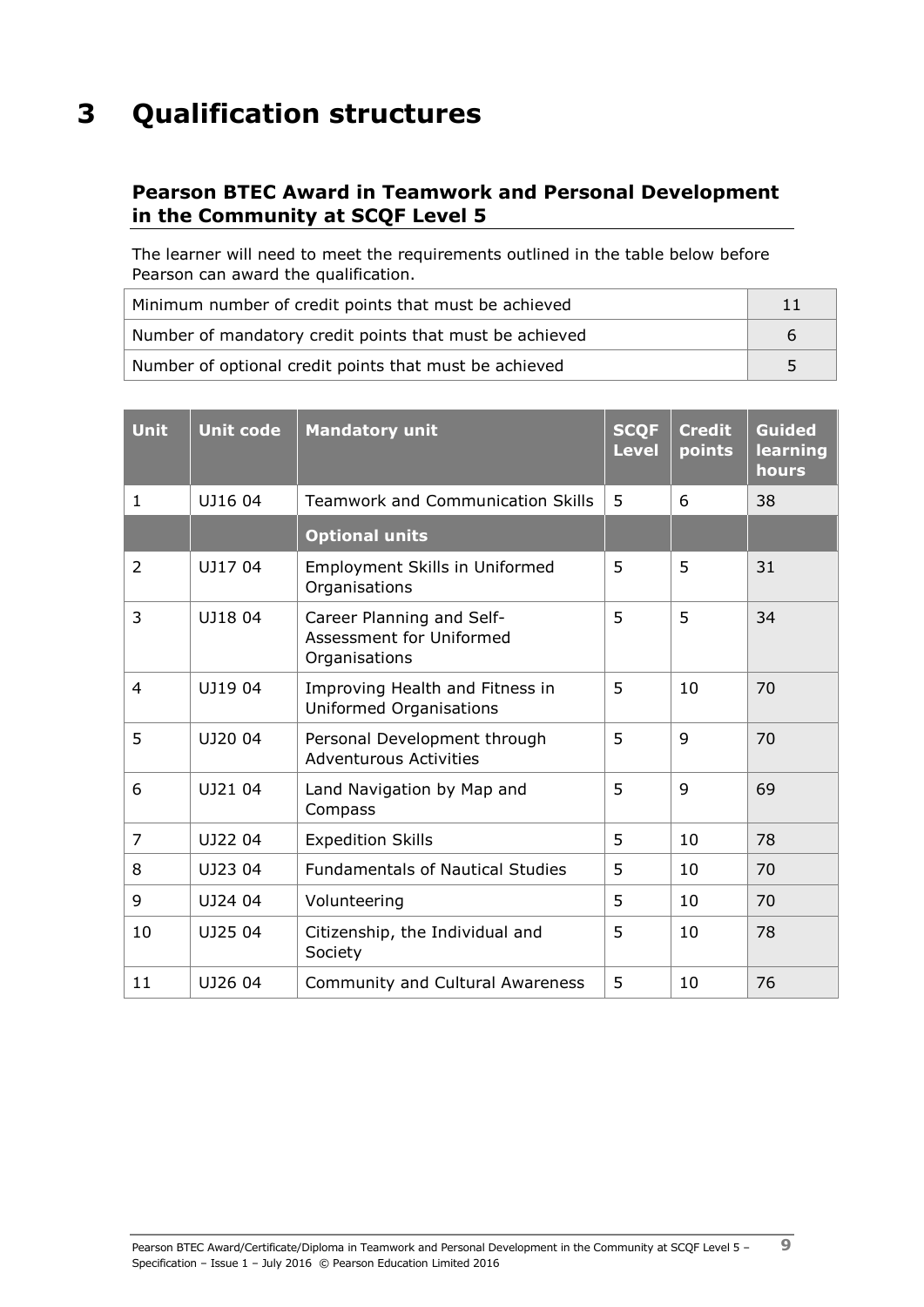#### <span id="page-13-0"></span>**Pearson BTEC Certificate in Teamwork and Personal Development in the Community at SCQF Level 5**

The learner will need to meet the requirements outlined in the table below before Pearson can award the qualification.

| Minimum number of credit points that must be achieved   | 20 |
|---------------------------------------------------------|----|
| Number of mandatory credit points that must be achieved |    |
| Number of optional credit points that must be achieved  | 14 |

| <b>Unit</b>    | <b>Unit code</b> | <b>Mandatory unit</b>                                                  | <b>SCQF</b><br><b>Level</b> | <b>Credit</b><br>points | <b>Guided</b><br>learning<br>hours |
|----------------|------------------|------------------------------------------------------------------------|-----------------------------|-------------------------|------------------------------------|
| $\mathbf{1}$   | UJ16 04          | <b>Teamwork and Communication Skills</b>                               | 5                           | 6                       | 38                                 |
|                |                  | <b>Optional units</b>                                                  |                             |                         |                                    |
| $\overline{2}$ | UJ17 04          | Employment Skills in Uniformed<br>Organisations                        | 5                           | 5                       | 31                                 |
| 3              | UJ18 04          | Career Planning and Self-<br>Assessment for Uniformed<br>Organisations | 5                           | 5                       | 34                                 |
| 4              | UJ19 04          | Improving Health and Fitness in<br>Uniformed Organisations             | 5                           | 10                      | 70                                 |
| 5              | UJ20 04          | Personal Development through<br><b>Adventurous Activities</b>          | 5                           | 9                       | 70                                 |
| 6              | UJ21 04          | Land Navigation by Map and<br>Compass                                  | 5                           | 9                       | 69                                 |
| $\overline{7}$ | UJ22 04          | <b>Expedition Skills</b>                                               | 5                           | 10                      | 78                                 |
| 8              | UJ23 04          | <b>Fundamentals of Nautical Studies</b>                                | 5                           | 10                      | 70                                 |
| 9              | UJ24 04          | Volunteering                                                           | 5                           | 10                      | 70                                 |
| 10             | UJ25 04          | Citizenship, the Individual and<br>Society                             | 5                           | 10                      | 78                                 |
| 11             | UJ26 04          | <b>Community and Cultural Awareness</b>                                | 5                           | 10                      | 76                                 |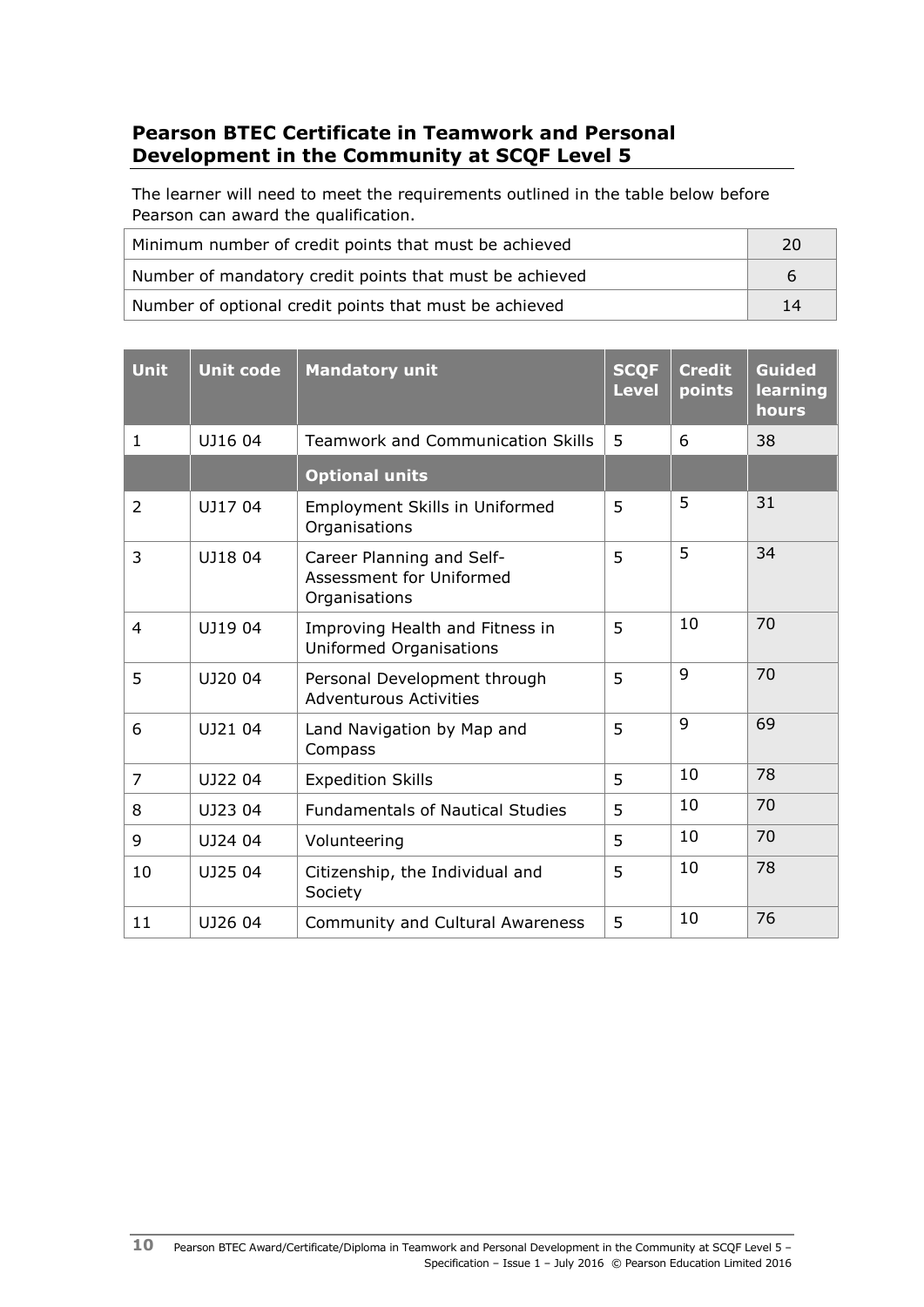### <span id="page-14-0"></span>**Pearson BTEC Diploma in Teamwork and Personal Development in the Community at SCQF Level 5**

The learner will need to meet the requirements outlined in the table below before Pearson can award the qualification.

| Minimum number of credit points that must be achieved   | 45  |
|---------------------------------------------------------|-----|
| Number of mandatory credit points that must be achieved |     |
| Number of optional credit points that must be achieved  | -39 |

| <b>Unit</b>    | <b>Unit code</b> | <b>Mandatory unit</b>                                                  | <b>SCQF</b><br><b>Level</b> | <b>Credit</b><br>points | <b>Guided</b><br>learning<br>hours |
|----------------|------------------|------------------------------------------------------------------------|-----------------------------|-------------------------|------------------------------------|
| $\mathbf{1}$   | UJ16 04          | <b>Teamwork and Communication Skills</b>                               | 5                           | 6                       | 38                                 |
|                |                  | <b>Optional units</b>                                                  |                             |                         |                                    |
| $\overline{2}$ | UJ17 04          | Employment Skills in Uniformed<br>Organisations                        | 5                           | 5                       | 31                                 |
| 3              | UJ18 04          | Career Planning and Self-<br>Assessment for Uniformed<br>Organisations | 5                           | 5                       | 34                                 |
| 4              | UJ19 04          | Improving Health and Fitness in<br>Uniformed Organisations             | 5                           | 10                      | 70                                 |
| 5              | UJ20 04          | Personal Development through<br><b>Adventurous Activities</b>          | 5                           | 9                       | 70                                 |
| 6              | UJ21 04          | Land Navigation by Map and<br>Compass                                  | 5                           | 9                       | 69                                 |
| $\overline{7}$ | UJ22 04          | <b>Expedition Skills</b>                                               | 5                           | 10                      | 78                                 |
| 8              | UJ23 04          | <b>Fundamentals of Nautical Studies</b>                                | 5                           | 10                      | 70                                 |
| 9              | UJ24 04          | Volunteering                                                           | 5                           | 10                      | 70                                 |
| 10             | UJ25 04          | Citizenship, the Individual and<br>Society                             | 5                           | 10                      | 78                                 |
| 11             | UJ26 04          | <b>Community and Cultural Awareness</b>                                | 5                           | 10                      | 76                                 |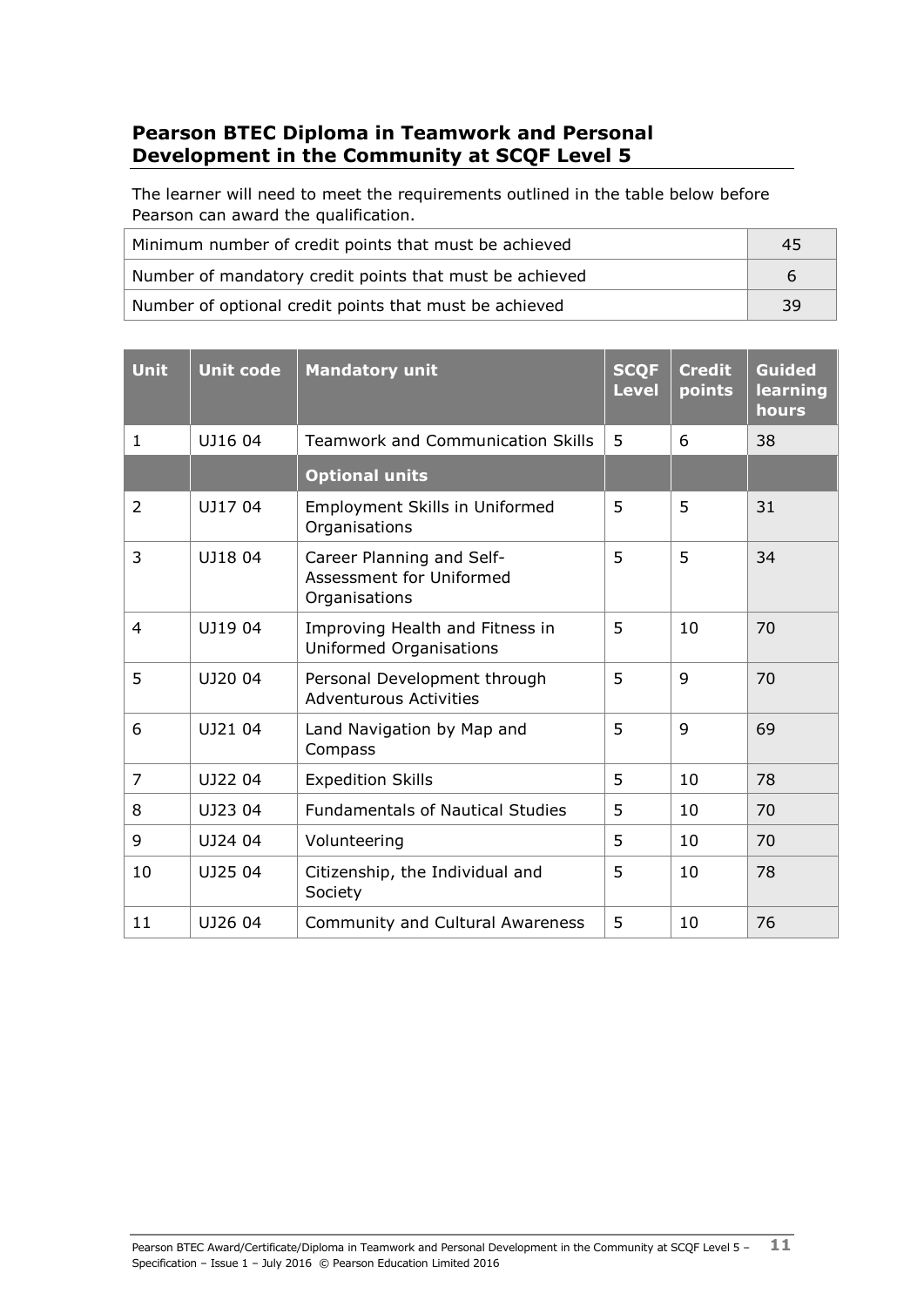# <span id="page-15-0"></span>**4 Assessment**

The table below gives a summary of the assessment methods used in the qualifications.

| Units     | <b>Assessment method</b>  |
|-----------|---------------------------|
| All units | Centre-devised assessment |

#### **Centre-devised assessment (internal assessment)**

Each unit has specified learning outcomes and assessment criteria. To pass an internally assessed unit, learners must meet all of the unit's learning outcomes. Centres may find it helpful if learners index and reference their evidence to the relevant learning outcomes and assessment criteria.

Centres need to write assignment briefs for learners to show what evidence is required. Assignment briefs should indicate clearly which assessment criteria are being targeted.

Assignment briefs and evidence produced by learners must meet any additional requirements given in the *Information for tutors* section of each unit.

Unless otherwise indicated in *Information for tutors*, the centre can decide the form of assessment evidence (for example performance observation, presentations, projects, tests, extended writing) as long as the methods chosen allow learners to produce valid, sufficient and reliable evidence of meeting the assessment criteria.

Centres are encouraged to give learners realistic scenarios and to maximise the use of practical activities in delivery and assessment.

To avoid over-assessment, centres are encouraged to link delivery and assessment across units.

There is more guidance about internal assessment on our website. For details please see *Section 13 Further information and useful publications*.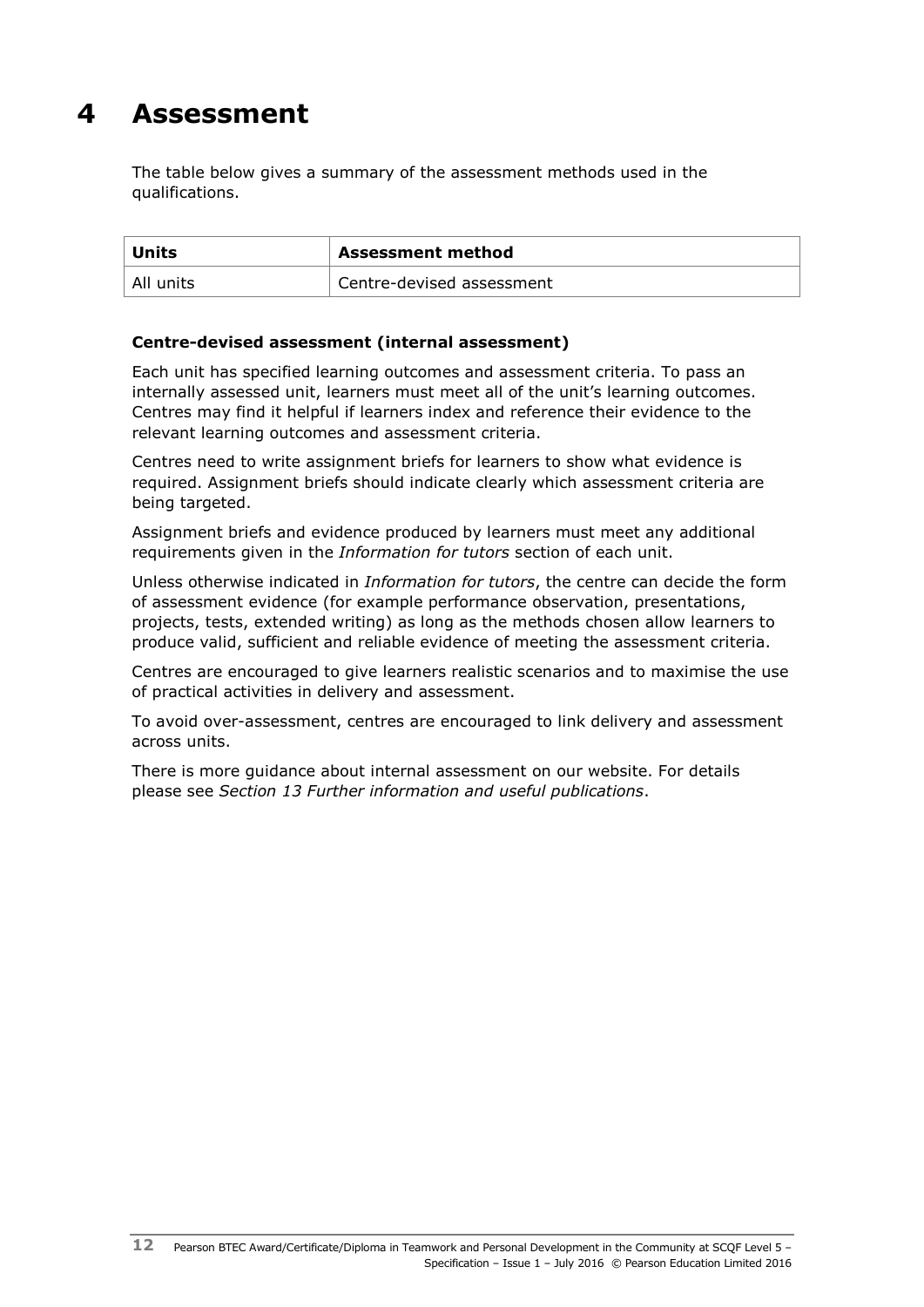### <span id="page-16-0"></span>**5 Recognising prior learning and achievement**

#### <span id="page-16-1"></span>**Recognition of Prior Learning**

Recognition of Prior Learning (RPL) is a method of assessment (leading to the award of credit) that considers whether a learner can demonstrate that they can meet the assessment requirements for a unit through knowledge, understanding or skills they already possess and so do not need to develop through a course of learning.

Pearson encourages centres to recognise learners' previous achievements and experiences in and outside the workplace, as well as in the classroom. RPL provides a route for the recognition of the achievements resulting from continuous learning.

RPL enables recognition of achievement from a range of activities using any valid assessment methodology. If the assessment requirements of a given unit or qualification have been met, the use of RPL is acceptable for accrediting a unit, units or a whole qualification. Evidence of learning must be sufficient, reliable and valid.

Further guidance is available in our policy document *Recognition of Prior Learning Policy and Process*, available on our website.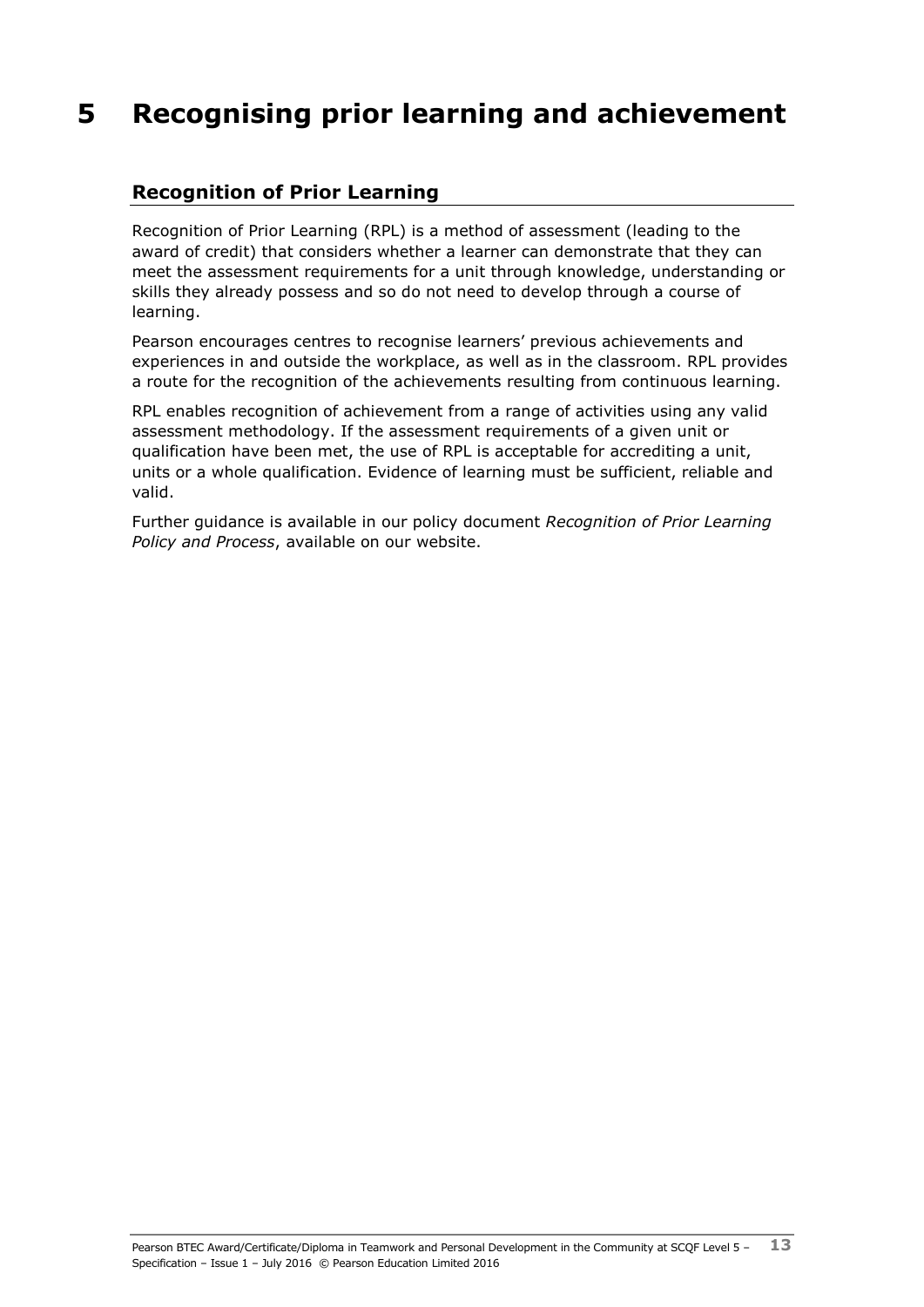# <span id="page-17-0"></span>**6 Centre resource requirements**

As part of the approval process, centres must make sure that the resource requirements below are in place before offering the qualification.

- Centres must have appropriate physical resources (for example IT, learning materials, teaching rooms) to support delivery and assessment.
- Staff involved in the assessment process must have relevant expertise and occupational experience.
- There must be systems in place that ensure continuing professional development (CPD) for staff delivering the qualifications.
- Centres must have in place appropriate health and safety policies relating to the use of equipment by learners.
- Centres must deliver the qualifications in accordance with current equality legislation. For further details on Pearson's commitment to the Equality Act 2010, please see *Section 10 Access and recruitment* and *Section 11 Access to qualifications for learners with disabilities or specific needs*. For full details of the Equality Act 2010, please go to www.legislation.gov.uk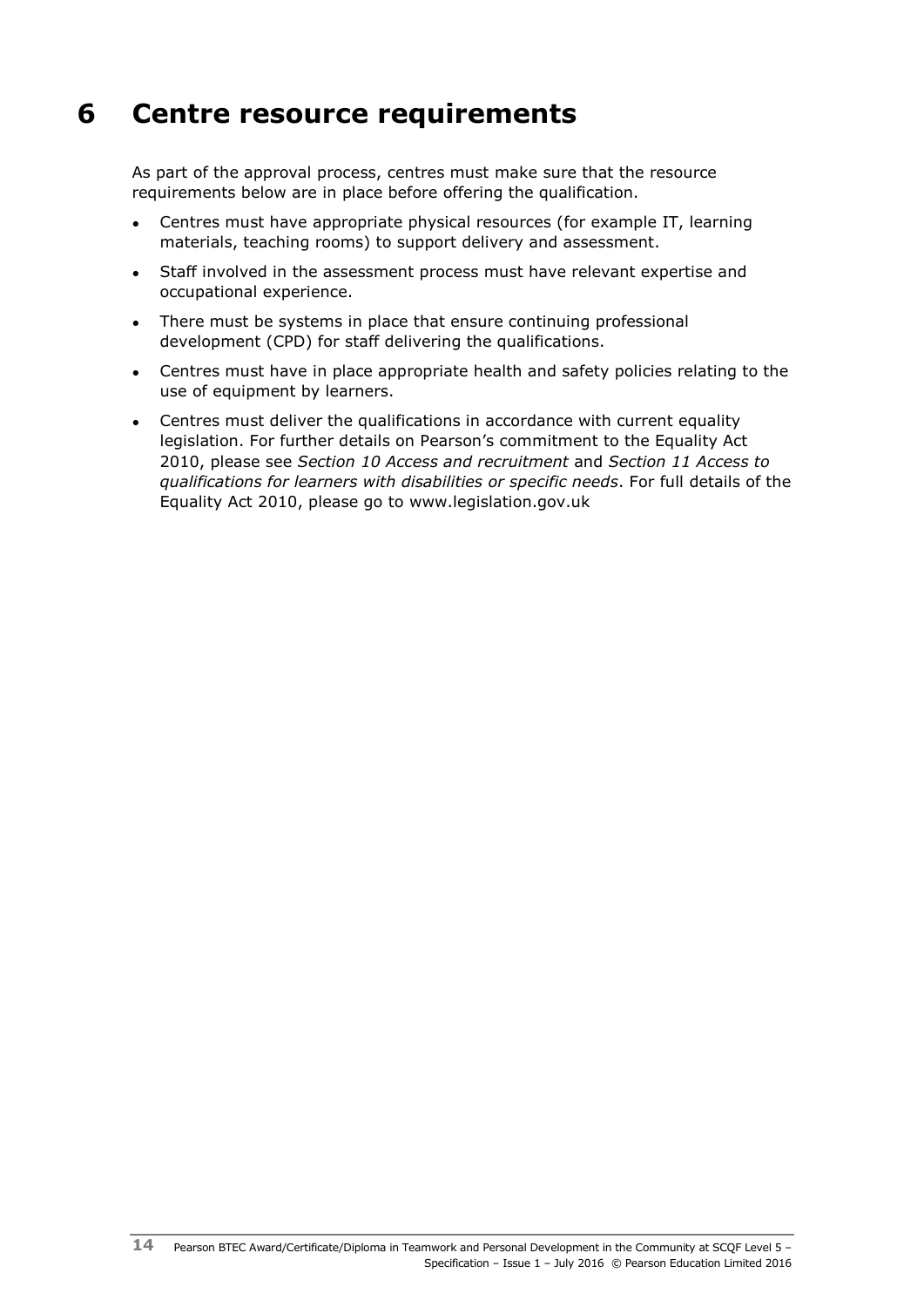### <span id="page-18-0"></span>**7 Centre recognition and approval centre recognition**

Centres that have not previously offered Pearson qualifications need to apply for, and be granted, centre recognition as part of the process for approval to offer individual qualifications.

Existing centres will be given 'automatic approval' for a new qualification if they are already approved for a qualification that is being replaced by a new qualification and the conditions for automatic approval are met.

<span id="page-18-1"></span>Guidance on seeking approval to deliver BTEC qualifications is given on our website.

#### **Approvals agreement**

All centres are required to enter into an approval agreement that is a formal commitment by the head or principal of a centre to meet all the requirements of the specification and any associated codes, conditions or regulations.

Pearson will act to protect the integrity of the awarding of qualifications. If centres do not comply with the agreement, this could result in the suspension of certification or withdrawal of approval.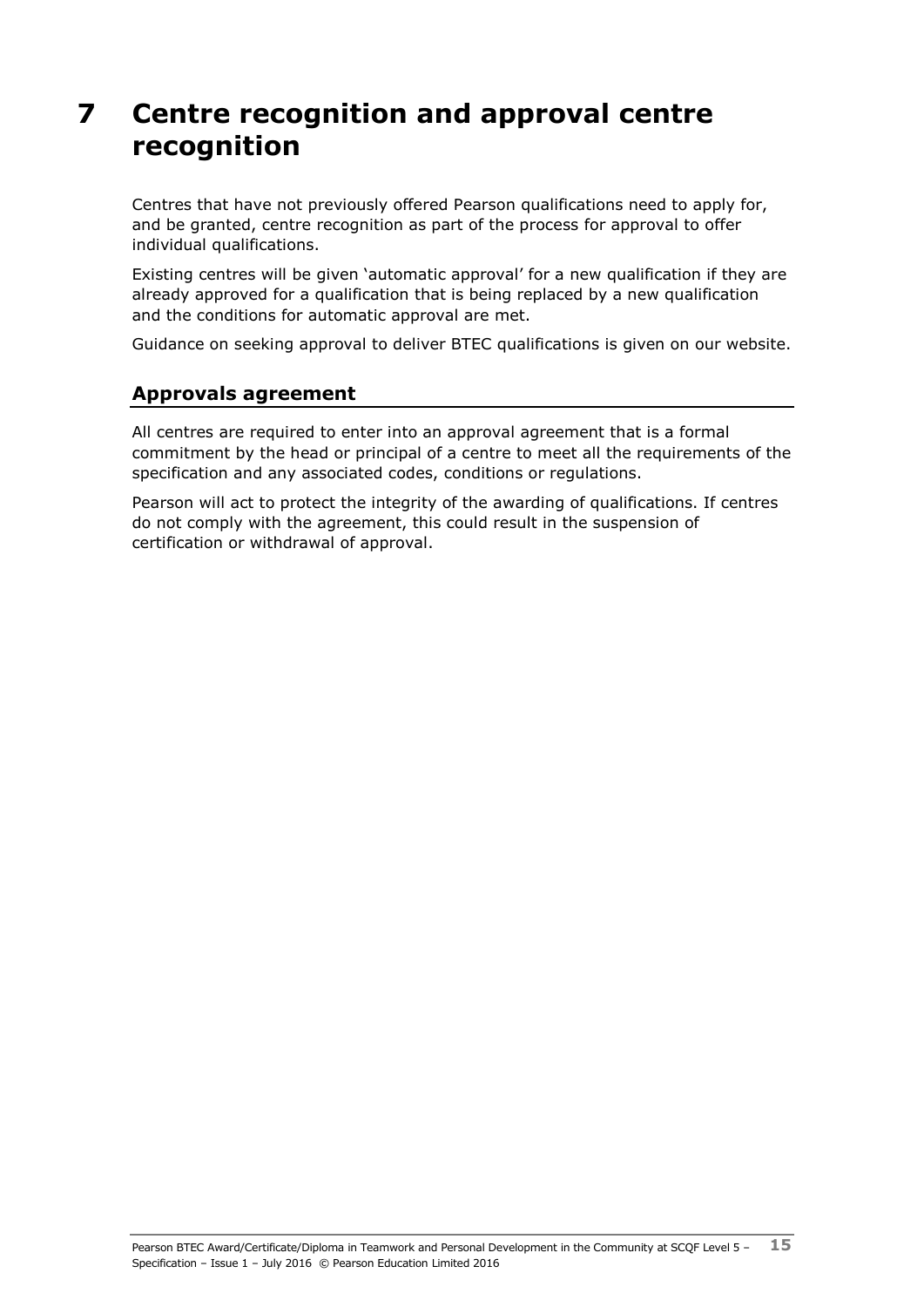# <span id="page-19-0"></span>**8 Quality assurance of centres**

Quality assurance is at the heart of vocational qualifications. The centre assesses BTEC qualifications. The centre will use quality assurance to make sure that their managers, internal verifiers and assessors are standardised and supported. Pearson use quality assurance to check that all centres are working to national standards. It gives us the opportunity to identify and provide support, if needed, to safeguard certification. It also allows us to recognise and support good practice.

For the qualifications in this specification, the Pearson quality assurance model will follow one of the processes listed below.

- 1 Delivery of the qualification as part of a BTEC Apprenticeship ('single click' registration):
	- an annual visit by a Standards Verifier to review centre-wide quality assurance systems and sampling of internal verification and assessor decisions.
- 2 Delivery of the qualification outside the Apprenticeship:
	- an annual visit to the centre by a Centre Quality Reviewer to review centre-wide quality assurance systems
	- Lead Internal Verifier accreditation this involves online training and standardisation of Lead Internal Verifiers using our OSCA platform, accessed via Edexcel Online. Please note that not all qualifications will include Lead Internal Verifier accreditation. Where this is the case, each year we will allocate a Standards Verifier to conduct postal sampling of internal verification and assessor decisions for the Principal Subject Area.

For further details please see the *UK Vocational Quality Assurance Handbook* [on](http://www.edexcel.com/quals/BTEC/quality/Pages/documents.aspx) our website.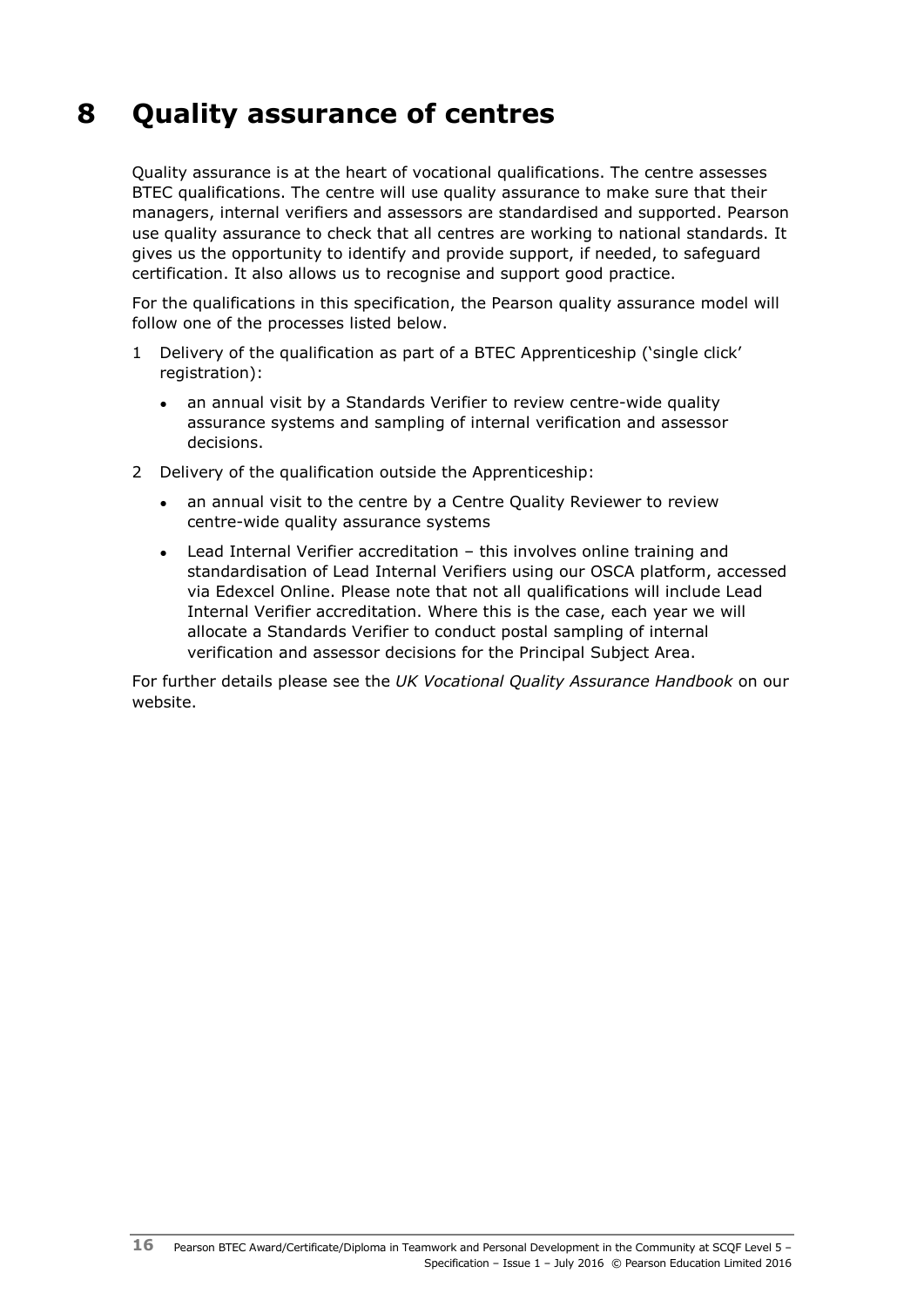# <span id="page-20-0"></span>**9 Programme delivery**

Centres are free to offer these qualifications using any mode of delivery (for example full-time, part-time, evening only, distance learning) that meets their learners' needs. Whichever mode of delivery is used, centres must make sure that learners have access to the resources identified in the specification and to the subject specialists delivering the units.

Those planning the programme should aim to enhance the vocational nature of the qualification by:

- liaising with employers to make sure that a course is relevant to learners' specific needs
- accessing and using non-confidential data and documents from learners' workplaces
- developing up-to-date and relevant teaching materials that make use of scenarios that are relevant to the sector
- giving learners the opportunity to apply their learning in practical activities
- including sponsoring employers in the delivery of the programme and, where appropriate, in assessment
- making full use of the variety of experience of work and life that learners bring to the programme.

Where legislation is taught, centres must ensure that it is current and up to date.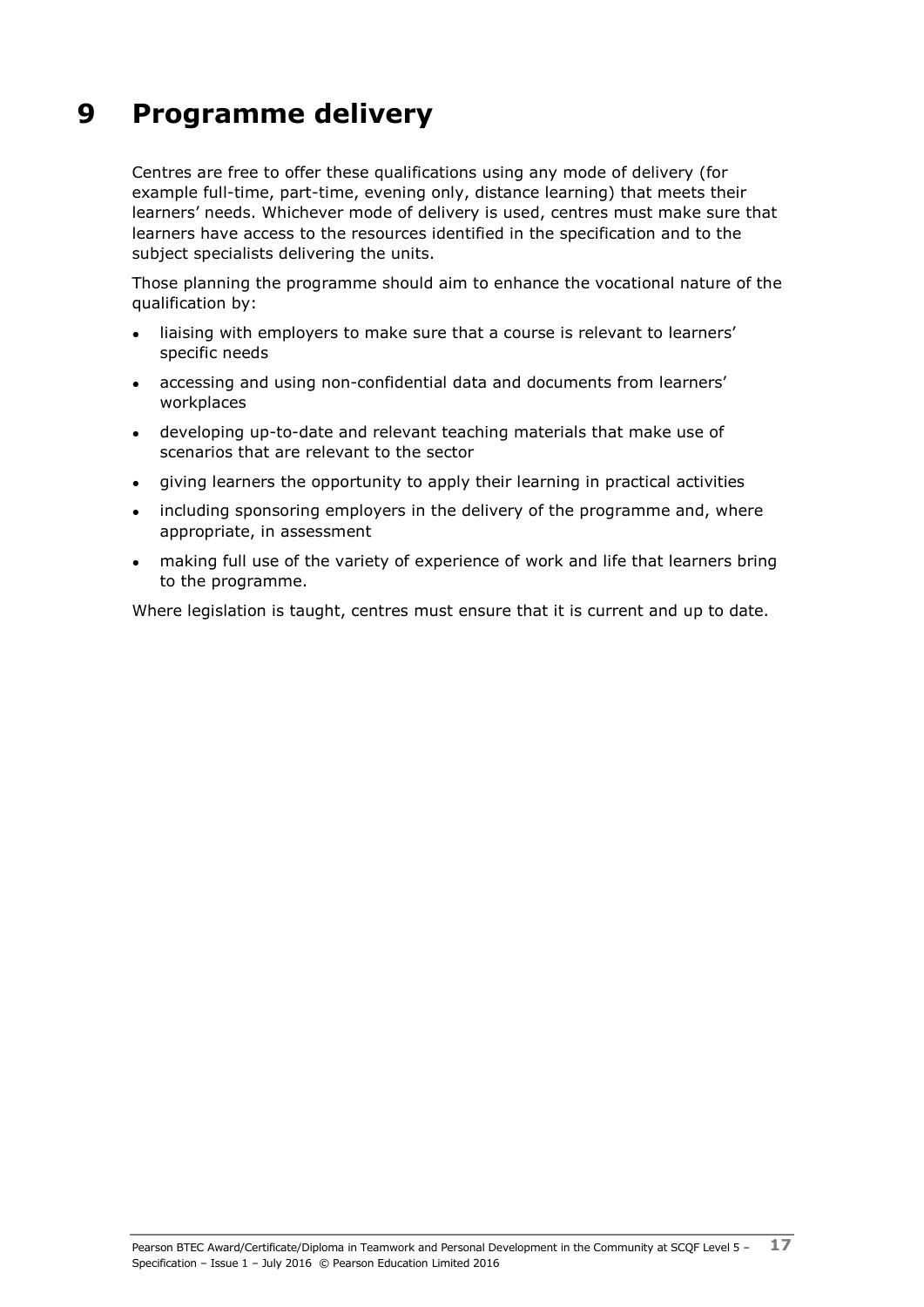### <span id="page-21-0"></span>**10 Access and recruitment**

Pearson's policy regarding access to our qualifications is that:

- they should be available to everyone who is capable of reaching the required standards
- they should be free from any barriers that restrict access and progression
- there should be equal opportunities for all those wishing to access the qualifications.

Centres are required to recruit learners to BTEC Specialist qualifications with integrity.

Applicants will need relevant information and advice about the qualification to make sure it meets their needs.

Centres should review the applicant's prior qualifications and/or experience, considering whether this profile shows that they have the potential to achieve the qualification.

For learners with disabilities and specific needs, this review will need to take account of the support available to the learner during teaching and assessment of the qualification. The review must take account of the information and guidance in *Section 11 Access to qualifications for learners with disabilities or specific needs*.

Learners may be aged between 14 and 16 and therefore potentially vulnerable. Where learners are required to spend time and be assessed in work settings, it is the centre's responsibility to ensure that the work environment they go into is safe.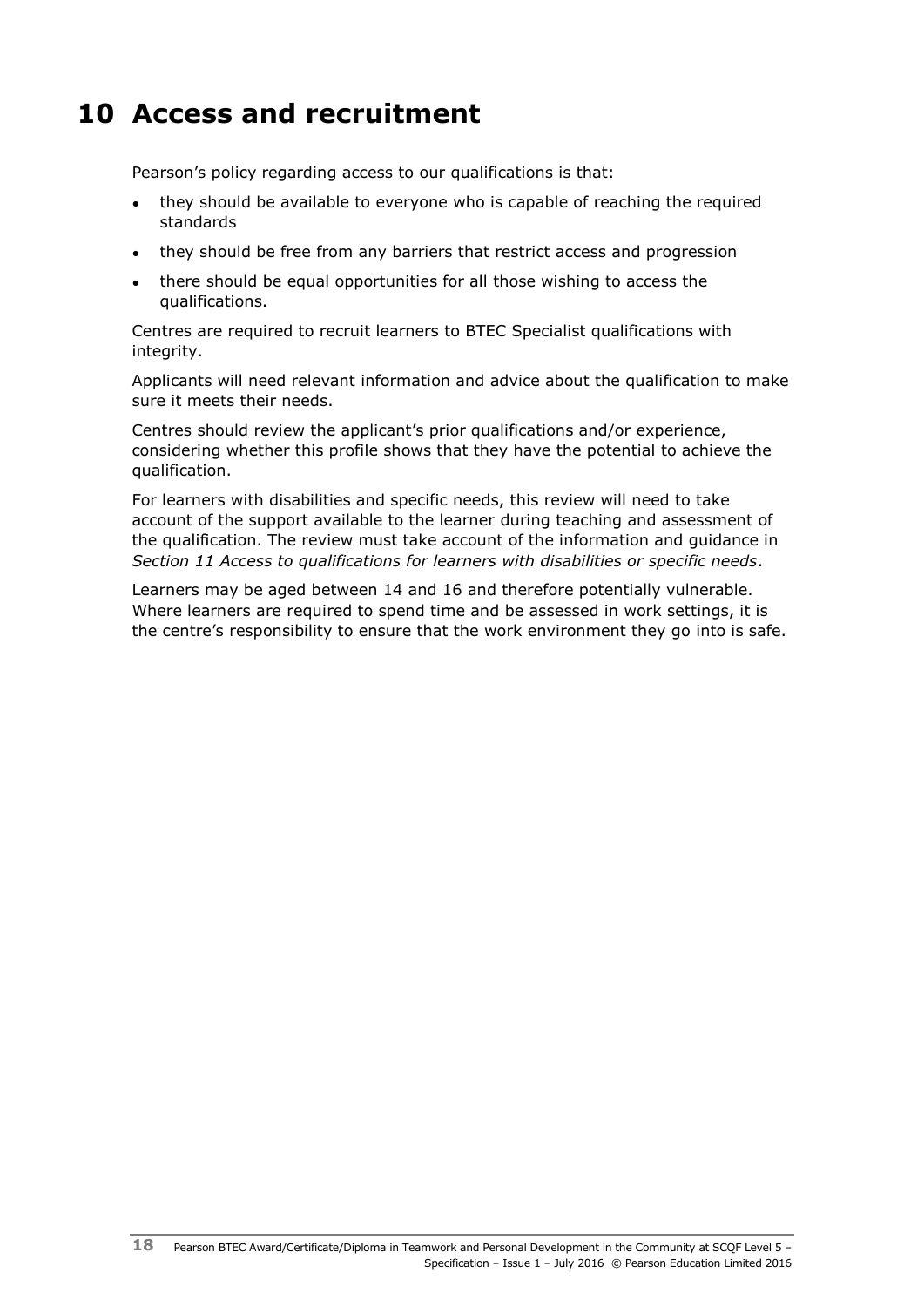### <span id="page-22-0"></span>**11 Access to qualifications for learners with disabilities or specific needs**

Equality and fairness are central to our work. Pearson's Equality Policy requires all learners to have equal opportunity to access our qualifications and assessments. It also requires our qualifications to be awarded in a way that is fair to every learner.

We are committed to making sure that:

- learners with a protected characteristic (as defined by the Equality Act 2010) are not, when they are undertaking one of our qualifications, disadvantaged in comparison to learners who do not share that characteristic
- all learners achieve the recognition they deserve from undertaking a qualification and that this achievement can be compared fairly to the achievement of their peers.

Learners taking a qualification may be assessed in British sign language or Irish sign language where it is permitted for the purpose of reasonable adjustments.

Further information on access arrangements can be found in the Joint Council for Qualifications (JCQ) document *Access Arrangements, Reasonable Adjustments and Special Consideration for General and Vocational qualifications*.

Details on how to make adjustments for learners with protected characteristics are given in the document *Pearson Supplementary Guidance for Reasonable Adjustment and Special Consideration in Vocational Internally Assessed Units*.

Both documents are available on our website.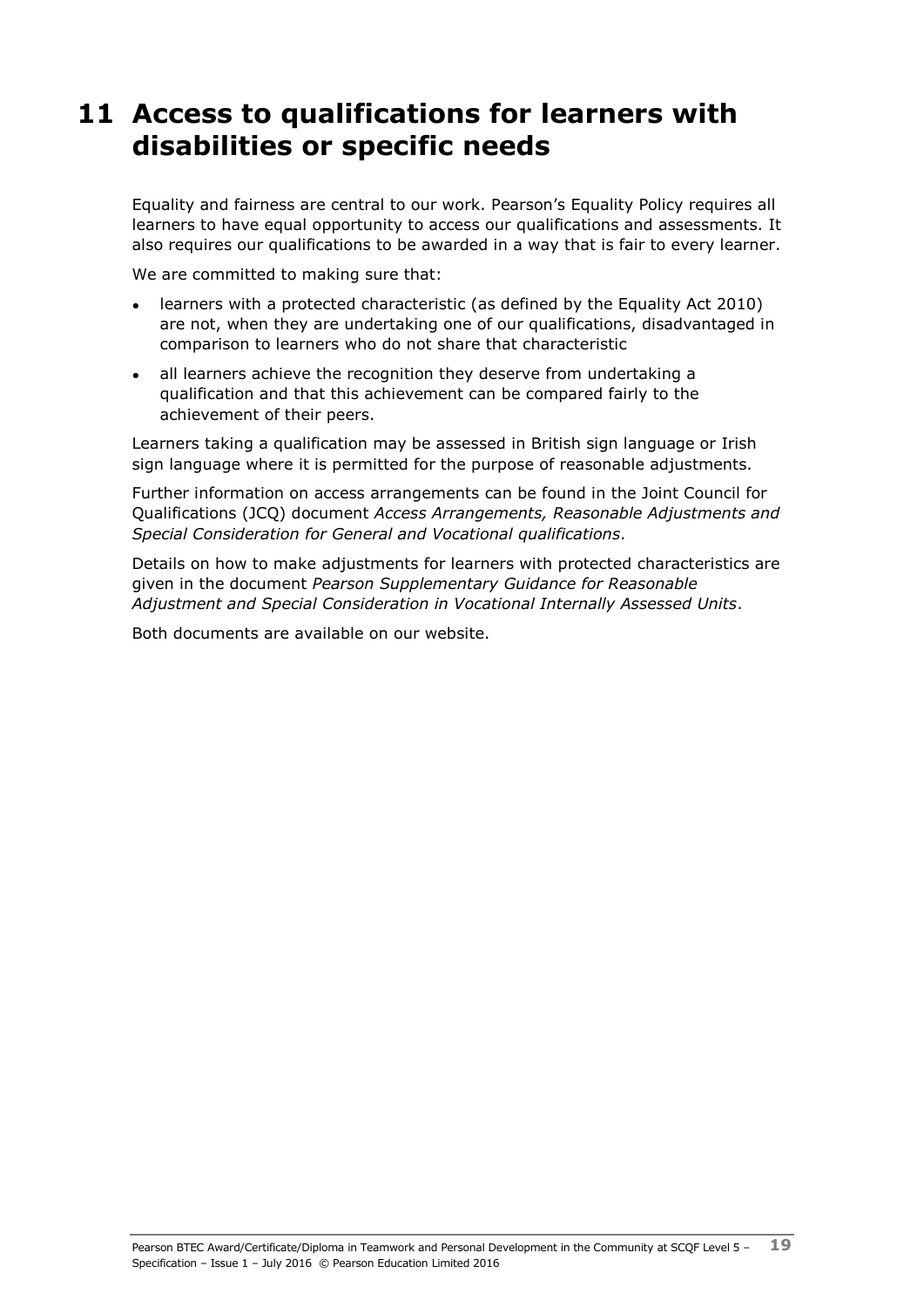# <span id="page-23-0"></span>**12 Units**

<span id="page-23-1"></span>Units have the following sections.

### **Unit title**

<span id="page-23-2"></span>The unit title will appear on the learner's Notification of Performance (NOP).

### **Unit code**

Each unit is assigned a unit code that appears with the unit title on the SQA Register of Qualifications.

### <span id="page-23-3"></span>**SCQF level**

All units and qualifications within the SCQF have a level assigned to them. There are 12 levels of achievement, from Level 1 to Level 12. The SCQF Level Descriptors inform the allocation of the level.

### <span id="page-23-4"></span>**Credit points**

Each credit point represents an average of 10 hours learning. When a learner achieves a unit, they gain the specified number of credit points.

#### <span id="page-23-5"></span>**Guided learning hours**

Guided learning hours are the times when a tutor, trainer or facilitator is present to give specific guidance towards the learning aim for a programme. This definition covers lectures, tutorials and supervised study in, for example, open learning centres and learning workshops. It also includes assessment by staff where learners are present. It does not include time spent by staff marking assignments or homework where the learner is not present.

#### <span id="page-23-6"></span>**Unit aim**

<span id="page-23-7"></span>This gives a summary of what the unit aims to do.

#### **Essential resources**

This section lists any specialist resources needed to deliver the unit. The centre will be asked to make sure that these resources are in place when it seeks approval from Pearson to offer the qualification.

#### <span id="page-23-8"></span>**Learning outcomes**

The learning outcomes of a unit set out what a learner knows, understands or is able to do as the result of a process of learning.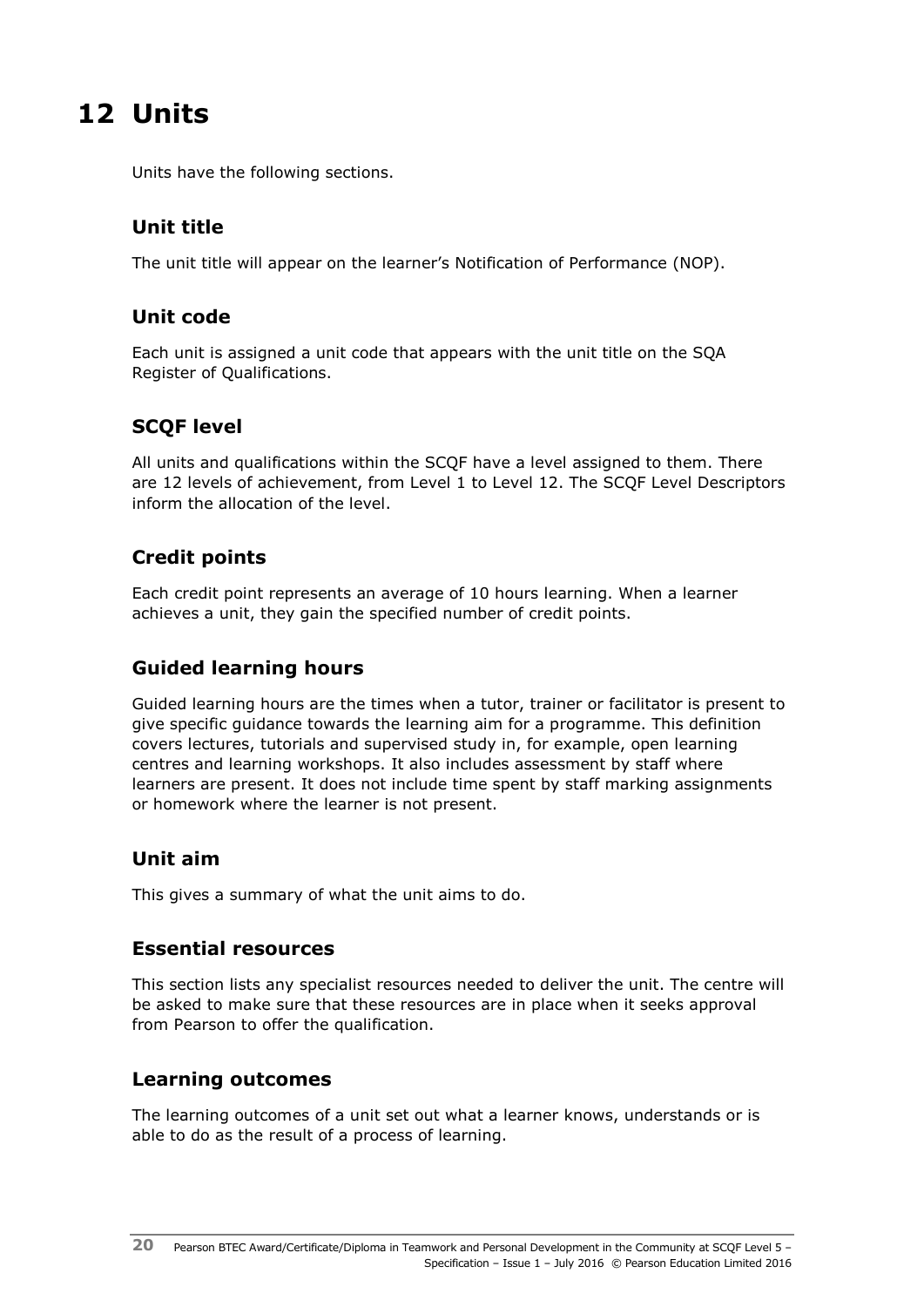#### <span id="page-24-0"></span>**Assessment criteria**

Assessment criteria specify the standard required by the learner to achieve each learning outcome.

#### <span id="page-24-1"></span>**Unit amplification**

<span id="page-24-2"></span>This section clarifies what a learner needs to know to achieve a learning outcome.

#### **Information for tutors**

This section gives tutors information on delivery and assessment. It contains the following subsections.

- *Delivery* explains the content's relationship to the learning outcomes and offers guidance on possible approaches to delivery.
- *Assessment* gives information about the evidence that learners must produce, together with any additional guidance if appropriate. This section should be read in conjunction with the assessment criteria.
- *Suggested resources* lists resource materials that can be used to support the teaching of the unit, for example books, journals and websites.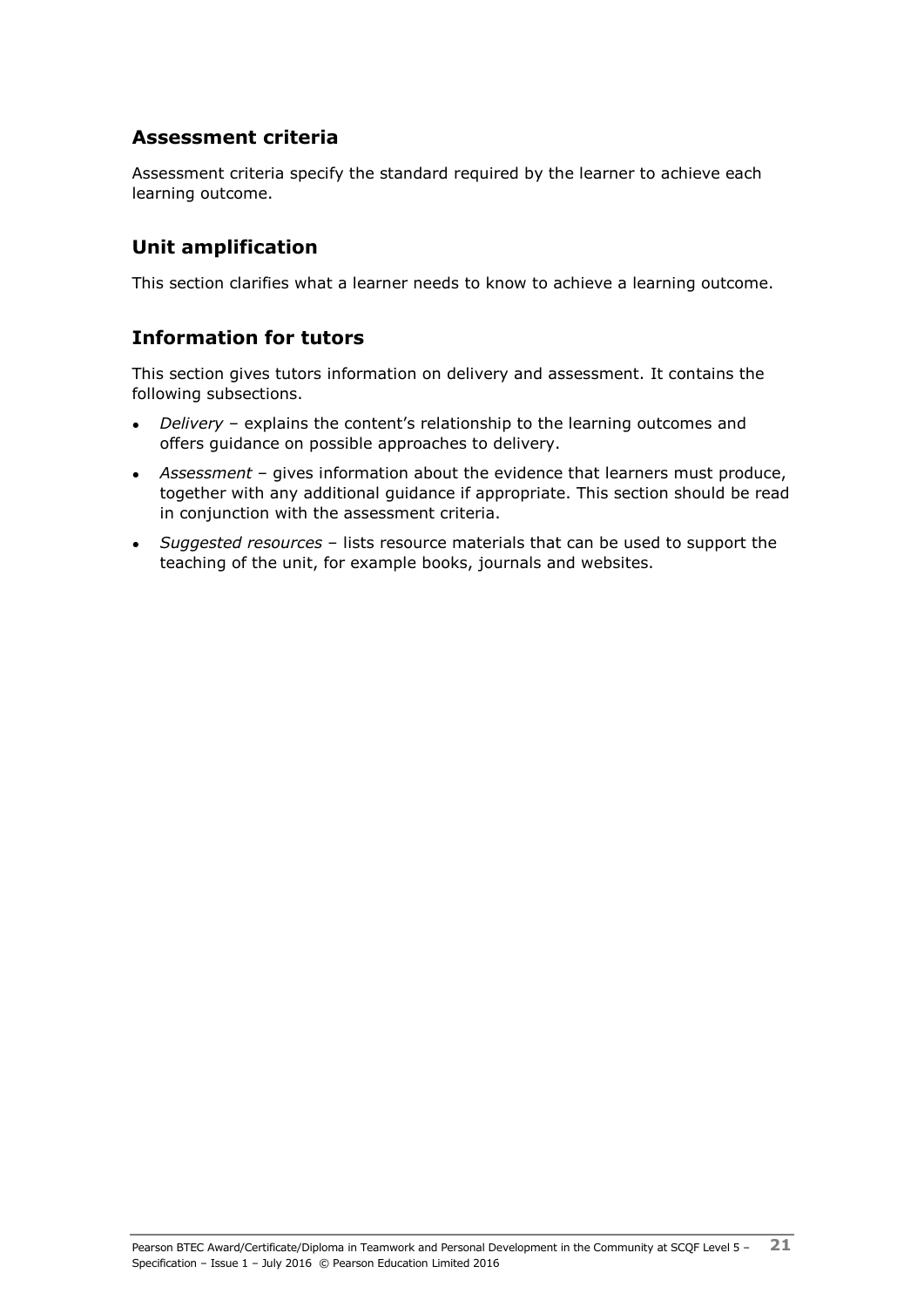<span id="page-25-0"></span>

| Unit $1:$                     | <b>Teamwork and</b><br><b>Communication Skills</b> |
|-------------------------------|----------------------------------------------------|
| Unit code:                    | <b>UJ1604</b>                                      |
| <b>SCOF level:</b>            | 5                                                  |
| <b>Credit points:</b>         | 6                                                  |
| <b>Guided learning hours:</b> | 38                                                 |

#### **Unit aim**

The aim of this unit is to enable learners to develop an understanding of teamwork and communication skills and a variety of methods of instruction. Learners will also explore teamwork and communication skills via hands-on activities, enabling them to meet the needs of uniformed organisations.

#### **Essential resources**

Sufficient resources should be available to enable learners to achieve this unit. They should have contact with instructors from the appropriate uniformed organisations and access to the internet should be provided.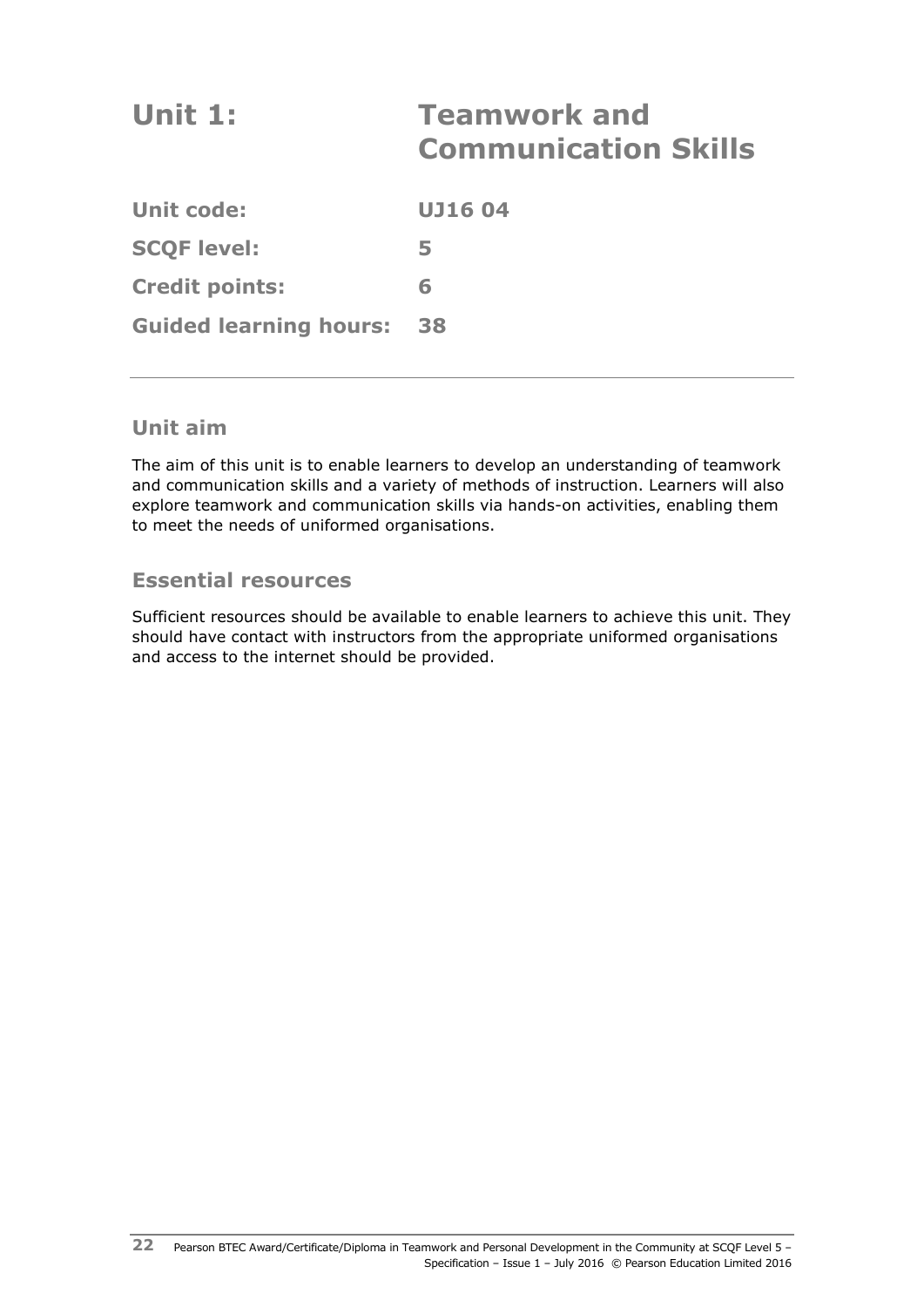### **Learning outcomes, assessment criteria and unit amplification**

To pass this unit, the learner needs to demonstrate that they can meet all the learning outcomes for the unit. The assessment criteria determine the standard required to achieve the unit.

| <b>Learning outcomes</b> |                                                                                                        | <b>Assessment criteria</b> |                                                                                                                                  | <b>Unit amplification</b> |                                                                                                                                                                                                                                                                             |  |
|--------------------------|--------------------------------------------------------------------------------------------------------|----------------------------|----------------------------------------------------------------------------------------------------------------------------------|---------------------------|-----------------------------------------------------------------------------------------------------------------------------------------------------------------------------------------------------------------------------------------------------------------------------|--|
| 1                        | Know the purpose<br>and importance of<br>teamwork and<br>communication<br>skills                       | 1.1                        | Identify teamwork and<br>communication skills                                                                                    | $\Box$                    | Teamwork and communication skills: including communication;<br>teamwork; professional and personal skills, e.g. punctuality, pride of<br>appearance, behaviour, timekeeping; discipline; problem solving;<br>cooperation; conflict management                               |  |
|                          |                                                                                                        | 1.2                        | Describe the importance of<br>teamwork and<br>communication skills using<br>examples from contrasting<br>uniformed organisations | $\Box$                    | Importance of teamwork: e.g. achieving organisational objectives;<br>camaraderie; teamwork within organisational structures; command and<br>control                                                                                                                         |  |
| $\overline{2}$           | Understand<br>effective<br>communication<br>methods of<br>instruction in<br>uniformed<br>organisations | 2.1                        | Explain the qualities of an<br>effective instructor                                                                              | $\Box$                    | Qualities of a good instructor: confidence; manner; ways of speaking,<br>moving and appearance during lesson; attitude; firm/fair/friendly;<br>diligence; enthusiasm and interest in the subject                                                                            |  |
|                          |                                                                                                        | 2.2                        | Demonstrate effective<br>instruction skills                                                                                      | $\Box$                    | Facts/skills: for instruction - time, parts and content, notes, beginning,<br>preliminary instruction, introduction, objective, reason why and<br>incentive; middle teaching points; Explain - Demonstrate - Imitate -<br>Practise (EDIP); end of lesson; summary; handouts |  |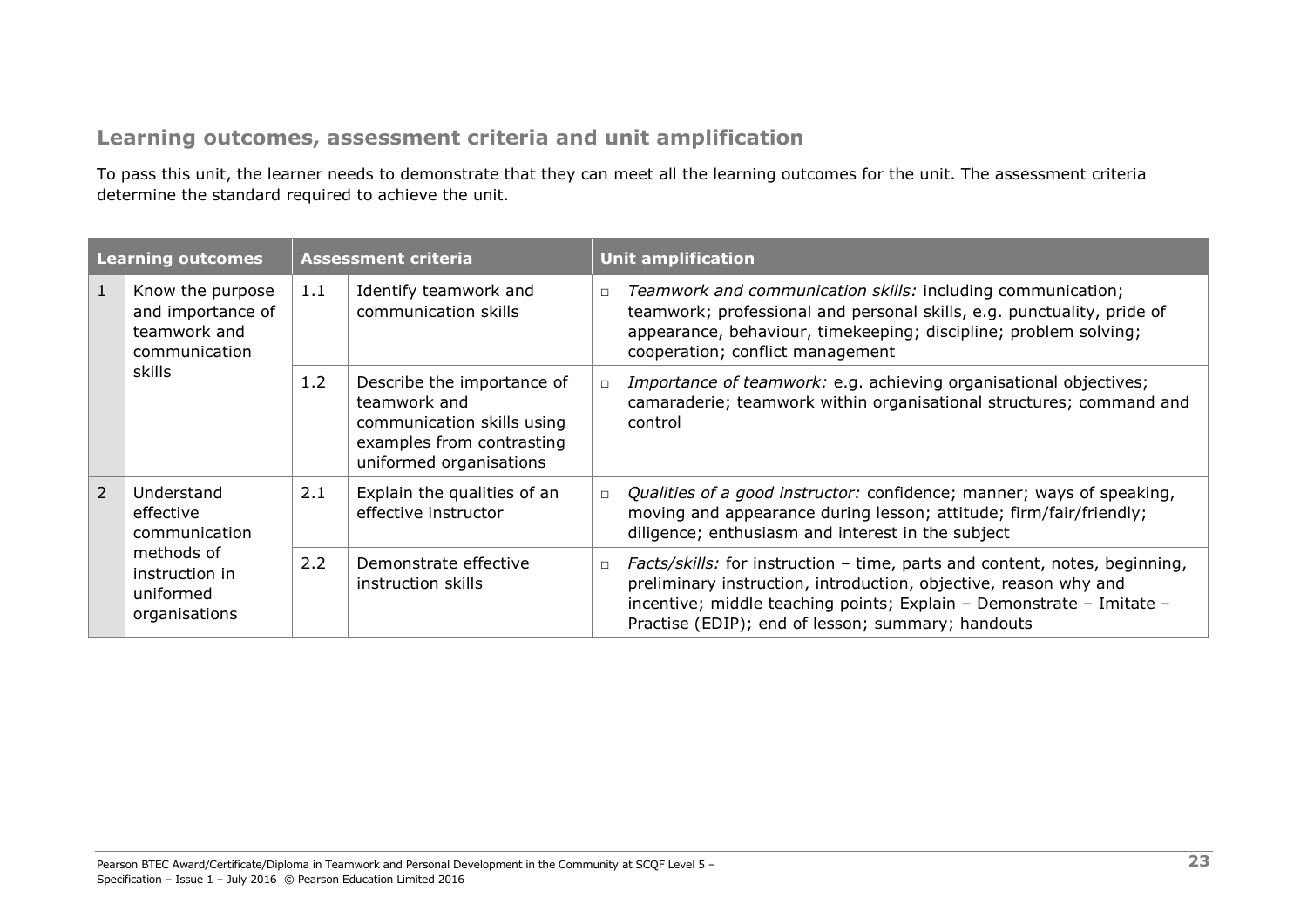| <b>Learning outcomes</b> |                                                                          | <b>Assessment criteria</b>                                                                 |                                                                                                 |                                                                                               | <b>Unit amplification</b>                                                                                                                                                                                                                                                                                                      |  |  |
|--------------------------|--------------------------------------------------------------------------|--------------------------------------------------------------------------------------------|-------------------------------------------------------------------------------------------------|-----------------------------------------------------------------------------------------------|--------------------------------------------------------------------------------------------------------------------------------------------------------------------------------------------------------------------------------------------------------------------------------------------------------------------------------|--|--|
| 3                        | Be able to use a<br>range of<br>interpersonal<br>communication<br>skills | 3.1                                                                                        | Contribute effectively to<br>different team-building<br>activities                              | $\Box$                                                                                        | Team building: participation in team activities; team-building exercises;<br>sporting events and outdoor group activities; characteristics within<br>teams                                                                                                                                                                     |  |  |
|                          |                                                                          | 3.2                                                                                        | Use appropriate terminology<br>within a given scenario                                          | $\Box$                                                                                        | Terminology for uniformed organisations: abbreviations, glossary of<br>terms, communicating in the context of uniformed organisations e.g.<br>language such as refs in, refs out, eyeball, sit rep, in situ, ten nine, pnc,<br>vrm                                                                                             |  |  |
|                          |                                                                          | 3.3                                                                                        | Use interpersonal skills to<br>effectively communicate<br>with personnel in a given<br>scenario | $\Box$                                                                                        | Reading: relationship to uniformed organisations: skimming, scanning<br>and detailed reading of documents; barriers to effective reading                                                                                                                                                                                       |  |  |
|                          |                                                                          |                                                                                            |                                                                                                 | $\Box$                                                                                        | Writing: relationship to uniformed organisations: structure and format of<br>letters to personnel, internal memorandums; report writing; note                                                                                                                                                                                  |  |  |
|                          |                                                                          | Report on the effectiveness<br>3.4<br>of various methods of<br>interpersonal communication |                                                                                                 |                                                                                               | taking; email                                                                                                                                                                                                                                                                                                                  |  |  |
|                          |                                                                          |                                                                                            |                                                                                                 | $\Box$                                                                                        | Verbal communication: relationship to uniformed organisations: one-<br>way/two-way communication, questioning skills, tone, emphasis,<br>audience awareness, use of jargon, abbreviations, participating in group<br>discussions; verbal presentations of basic information; barriers to verbal<br>communication in situations |  |  |
|                          |                                                                          |                                                                                            |                                                                                                 | $\Box$                                                                                        | Listening: relationship to uniformed organisations: effective listening<br>skills; information collation; receiving orders and direction; barriers to<br>effective listening                                                                                                                                                   |  |  |
|                          |                                                                          |                                                                                            | $\Box$                                                                                          | Non-verbal communication: body language; gesture; facial expressions;<br>eye contact; posture |                                                                                                                                                                                                                                                                                                                                |  |  |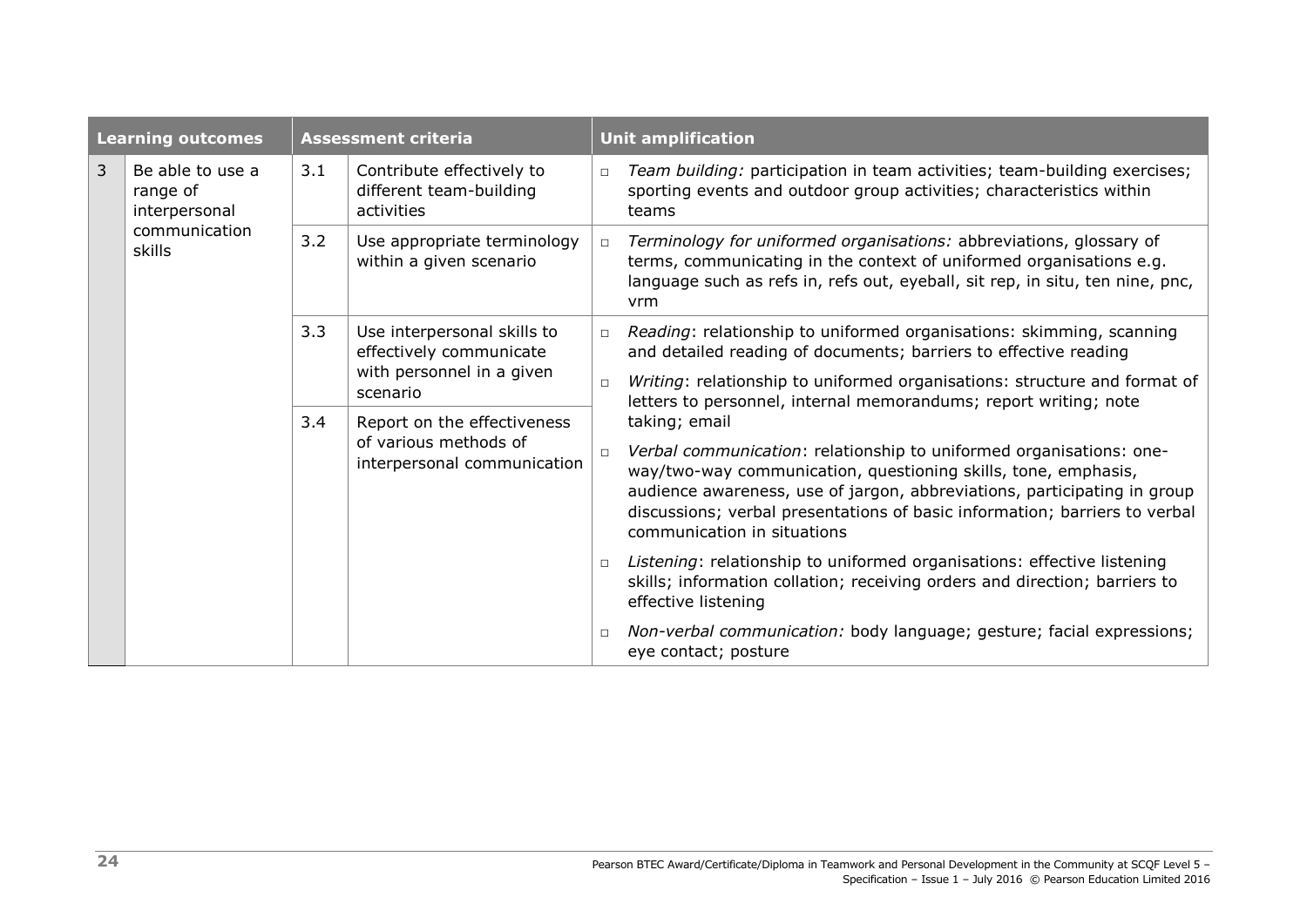### **Information for tutors**

#### **Delivery**

This unit should be mainly practical, allowing learners to demonstrate and develop teamwork and interpersonal skills. To achieve this, learners will need to be given the opportunity to participate in a range of teamwork/team-building activities. Learners will also need to be given appropriate underpinning knowledge to help them identify and develop these skills.

Delivery of the content for learning outcome 1 should involve the full range of teamwork and communication skills as well as showing learners the importance of teamwork, incorporating the qualities listed in the content and the relevant skills as they occur. Communication skills are mainly oral; however, written communication skills will also be required. These should be taught at an early point in the unit. This will link directly to the requirements of other learning outcomes.

Learning outcome 2 can be delivered using at least three approaches. Tutors can input information relative to the methods of instruction; however, it is important to ensure that this is at the right level – learners who are not at a supervisory level need to learn about the basics only. Another approach can be to allow learners to research the organisation they are interested in, both inside and outside their immediate learning environment. A third approach to the delivery of this knowledge can be to combine the previous two approaches and then to facilitate learners in practising instructional methods themselves within their peer or similar group.

When using scenario-based training it is important to ensure that all angles have been considered. For example, conflict management scenarios are very effective. However, care must be taken in dealing with conflict scenarios as emotions could run high and may result in issues that endanger both learner and tutor. As all teamwork can involve conflict if not carefully managed, this area of delivery is very important.

Learning outcome 3 can be delivered through the use of practical activities, which require learners to use a range of interpersonal communication skills. Through the use of a variety of documents, such as reports and news articles, learners can practise the different methods of reading, for example skimming and scanning. It may be possible to further the development of writing skills through various assessment methods in this unit.

The delivery of learning outcome 3 can be used to support learning in the other learning outcomes – for example, listening, non-verbal communication and specialist terminology may be covered during the delivery of learning outcome 2.

#### **Assessment**

The centre will devise and mark the assessment for this unit.

Learners must meet all assessment criteria to pass the unit.

The centre will devise and undertake the assessment of learners.

A number of assessment activities can be used to measure the achievement of learning outcomes in this unit.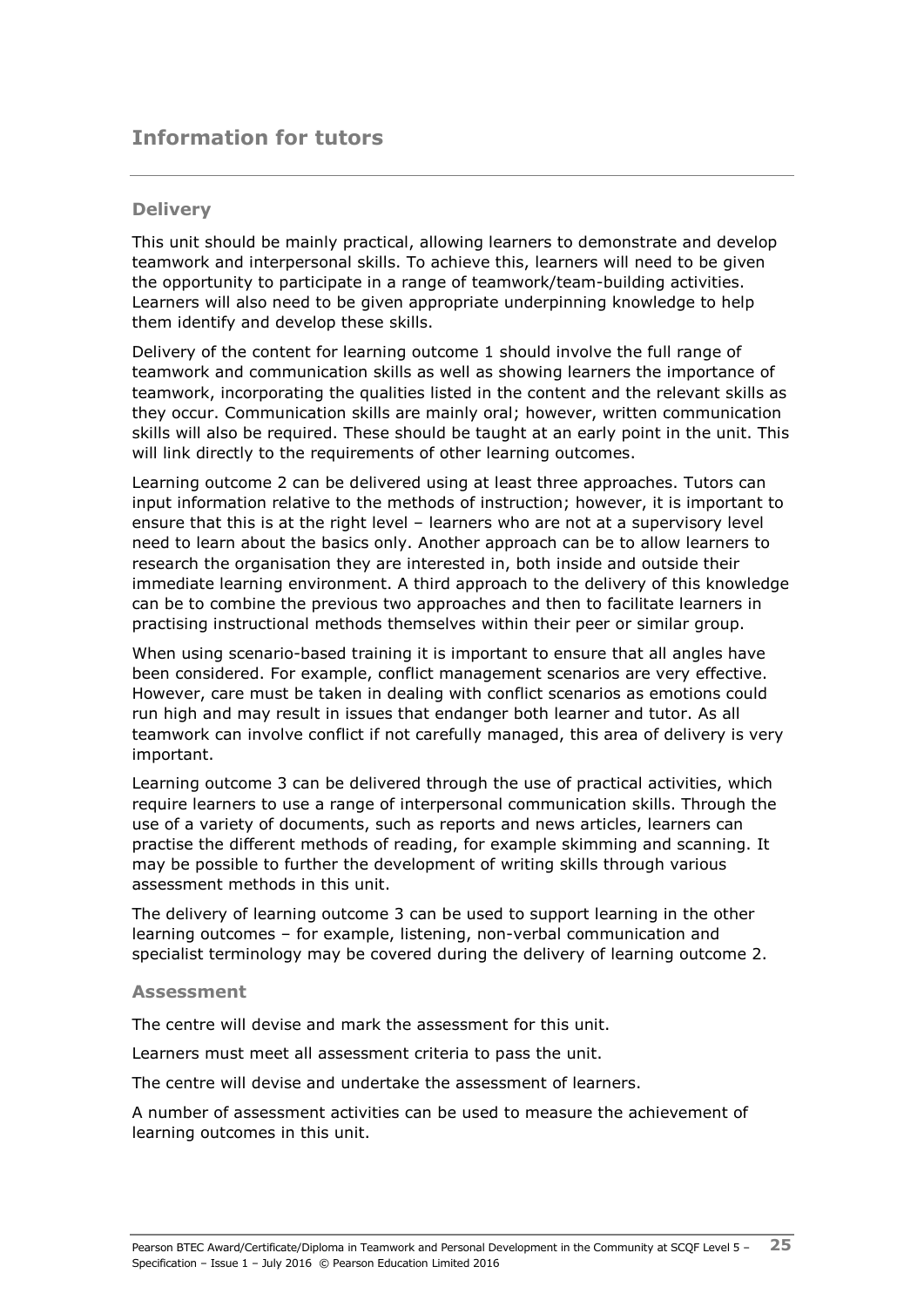Assessment evidence may be in the form of assignments, research projects, production of effective notes/reports, participation in team activities and presentations.

To show knowledge of the purpose and importance of teamwork and communication skills, learners will collate and present their research into two contrasting uniformed organisations. To achieve 1.1, learners must be able to identify a range of teamwork and communication skills.

To achieve 1.2, learners will describe the purpose and importance of these skills using two contrasting uniformed organisations. For example, learners may describe the importance of teamwork and communication skills between the organisations and identify which are most important in which organisation and why.

To achieve 2.1, learners will need to explain the qualities of an effective instructor and how they are used. This can be done in a variety of ways, including written assessment or taking a more practical approach by asking learners to verbally explain the qualities and how they are used.

For 2.2, learners must demonstrate effective instructional skills in a number of practical activities that can be captured in a variety of ways to provide sufficient evidence for learners. Video can be used to record learners' assessments, for example when they are instructing others. If this mode of assessment is used it is important to annotate and reference this in the written feedback to the learner. Copies of both the annotation and the notes should be available.

To achieve 3.1, learners are required to contribute to at least five different teambuilding activities. A suitable assignment could include learners keeping a diary of different teamwork activities undertaken. The diary could identify any skills used or developed by the learner.

To achieve 3.2, learners could participate in a number of varied activities/role plays that have allowed them to use correct terminology in a given scenario. This will then provide naturally occurring evidence they can put towards 3.3 where they are required to use interpersonal skills and to communicate with personnel in a given situation. From this they could keep a log of their performance in the different activities/role plays that will form the basis of their evidence for 3.4 where they can report on the effectiveness of the various methods they have used.

**Suggested resources**

#### **Books**

Jay R – *How to Build a Great Team* (Prentice Hall, 2002) ISBN 9780273663232

Murdock A – *Personal Effectiveness* (Butterworth-Heinemann, 2002) ISBN 978075065221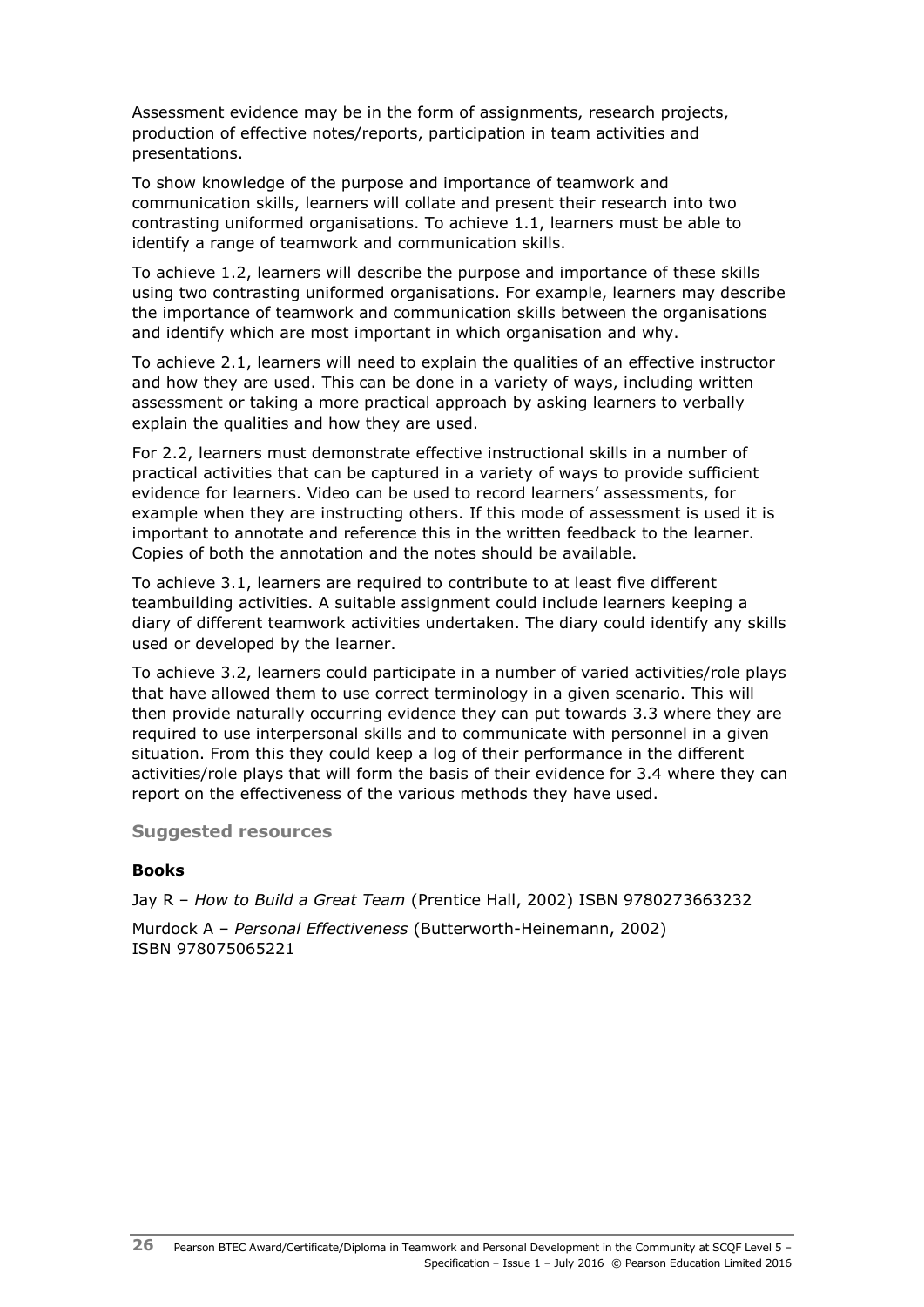<span id="page-30-0"></span>

| Unit $2:$                     | <b>Employment Skills in</b><br><b>Uniformed</b><br><b>Organisations</b> |
|-------------------------------|-------------------------------------------------------------------------|
| Unit code:                    | <b>UJ1704</b>                                                           |
| <b>SCQF level:</b>            | 5                                                                       |
| <b>Credit points:</b>         | 5                                                                       |
| <b>Guided learning hours:</b> | 31                                                                      |

#### **Unit aim**

This unit aims to give learners an understanding of employment opportunities in the uniformed and wider organisations. It also enables them to develop knowledge of the main roles and conditions of service and an understanding of their main responsibilities.

#### **Essential resources**

Sufficient library resources, including books, journals, careers leaflets and videos, should be available. It is recommended that learners have access to the internet and to recruitment officers from the appropriate uniformed organisations.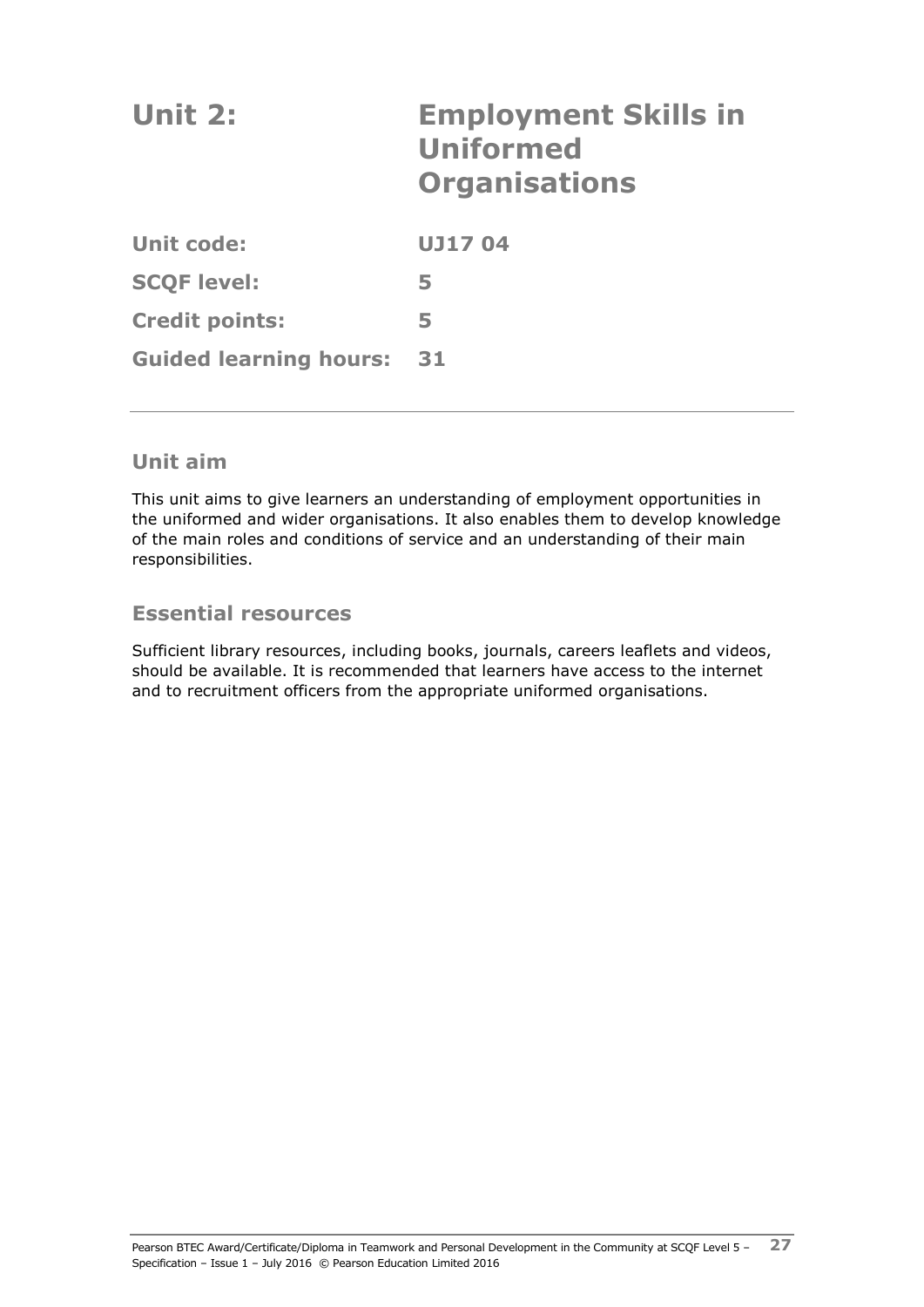### **Learning outcomes, assessment criteria and unit amplification**

To pass this unit, the learner needs to demonstrate that they can meet all the learning outcomes for the unit. The assessment criteria determine the standard required to achieve the unit.

| <b>Learning outcomes</b> |                                                                                             | <b>Assessment criteria</b> |                                                                                                     |        | <b>Unit amplification</b>                                                                                                                                                                                                                                                                                                                                                                |  |  |
|--------------------------|---------------------------------------------------------------------------------------------|----------------------------|-----------------------------------------------------------------------------------------------------|--------|------------------------------------------------------------------------------------------------------------------------------------------------------------------------------------------------------------------------------------------------------------------------------------------------------------------------------------------------------------------------------------------|--|--|
| $\mathbf{1}$             | Know the main<br>roles of different<br>uniformed<br>organisations                           | 1.1                        | Outline the main purpose of<br>contrasting uniformed<br>organisations                               | $\Box$ | Emergency services cadets: police; fire; ambulance                                                                                                                                                                                                                                                                                                                                       |  |  |
|                          |                                                                                             |                            |                                                                                                     | $\Box$ | The armed forces cadets: army; Royal Navy; Royal Marines; Royal Air<br>Force                                                                                                                                                                                                                                                                                                             |  |  |
|                          |                                                                                             |                            |                                                                                                     | $\Box$ | Other uniformed organisations: e.g. scouting movement, church groups,<br>community groups                                                                                                                                                                                                                                                                                                |  |  |
|                          |                                                                                             |                            |                                                                                                     | $\Box$ | Purpose: organisational objectives; mission statements                                                                                                                                                                                                                                                                                                                                   |  |  |
|                          |                                                                                             |                            |                                                                                                     | $\Box$ | Roles: supporting when dealing with events; routine work; humanitarian<br>work; disaster relief; working with local communities                                                                                                                                                                                                                                                          |  |  |
| $\overline{2}$           | Understand the<br>main<br>responsibilities of<br>different uniformed<br>organisations       | 2.1                        | Describe the main<br>responsibilities of<br>contrasting uniformed<br>organisations                  | $\Box$ | Responsibilities of different uniformed organisations: accountability,<br>legal, professional and political; performance indicators, e.g. what they<br>are, examples, effect on work; response to change, diversity;<br>responsibility to public, including value for money, spending grants and<br>donations wisely                                                                     |  |  |
| $\overline{3}$           | Understand the<br>different<br>employment<br>opportunities<br>available in the<br>uniformed | 3.1                        | Understand the different<br>employment opportunities<br>available in the uniformed<br>organisations | $\Box$ | Uniformed organisation work: range of routine work undertaken; daily<br>work routine; administrative work; work with other organisations and<br>the public services; community work; implications of working in<br>uniformed organisations on a personal level; positive and negative<br>aspects of working in the services; examples of recent humanitarian<br>work; roles at incidents |  |  |
|                          | organisations                                                                               |                            |                                                                                                     | $\Box$ | Range: different operational jobs, e.g. youth worker, scout leader,<br>officer in the Royal Navy Reserve, Territorial Army                                                                                                                                                                                                                                                               |  |  |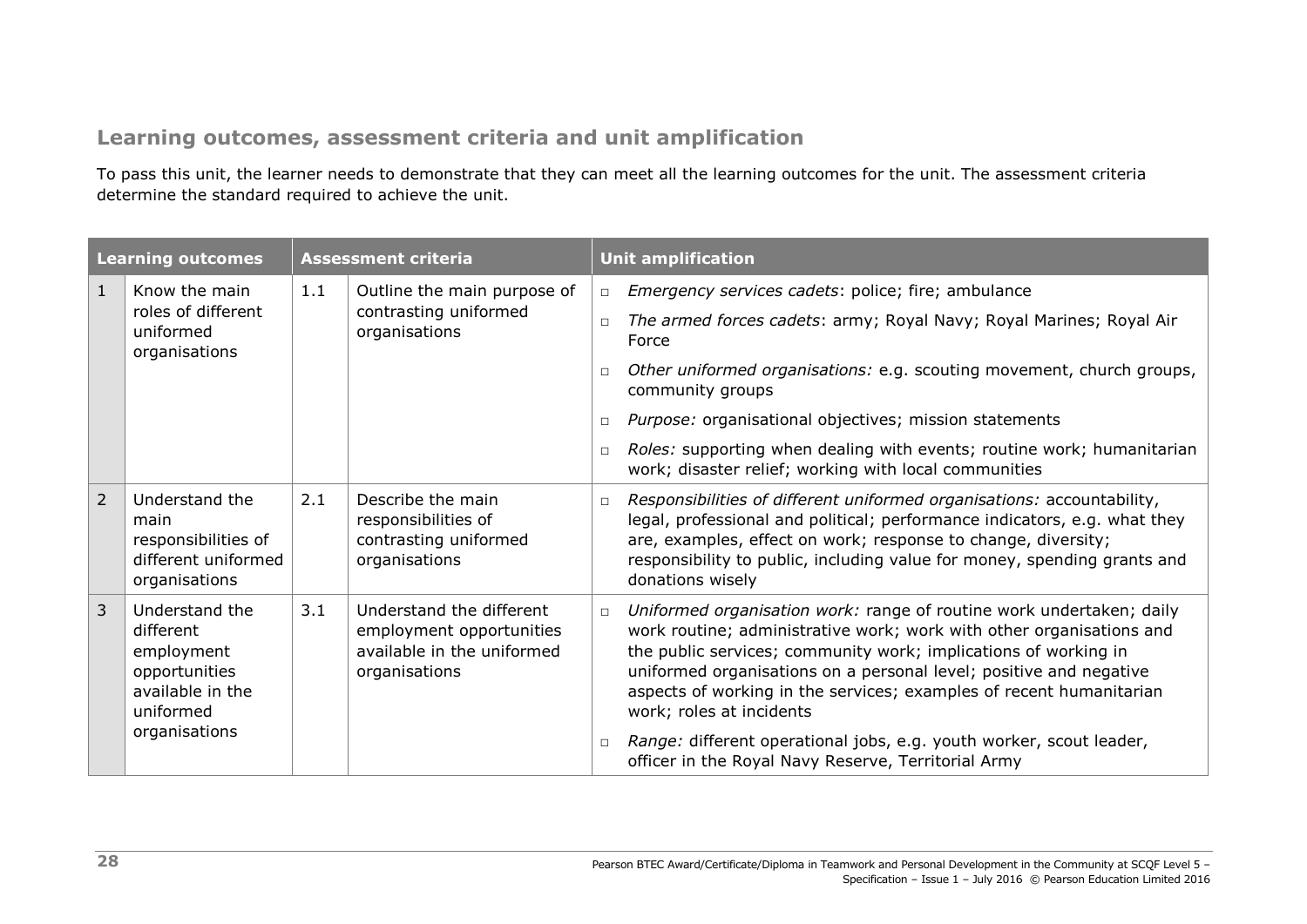| Learning outcomes |                                                                                      | <b>Assessment criteria</b> |                                                                                                     | <b>Unit amplification</b> |                                                                                                                                                                                                                                                                                                               |  |
|-------------------|--------------------------------------------------------------------------------------|----------------------------|-----------------------------------------------------------------------------------------------------|---------------------------|---------------------------------------------------------------------------------------------------------------------------------------------------------------------------------------------------------------------------------------------------------------------------------------------------------------|--|
|                   | Know the<br>conditions of<br>service for<br>different uniformed<br>organisation jobs | 4.1                        | Describe the current<br>conditions of service for<br>contrasting uniformed<br>related organisations | $\Box$                    | Conditions of service: salary structure; holiday entitlement; benefits,<br>e.g. gym use, accommodation, private medical insurance; retirement<br>age; pension arrangements; sick pay; maternity/paternity provisions;<br>postings; shift patterns; contracted hours; access to ongoing training;<br>education |  |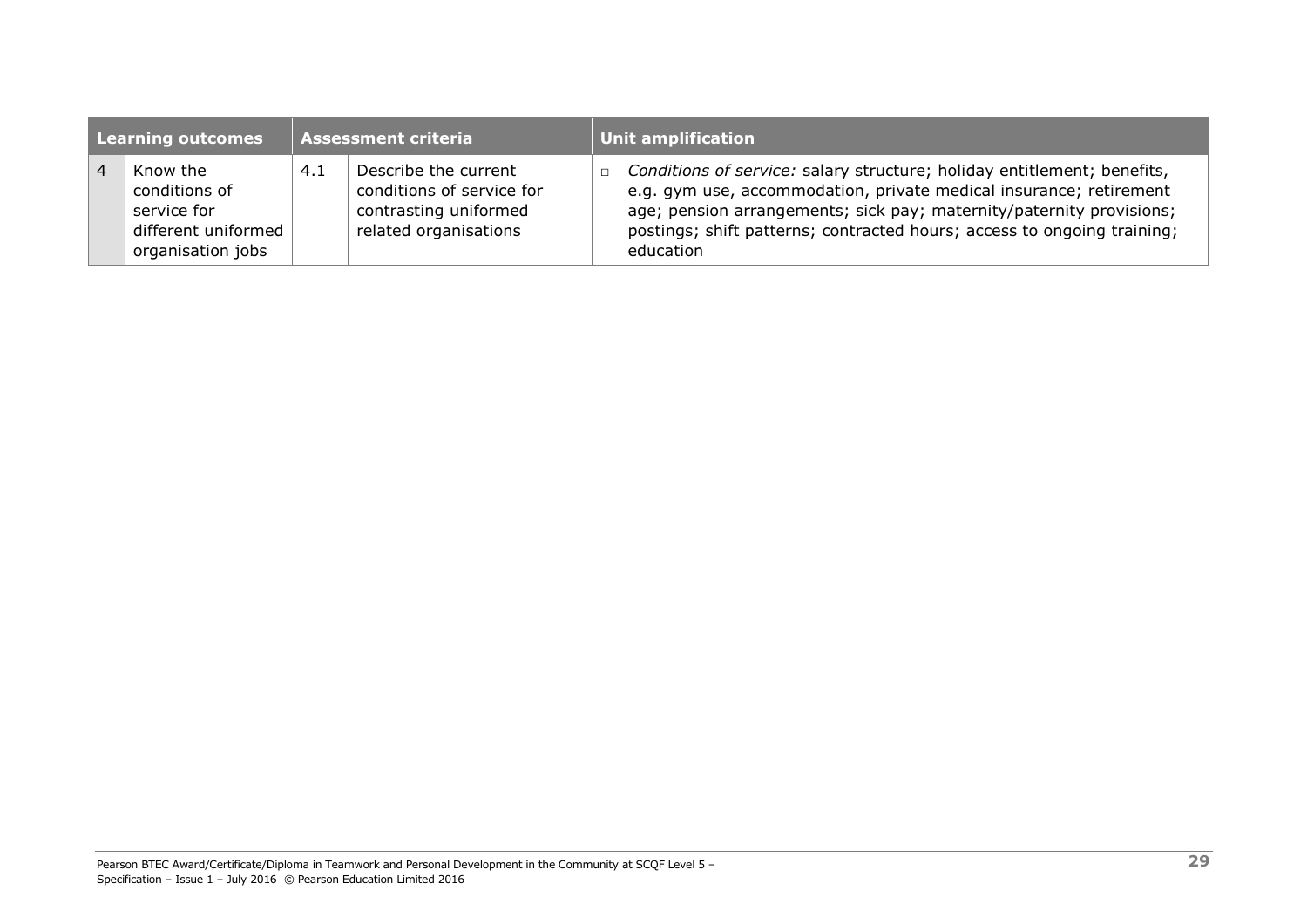### **Information for tutors**

#### **Delivery**

This unit can be brought alive for learners through visits to uniformed organisations, visiting speakers, case studies and videos/DVDs showing the uniformed services in action. There are also many 'fly on the wall' TV programmes showing real-life action in the organisations. Contact with staff from the uniformed organisations is essential and this can be achieved by arranging for speakers or teams to visit centres and through learner visits to uniformed organisations. Some uniformed organisations may be able to offer residential visits.

Careers personnel from the individual organisations can be invited into the centre to talk to learners. It is vital, however, to impress upon the visiting speaker that this is not a recruitment opportunity but to widen perception of careers and training offered by the uniformed organisations. Any visiting speakers should be briefed to ensure that the required information, as specified in the learning outcomes, forms the basis of their presentation.

It is important to introduce learners to the main roles and responsibilities of all the uniformed organisations to expand their perception of them, and they should be made aware of the 'contrasting' organisations and be encouraged to look at a range. Learners should also be encouraged to investigate the work of the organisations – this information can be found on their individual websites. It will be essential, however, for the tutor to pull all of this together to enable learners to see where the responsibilities of each organisation lie and how they are accountable for everything they do.

When working with learners on the different job opportunities and conditions of service for such jobs, visits to local careers services, visiting speakers and case studies could be used. There is a possible danger of learners bombarding the uniformed organisations from all directions for the same information. This obviously should be avoided – most organisations are more than willing to pass on information packs or similar to the tutor for use in the centre.

Personal research could be encouraged through integrated learning technology, for example uniformed organisation websites, CD ROMs and videos produced by uniformed organisations or through printed resources, careers leaflets, textbooks and journals.

#### **Assessment**

The centre will devise and mark the assessment for this unit.

Learners must meet all assessment criteria to pass the unit.

The centre will devise and undertake the assessment of learners.

A number of strategies can be employed to measure the achievement of learning outcomes in this unit, perhaps in the form of assignments, research projects, verbal presentations, role play, group discussions etc.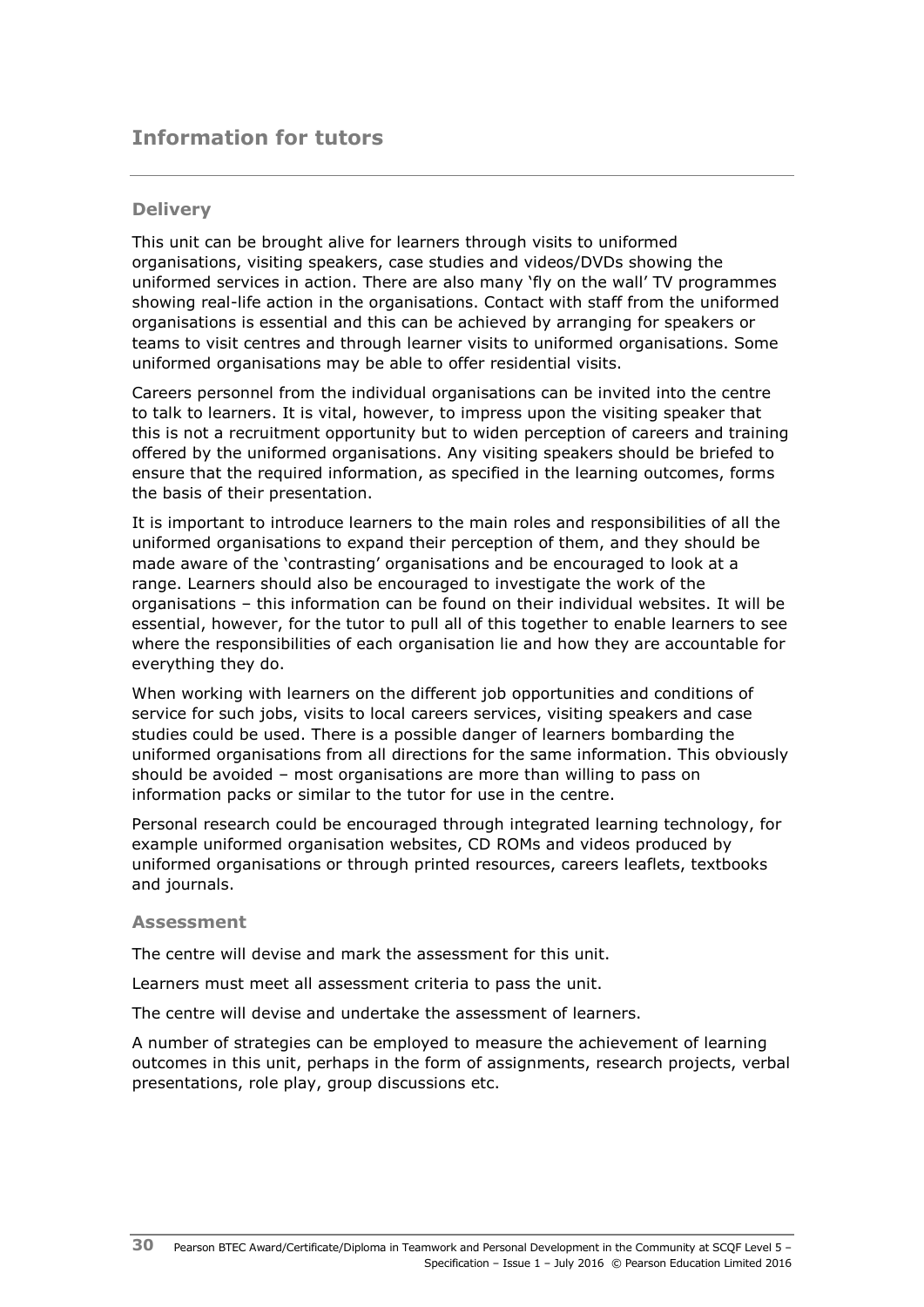Suitable assignments include learners producing an information pack or making a presentation on their chosen organisation. Helping at or preparing materials for a careers office or careers exhibition scenario would obviously be suitable here. To meet the pass criteria the assignment brief should guide learners to research and provide information from two contrasting uniformed organisations. They will therefore need to know the meaning of 'contrasting organisations'.

To achieve 1.1 learners are required to outline the main purpose and roles of two contrasting uniformed organisations. Organisational objectives, mission statements and any specific legislation relating to these organisations should be included here.

For 2.1, learners should describe the main responsibilities of each of those services and how and to whom each organisation is accountable (for example, central government, local government, executives). This information is likely to be available on the organisation's website in the form of strategic plans and annual reports.

For 3.1, learners need to investigate and outline the employment opportunities available in different uniformed organisations. This could include visiting the organisations' websites or inviting speakers from the various organisations. Learners will need to describe the work involved in a chosen uniformed organisation job role.

For 4.1, learners should describe the conditions of service and training involved for two jobs within contrasting uniformed organisations.

**Suggested resources**

#### **Books**

Gray D and Lilley T et al – *BTEC Level 2 First Public Services Student Book* (Pearson, 2010) ISBN 9781846907210

Gray D and Lilley T et al – *BTEC Level 2 First Public Teacher Resource Pack* (Pearson, 2010) ISBN 9781846907227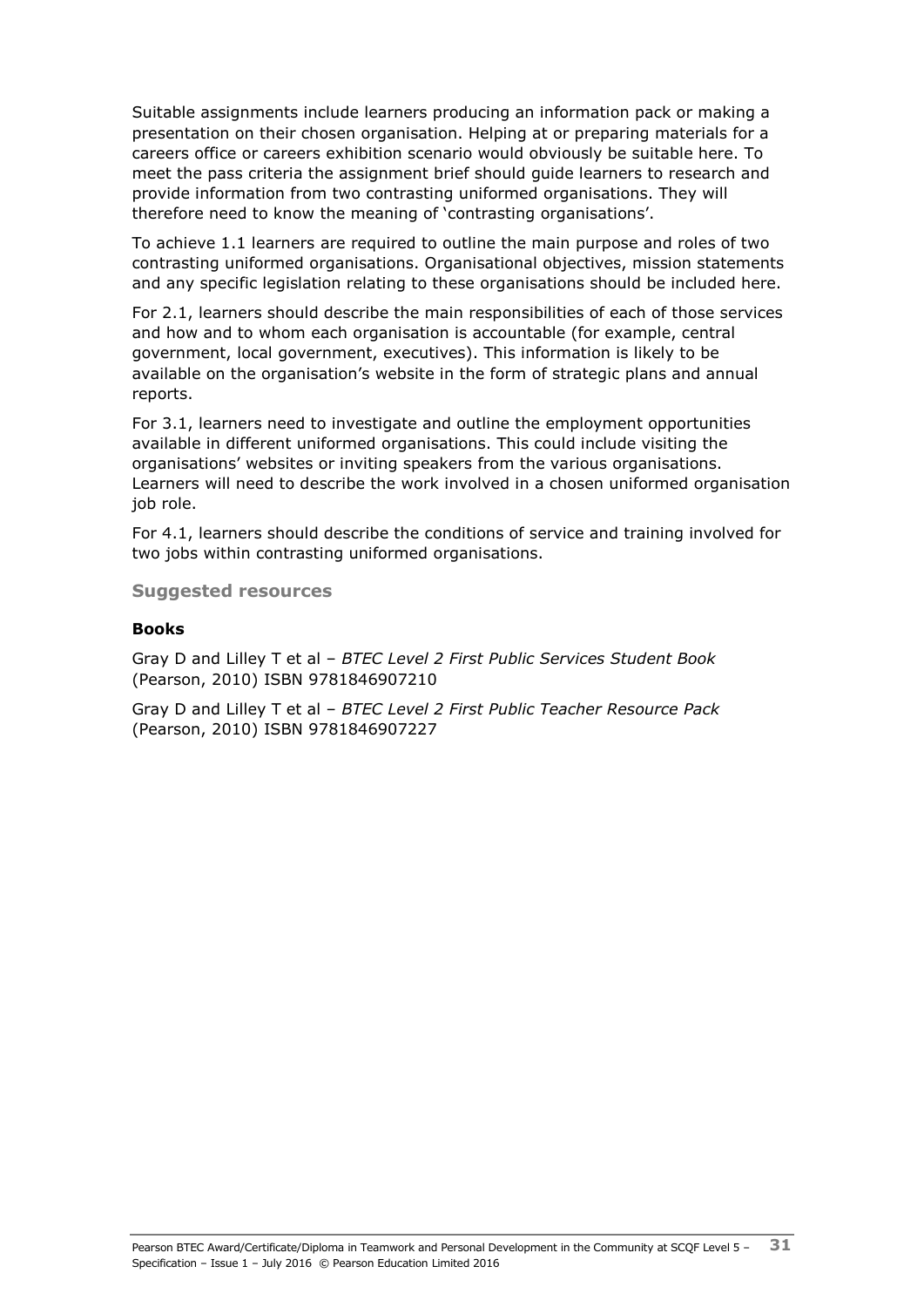<span id="page-35-0"></span>

| Unit 3:                       | <b>Career Planning and</b><br><b>Self-Assessment for</b><br><b>Uniformed</b><br><b>Organisations</b> |
|-------------------------------|------------------------------------------------------------------------------------------------------|
| <b>Unit code:</b>             | <b>UJ1804</b>                                                                                        |
| <b>SCOF level:</b>            | 5                                                                                                    |
| <b>Credit points:</b>         | 5                                                                                                    |
| <b>Guided learning hours:</b> | 34                                                                                                   |

#### **Unit aim**

This unit aims to enable learners to gain knowledge and understanding of applying and preparing for a job in their chosen uniformed organisation. The unit also enables learners to develop the skills needed in uniformed organisations to prepare for an application process.

#### **Essential resources**

It is vital that learners have access to the internet to carry out their research into different uniformed organisations and the range of employment opportunities those organisations offer.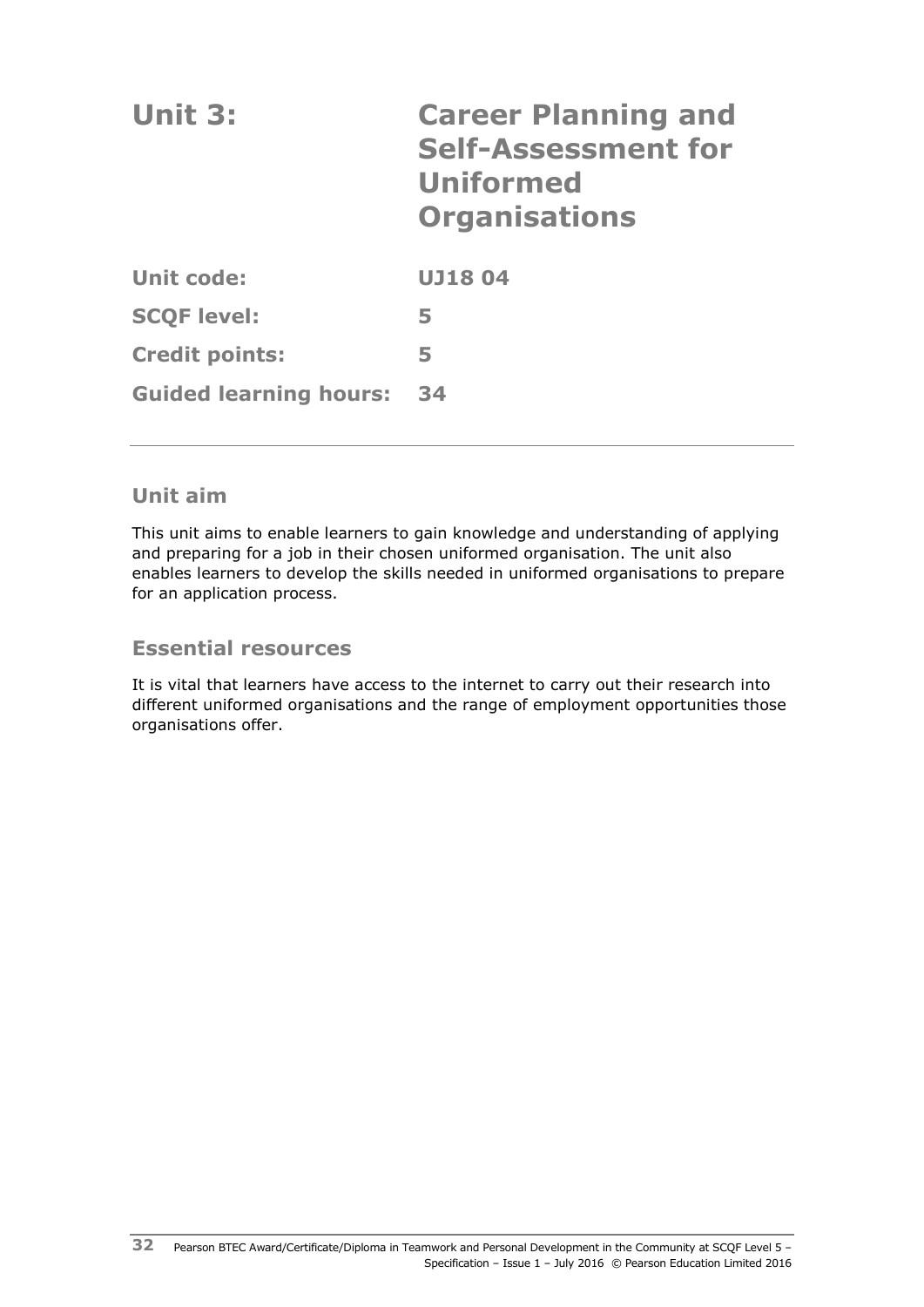| <b>Learning outcomes</b> |                                                                                             | <b>Assessment criteria</b> |                                                                                                                 |        | <b>Unit amplification</b>                                                                                                                                                                                                                                                                                                                                                                                 |  |  |
|--------------------------|---------------------------------------------------------------------------------------------|----------------------------|-----------------------------------------------------------------------------------------------------------------|--------|-----------------------------------------------------------------------------------------------------------------------------------------------------------------------------------------------------------------------------------------------------------------------------------------------------------------------------------------------------------------------------------------------------------|--|--|
| $\mathbf{1}$             | Know the<br>application and<br>selection process<br>for uniformed                           | 1.1                        | Describe the current entry<br>requirements for jobs in<br>contrasting uniformed<br>organisations                | $\Box$ | Entry requirements: educational, physical, medical and other<br>requirements                                                                                                                                                                                                                                                                                                                              |  |  |
|                          | organisation<br>employment                                                                  | 1.2                        | Describe the application and<br>selection process for<br>contrasting jobs in<br>uniformed organisations         | $\Box$ | Application process: entry requirements - educational, physical, medical<br>and other requirements; application forms - types of forms and the<br>requirements for completing forms including online applications; letters<br>of application, personal statements and supporting information; CV -<br>different formats, essential information, good and bad practice                                     |  |  |
|                          |                                                                                             |                            |                                                                                                                 | $\Box$ | Selection process: types and purpose of psychometric tests; equal<br>opportunity - ensuring diversity in recruitment; physical fitness tests;<br>other types of selection tests including competency questions, basic<br>skills tests, simulations and presentations; types of interview; dress<br>code; preparation for interview, e.g. arrangements, potential questions,<br>research; interview skills |  |  |
| $\overline{2}$           | Know the skills<br>and qualities<br>required for a job<br>in the uniformed<br>organisations | 2.1                        | Describe the different skills<br>and qualities required for a<br>specific job in the uniformed<br>organisations | $\Box$ | Required skills: e.g. teamwork, cooperation, communication, problem<br>solving, achieving aims, working with others; interpersonal skills, e.g.<br>reading, writing, speaking, listening; non-verbal communication, e.g.<br>body language, gestures, facial expressions, eye contact, posture;<br>organisational skills; ICT skills                                                                       |  |  |
|                          |                                                                                             |                            |                                                                                                                 | $\Box$ | Required qualities: e.g. honesty, integrity, reliability, punctuality,<br>commitment, positive attitude to work, concern for others                                                                                                                                                                                                                                                                       |  |  |
|                          |                                                                                             |                            |                                                                                                                 | $\Box$ | Roles: e.g. youth worker, scout leader, officer in the Royal Naval<br>Reserve, Territorial Army                                                                                                                                                                                                                                                                                                           |  |  |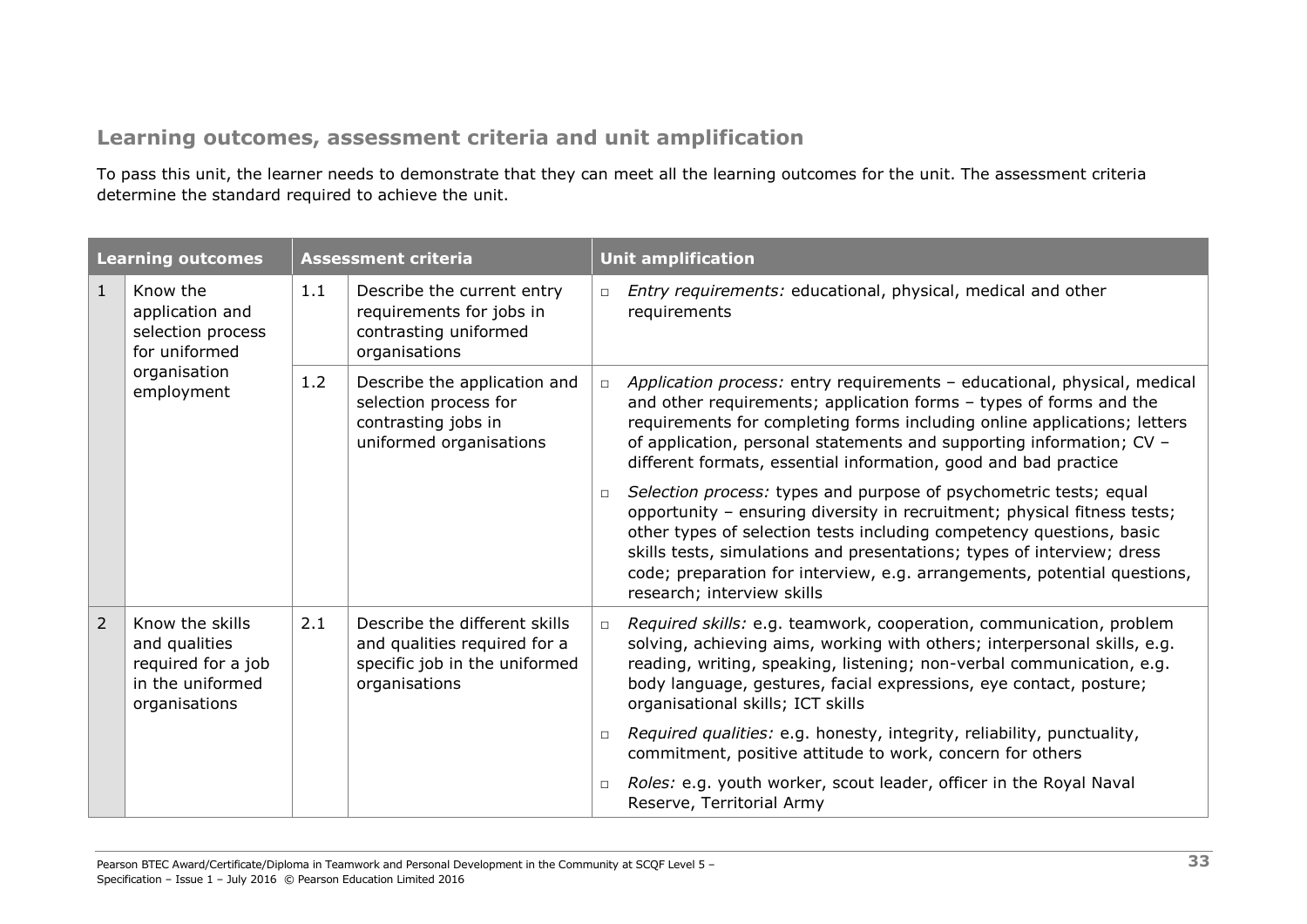| Learning outcomes |                                                                                                 | <b>Assessment criteria</b> |                                                                                         |        | <b>Unit amplification</b>                                                                                                                                                                                                                                                             |  |  |
|-------------------|-------------------------------------------------------------------------------------------------|----------------------------|-----------------------------------------------------------------------------------------|--------|---------------------------------------------------------------------------------------------------------------------------------------------------------------------------------------------------------------------------------------------------------------------------------------|--|--|
| 3                 | Be able to<br>complete an<br>application for a<br>role in a chosen<br>uniformed<br>organisation | 3.1                        | Carry out a personal skills<br>audit for a specified job in a<br>uniformed organisation | $\Box$ | Skills audit: identify personal strengths, weaknesses, areas of<br>development<br>Improve/develop own skills: training, educational, physical,<br>interpersonal<br>Skills map: map own skills to job role<br>Action plan: identify goals; identify actions; set tasks; set timescales |  |  |
|                   |                                                                                                 | 3.2                        | Complete an application for<br>a job in a specific uniformed<br>organisation            | $\Box$ | Application: completion of application process for chosen uniformed<br>organisation role, e.g. CV, letter of application, application form,<br>competency questions, fitness test, basic skills test as appropriate to the<br>chosen role                                             |  |  |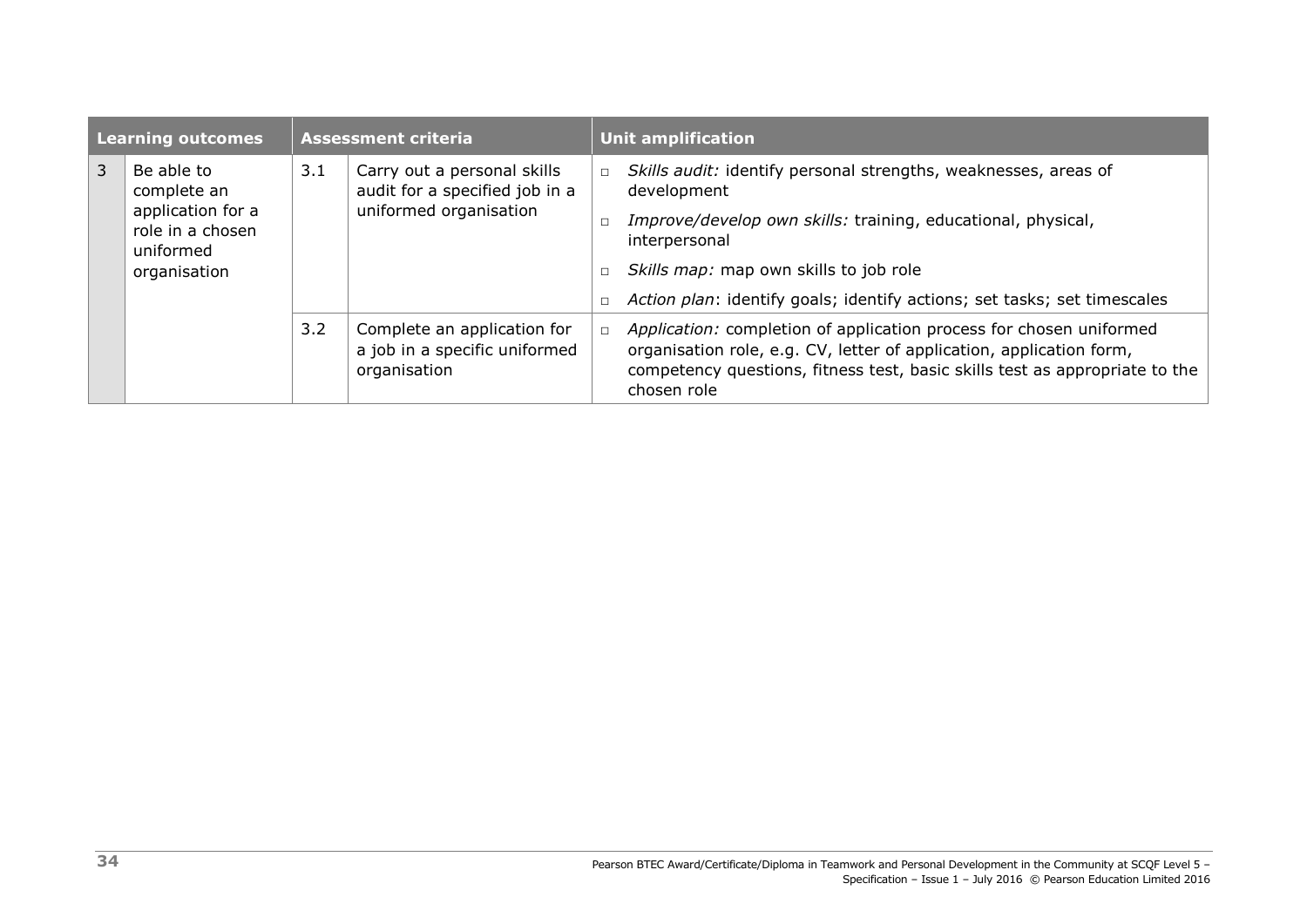#### **Delivery**

It is important that learners are given the opportunity to investigate the entry requirements for different uniformed organisation jobs to enable them to make decisions about their career choice and how to prepare an application.

Careers officers from the individual organisations can be invited into the centre to talk to learners about entry requirements and the skills required. However, it should be pointed out to the visiting speaker that this is not a recruitment opportunity but to help learners prepare for application to the organisations.

Information and recruitment packs can be obtained from many of the uniformed organisations (both in printed media and online) so tutors may already have the information that learners need to complete their application.

Learners should be given the opportunity to examine a variety of application forms and could practise completing them. Application forms for the uniformed organisations are sometimes quite lengthy and often require learners to talk about themselves and describe when they have demonstrated certain skills and competences. Young people usually find this quite difficult, so tutors could guide them and allow them to practise. In some cases the specific uniformed organisations will not provide copies of application forms and for many uniformed organisations the application process is now online – if this is the case, tutors should devise their own generic application form for learners to complete.

Learners should also be asked to produce CVs and to practise completing competency-based questions and psychometric tests. Equal opportunities policies could be downloaded from different uniformed organisation websites for learners to examine and compare when looking at ensuring diversity in recruitment.

Identifying the skills and qualities required for uniformed organisations is an important part of this unit and it can be reinforced through other units on the programme, for example *Unit 1: Teamwork and Communication Skills*. Uniformed organisation websites should be used to assist with this task. Learners should be encouraged to recognise when they have demonstrated any of these particular skills.

Tutors should give guidance to learners on carrying out a personal skills audit and an individual action plan. Learners are expected to carry out a skills audit identifying their strengths and weaknesses against a particular job. From this, learners can produce an action plan of how they could work towards meeting the requirements for their identified job.

#### **Assessment**

The centre will devise and mark the assessment for this unit.

Learners must meet all assessment criteria to pass the unit.

The centre will devise and undertake the assessment of learners.

A careers exhibition scenario might be suitable for the assessment of this unit.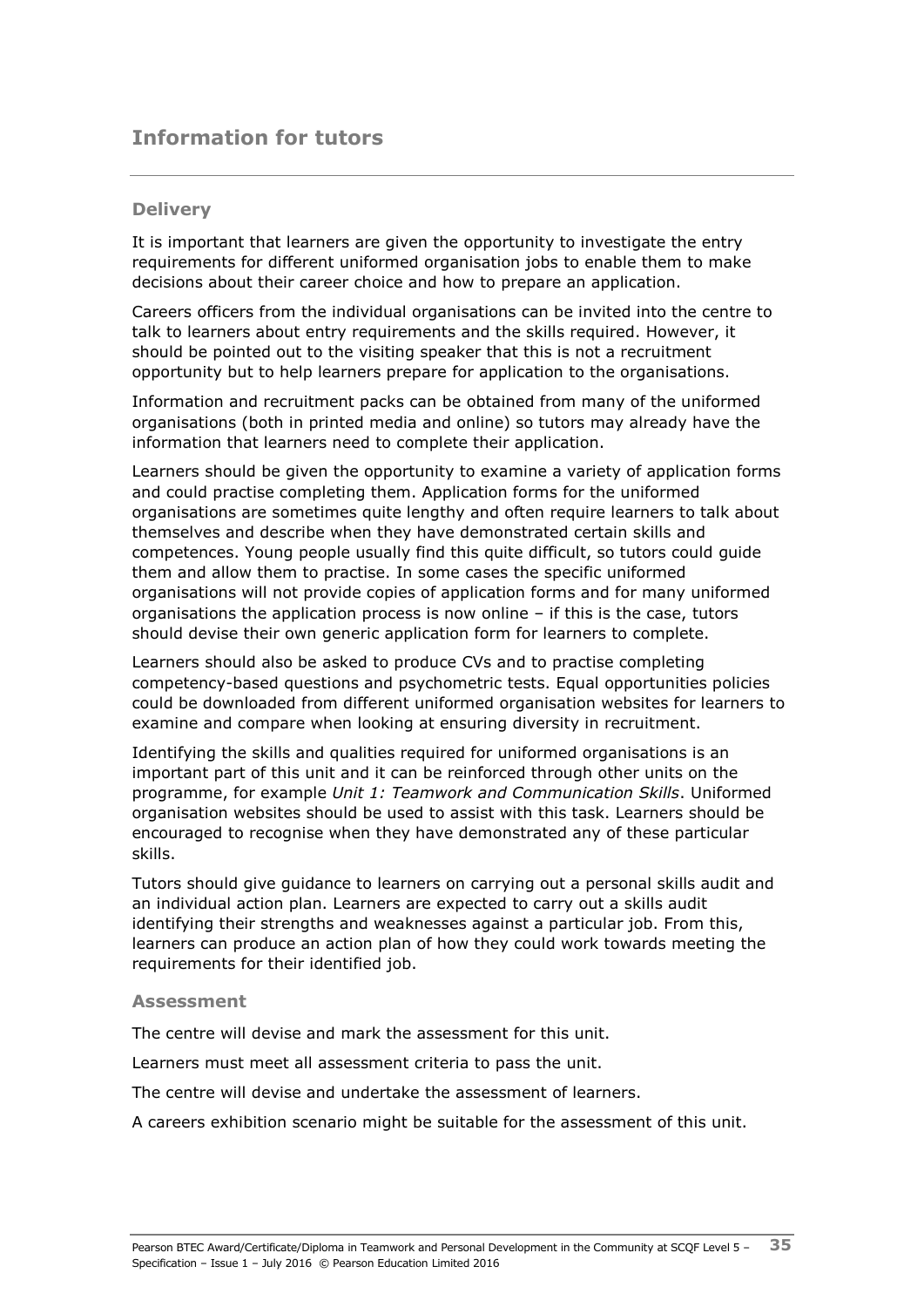To achieve 1.1 learners are required to describe the current entry requirements for two different jobs in uniformed organisations. For 1.2, learners must describe the different application and selection processes for two jobs in uniformed organisations. Evidence for 1.1 and 1.2 could take the form of written leaflets or posters or verbal presentations.

For 2.1, learners are asked to identify the skills required for a job in a uniformed organisation – this could be evidenced in written form, or verbally, for example during a group discussion. Learners should be encouraged to recognise and record where they have demonstrated any of the identified skills, either through their programme or through paid or voluntary work as evidence for 3.1. Signatures should be obtained from a tutor or supervisor.

For 3.1, learners are required to self-evaluate, looking at their skills levels, and to produce their own individual skills audit for a given role in a uniformed organisation. Learners generally find any form of self-evaluation quite difficult, so tutors could prepare worksheets for them to complete to help them with this task.

Finally, for 3.2, learners should complete an application process for their chosen uniformed organisation role. The tutor will agree the role with the learner in advance. This will then enable the tutor to advise each learner of the specific evidence they will need to present to meet the application requirements of that job role.

**Suggested resources**

#### **Website**

Careers advice www.nationalcareersservice.direct.gov.uk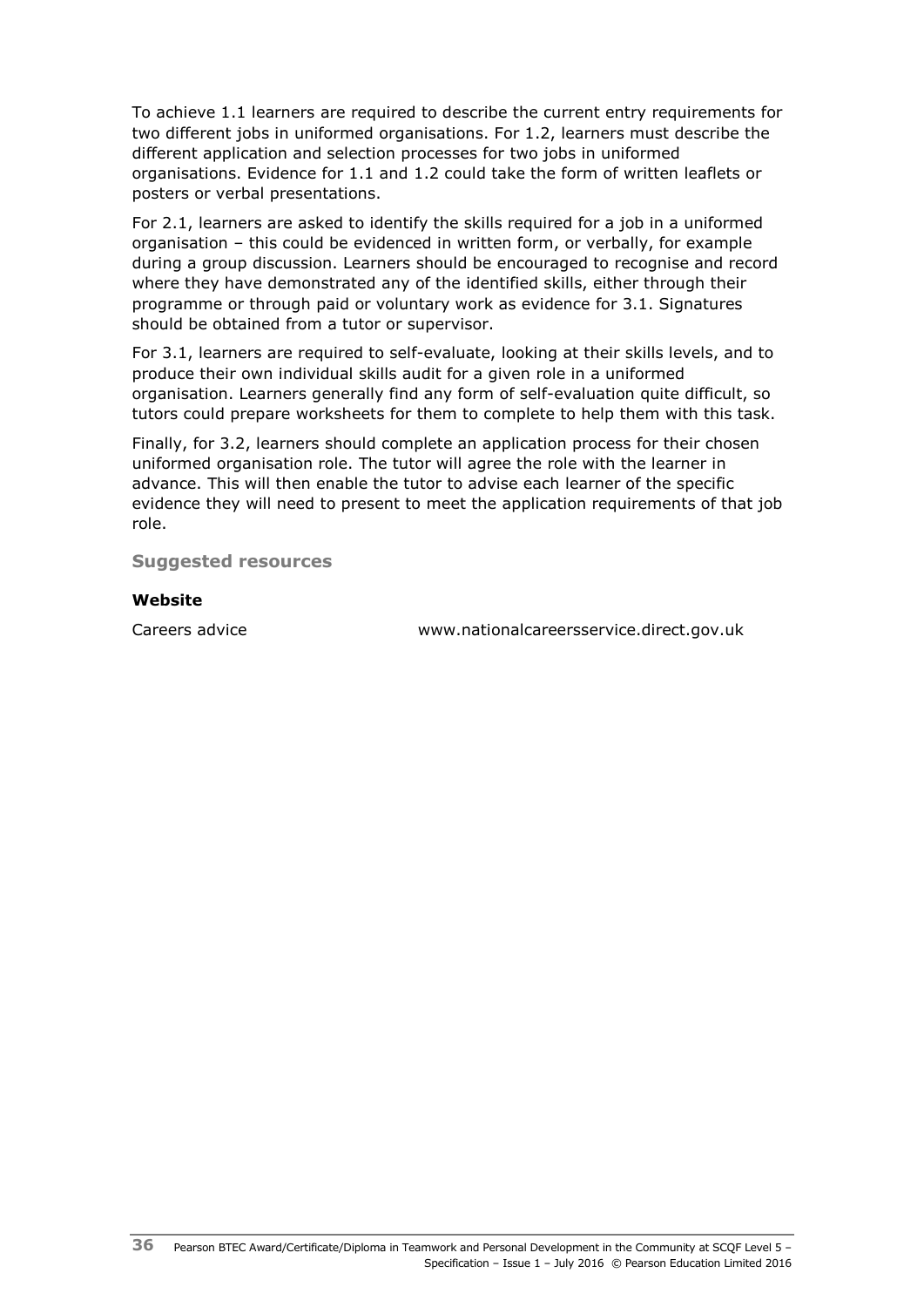| Unit 4:                       | <b>Improving Health and</b><br><b>Fitness in Uniformed</b><br><b>Organisations</b> |
|-------------------------------|------------------------------------------------------------------------------------|
| <b>Unit code:</b>             | <b>UJ1904</b>                                                                      |
| <b>SCOF level:</b>            | 5                                                                                  |
| <b>Credit points:</b>         | 10                                                                                 |
| <b>Guided learning hours:</b> | 70                                                                                 |

### **Unit aim**

This unit aims to enable learners to gain knowledge of the major body systems and an understanding of the effects of basic nutrition and lifestyle factors for participation in uniformed organisations. It also develops learners' skills in taking part in fitness tests and improving their personal health.

### **Essential resources**

Sufficient resources should be available to enable learners to achieve this unit. Learners should have contact with instructors from the appropriate uniformed organisations and access to the internet.

Access to a sports hall, fitness training and fitness testing equipment is an essential part of the delivery of this unit. Staff must be qualified to the relevant level to lead practical sessions. Sufficient library resources should be available to enable learners to achieve the level of knowledge required for this unit.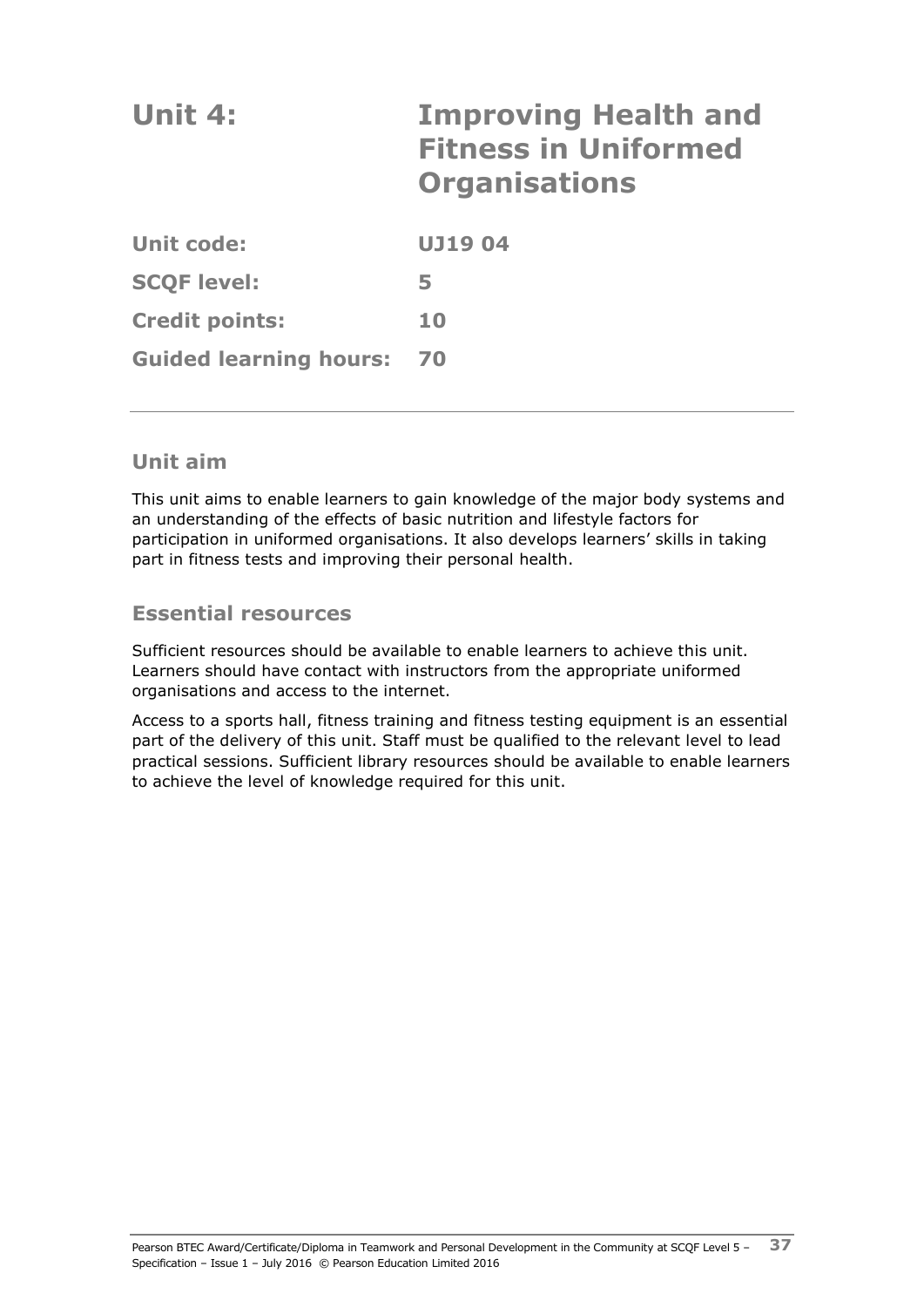| <b>Learning outcomes</b> |                                        | <b>Assessment criteria</b> |                                                                                      |        | <b>Unit amplification</b>                                                                                                                                                                                                                                                         |  |
|--------------------------|----------------------------------------|----------------------------|--------------------------------------------------------------------------------------|--------|-----------------------------------------------------------------------------------------------------------------------------------------------------------------------------------------------------------------------------------------------------------------------------------|--|
| $\mathbf{1}$             | Know the major<br>body systems         | 1.1                        | Define key terms associated<br>with a healthy lifestyle                              | $\Box$ | Definitions and explanations: fitness; health; wellbeing; nutrition;<br>lifestyle                                                                                                                                                                                                 |  |
|                          | associated with a<br>healthy lifestyle | 1.2                        | Describe the effects of<br>exercise on the body<br>systems associated with<br>health | $\Box$ | Body systems: major systems associated with health and fitness -<br>skeletal, muscular, respiratory, cardiovascular; structure and function                                                                                                                                       |  |
|                          |                                        |                            |                                                                                      |        | Effects of exercise on the systems: short-term effects; raised heart rate,<br>increased respiration, blood flow; long-term effects; lowered heart rate,<br>lowered blood pressure, improved strength, improved muscle tone;<br>effects on stamina, weight, cholesterol, digestion |  |
|                          |                                        |                            |                                                                                      |        | Effects of lifestyle on the systems: short-term effects of stress, drugs,<br>alcohol, smoking, sleep; long-term effects                                                                                                                                                           |  |
|                          |                                        | 1.3                        | Outline the health benefits<br>of exercise                                           | $\Box$ | Benefits of exercise: physical, mental and social                                                                                                                                                                                                                                 |  |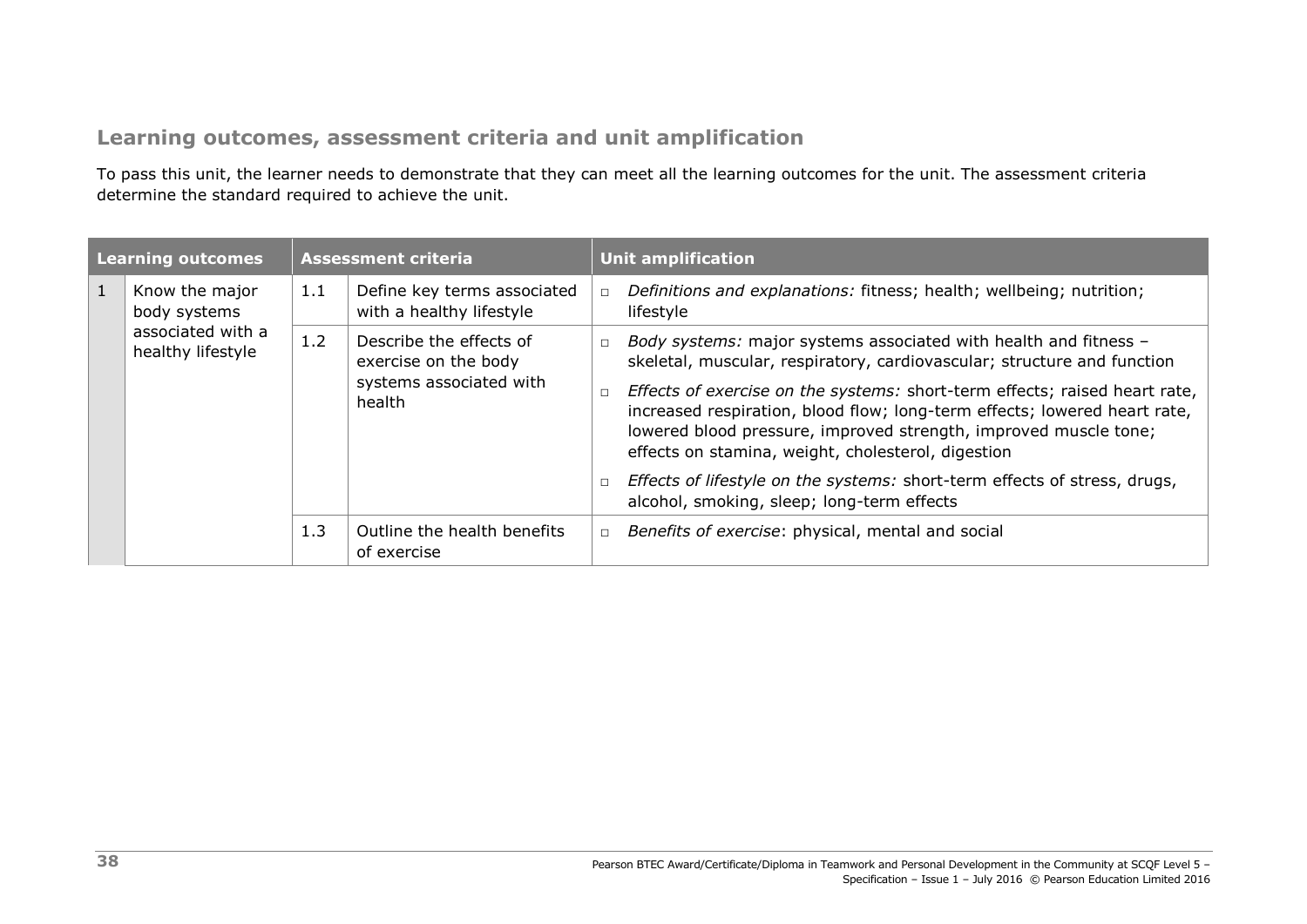|                | <b>Learning outcomes</b>                                |     | <b>Assessment criteria</b>                                                   |        | <b>Unit amplification</b>                                                                                                                                                                                                    |  |
|----------------|---------------------------------------------------------|-----|------------------------------------------------------------------------------|--------|------------------------------------------------------------------------------------------------------------------------------------------------------------------------------------------------------------------------------|--|
| $\overline{2}$ | Understand the<br>effect of basic                       | 2.1 | Keep a detailed personal<br>food and lifestyle diary                         | $\Box$ | Food diaries: type of food, timings, amounts, feelings; the 'eatwell'<br>plate; food myths                                                                                                                                   |  |
|                | nutrition and<br>lifestyle factors on<br>fitness        | 2.2 | Explain the effect of basic<br>nutrition and lifestyle factors               | $\Box$ | Nutrition: food groups - carbohydrates, sugar, proteins, fats, vitamins,<br>minerals, fibre, water, iron levels                                                                                                              |  |
|                |                                                         |     | on fitness                                                                   | $\Box$ | Diet: what is diet; types of diets (e.g. vegan); healthy eating; balanced<br>diet; eating for an active lifestyle                                                                                                            |  |
|                |                                                         |     |                                                                              |        | Lifestyle: diet; active lifestyle; exercise, planned, occasional, casual;<br>sport; addiction, drugs, alcohol, smoking; long-term and short-term<br>effects on fitness                                                       |  |
|                |                                                         |     |                                                                              | $\Box$ | Impact of good and bad nutrition: hypoglycaemia; diabetes; obesity;<br>cholesterol; blood pressure; heart disease                                                                                                            |  |
|                |                                                         |     |                                                                              | $\Box$ | Effects on fitness: nutrition awareness; physical efficiency, maintains<br>good health                                                                                                                                       |  |
| 3              | Be able to take<br>part in fitness<br>tests in order to | 3.1 | Describe different methods<br>of fitness testing in<br>contrasting uniformed | $\Box$ | Components of fitness: skill-related fitness; health-related fitness;<br>strength; speed; muscular endurance; cardiovascular endurance;<br>flexibility; agility; coordination; reaction time                                 |  |
|                | appreciate the<br>requirements of                       |     | organisations                                                                | $\Box$ | Testing methods: performance testing; test protocol; purpose of tests,                                                                                                                                                       |  |
|                | the uniformed<br>organisations                          | 3.2 | Participate in recognised<br>fitness tests effectively                       |        | strength, stamina; content of tests, multi-stage fitness test, sit-ups,<br>press-ups, 1.5-mile run                                                                                                                           |  |
|                |                                                         |     |                                                                              | $\Box$ | Reasons: assess current levels; monitor; progression; set goals;<br>motivation; feedback from training programme; benchmark after<br>returning from injury; use of repeat tests to establish gains; annual<br>fitness checks |  |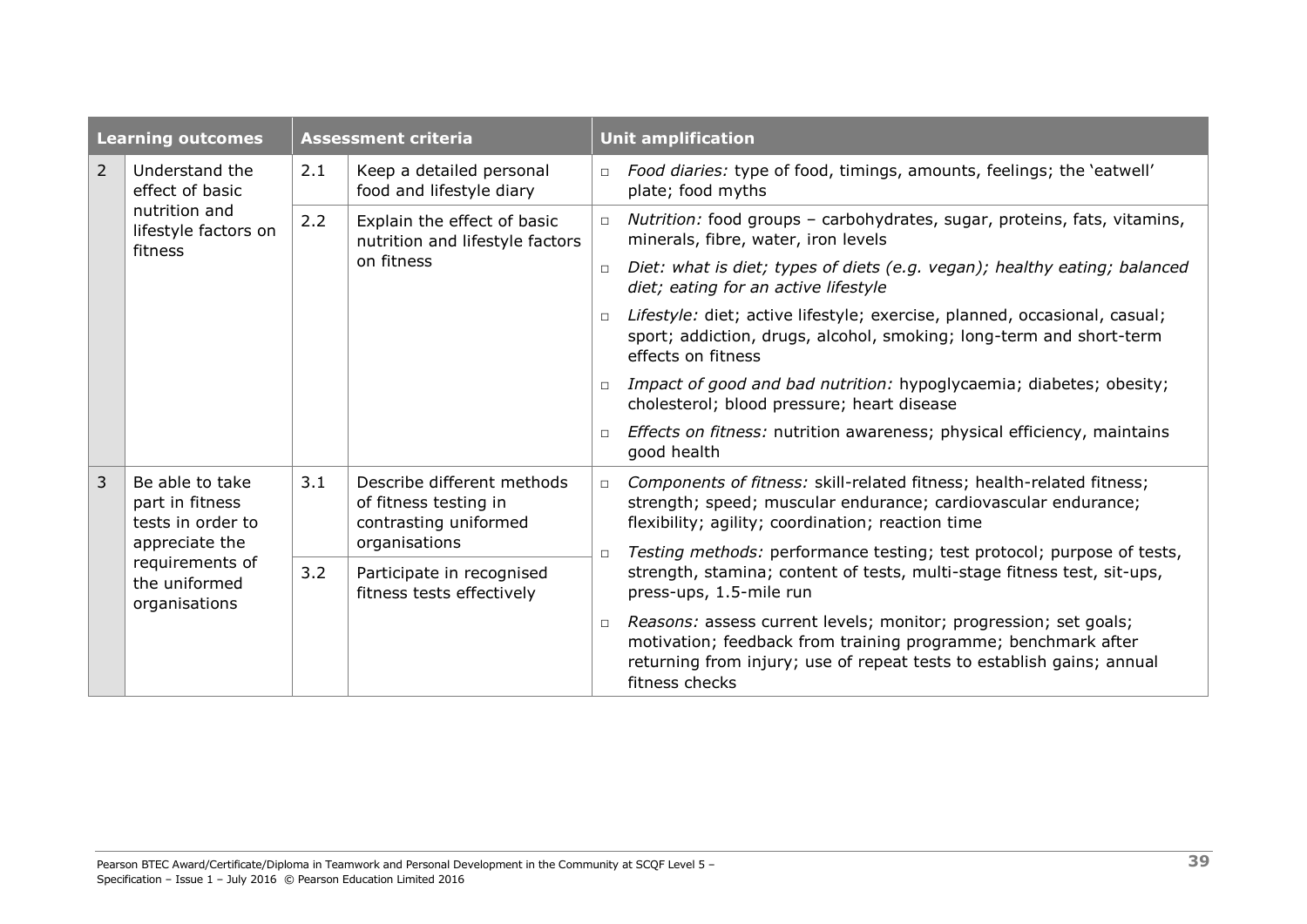| Learning outcomes |                                | <b>Assessment criteria</b>                                         |                                                                          | <b>Unit amplification</b>                                                                                                                                                             |  |
|-------------------|--------------------------------|--------------------------------------------------------------------|--------------------------------------------------------------------------|---------------------------------------------------------------------------------------------------------------------------------------------------------------------------------------|--|
| $\overline{4}$    | Be able to<br>participate in a | Plan a suitable personal<br>4.1<br>health improvement<br>programme |                                                                          | Personal health improvement programmes: nutrition; fitness; lifestyle<br>factors                                                                                                      |  |
|                   | personal health<br>improvement |                                                                    |                                                                          | Target setting: SMART - specific, measurable, achievable, relevant, time                                                                                                              |  |
|                   | programme                      |                                                                    |                                                                          | Training: FITT - frequency, intensity, type, time; types of training<br>methods; continuous training - running; swimming, cycling; cross<br>training; circuit training; weightlifting |  |
|                   |                                |                                                                    |                                                                          | Programme design: SPORT - specific, progressive, overload, relevant,<br>time                                                                                                          |  |
|                   |                                | 4.2                                                                | Participate in a personal<br>health improvement<br>programme effectively | <i>Review:</i> feedback from tutor; feedback from uniformed organisation<br>personnel; feedback from peers; against original targets; set new<br>targets                              |  |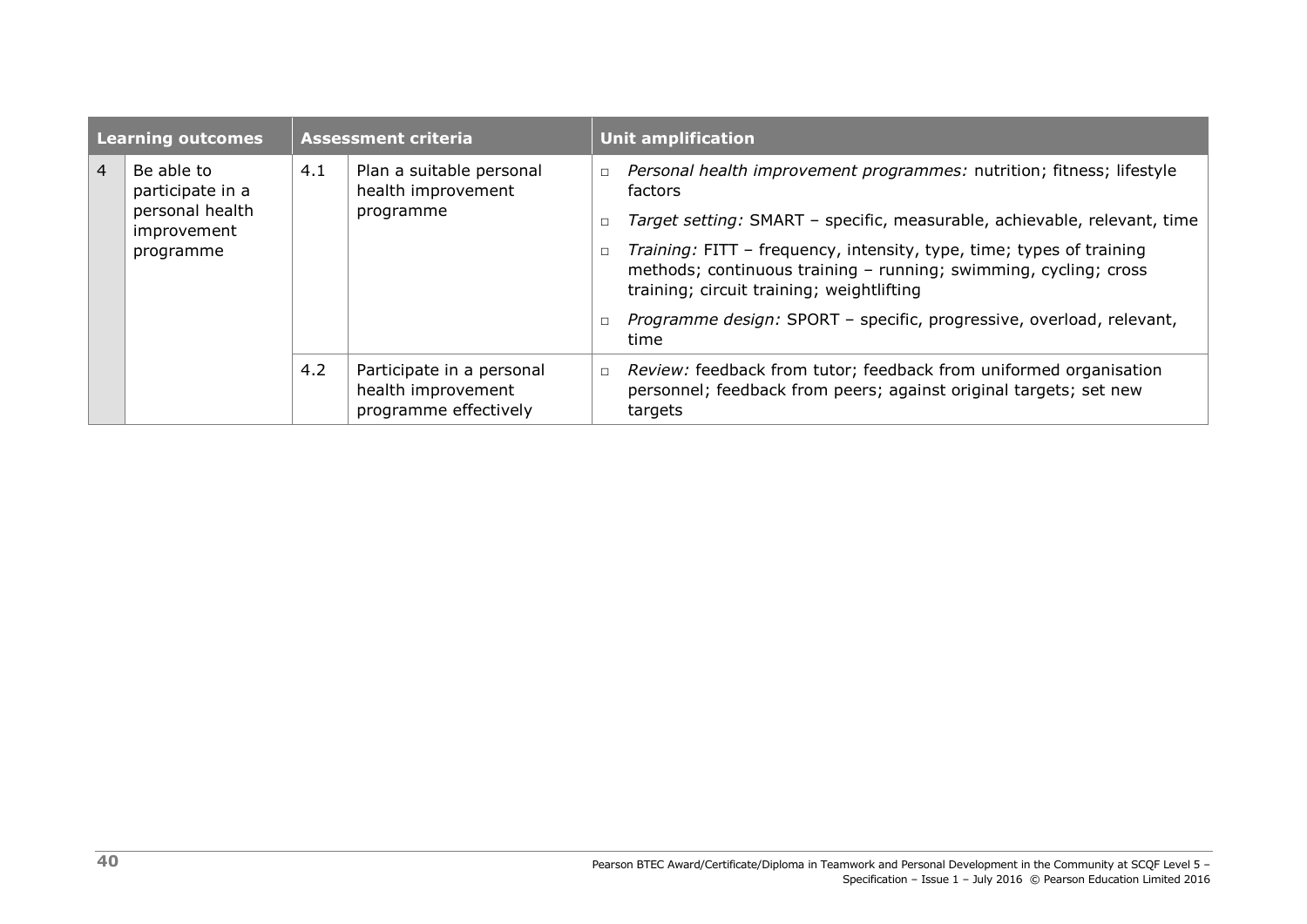#### **Delivery**

This unit should be as practical as possible, allowing for the development of personal health improvement. Learners should be encouraged to formulate and follow a personal health improvement programme with regular fitness testing to ensure progression of fitness occurs. However, equal opportunities must be given to learners who may experience difficulties in some activities.

Initially, learners will require guidance in preparing for fitness programmes and training techniques; however, towards the end of the unit they should work independently to some extent. The use of sports facilities and fitness suites is a distinct advantage in the quality of provision for this unit; the practical element can be delivered through links with the uniformed organisations.

The theoretical element of the unit should give learners an understanding of the principles of fitness, basic anatomy, lifestyle factors and nutrition. Portfolio work and worksheets are a good format to adopt when delivering this area of work.

The section on diet should be approached with care so as not to go into too much academic depth, but also to avoid too much emphasis on 'fad' diets and 'scaremongering' media reports. There is a range of websites relating to the 'eating right pyramid'. These provide useful information which the tutor can draw upon for use in handouts or the equivalent. From this tutors can move naturally on to the impact of good and bad nutrition and the effects of individual lifestyles on health and fitness. It would be useful to have the support and input of nutritional experts, but they should be asked to avoid going into too much depth.

Learning outcomes 3 and 4 follow naturally one from another. Both of these are practical outcomes with theoretical support. Tutors should access fitness tests for use with their learners. It is good practice to introduce learners to more than one test. Learners can then see the differences in levels between the tests.

Having tried out the various tests, learners could develop a personal health development programme suited to their individual needs. The theoretical input should be used to help the development of their individual programmes, with learners identifying how their programme links to the training, design and application and how they are ensuring health and safety.

#### **Assessment**

The centre will devise and mark the assessment for this unit.

Learners must meet all assessment criteria to pass the unit.

The centre will devise and undertake the assessment of learners.

A number of assessment strategies and activities can be used to measure the achievement of the learning outcomes and grading criteria for this unit. Evidence in the form of assignments, research projects, case studies, practical fitness tests and fitness programmes could be used.

For 1.1, learners are required to define the key terms associated with the body system and health and fitness.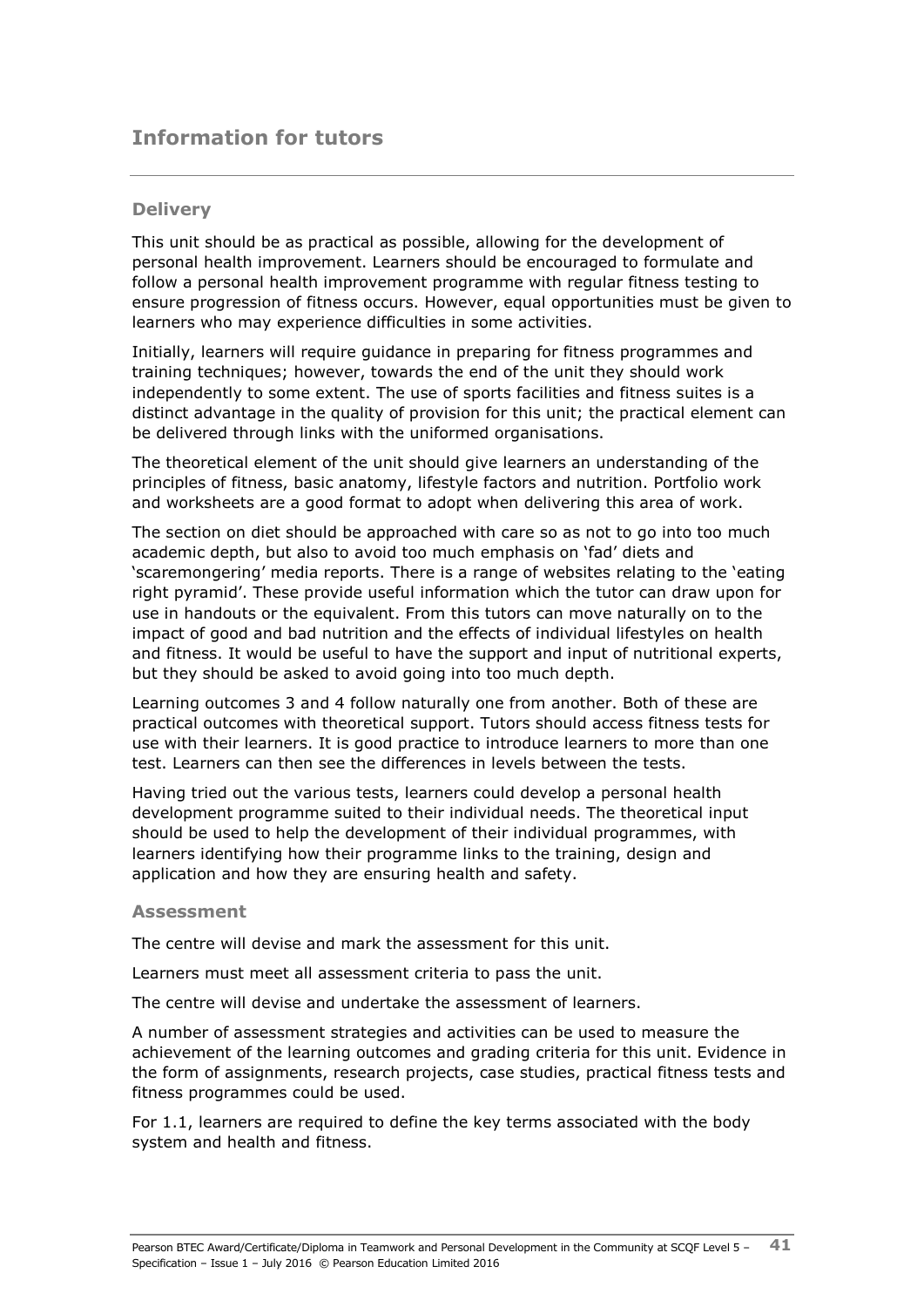To achieve 1.2 and 1.3 learners could be assessed through theoretical evidence provided in the form of leaflets and posters suitable for display in a fitness centre, giving clients a basic understanding of the effects and benefits of exercise on the body's systems.

For 2.1 and 2.2, learners could be assessed through the recording of personal nutritional information mapped against recommended intake. This information regarding lifestyle and nutrition and the impact on the individual's fitness will give learners a better understanding of the effect on them and their performance. The suggested scenario gives a framework for placing this within the vocational context of a potential recruit to a uniformed organisation.

Outcomes 3.1 and 3.2 could be assessed together. Learners start by identifying the methods of fitness and the testing methods used. They are then expected to undertake a fitness test and use the results as an indicator of their personal fitness.

This could be used as the basis for starting to plan their personal health development training programme for 4.1 and as a reference when assessing their progress and development within the programme itself. Learners should be encouraged to keep a log. 4.2 follows on from 4.1 and requires the learner to take part in a personal health improvement programme that they have planned.

#### **Suggested resources**

#### **Books**

Bean A – *Food for Fitness* (A & C Black Publishers Ltd, Third Revised Edition, 2007) ISBN 9780713681284

Scott T – *GCSE PE for Edexcel* (Heinemann, 2001) ISBN 9780435506377

Stear S – *Fuelling Fitness for Sports Performance: Sports Nutrition Guide* (The Sugar Bureau, 2004) ISBN 9780950144313

Wesson K and Wiggins N et al – *Sport and PE* (Hodder & Stoughton, 2000) ISBN 9780340772430

#### **Websites**

Food Standards Agency www.food.gov.uk NHS Choices www.nhs.uk/livewell/healthyeating/pages/ healthyeating.aspx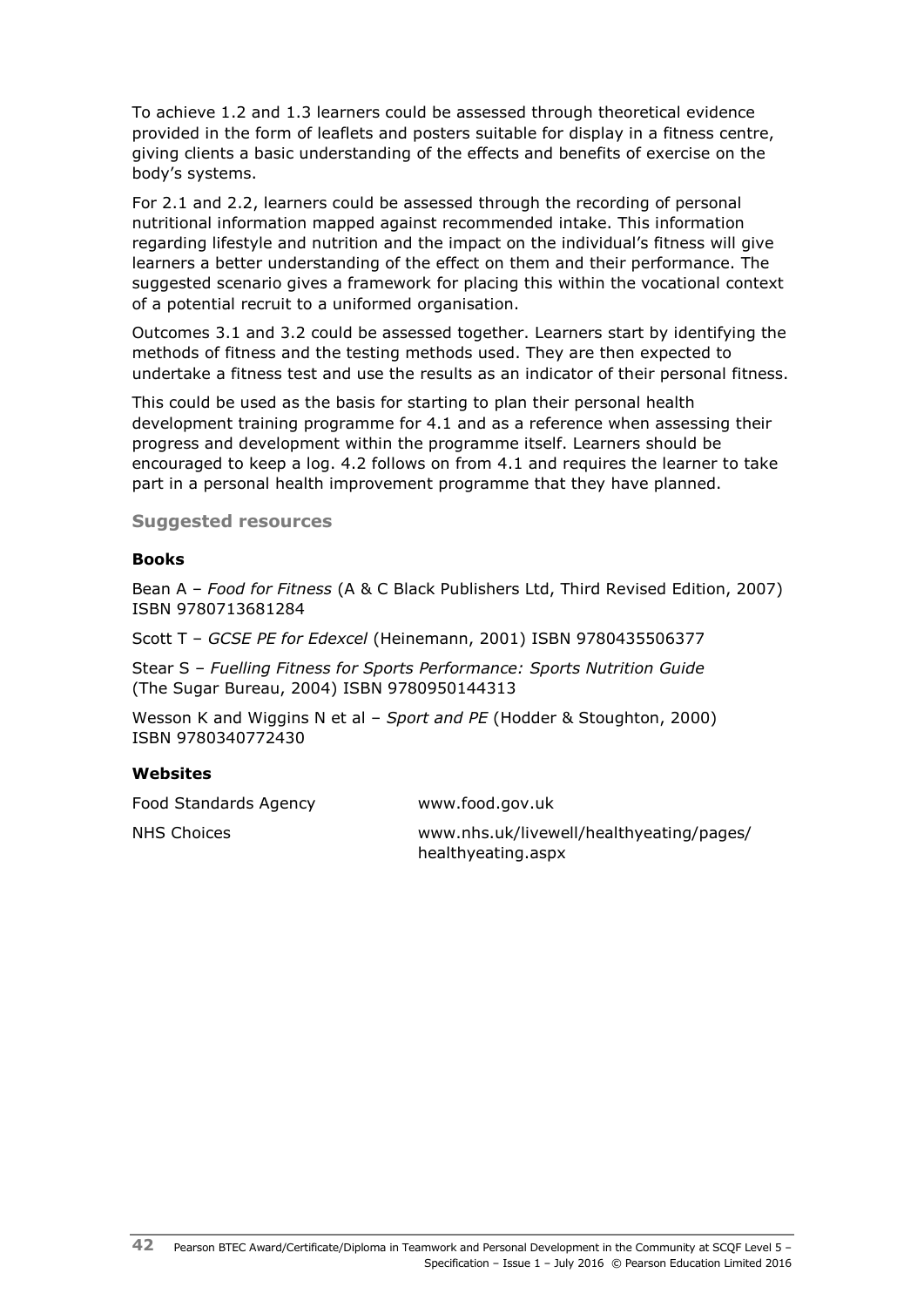| Unit 5:                       | <b>Personal Development</b><br>through Adventurous<br><b>Activities</b> |
|-------------------------------|-------------------------------------------------------------------------|
| <b>Unit code:</b>             | <b>UJ2004</b>                                                           |
| <b>SCQF level:</b>            | 5                                                                       |
| <b>Credit points:</b>         | 9                                                                       |
| <b>Guided learning hours:</b> | 70                                                                      |

# **Unit aim**

This unit will give learners the opportunity to investigate the benefits of adventurous activities and to practise and review their skills and techniques in an outdoor environment.

### **Essential resources**

Sufficient resources should be available to enable learners to achieve this unit. Learners should have contact with instructors from the appropriate uniformed organisations and access to the internet should be provided.

Leaders of practical elements for this unit should be qualified to run the adventurous activities and contact can be made with a number of uniformed organisations or community groups.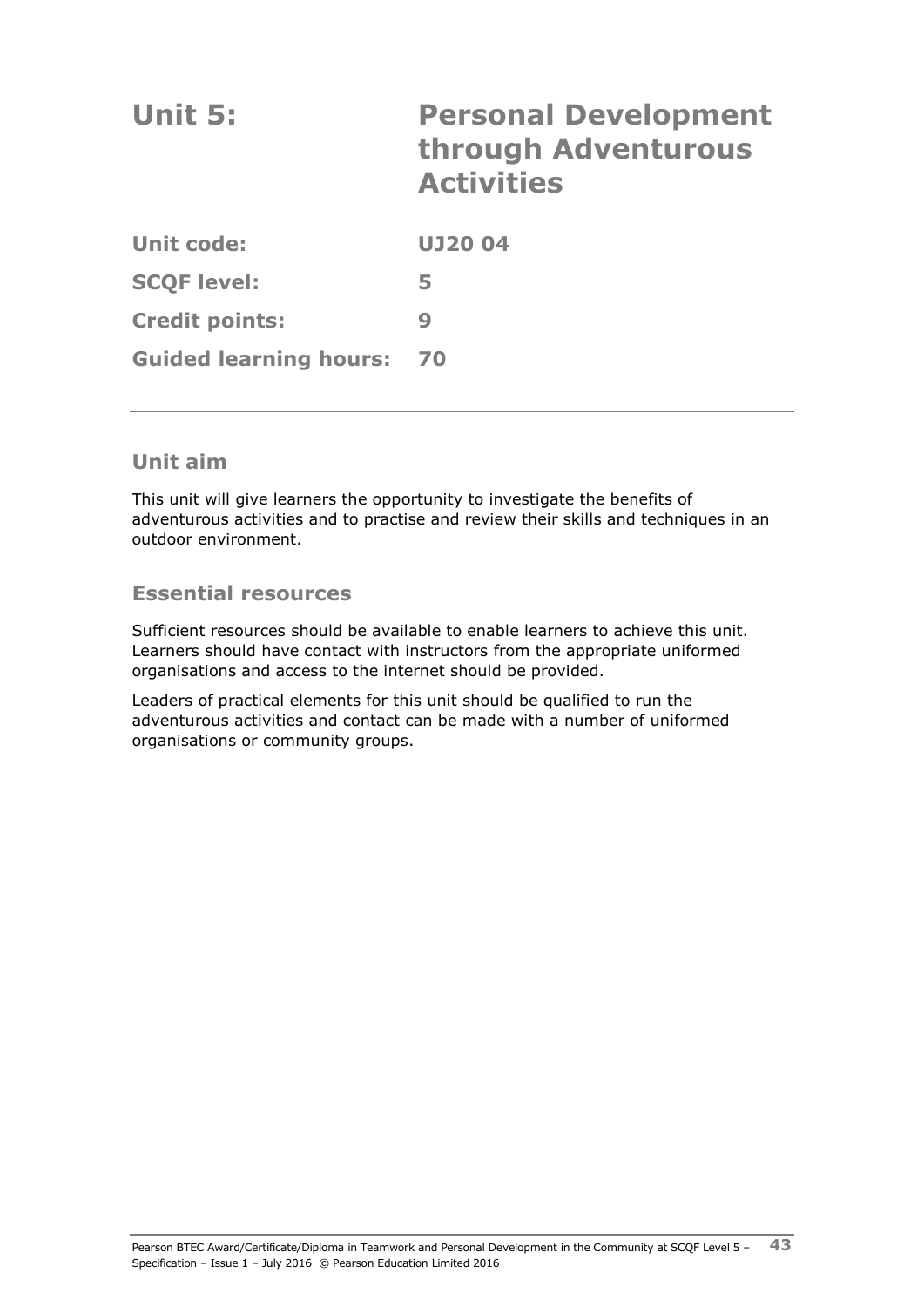| <b>Learning outcomes</b> |                                                            | <b>Assessment criteria</b> |                                                                            |        | <b>Unit amplification</b>                                                                                                                                                                                                                                                    |  |
|--------------------------|------------------------------------------------------------|----------------------------|----------------------------------------------------------------------------|--------|------------------------------------------------------------------------------------------------------------------------------------------------------------------------------------------------------------------------------------------------------------------------------|--|
| 1                        | Know about<br>organisations that<br>provide<br>adventurous | 1.1                        | Describe a range of<br>adventurous activities<br>provided by organisations | $\Box$ | Adventurous activities: e.g. hill walking; mountaineering; orienteering;<br>rock climbing; abseiling; caving; potholing; camping; canoeing;<br>kayaking; white water rafting; sailing; windsurfing; mountain biking;<br>off-road cycling; pony trekking; skiing; residential |  |
|                          | activities                                                 |                            |                                                                            |        | Organisations providing adventurous activities: AALA; Countryside<br>Agency; governing bodies; army, National Trust; private businesses                                                                                                                                      |  |
|                          |                                                            |                            |                                                                            | $\Box$ | <i>Projects that use adventurous activities: e.g. Prince's Trust; Duke of</i><br>Edinburgh's Award; cadet groups; voluntary organisations; youth clubs;<br>Scout and Guide associations; community projects; Armed Service Look<br>at Life courses; YMCA; YHA                |  |
| $\overline{2}$           | Know the factors<br>relating to outdoor<br>adventurous     | 2.1                        | Describe a range of factors<br>relating to adventurous<br>activities       | $\Box$ | Benefits: e.g. skill development; self-confidence; teamwork; fitness;<br>enjoyment; sense of achievement; benefits to organisation; benefits to<br>uniformed organisations; benefits to individual groups                                                                    |  |
|                          | activities                                                 |                            |                                                                            |        | Environmental factors: e.g. erosion; pollution; Countryside Code; CRoW<br>Act 2000; rights of way                                                                                                                                                                            |  |
|                          |                                                            |                            |                                                                            |        | Safety factors: e.g. health and safety; risk assessments; first aid; staff<br>qualifications; correct clothing; working with children including children's<br>safety, Criminal Records Bureau (CRB) check                                                                    |  |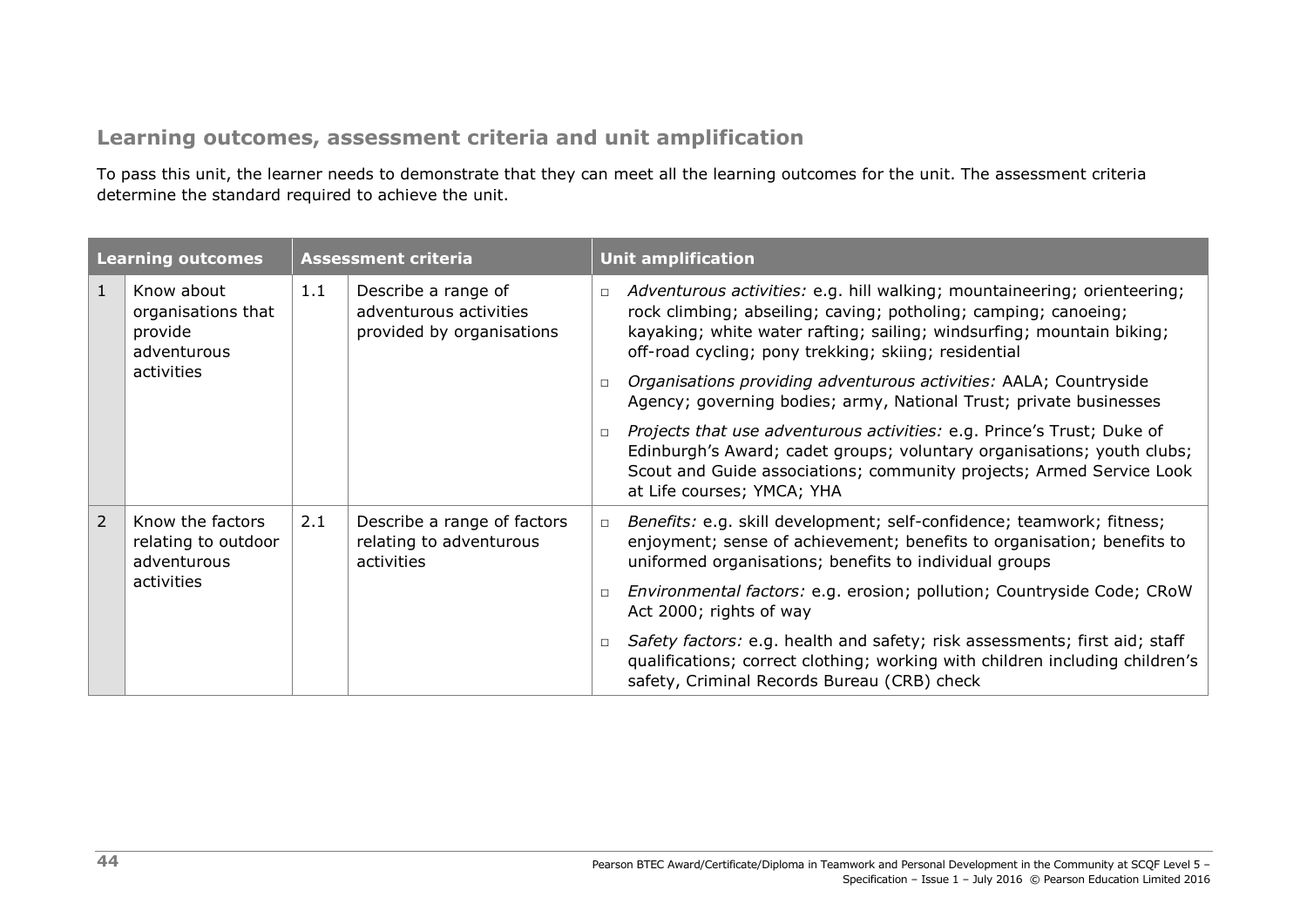| <b>Learning outcomes</b> |                                                                      | <b>Assessment criteria</b>                                        |                                                                                                 |                  | <b>Unit amplification</b>                                                                                                                                                                                                                                                                                                                                                                                                                                                                                                                |  |
|--------------------------|----------------------------------------------------------------------|-------------------------------------------------------------------|-------------------------------------------------------------------------------------------------|------------------|------------------------------------------------------------------------------------------------------------------------------------------------------------------------------------------------------------------------------------------------------------------------------------------------------------------------------------------------------------------------------------------------------------------------------------------------------------------------------------------------------------------------------------------|--|
| 3                        | Be able to<br>participate in<br>outdoor<br>adventurous<br>activities | 3.1                                                               | Participate in appropriate<br>outdoor adventurous<br>activities                                 | $\Box$           | Responsibilities: e.g. consent forms; insurance; staff qualifications;<br>contingency plan for bad weather; residential opportunities; group<br>equipment; personal equipment; nutrition and drink; transport and<br>travel; ability of individuals; conduct; ethics; funding, trips and visits,<br>staffing, security of premises, child protection, record keeping                                                                                                                                                                     |  |
|                          |                                                                      |                                                                   |                                                                                                 |                  | Review: specific; measurable; achievable; realistic; time bound<br>(SMART targets); strengths; areas for improvement; most challenging;<br>new activities                                                                                                                                                                                                                                                                                                                                                                                |  |
| $\overline{4}$           | Be able to review<br>the adventurous<br>activities                   | 4.1<br>Review the outdoor<br>adventurous activities<br>undertaken |                                                                                                 | $\Box$<br>$\Box$ | Involvement of uniformed organisations: purpose; types of projects<br>including support for disabled people, disadvantaged people; elderly,<br>young offenders, non-attendees at school; uniformed organisation                                                                                                                                                                                                                                                                                                                          |  |
|                          |                                                                      | 4.2                                                               | Review the involvement of<br>uniformed organisations in a<br>range of adventurous<br>activities |                  | involvement; advisory roles; reduction of crime; speakers; charity;<br>benefits to the uniformed organisations<br>Uniformed organisation projects: youth projects intended to give young<br>people opportunities to participate in adventurous activities; developing<br>personal skills and abilities; how adventurous activities are used to<br>develop skills; community projects to give participants of all ages<br>opportunities to take part in activities, e.g. walks, outdoor activities for<br>the disabled, athletics, caving |  |

Note: Learners may not use the same evidence of achievement for this unit for Unit 7: Expedition Skills.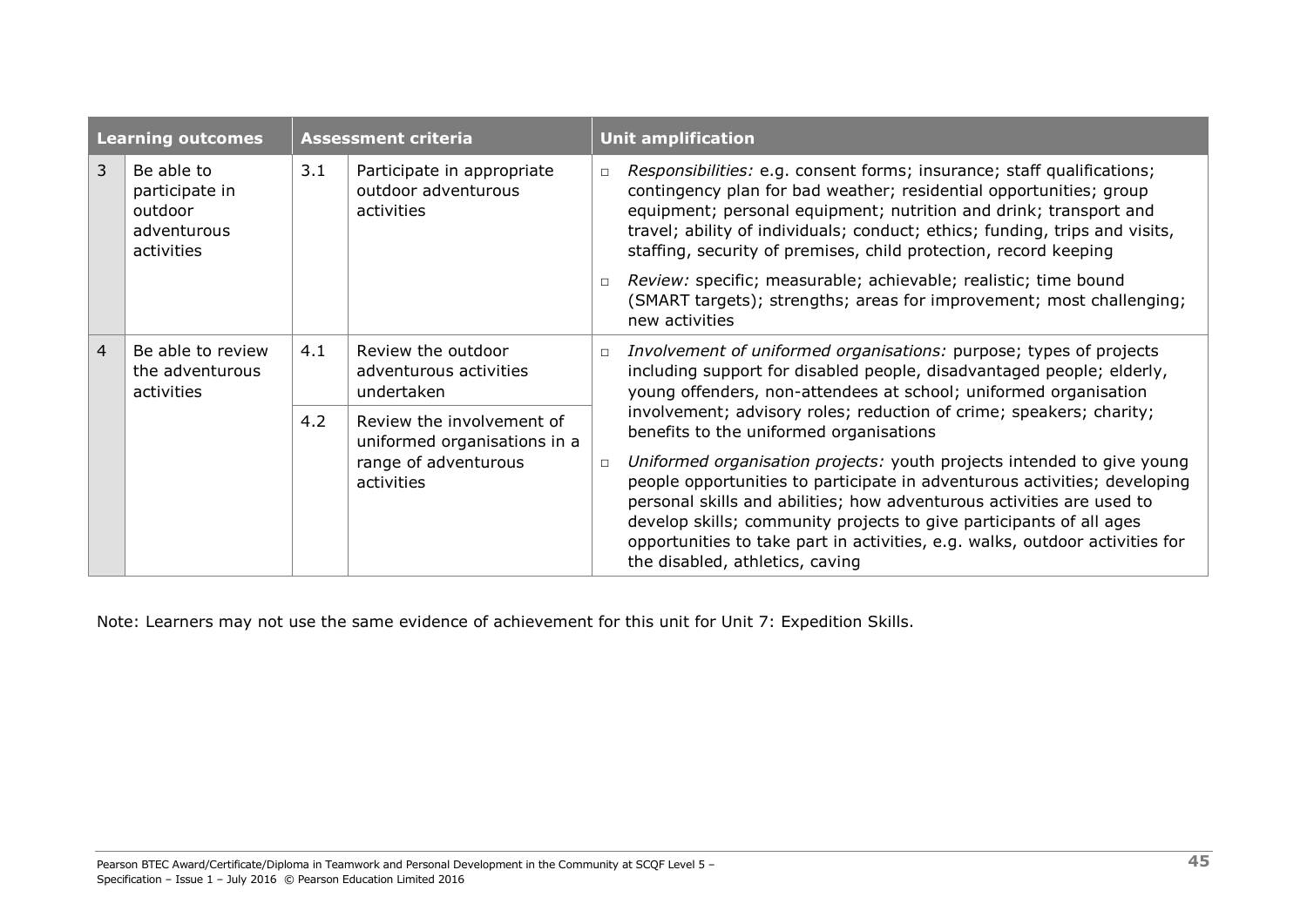#### **Delivery**

This unit should be mostly practical, encouraging learners to participate in outdoor adventurous activities individually and in teams, as well as in the different youth and community groups and national projects such as the Duke of Edinburgh's Award. Learners would benefit from visits to different groups, a residential stay or attendance on one of the armed forces' 'Look at Life' courses.

Learners will also benefit from listening to visiting speakers. Uniformed organisations are very proud of their involvement in outdoor adventurous activities and with youth and community groups, but tutors will need to plan in advance for a visit or for speakers to attend as demand is high.

For learning outcome 1 learners must research the whole range of outdoor adventurous activities, especially those in which uniformed organisations participate, and all the national and local organisations that provide such activities. This will lead on to the various projects that are set up for learners to participate in. From this research learners will need to understand the extremely important safety factors that need to be considered before, during and after activities take place for learning outcome 2. A trip into the outdoors, in unfamiliar surroundings, will help learners to recognise the benefits derived from adventurous activities and give them first-hand accounts of the destruction such activities can cause to the environment.

Learning outcome 3 requires learners to participate in a number of adventurous activities. The activities must challenge learners and encourage them to develop appropriate skills, which should ultimately bring the necessary benefits to the individual and to the uniformed organisation that they may wish to join. A logbook or diary of the activities undertaken would be a useful tool to record participation and provide evidence for the learning outcomes.

Learners must review their participation in the adventurous activities for learning outcome 4. Working in pairs or groups, learners can present feedback from the planning and taking part using information gathered from their peers, leaders and, of course, their own findings.

#### **Assessment**

The centre will devise and mark the assessment for this unit.

Learners must meet all assessment criteria to pass the unit.

The centre will devise and undertake the assessment of learners.

As a practical unit the methods of assessment can vary from the usual formal assignment of reports, presentations and projects, and can also include logbooks of participation in activities, observation record forms and witness statements as part of the evidence required. Assessment of the activities and any residential events or courses should be based on learners' participation and their recording of it, with an analysis of benefits to themselves and the uniformed organisations.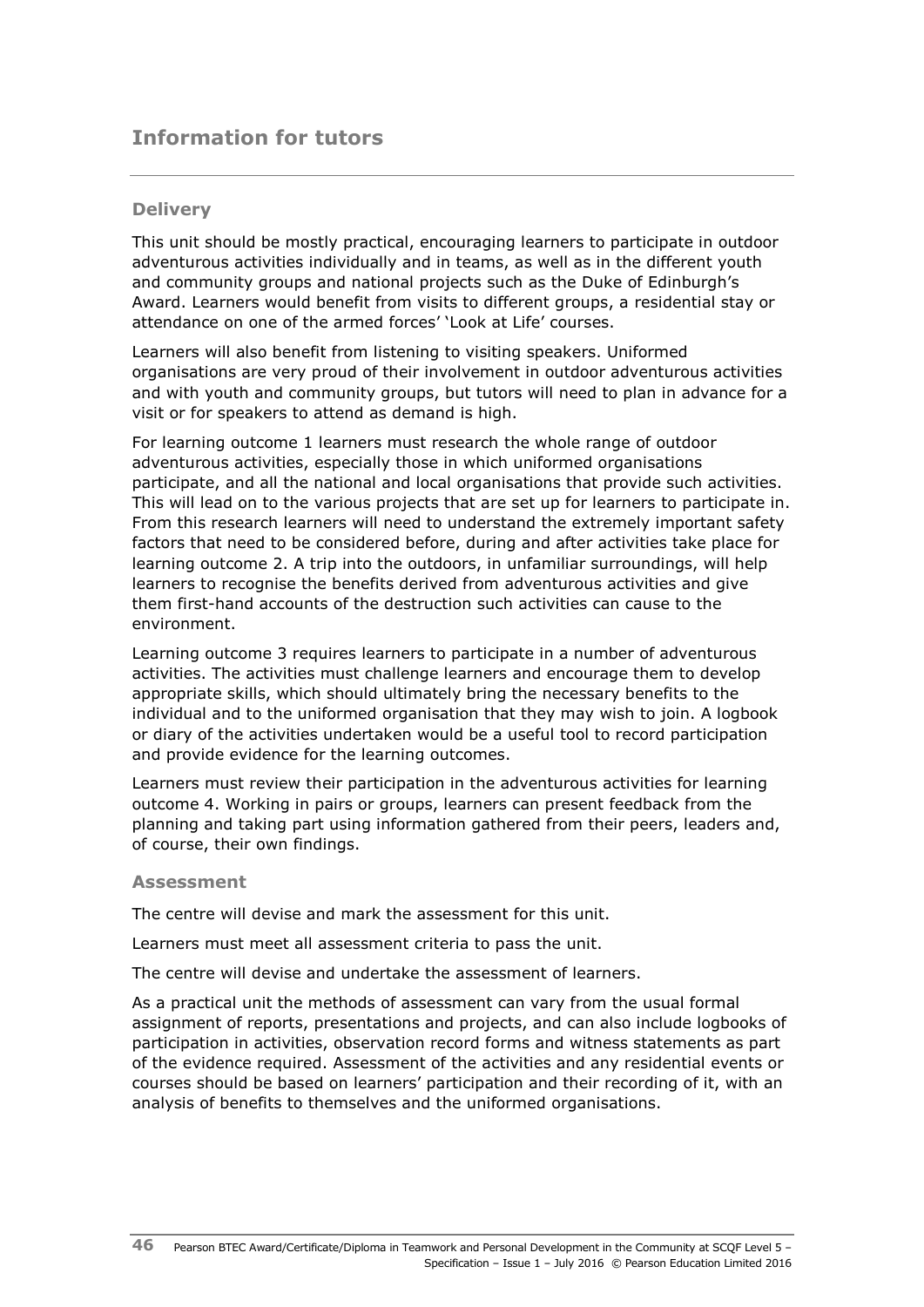For 1.1, learners are required to research and describe the variety of outdoor adventurous activities available. Learners must research and analyse the organisations and projects that provide adventurous activities, looking at both private training providers and the uniformed organisations. This could be covered individually or in small groups to produce a poster or booklet on one or more of the various activities.

This can then be linked to 2.1, which looks at a number of factors relating to planning and participating in adventurous activities to provide the first assignment of the unit. This requires learners to describe these factors, especially the extremely important safety issues, of adventurous activities to themselves, to the group, to the organisation and to the uniformed organisations.

Learners could produce a logbook or diary of all the activities undertaken for 3.1 alongside observation record forms and witness statements from peers or leaders after the activities have taken place.

To achieve 4.1 learners have the opportunity to review and reflect on all the adventurous activities undertaken and the notes collected. Learners could produce an individual or small-group presentation of some, or all, of the activities in which they participated.

Evidence for 4.2 can come from a review of the uniformed organisation involvement in projects to encourage participation in adventurous activities by community groups, for example the Army Cadet Force involvement in personal development activities with schools.

Learners could participate in such programmes to enable them to review the involvement of uniformed organisations in these programmes, considering the activities that are undertaken and giving their opinion of them.

#### **Suggested resources**

#### **Books**

Barton B – *Safety, Risk and Adventure in Outdoor Activities* (Sage Publications Ltd, 2006) ISBN 9781412920780

Cooper G – *Outdoors with Young People: A leader's guide to outdoor activities, the environment and sustainability* (Russell House Publishing, 1988) ISBN 9781898924241

Langmuir E – *Mountaincraft and Leadership* (Sport Scotland and MLTB, 2002) ISBN 9781850602958

#### **Journal**

*Canoe Focus*

#### **Websites**

| <b>British Canoe Union</b>         | www.bcu.org.uk                 |
|------------------------------------|--------------------------------|
| The British Caving Association     | www.trycaving.co.uk            |
| <b>British Cycling</b>             | www.britishcycling.org.uk      |
| The British Mountaineering Council | www.thebmc.co.uk               |
| <b>British Orienteering</b>        | www.britishorienteering.org.uk |
| Duke of Edinburgh's Award          | www.theaward.org               |
| Natural England                    | www.naturalengland.org.uk      |
| The Outward Bound Trust            | www.outwardbound.org.uk        |
| Royal Yachting Association         | www.rya.org.uk                 |
|                                    |                                |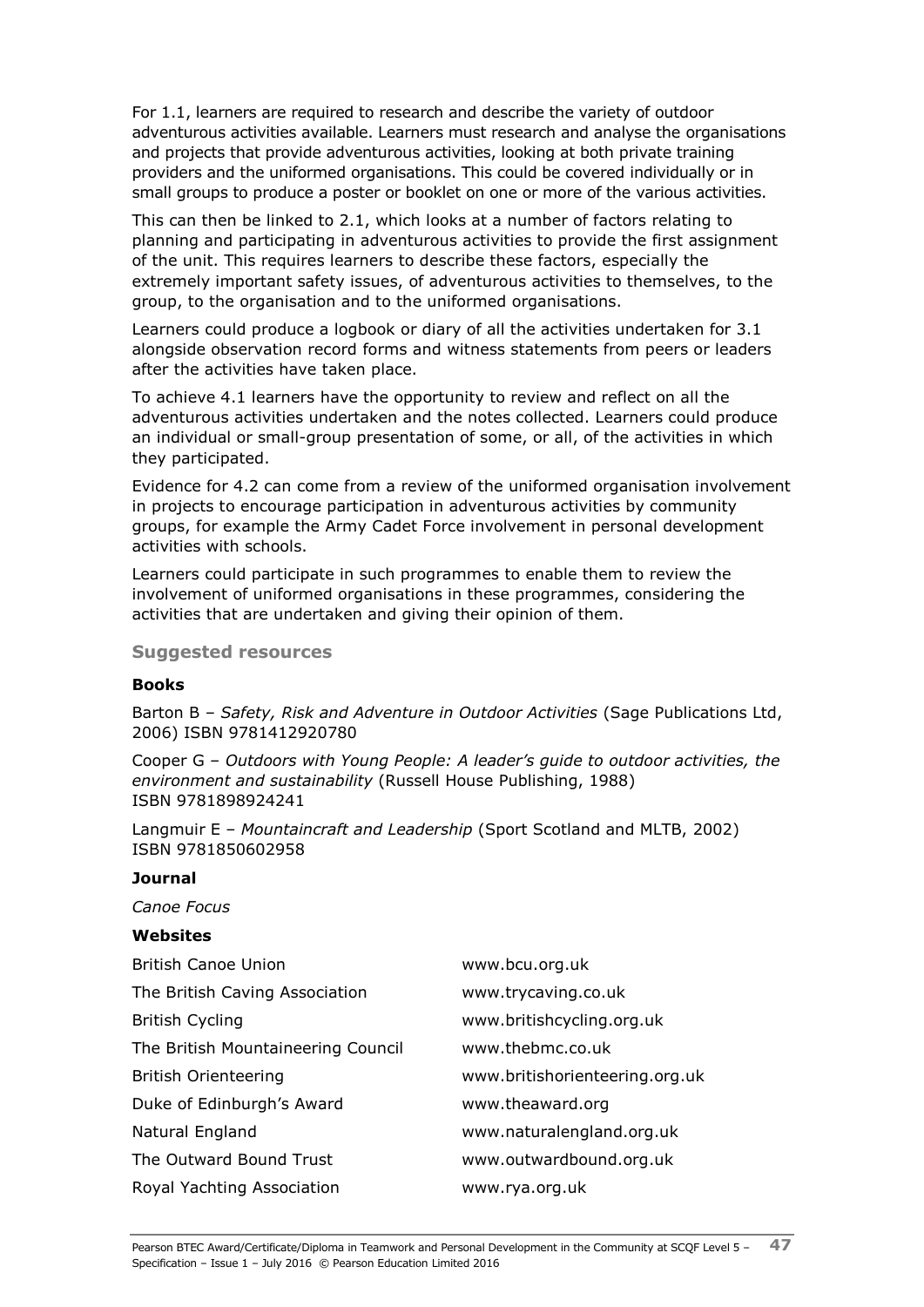| Unit 6:                       | <b>Land Navigation by</b><br><b>Map and Compass</b> |
|-------------------------------|-----------------------------------------------------|
| <b>Unit code:</b>             | <b>UJ2104</b>                                       |
| <b>SCOF level:</b>            | 5                                                   |
| <b>Credit points:</b>         | 9                                                   |
| <b>Guided learning hours:</b> | 69                                                  |

### **Unit aim**

The aim of this unit is to allow learners to acquire knowledge in relation to land navigation with map, compass and route card, and to demonstrate these skills practically in a safe manner.

## **Essential resources**

There should be at least a map and compass for every two learners to share and a route card for everyone. Flashcards are also a useful learning aid. Access to ICT facilities is recommended and for the practical aspects of the unit there should be suitable access to outdoor facilities where map reading exercises can be undertaken and an outdoor environment for a route that is unfamiliar to the learners.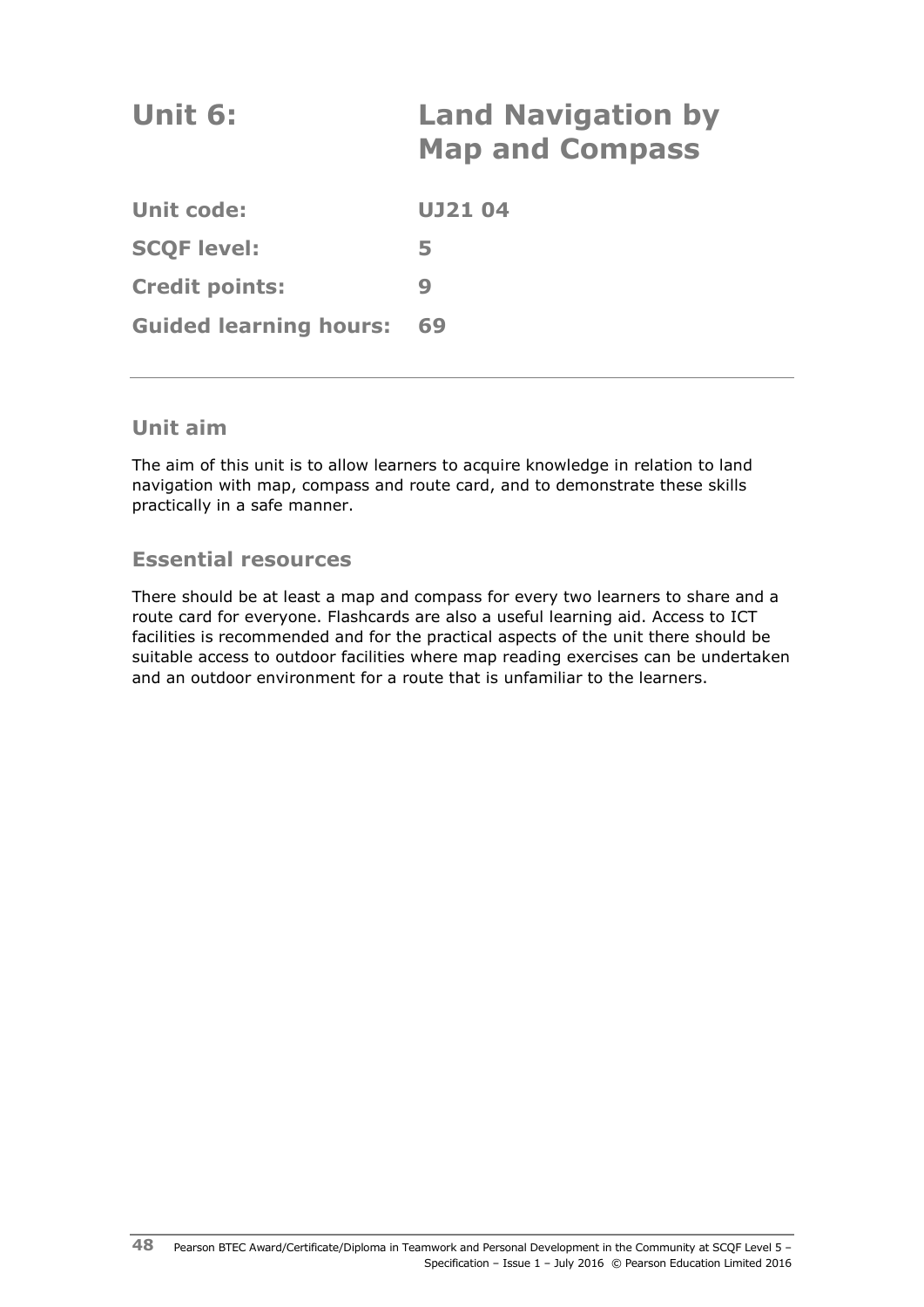| <b>Learning outcomes</b> |                                            | <b>Assessment criteria</b> |                                                                       |                            | Unit amplification                                                                                                                                                                                                        |  |
|--------------------------|--------------------------------------------|----------------------------|-----------------------------------------------------------------------|----------------------------|---------------------------------------------------------------------------------------------------------------------------------------------------------------------------------------------------------------------------|--|
|                          | Know how to read<br>a map accurately       | 1.1                        | Describe the conventional<br>signs on a map correctly                 | $\Box$                     | Map reading skills: Ordnance Survey maps; conventional signs;<br>contours; grid references; orienting map to ground; relating ground to                                                                                   |  |
|                          |                                            | 1.2                        | Explain grid references<br>operate on a map                           |                            | map; understanding scale; calculation of time and distance; using a<br>map to plan a route                                                                                                                                |  |
| $\overline{2}$           | Know how to use a<br>compass               | 2.1                        | Describe the main features<br>of a compass                            | $\Box$                     | Using a compass: compass points; features; use and care; taking<br>bearings from a map; magnetic bearings and variation; difference                                                                                       |  |
|                          |                                            | 2.2                        | Describe how to take<br>bearings from a compass                       |                            | between mils and degrees; direction without a compass; use at night<br>and in limited visibility; finding direction without a compass                                                                                     |  |
| 3                        | Be able to use<br>route planning<br>skills | 3.1                        | Produce a route card for a<br>planned route to a given<br>destination | $\Box$<br>types of terrain | Route card: details; group; day; date; times; legs; grid references;<br>height; distance; rest stops; timings; comments; consideration of group<br>capabilities; weather information; escape routes; effects of gradient; |  |
|                          |                                            | 3.2                        | Identify environmental<br>issues associated with a<br>planned route   |                            |                                                                                                                                                                                                                           |  |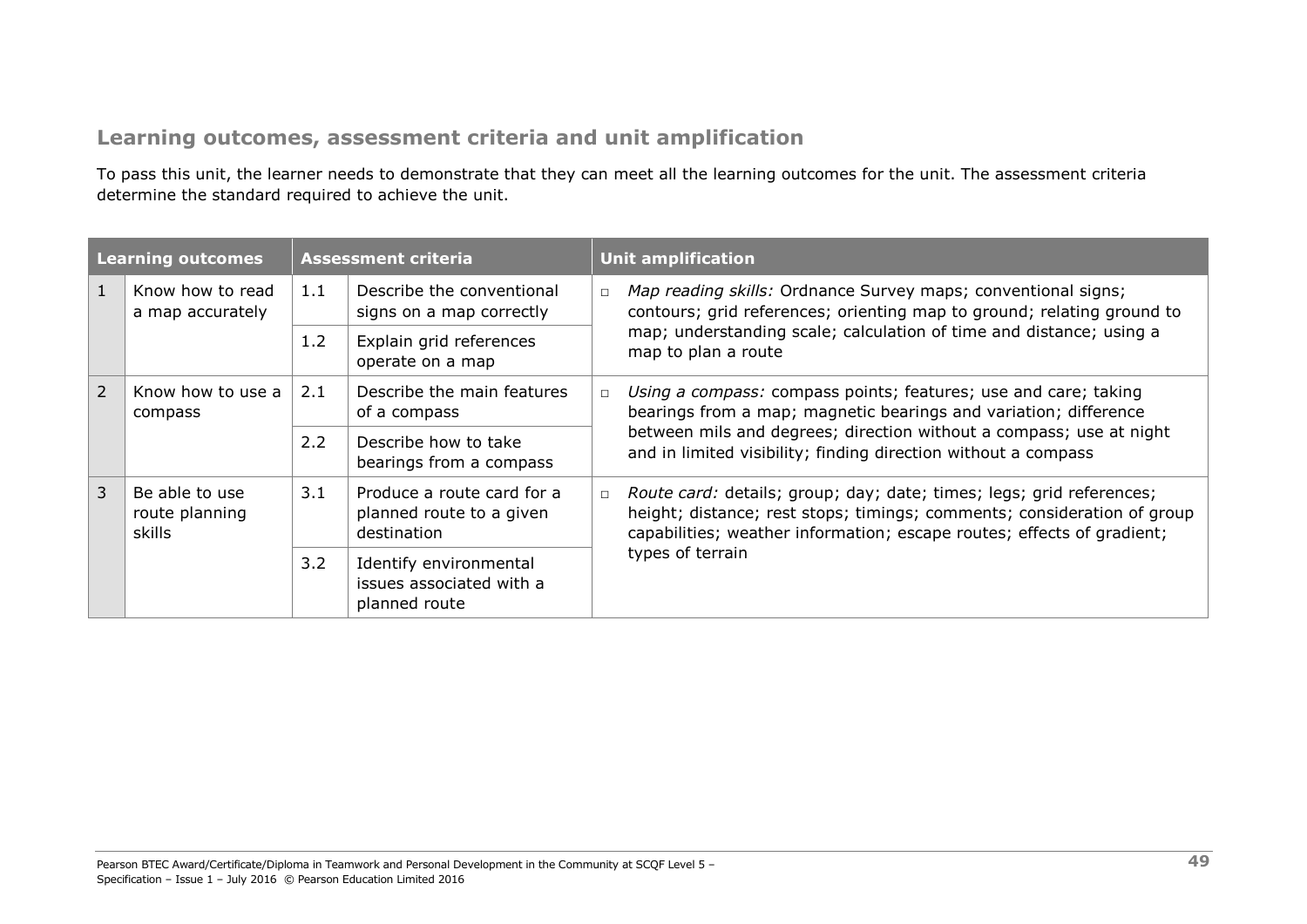| <b>Learning outcomes</b> |                                 | <b>Assessment criteria</b> |                                                                       |                  | <b>Unit amplification</b>                                                                                                                                                                                                                                                                                                            |  |
|--------------------------|---------------------------------|----------------------------|-----------------------------------------------------------------------|------------------|--------------------------------------------------------------------------------------------------------------------------------------------------------------------------------------------------------------------------------------------------------------------------------------------------------------------------------------|--|
| 4                        | Be able to<br>undertake a route | 4.1                        | Undertake a planned route<br>using map and compass<br>with route card | $\Box$<br>$\Box$ | Route travelling: safety issues; consent forms; risk assessments;<br>equipment; clothing and footwear; carrying kit; keeping up with the<br>group; teamwork; communication; leading a leg of the route; decision<br>making; problem solving; accurate navigation<br>Environmental issues: access laws; Countryside and Rights of Way |  |
|                          |                                 |                            |                                                                       |                  | (CRoW) Act 2000; Countryside Code; minimum impact of the route on<br>the environment                                                                                                                                                                                                                                                 |  |
|                          |                                 |                            |                                                                       | $\Box$           | Review: strengths of self and group; areas for improvement;<br>recommendations for future route planning                                                                                                                                                                                                                             |  |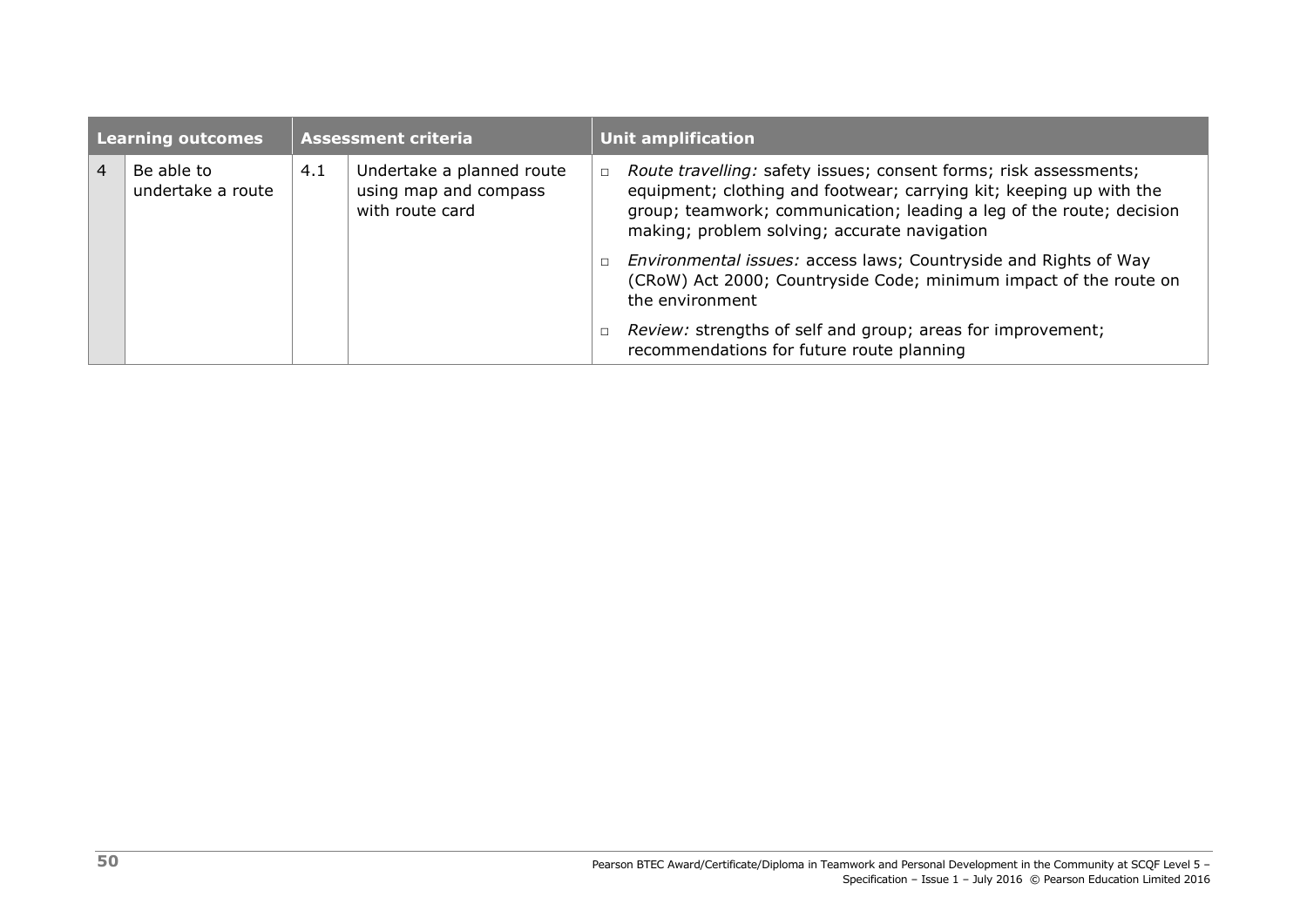#### **Delivery**

This unit is mostly practical, with a mixture of classroom and outdoor teaching and assessment. The unit will require learners to take part in a variety of practical exercises so that skills can be learned at a sufficient level to be applied in any context. A variety of maps could be used for learners to practise map reading skills, but the planning of a route would normally use the Ordnance Survey 1:25,000 Explorer or Landranger maps. Flashcard packs are useful to confirm knowledge.

When teaching how to use a compass, handouts can be prepared that show the main features and use. However, all other aspects of the unit should be taught with practice sessions immediately following theory to ensure consolidation of learning.

As with all areas of outdoor work, safety is essential and a knowledge of environmental issues is important when leading a group of learners in unfamiliar territory.

#### **Assessment**

The centre will devise and mark the assessment for this unit.

Learners must meet all assessment criteria to pass the unit.

The centre will devise and undertake the assessment of learners.

Assessment should be both written and practical. A number of assessment activities can be used to measure the achievement of learning outcomes for this unit. Evidence can be submitted in the form of assignments, presentations, observation records or witness statements. The completed route card is a necessary form of evidence for this unit.

The assessment for the unit should be as practical as possible, though there needs to be some theory work for learning outcomes 1 and 2. To achieve 1.1, learners should describe the conventional signs on an Ordnance Survey map. This could be evidenced in various ways, for example in written format, presentation, completion of a worksheet or a poster.

To achieve 1.2, learners need to explain how grid references operate on a map, setting out clearly the purpose and reasons for using grid references when navigating. To achieve 2.1, learners must describe the main features of a compass. It is not sufficient simply to demonstrate the operation of the compass, but learners must describe the main features. To achieve 2.2, learners need to demonstrate how to take bearings from a compass. This should be undertaken in a practical activity and ideally evidenced through the use of a tutor-completed observation record.

For 3.1 learners will be required to produce a route card of the planned route to a given destination using the necessary planning skills, which will need to take account of the environmental factors associated with the route for 3.2. For 3.2, it is important that the environmental issues should be identified prior to commencing the walk. When assessing this it is important that learners identify the potential environmental impact of their walk. Will the route affect the landscape? For example, are they crossing any open ground or are they following set footpaths? It is the impact of their actual walk that must be considered, not any future walks, and this has caused confusion in the past.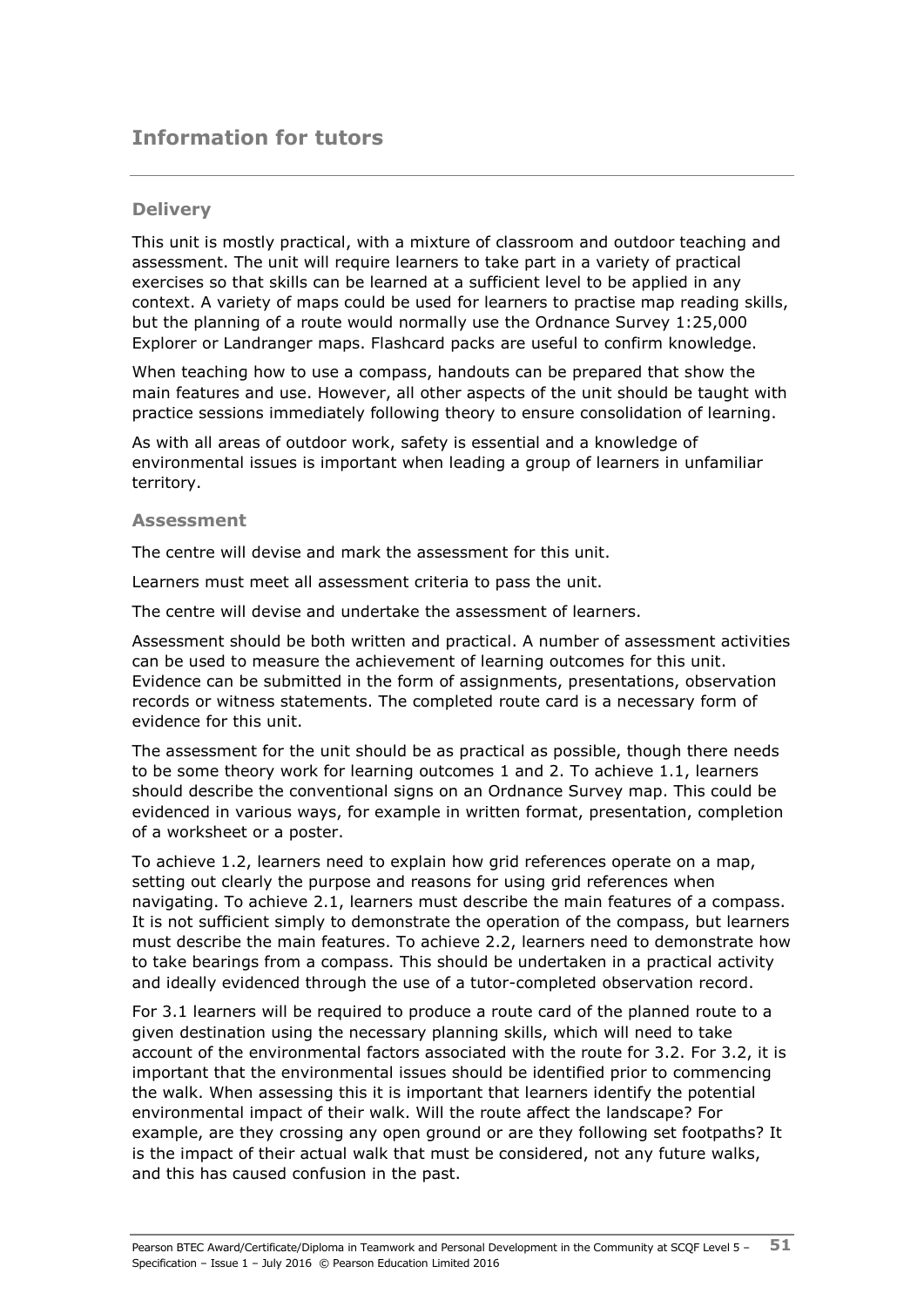Learners must ensure that they have made reference to the items in the unit content, including the Countryside Code and the CRoW Act (2000) and any subsequent legislation that may be introduced during the life of this specification. The environmental issues should also be fully identified before venturing out into unfamiliar territory.

Learners will need to complete the planned route for 4.1, showing their practical skills of using the map, compass and route card confidently. This should be undertaken in a practical activity and ideally evidenced through the use of a tutor completed observation record.

#### **Suggested resources**

#### **Books**

Hawkins P – *Map and Compass: The Art of Navigation* (Cicerone Techniques, 2003) ISBN 9781852843946

Langmuir E – *Mountaincraft and Leadership* (Sport Scotland and MLTB, 2002) ISBN 978185062958

#### **Websites**

| <b>BBC Weather online</b> | www.bbc.co.uk/weather    |
|---------------------------|--------------------------|
| Duke of Edinburgh's Award | www.theaward.org         |
| <b>Ordnance Survey</b>    | www.ordnancesurvey.co.uk |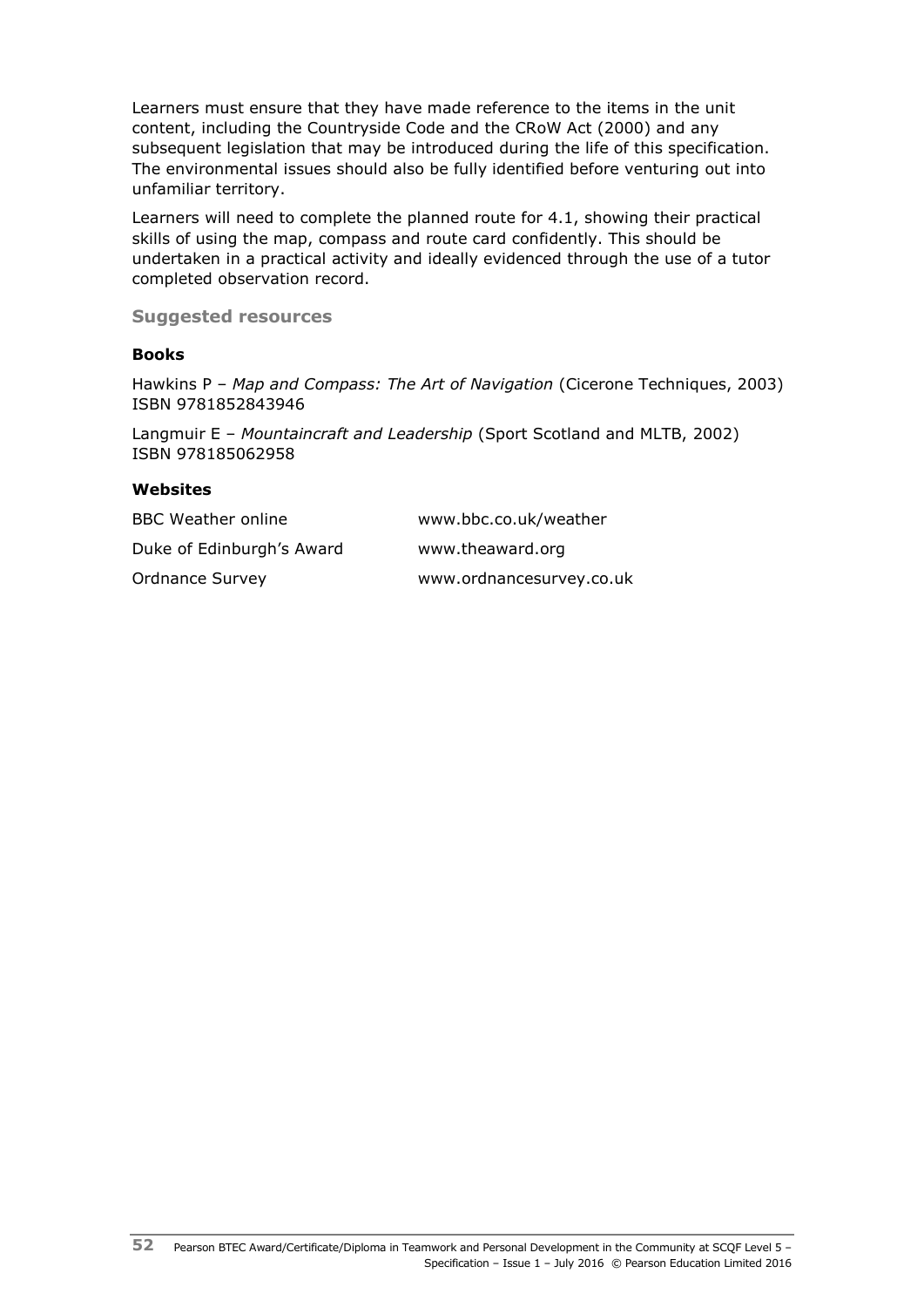# **Unit 7: Expedition Skills**

| <b>Unit code:</b>             | <b>UJ2204</b> |
|-------------------------------|---------------|
| <b>SCOF level:</b>            | 5             |
| <b>Credit points:</b>         | 10            |
| <b>Guided learning hours:</b> | 78            |

### **Unit aim**

The aim of this unit is to develop learners' knowledge and understanding of the skills needed in planning for an expedition, including the equipment required. Learners will also be able to plan and carry out an expedition in a uniformed organisation context.

## **Essential resources**

Learners should have access to a range of textbooks and journals as well as suitable internet sites. Sufficient equipment for individuals and groups, taking into account bad weather, and qualified staff with knowledge of legislation are essential.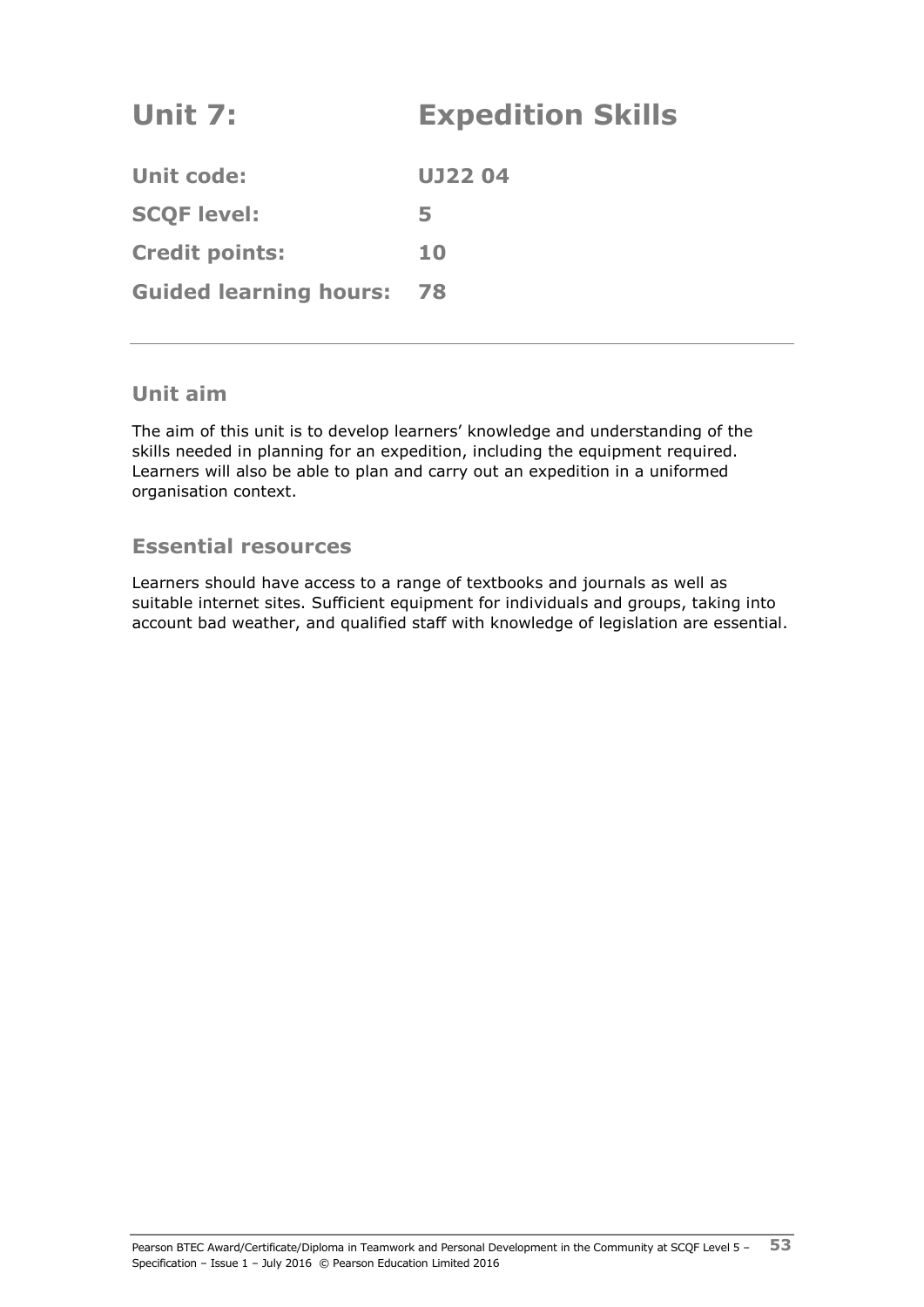| <b>Learning outcomes</b> |                                                                | <b>Assessment criteria</b> |                                                                        |        | <b>Unit amplification</b>                                                                                                                                                                                                                   |  |
|--------------------------|----------------------------------------------------------------|----------------------------|------------------------------------------------------------------------|--------|---------------------------------------------------------------------------------------------------------------------------------------------------------------------------------------------------------------------------------------------|--|
| 1                        | Know the correct<br>equipment<br>required for an<br>expedition | 1.1                        | Describe the appropriate<br>equipment needed for a<br>given expedition | $\Box$ | Day expedition: personal equipment, layering system; jackets; trousers;<br>socks; thermals; hats; gloves; fleeces; footwear; waterproofs; gaiters;<br>walking poles; map and compass; torch; rucksack                                       |  |
|                          |                                                                |                            |                                                                        |        | Overnight expedition: e.g. spare clothes; towel; toiletries; tent; sleeping<br>bag and mat; stove; food; sanitation                                                                                                                         |  |
|                          |                                                                | 1.2                        | Describe the use of safety<br>equipment for a given<br>expedition      | $\Box$ | Safety equipment: first-aid kit; survival/bivvy bags; whistle, flares;<br>emergency rations; sun cream; insect repellent                                                                                                                    |  |
|                          |                                                                |                            |                                                                        |        | Use of equipment: usage of equipment; types and designs; care and<br>maintenance of equipment                                                                                                                                               |  |
| $\overline{2}$           | Understand the<br>planning necessary<br>for an expedition      | 2.1                        | Explain the planning needed<br>for a given expedition                  | $\Box$ | Planning for day expedition: aims and objectives; individual and group<br>ability; destination; transport; cost; time available; equipment; route                                                                                           |  |
|                          |                                                                | 2.2                        | Produce an appropriate<br>route card for a given<br>expedition         |        | plan; navigational skills; health and safety issues; risk assessments;<br>first aid; weather forecast; permission; consent forms; emergency<br>procedures; accommodation; Countryside Code; risk assessments;<br>legislation; rights of way |  |
|                          |                                                                |                            |                                                                        |        | Planning for overnight expeditions: includes day expedition content;<br>location; accommodation; menus; tent groups; camp craft; hygiene;<br>weather information                                                                            |  |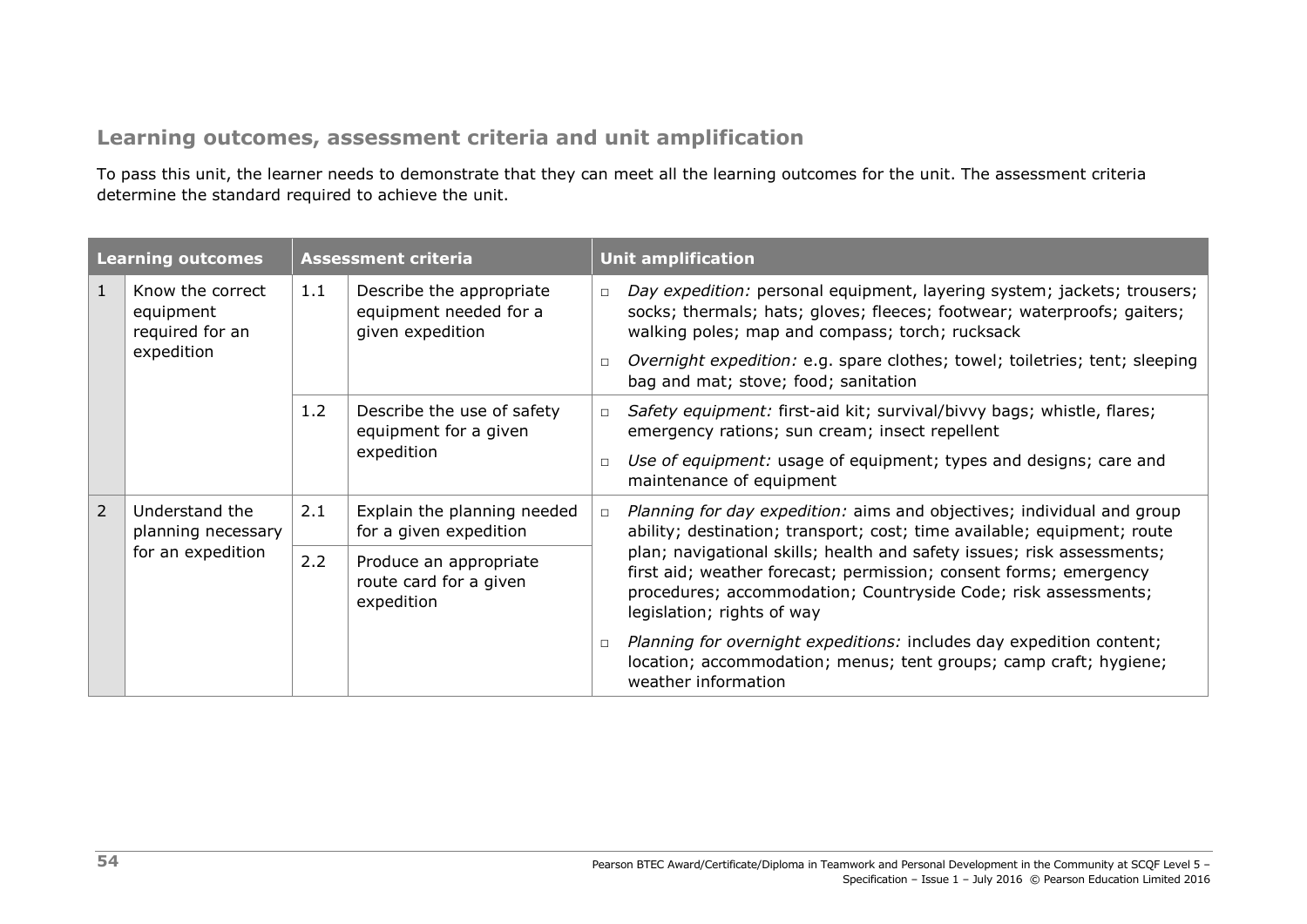| <b>Learning outcomes</b> |                                               | <b>Assessment criteria</b> |                                                                               |        | <b>Unit amplification</b>                                                                                                                                                                                                                                                 |  |  |
|--------------------------|-----------------------------------------------|----------------------------|-------------------------------------------------------------------------------|--------|---------------------------------------------------------------------------------------------------------------------------------------------------------------------------------------------------------------------------------------------------------------------------|--|--|
| 3                        | Be able to<br>participate in an<br>expedition | 3.1                        | Participate in an expedition<br>identifying own roles and<br>responsibilities | $\Box$ | Route planning: equipment, e.g. maps; compasses; route cards;<br>destination; date; times; legs; grid references; bearings; distances;<br>height gained or lost; rest stops; total time; escape route                                                                     |  |  |
|                          |                                               |                            |                                                                               |        | Roles and responsibilities: day expedition, e.g. navigate planned route;<br>use of map and compass; different types of terrain; individual and group<br>capabilities; teamwork; communication skills; applying the Countryside<br>Code; minimal impact on the environment |  |  |
|                          |                                               |                            |                                                                               |        | Overnight expedition: setting up camp; camp craft; cooking food; taking<br>down camp, weather information                                                                                                                                                                 |  |  |
| $\overline{4}$           | Be able to review<br>an expedition            | 4.1                        | Reflect on individual<br>performance from the<br>expedition                   | $\Box$ | Evaluation: ways to judge achievement of aims and objectives, travel;<br>accommodation; value for money; ways to judge individual and group<br>strengths and areas for improvement; evaluation conclusions including                                                      |  |  |
|                          |                                               | 4.2                        | Reflect on team                                                               |        | recommendations for improvements                                                                                                                                                                                                                                          |  |  |
|                          |                                               |                            | performance from the<br>expedition                                            | $\Box$ | Benefits of expeditions: skill development; communication; teamwork;<br>cooperation; self-confidence; problem solving; physical benefits;<br>planning                                                                                                                     |  |  |

Note: Learners may not use the same evidence of achievement for this unit for Unit 5: Personal Development through Adventurous Activities.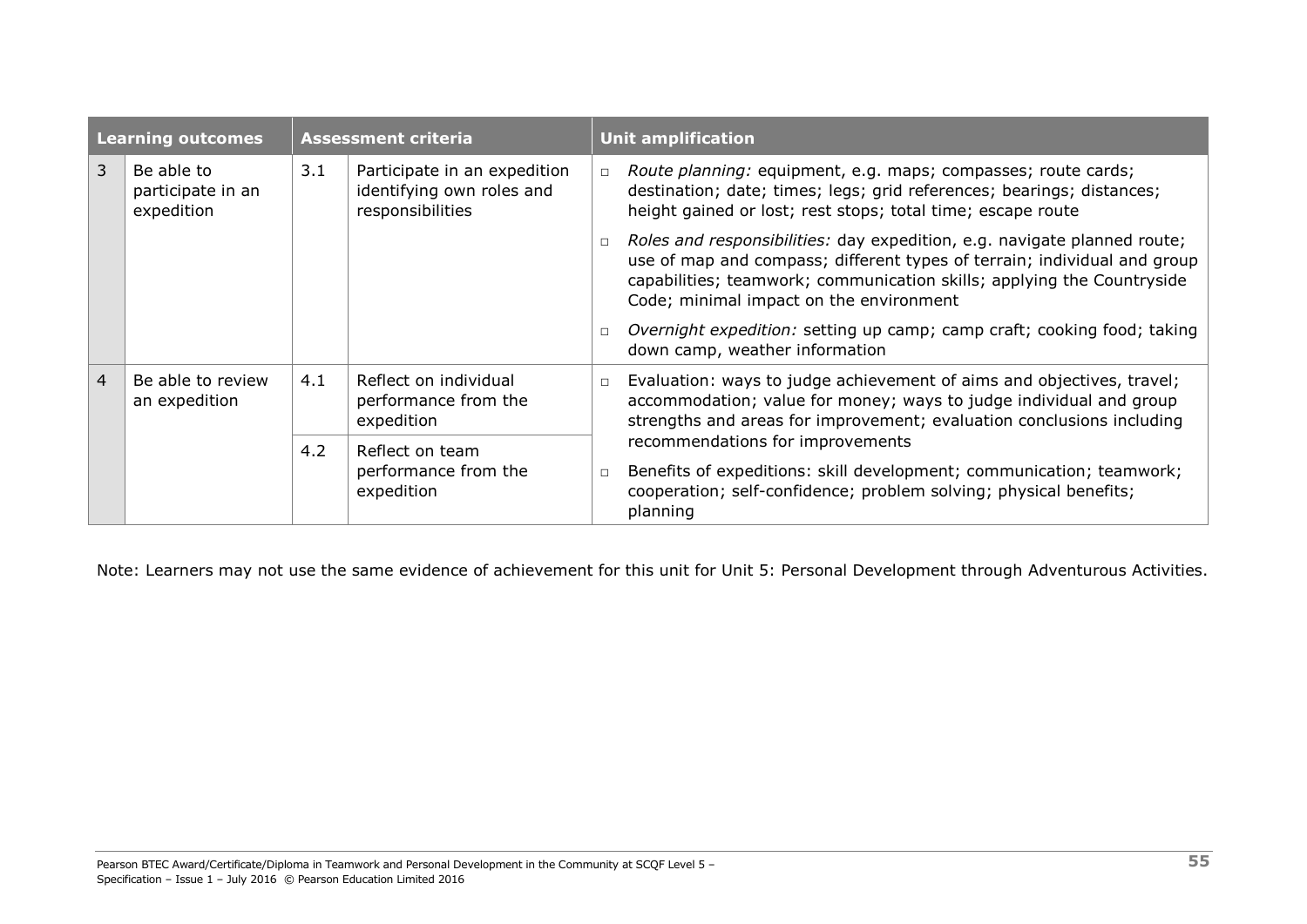#### **Delivery**

Tutors delivering this unit need to be able to cover all aspects of the content if they are to complete an overnight expedition. For those who will have the opportunity to take learners on a day expedition only, there is no necessity to cover the content regarding overnight stays. If specialist staff are brought in to deliver some, or all, of the unit, they must be aware of the breadth and depth of knowledge required by learners. The theoretical input must link with the participation in the expedition in order for learners to gain the benefits of the experience.

For learning outcome 1 learners will need to cover all aspects of clothing and equipment needed for an expedition and always expect the weather to be at its worst while out on the route. The groups planning an overnight expedition will require further research into sleeping and cooking arrangements over and above the clothing and equipment needed for a full-day expedition. A kit list is a good way to get learners to investigate the items required for individuals and the group.

Learners will be expected to take part in at least one full-day expedition but would benefit from staying overnight, either under canvas or in a hostel, barn or other covered accommodation, with a number of nights being particularly useful.

When planning the expedition for learning outcome 2 learners must cover all eventualities and prepare for contingency plans, escape routes, emergency procedures and poor weather conditions. A risk assessment of the route must be completed once the route card has been finalised by the leader of the expedition.

Visits to local outdoor adventure providers or the armed forces, where learners can practise some of the skills required for this unit, are invaluable, as would be a guest speaker who has had experience of outdoor expeditions. Many uniformed organisations use expedition skills for team-building and development purposes and learners should appreciate the need for these skills.

Whether you are taking out a day or an overnight expedition, learning outcome 3 must be carried out by everyone in order to pass the unit. The leader will be responsible for the overall safety of the group but may elect some learners to lead small groups to make the journey easier to control and to test the skills of certain individuals.

Training can be carried out in a controlled environment before venturing out into the countryside. The leaders must be familiar with the surroundings for their expedition and must complete a full risk assessment before venturing outdoors with learners. Leaders must be aware of the strict guidelines regarding taking groups out of their comfort zone and into an outdoor environment.

Safety is paramount at all times and learners should be made aware of all possible hazards and how to minimise them. Route planning will require guidance to ensure that the expedition members do not trespass on private land.

Learning outcome 4 can be delivered in the classroom, with learners submitting evidence from the expedition– photographs, observation records and witness statements from individuals, verbal feedback from peers and other forms – and presenting their findings to the group.

Pearson BTEC Award/Certificate/Diploma in Teamwork and Personal Development in the Community at SCQF Level 5 – **56** Specification – Issue 1 – July 2016 © Pearson Education Limited 2016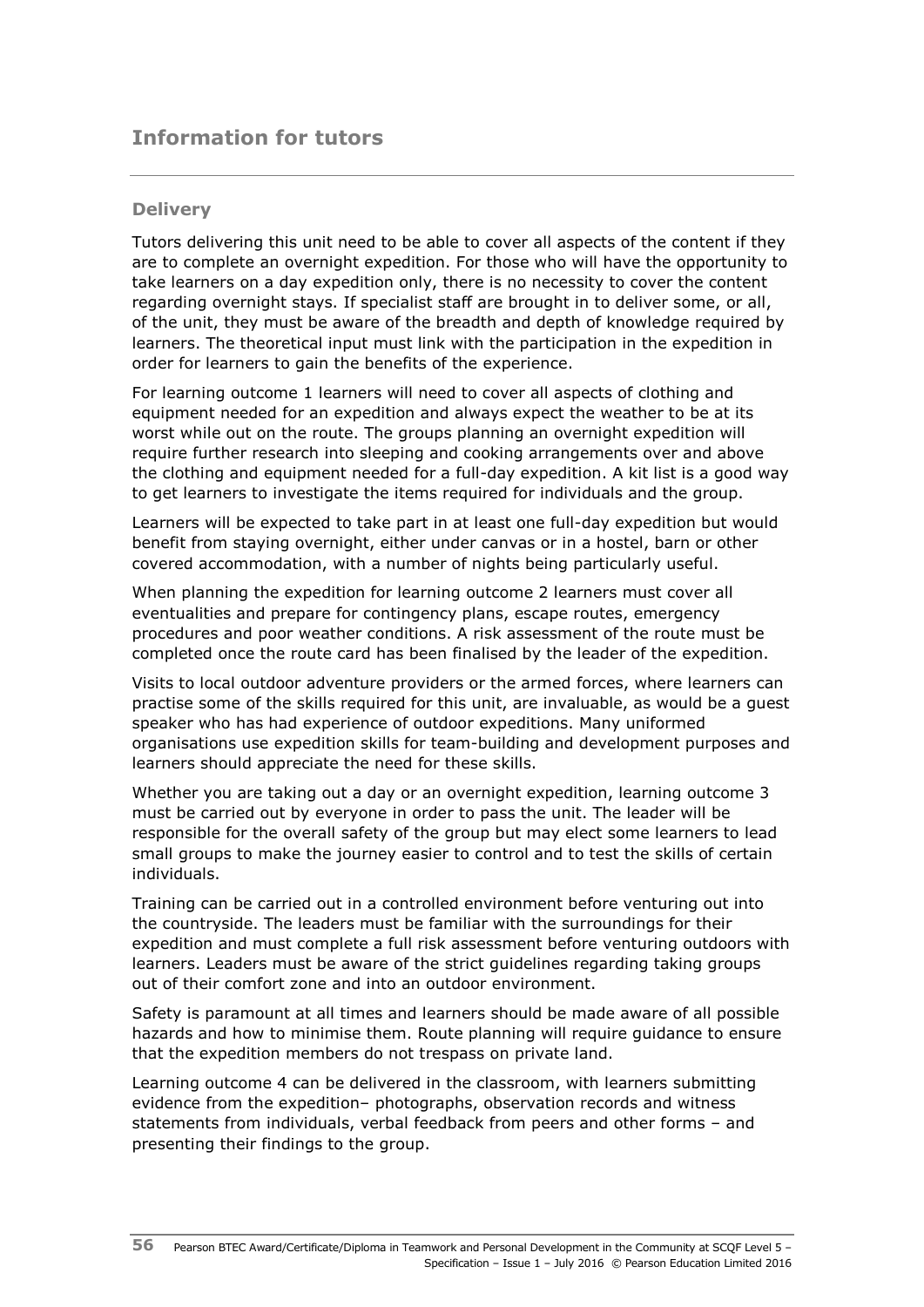In planning the expeditions, tutors will need to take responsibility for the safety of learners, including risk assessment and parental consent. Learners must be made fully aware of the hazards associated with undertaking expeditions and how to manage them to minimise risks.

#### **Assessment**

The centre will devise and mark the assessment for this unit.

Learners must meet all assessment criteria to pass the unit.

The centre will devise and undertake the assessment of learners.

This unit is mostly practical, supported by theoretical input while on expedition and in the classroom. Assessment should have as many practical components as possible and all tasks must relate to the grading criteria and take place in a realistic environment.

For 1.1, learners will need to describe all the personal, group and safety equipment required for both a full-day expedition and an overnight stay. The overnight will inevitably be the same as the full day, with the addition of sleeping arrangements, evening meal and breakfast and kit used for ablutions. For 1.2, safety equipment should be made available to learners so that they can describe how to use it correctly. Learners must describe the purpose and function of the equipment required for both day and overnight expeditions.

Learning outcome 2 is the important theoretical input, where learners will need to explain the necessary planning for the expedition, whether it be for the full-day or the overnight choice of expedition for 2.1. This is probably where most of the class time will be spent as it is the hardest part for learners, having to decide on all the details of the trip, ensuring all safety measures have been taken and that they all have the correct clothing and equipment to be safe and dry. Learners will need to explain the safety issues and environmental considerations necessary when planning an expedition.

The completion of the route card links 2.2 to 2.1. Learners now have the means to carry out the expedition and put all the theory into practice and this will cover P5. Some will have had experience and should be given some leadership roles, while first-time adventurers will need constant supervision.

When undertaking the expedition, the leader(s) can record each of the individual skills and performances on witness statements or observation records in order to give a written record of feedback. This will provide some of the evidence for learners towards 3.1.

For learning outcome 4 learners must reflect on their personal performance and the team performances before, during and after the expedition. This reflection should cover the expedition and gives learners the opportunity to discuss how the whole experience went, the good points and the areas for improvement. This is best carried out using PowerPoint slides or flipcharts to present to the group.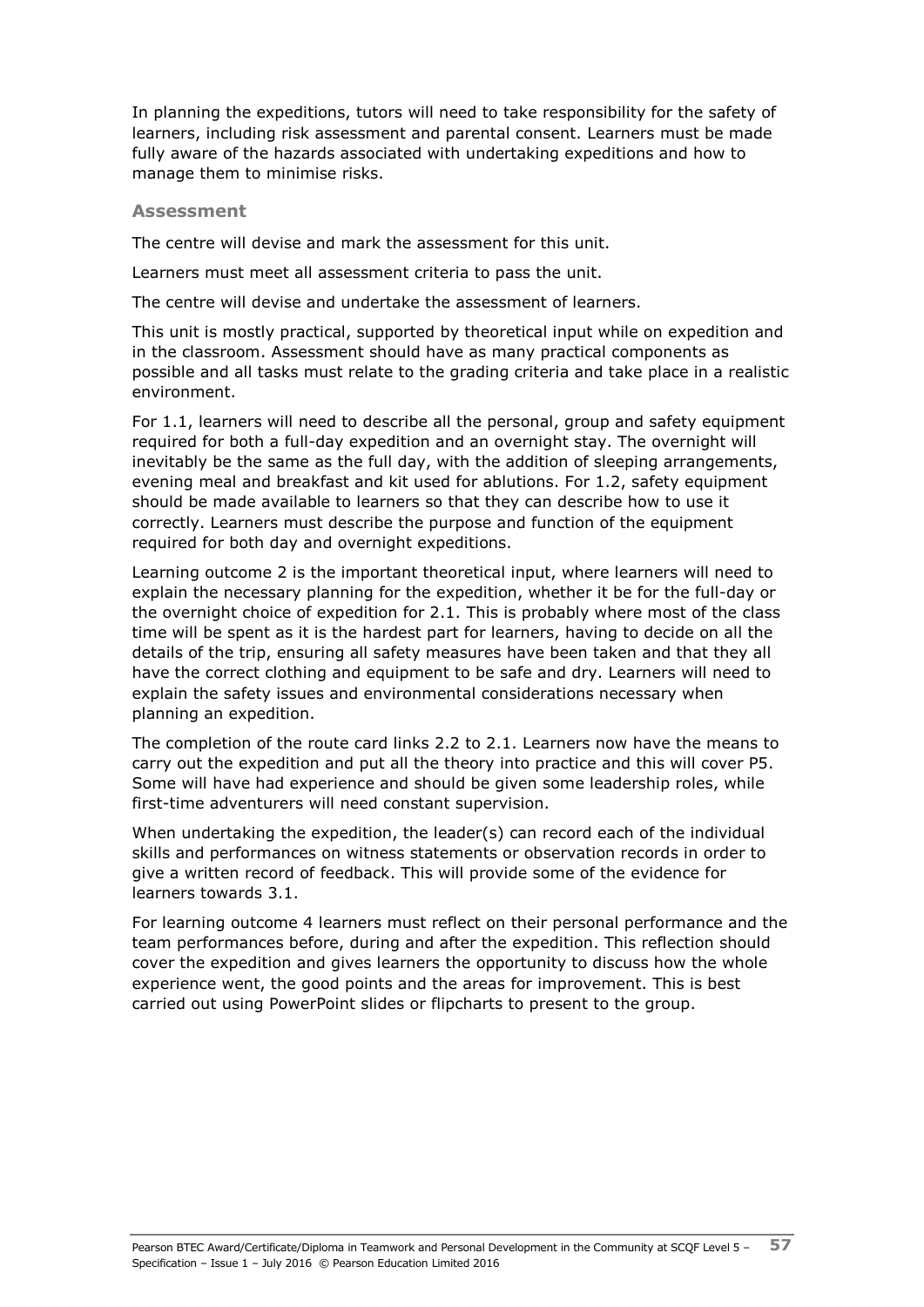#### **Suggested resources**

#### **Books**

Barton B – *Safety, Risk and Adventure in Outdoor Activities* (Sage Publications, 2006) ISBN 9781412920780

Hill P and Johnston S – *The Mountain Skills Training Handbook* (David and Charles, 2004) ISBN 9780715318485

Langmuir E – *Mountaincraft and Leadership, Fourth Edition* (Mountain Leader Training England, 2011) ISBN 9780956886903

Ogilvie K – *Leading and Managing Groups in the Outdoors* (Institute for Outdoor Learning, 2005) ISBN 9781898555094

#### **Journals**

*Summit* magazine

*Trail*

#### **Websites**

| Army Cadet Force                      | https://armycadets.com                    |
|---------------------------------------|-------------------------------------------|
| <b>British Mountaineering Council</b> | www.thebmc.co.uk                          |
| The Countryside Code                  | www.naturalengland.org.uk/countrysidecode |
| Countryside Council for Wales         | www.ccw.gov.uk                            |
| Duke of Edinburgh's Award             | www.theaward.org                          |
| Natural England                       | www.naturalengland.org.uk                 |
|                                       |                                           |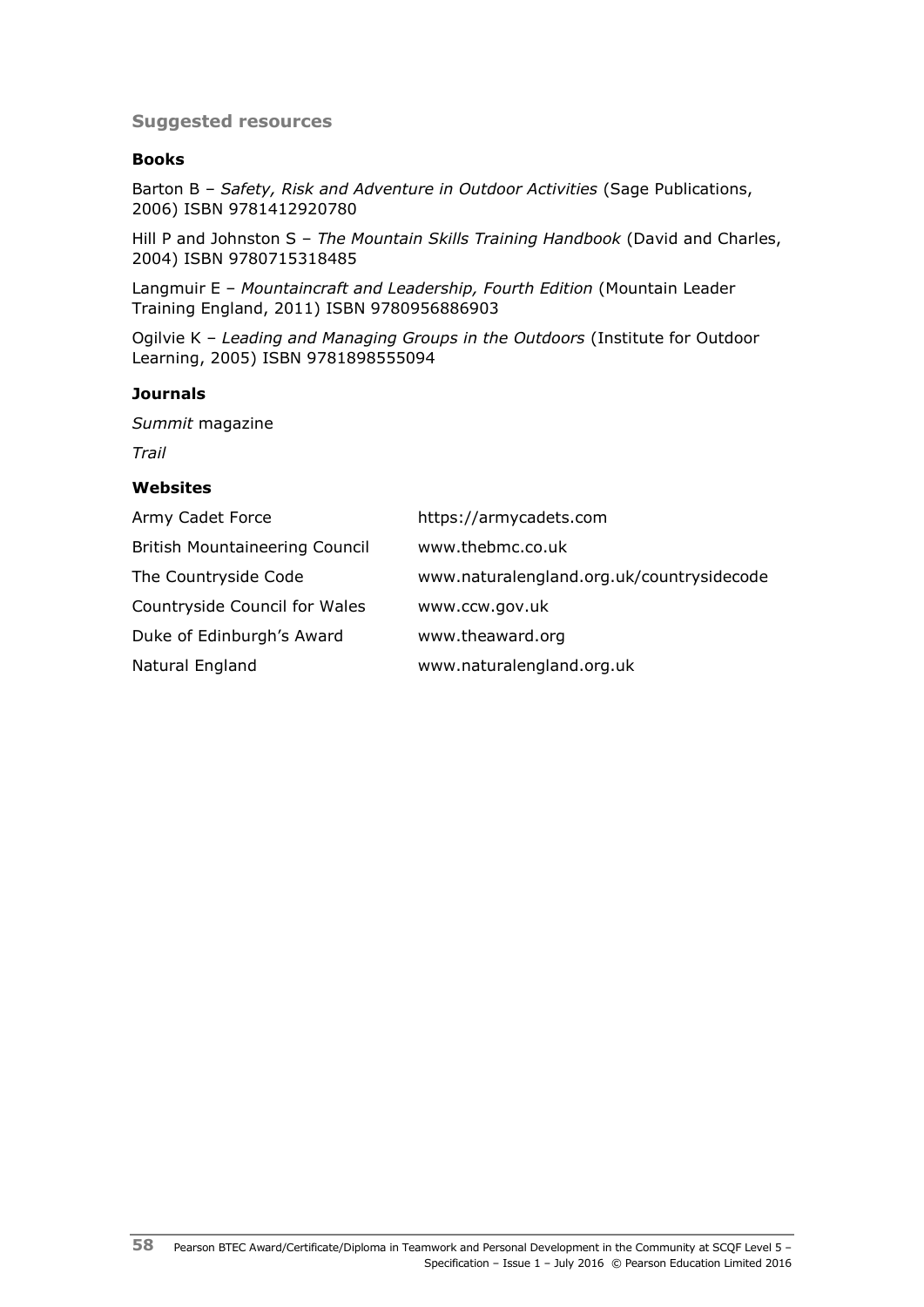| Unit 8:                       | <b>Fundamentals of</b><br><b>Nautical Studies</b> |
|-------------------------------|---------------------------------------------------|
| <b>Unit code:</b>             | <b>UJ2304</b>                                     |
| <b>SCOF level:</b>            | 5                                                 |
| <b>Credit points:</b>         | 10                                                |
| <b>Guided learning hours:</b> | 70                                                |

## **Unit aim**

The aim of this unit is to give learners some of the knowledge and practical skills necessary to undertake short passages in inshore waters. The unit supports the development of skills in navigation and practical seamanship, weather forecasting and an awareness of the maritime emergency services.

### **Essential resources**

Before commencing the unit learners must have demonstrated that they can swim a minimum of 200 yards and can tread water for three minutes.

The centre must guarantee that the following health and safety controls are in place:

- radio control will be maintained from the sailing vessel to the shore
- clearance for the activity to take place will be given only if the conditions are suitable
- each leg is checked by a qualified instructor prior to the activity taking place
- one qualified adult assessor (minimum coastal instructor qualified) to five learners
- either RYA Rules and Regulations or Royal Navy Regulations will be followed at all times.

Learners who have achieved their RYA qualifications in sailing and/or power boating could use accreditation of prior learning (APL) for this unit using an appropriate mapping to the competencies within it. This will identify the level of exemption. The RYA qualification must have been certificated within three years before the APL being carried out.

Links with marine units of the public services, coastguard and voluntary services such as the RNLI need to be made so that information on marine incidents can be obtained. The following publications are essential for the completion of this unit and are available from the United Kingdom Hydrographic Office, Taunton, Devon, Somerset, TA1 2DN (www.ukho.gov.uk):

Admiralty Chart 5011

Admiralty Nautical Charts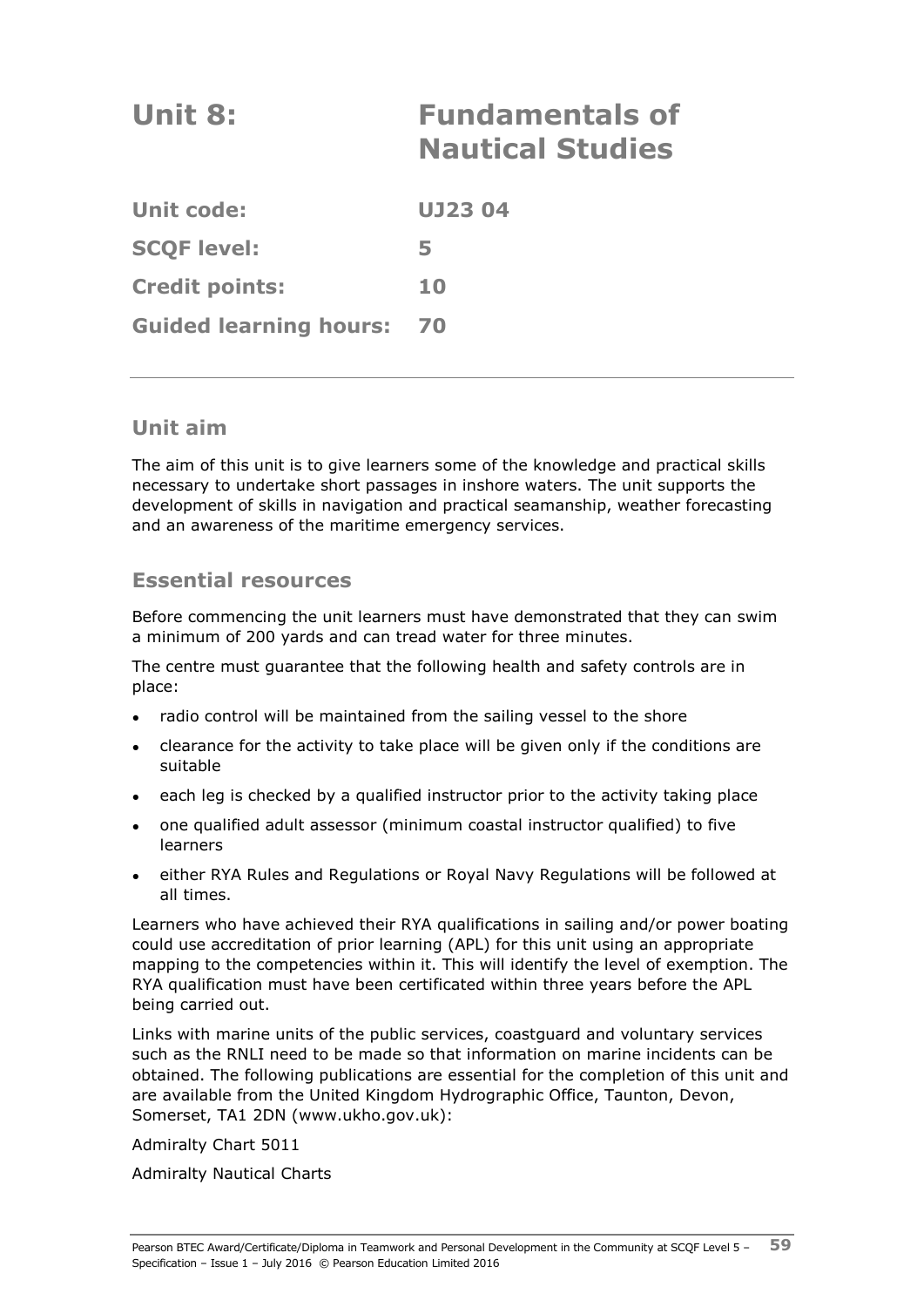Imray Nautical Charts Stanfords' Nautical Charts. (Chart scales: 1:20,000, 1:50,000, 1:75,000).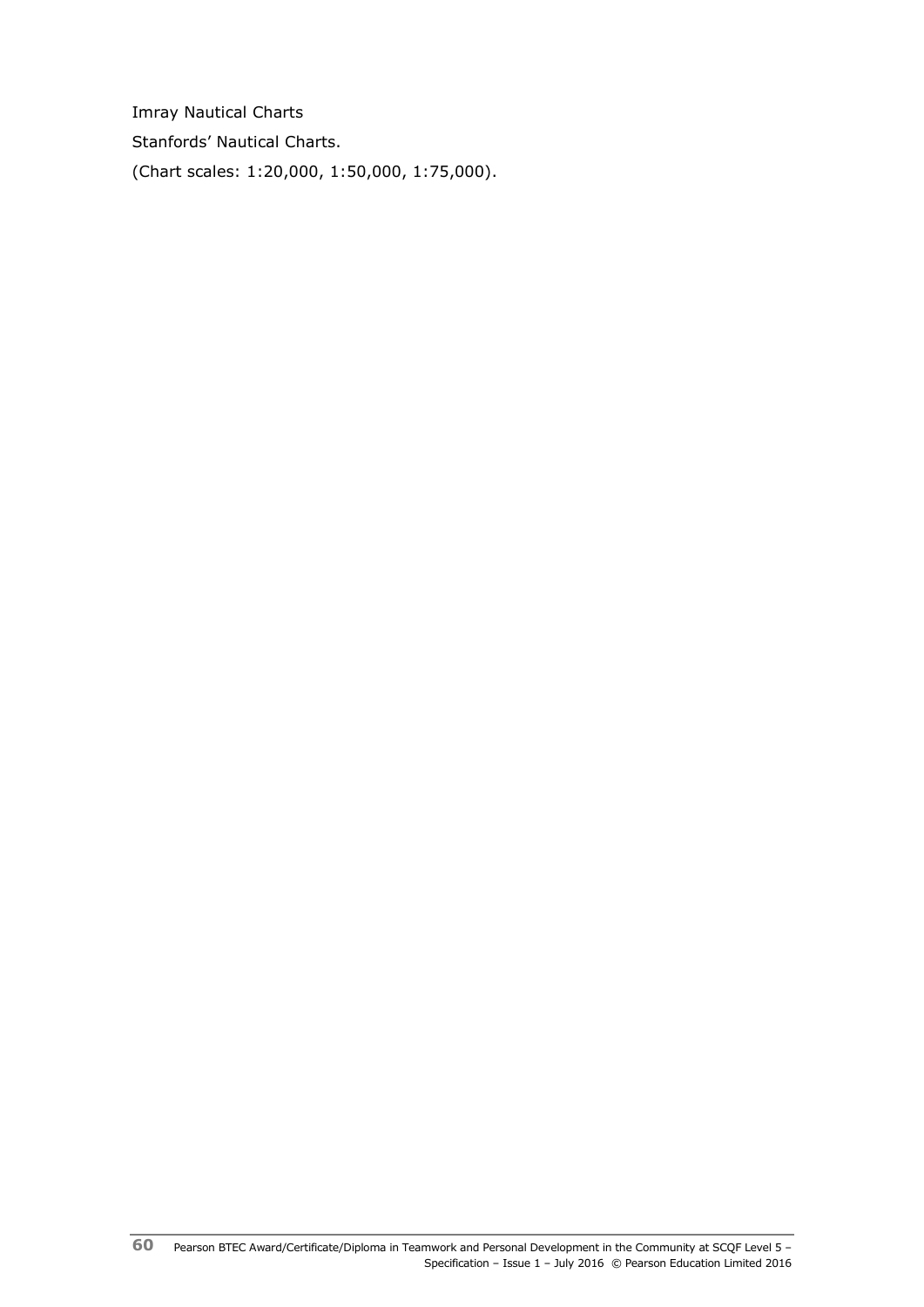| <b>Learning outcomes</b> |                                                                  | <b>Assessment criteria</b> |                                                                                                                                                                                             |        | <b>Unit amplification</b>                                                                                                                                                                                                                                                                                                                                                                                                                                                                                                                                                                                   |  |
|--------------------------|------------------------------------------------------------------|----------------------------|---------------------------------------------------------------------------------------------------------------------------------------------------------------------------------------------|--------|-------------------------------------------------------------------------------------------------------------------------------------------------------------------------------------------------------------------------------------------------------------------------------------------------------------------------------------------------------------------------------------------------------------------------------------------------------------------------------------------------------------------------------------------------------------------------------------------------------------|--|
| $\mathbf{1}$             | Be able to apply<br>the fundamental<br>elements of<br>navigation | 1.1                        | Identify conventional<br>symbols for different types<br>of nautical charts                                                                                                                  | $\Box$ | Navigational skills: different types of nautical charts, e.g. Admiralty,<br>Imray, Stanfords; conventional symbols including finding a position<br>using latitude and longitude; True North; Magnetic North; coastline;                                                                                                                                                                                                                                                                                                                                                                                     |  |
|                          |                                                                  | 1.2                        | Plot position by latitude and<br>longitude, measuring<br>distance between two points<br>on a named chart by<br>minutes of latitude, showing<br>the true bearing between<br>two named points |        | depth contours; yacht marina; visitors' mooring; visitors' berth; jetty;<br>breakwater; harbour; slipway; anchorage; ferry; castle; church; spire;<br>fort; lighthouse; leading lights; sector lights; rock which does not cover;<br>rock which covers and uncovers; rock awash at the level of chart<br>datum; wreck showing any portion of hull or superstructure at the level<br>of chart datum; wreck over which the exact depth of water is unknown<br>and which is considered dangerous to surface navigation; compass rose;<br>variation and deviation; application of compass deviation to courses; |  |
|                          |                                                                  | 1.3                        | Correctly follow the main<br>rules of the road applicable<br>to vessels in sight under<br>way and making way                                                                                |        | International Association of Lighthouse Authorities (IALA); Region A<br>buoyage system, i.e. lateral marks; cardinal marks; isolated danger<br>marks; safe water marks                                                                                                                                                                                                                                                                                                                                                                                                                                      |  |
|                          |                                                                  |                            |                                                                                                                                                                                             |        | Chartwork: meaning and use of common chart symbols; measuring<br>distance between two points using minutes of latitude; plotting positions<br>using latitude and longitude; dead reckoning (DR); passage planning;<br>three-point position fixing (given bearings)                                                                                                                                                                                                                                                                                                                                          |  |
|                          |                                                                  |                            |                                                                                                                                                                                             |        | Seamanship: rules of the road applicable to vessels under way and<br>making way in sight                                                                                                                                                                                                                                                                                                                                                                                                                                                                                                                    |  |
|                          |                                                                  |                            |                                                                                                                                                                                             | $\Box$ | Rope work: reef knot; figure of eight; bowline; round turn and two half<br>hitches; clove hitch; sheetbend; meaning of basic nautical terminology,<br>e.g. bow, stern, cockpit, pulpit, cleat, fairlead, port, starboard,<br>windward, leeward, astern, ahead                                                                                                                                                                                                                                                                                                                                               |  |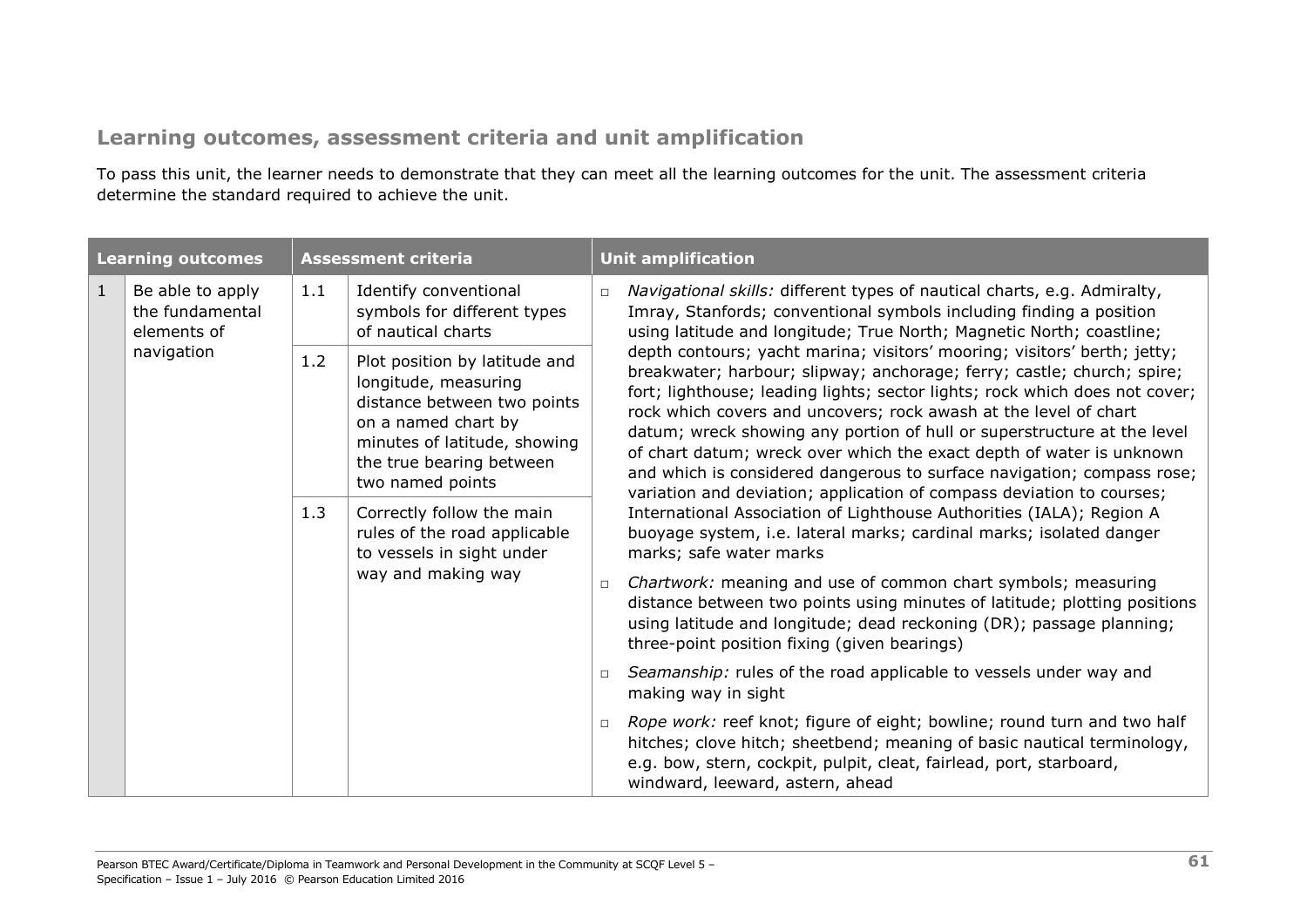| <b>Learning outcomes</b> |                                                                                           | <b>Assessment criteria</b> |                                                                                                                                      |                  | <b>Unit amplification</b>                                                                                                                                                                                                                                                                                                                                   |  |
|--------------------------|-------------------------------------------------------------------------------------------|----------------------------|--------------------------------------------------------------------------------------------------------------------------------------|------------------|-------------------------------------------------------------------------------------------------------------------------------------------------------------------------------------------------------------------------------------------------------------------------------------------------------------------------------------------------------------|--|
| $\overline{2}$           | Know how to<br>receive and<br>interpret weather<br>information                            | 2.1                        | Outline the sources of<br>weather information<br>available for those<br>undertaking a coastal cruise                                 | $\Box$           | Meteorology: sources of weather information, e.g. inshore shipping<br>forecast, local radio and television, coastguard VHF radio, newspapers;<br>sea breezes; land breezes; weather fronts; extraction of basic<br>information on the effect of weather on visibility; boat handling and sea<br>state, e.g. fog, rainfall, wind                             |  |
|                          |                                                                                           | 2.2                        | Describe the effects of<br>different types of weather<br>on a vessel undertaking a<br>short passage                                  |                  |                                                                                                                                                                                                                                                                                                                                                             |  |
| 3                        | Be able to<br>demonstrate the<br>ability to handle a<br>boat under sail or<br>power       | 3.1                        | Prepare a powered or sailing<br>vessel for sailing and coming<br>alongside                                                           | $\Box$<br>$\Box$ | Under sail: sailing a boat through a triangular course which includes a<br>windward leg; taking in a reef; man overboard drill; use of warps in<br>mooring; basic bends and hitches in preparation of running gear ready                                                                                                                                    |  |
|                          |                                                                                           | 3.2                        | Use appropriate sailing skills<br>in a vessel under power or<br>sail while under close<br>supervision with an<br>instructor on board |                  | for sailing and coming alongside<br>Under power: stop and start engine with appropriate checks and<br>precautions; getting under way; turning within a boat's length using<br>forward and reverse gears; picking up a mooring; use of warps in<br>mooring; basic bends and hitches in preparation of running gear ready<br>for sailing and coming alongside |  |
| $\overline{4}$           | Know how to<br>summon<br>assistance from<br>the emergency<br>services when in<br>distress | 4.1                        | Outline the emergency<br>$\Box$<br>services available to assist<br>vessels in distress at sea<br>$\Box$                              |                  | Types of emergency services available to assist personnel and vessels in<br>distress at sea: Royal National Lifeboat Institution (RNLI); Maritime and<br>Coastguard Agency; Air Sea Rescue Services; Harbour Masters                                                                                                                                        |  |
|                          |                                                                                           |                            |                                                                                                                                      |                  | Methods of summoning assistance in times of distress: Very High<br>Frequency (VHF) radio; Immediate Assistance (MAY DAY) and Urgency<br>(PAN PAN) calls; distress flares - red, orange smoke, parachute rocket,<br>mini flares; sound signals, e.g. voice and fog horn                                                                                      |  |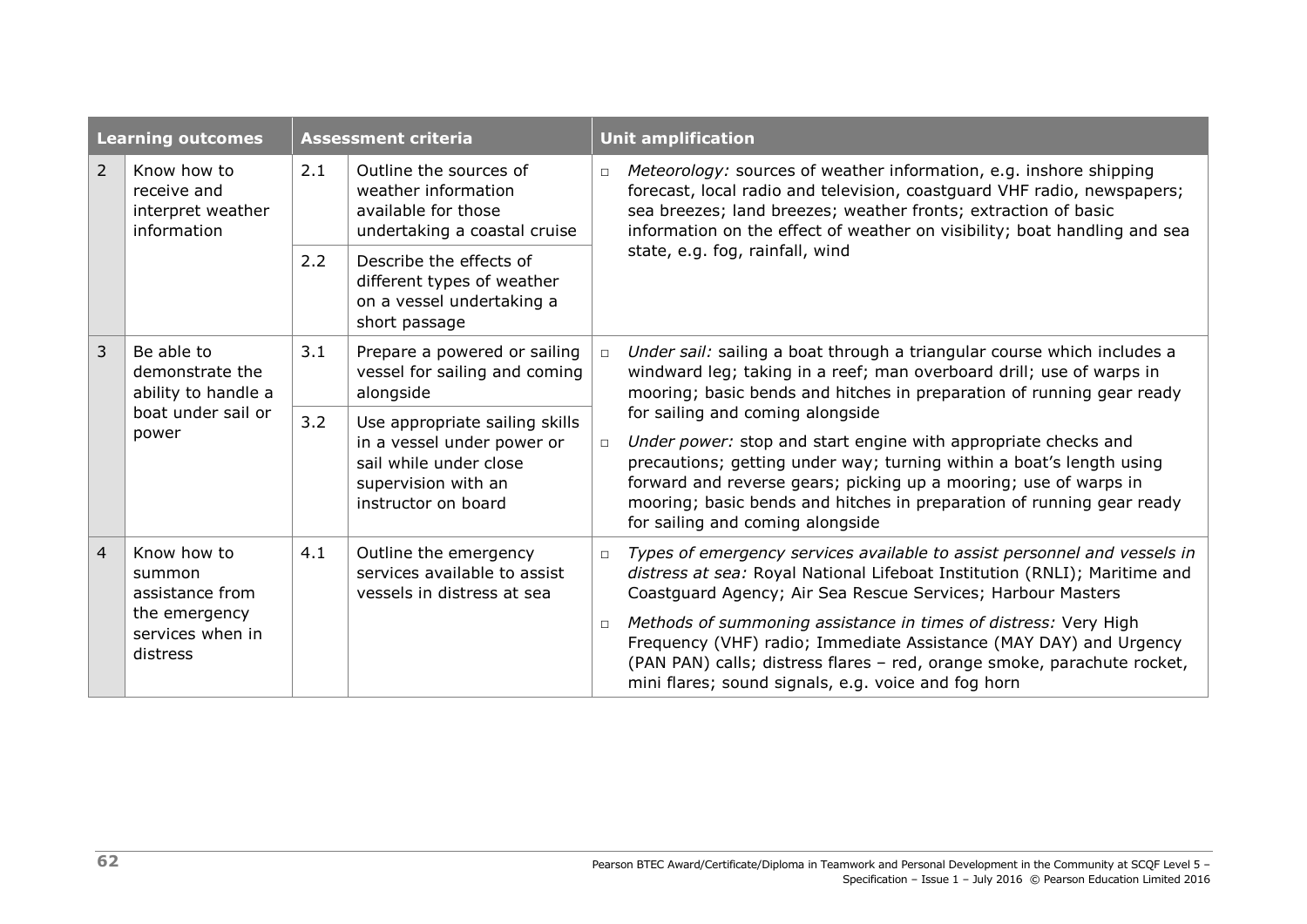#### **Delivery**

This unit should be delivered as a close balance of practical and theory to encourage learners to appreciate how an understanding of the more theoretical aspect is essential to the success of the water-borne activities. While selecting a suitable location for the practical components of the unit, centres should ensure that reasonable and appropriate steps are taken to create a secure and safe environment for learners. Instructors might consider the use of a RYA-recognised training centre for the practical components of the unit. Learners should wear personal safety equipment at all times when afloat and when on jetties. The time of year and weather conditions may have an effect on the timing of outdoor activity with regard to safety.

The use of visual aids such as sailing videos and display of items of boating equipment will enhance learners' interest and progress. They should be given opportunities to view a variety of types of charts and vessels to widen their understanding and experience. Visits to or talks by members of the maritime emergency services will enhance understanding of how these services are able to assist vessels in distress and how they could be summoned.

Tutors should plan the teaching and learning programme to allow the introduction of a more learner-centred approach to take into account the differences in learner ability and progress. Within the unit, tutors should combine and highlight the linked subject areas. Initially, an understanding of charts and their symbols can be achieved through simple exercises in identification and interpretation. This theoretical side can be developed by moving on to the measurement of distance and direction on a chart and the plotting of dead-reckoning positions. Tutors can introduce the practical side with explanations of parts of a vessel and their purpose. The use of flipcharts or cards would make this a more informal and effective activity. This area of study can be further extended to cover zones around a vessel so that learners become familiar with, and are able to make effective use of, nautical terminology.

The use of a boat requires an understanding of rope work, so knowledge of and ability to tie specific knots are essential at this stage. This skill can be conveniently taught in the classroom using short lengths of rope or cord, with learners arranged in pairs. The importance and application of these specific knots in a sailing context should be fully explained by the tutor.

For the achievement of the necessary level of competence in boat handling, learners would be expected to have had at least 12 hours' practical experience in a sail or powered vessel. Initially, learners would be guided through the use of boat controls on the water with close support from a tutor. Over a period of time learners would gain confidence and ability so that they could become more independent of the tutor in their handling of the vessel. They would, at this stage, be ready to take into account other factors such as rules of the road and buoyage systems, which could be introduced in the theory sessions.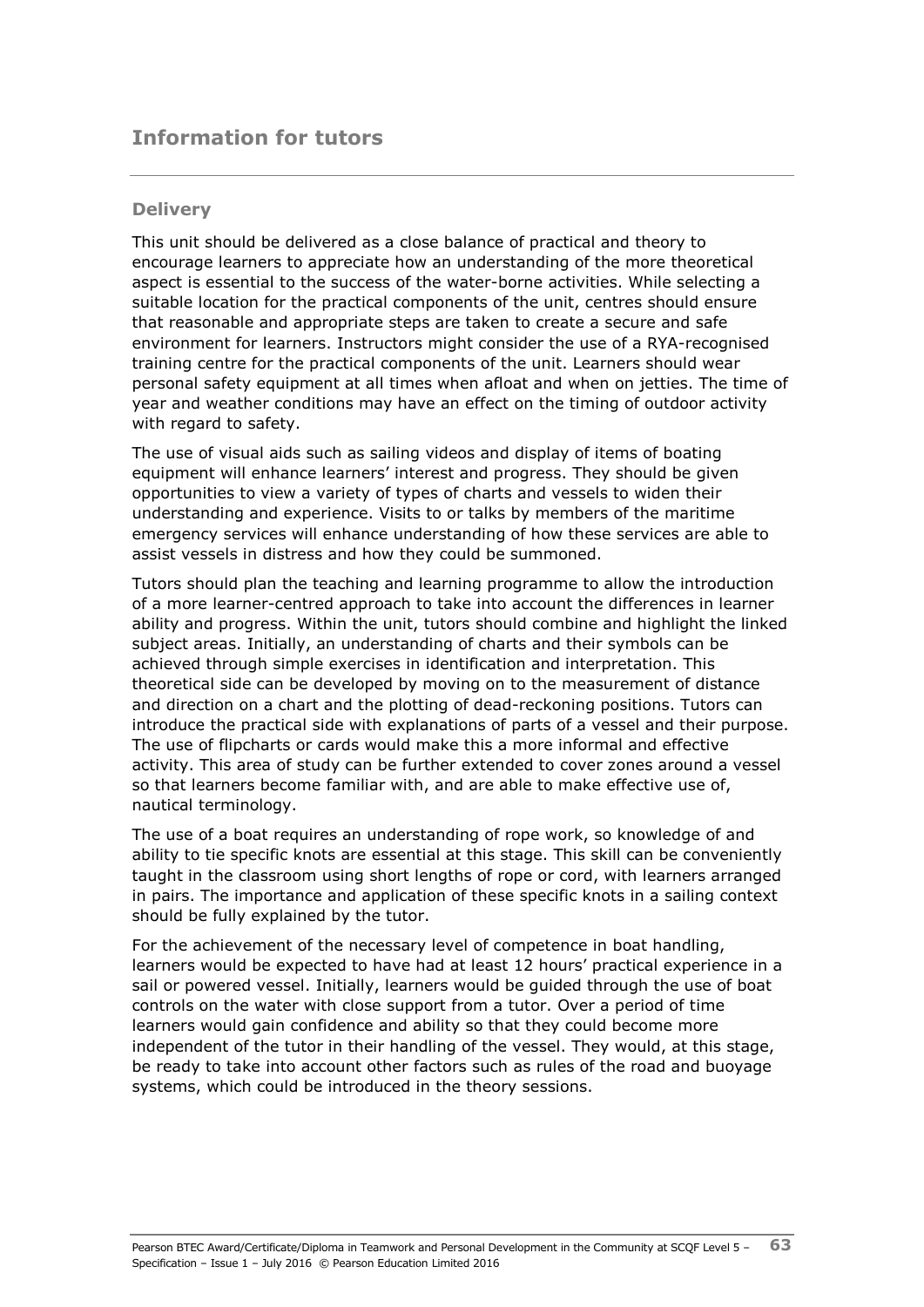At a more advanced stage, learners could progress to passage planning, which would necessarily include a consideration of sources of weather information and its interpretation. In this context a local inshore forecast or weather announcement would provide sufficient material for discussion and interpretation. The relevance of the emergency services and a consideration of the means by which they might be summoned need to be covered as a penultimate section.

Once this has been accomplished and learners have shown the necessary ability, they would be able to move on to show their sailing skills in an appropriate vessel while under more limited supervision by the tutor.

#### **Assessment**

The centre will devise and mark the assessment for this unit.

Learners must meet all assessment criteria to pass the unit.

The centre will devise and undertake the assessment of learners.

The unit is practically assessed but supported by theoretical input in the classroom and applied while afloat. Assessments can be both written and practical. A number of assessment activities can be used to measure the achievement of learning outcomes. Assessment evidence for theoretical sections can be in the form of assignments, navigation exercises/tests, notes, or written interpretations such as the influence of forecasted weather on a sailing trip. Assignments and tests constructed by centres should be valid, reliable and centred on the assessment criteria. Personal chartwork exercises will extend understanding and the written evidence can be used to authenticate outcome achievement. Learners' production of diagrams, illustrations or models can also be used, as both assessment and selfteaching material.

For 1.1, the assessor could construct a number of stations for learners to move around. On each of the stations there could be a chart and learners could be asked what the symbols on these charts mean. Other stations could have exercises requiring learners to plot positions for 1.2.

For 1.3, learners must apply the main rules of the road applicable to vessels in sight, under way and making way.

For 2.1, learners could be asked to investigate the variety of sources of weather information, taking one such source and explaining the effect the weather may have on a vessel undertaking a short passage in order to meet 2.2.

Assessment of 3.1 and 3.2 would be best achieved through tutor or appropriate witness observation of the learner's practical skills on the water. If the learner has required considerable support, and at times needed assistance with the practical skills, but has demonstrated competency, then it would be fair to award 3.2.

Evidence for 4.1 can be a written or verbal where learners utilise case studies to demonstrate their knowledge of the services that are available to assist in distress situations on water. A basic list will be sufficient to achieve the pass criterion.

Practical boat-handling skills should be assessed while afloat in a suitable vessel. It is a requirement of health and safety that an instructor is on board a vessel at all times. Learners' level of competence and ability will determine the level of supervision appropriate for the assessor or tutor. Practical boat-handling sessions can also be occasions for assessing learners' ability to apply theoretical aspects covered in the classroom.

Pearson BTEC Award/Certificate/Diploma in Teamwork and Personal Development in the Community at SCQF Level 5 – **64** Specification – Issue 1 – July 2016 © Pearson Education Limited 2016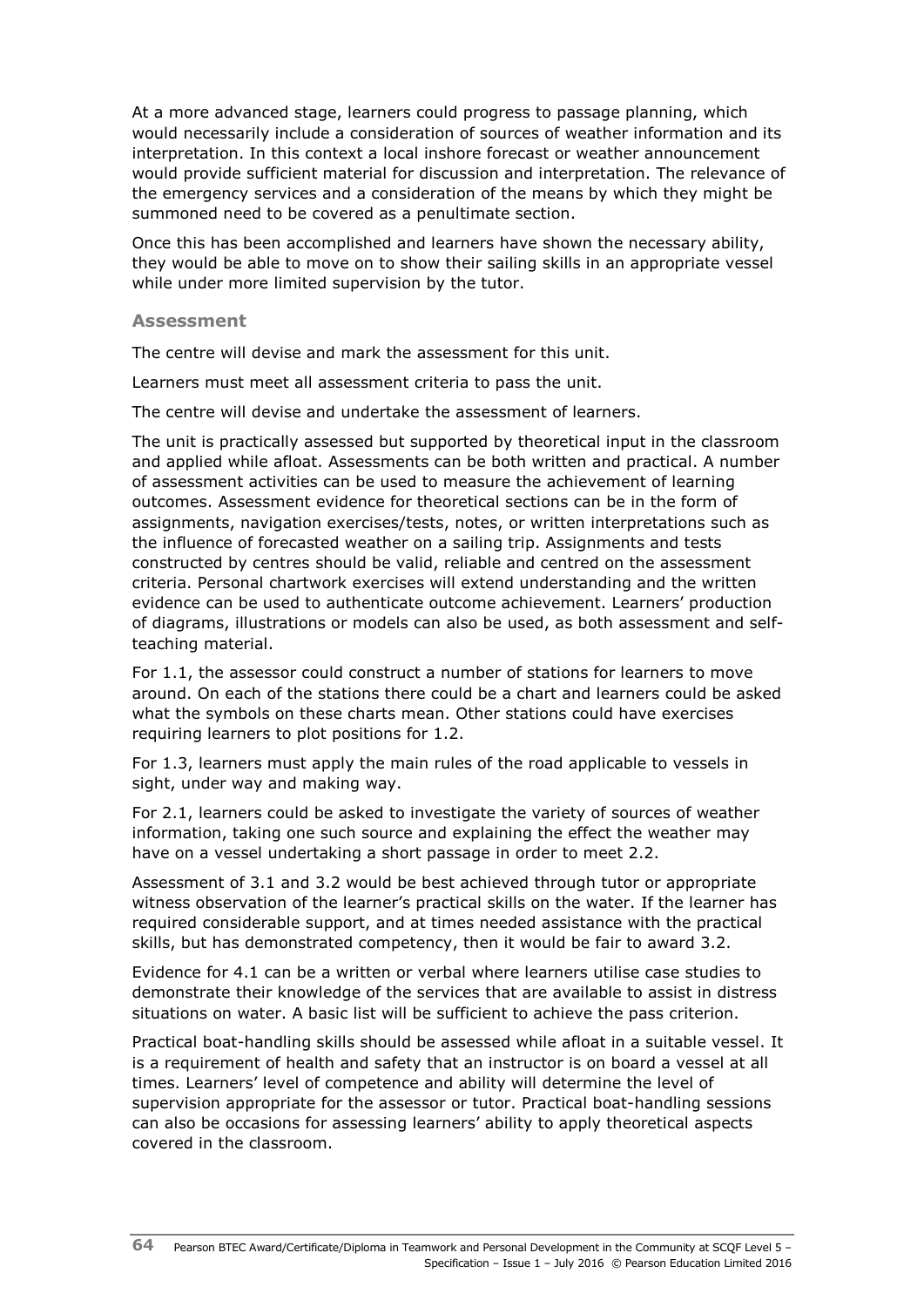Evidence for practical activity can be produced through a logbook of activities supported with a witness statement by a suitably qualified RYA instructor for the type of vessel used. Achievement of RYA Level 2 qualifications in sail or power, e.g. RYA Day Skipper Shore-based, RYA Level 2 Power or Sail, or RYA Day Skipper Practical, could be used to provide evidence for Recognition of Prior Learning for aspects of this unit.

**Suggested resources**

#### **Books**

Dedekam I – *Illustrated Navigation* (Fernhurst Books, 2004) ISBN 9781904475132

Judkins S and Davison T – *Knot Know-How* (Fernhurst Books, 2003) ISBN 9781898660989

#### **Journals**

*Motor Boats and Yachting*

*Yachting Monthly*

#### **Websites**

| Maritime & Coastguard Agency           | www.mcga.gov.uk                                         |
|----------------------------------------|---------------------------------------------------------|
| Royal National Lifeboat<br>Institution | www.RNLI.org.uk                                         |
| Royal Yachting Association             | www.rya.org.uk                                          |
| Weather information                    | www.worldmarinequide.com/websitecontent/<br>weather.htm |
| Yachting Life                          | www.yachting-life.net                                   |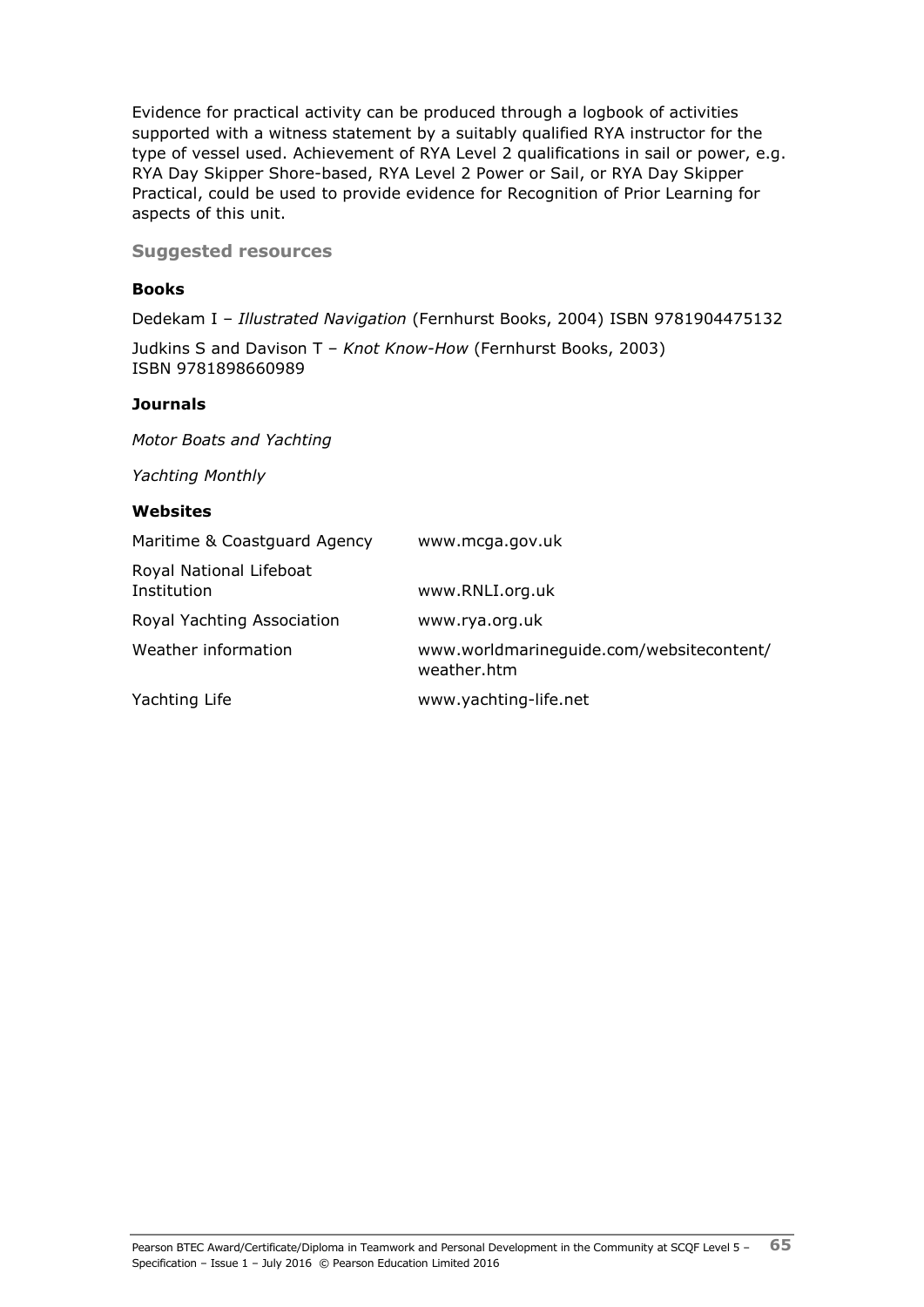# **Unit 9: Volunteering Unit code: UJ24 04 SCQF level: 5**

**Credit points: 10 Guided learning hours: 70**

# **Unit aim**

This unit aims to help learners identify the different types of volunteering work available and to understand the importance and the benefits of volunteer work. Learners will develop the knowledge and skills required for volunteering work and will take part in a volunteering activity.

# **Essential resources**

Sufficient library resources, including appropriate books, journals, careers leaflets and videos, should be available to enable learners to achieve this unit.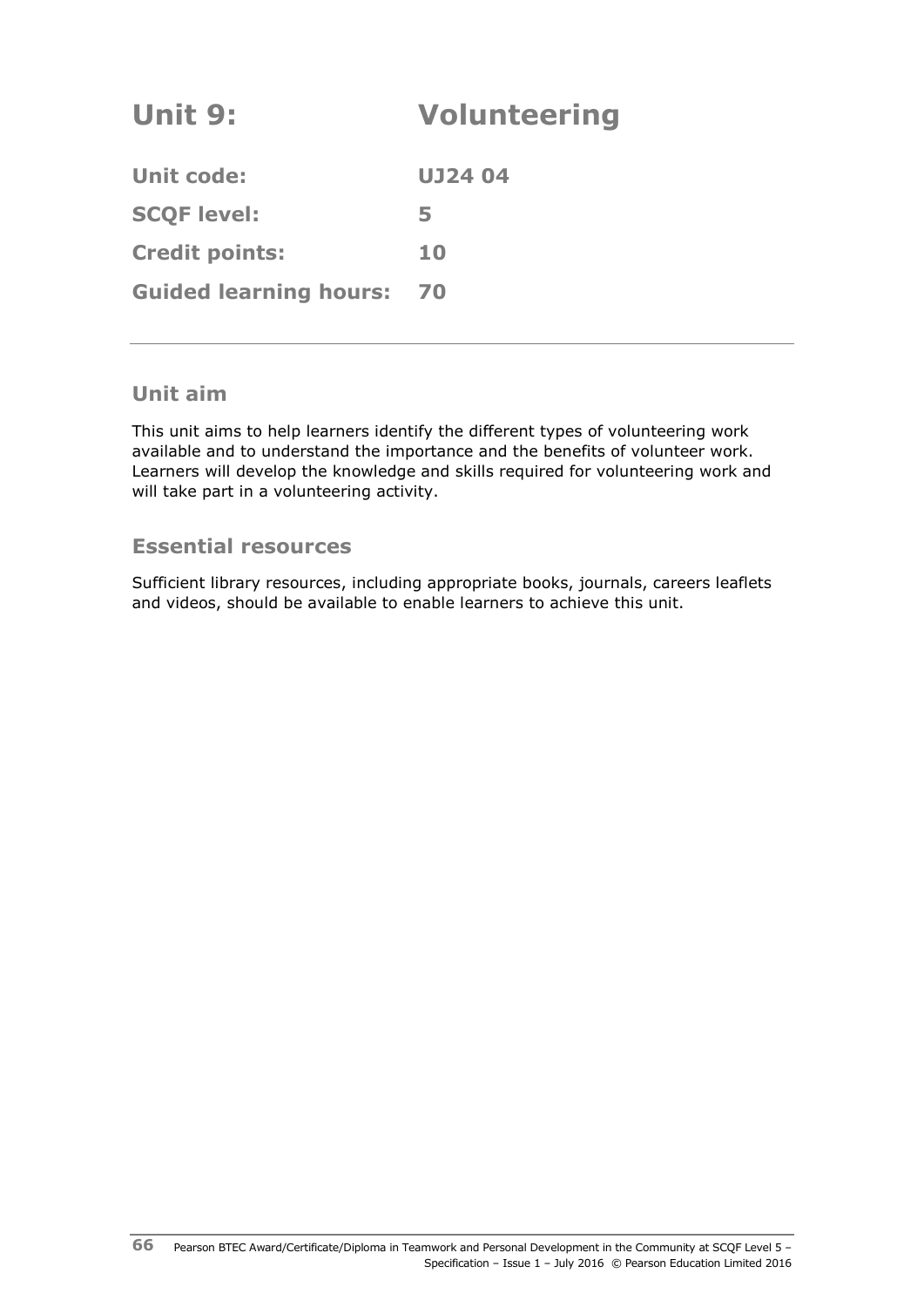| <b>Learning outcomes</b> |                                                            | <b>Assessment criteria</b> |                                                                                  |        | <b>Unit amplification</b>                                                                                                                                                                                                                                                                                                                                                                                                                                                       |  |
|--------------------------|------------------------------------------------------------|----------------------------|----------------------------------------------------------------------------------|--------|---------------------------------------------------------------------------------------------------------------------------------------------------------------------------------------------------------------------------------------------------------------------------------------------------------------------------------------------------------------------------------------------------------------------------------------------------------------------------------|--|
|                          | Understand the<br>importance of<br>volunteering in         | 1.1                        | Explain why volunteering is<br>important in uniformed<br>organisations           |        | <i>Importance of volunteering to organisations: provide expertise; provide</i><br>time; provide extra help; provide new ideas; respond in an emergency,<br>raise funds                                                                                                                                                                                                                                                                                                          |  |
|                          | uniformed<br>organisations                                 | 1.2                        | Discuss the benefits to be<br>gained from undertaking<br>volunteering activities | $\Box$ | Benefits of volunteering to learners: gain new life skills, develop existing<br>skills, diversity awareness                                                                                                                                                                                                                                                                                                                                                                     |  |
| $\overline{2}$           | Know the different<br>types of voluntary<br>work available | 2.1                        | Identify the different types<br>of voluntary work available                      | $\Box$ | Volunteering situations: e.g. conservation projects, shelters for<br>homeless people, youth clubs, lunch clubs, street collections to raise<br>funds, Red Cross, St John Ambulance, cadets (police, fire, army, RAF<br>etc.), charity fundraising events, charity shops, animal sanctuaries                                                                                                                                                                                     |  |
| 3                        | Understand the<br>skills required for<br>voluntary work    | 3.1                        | Explain the skills required<br>for voluntary work                                | $\Box$ | Skills for voluntary work: general skills/qualities, e.g. honesty,<br>commitment, reliability, cheerfulness, empathy, reliability, dedication,<br>punctuality; communication skills, e.g. verbal, written, teamworking<br>skills, receiving and giving instructions, confidentiality, being non-<br>judgemental; specific skills or abilities needed for some types of<br>voluntary work, e.g. driving, cooking, computer skills, sign language,<br>physical fitness, first aid |  |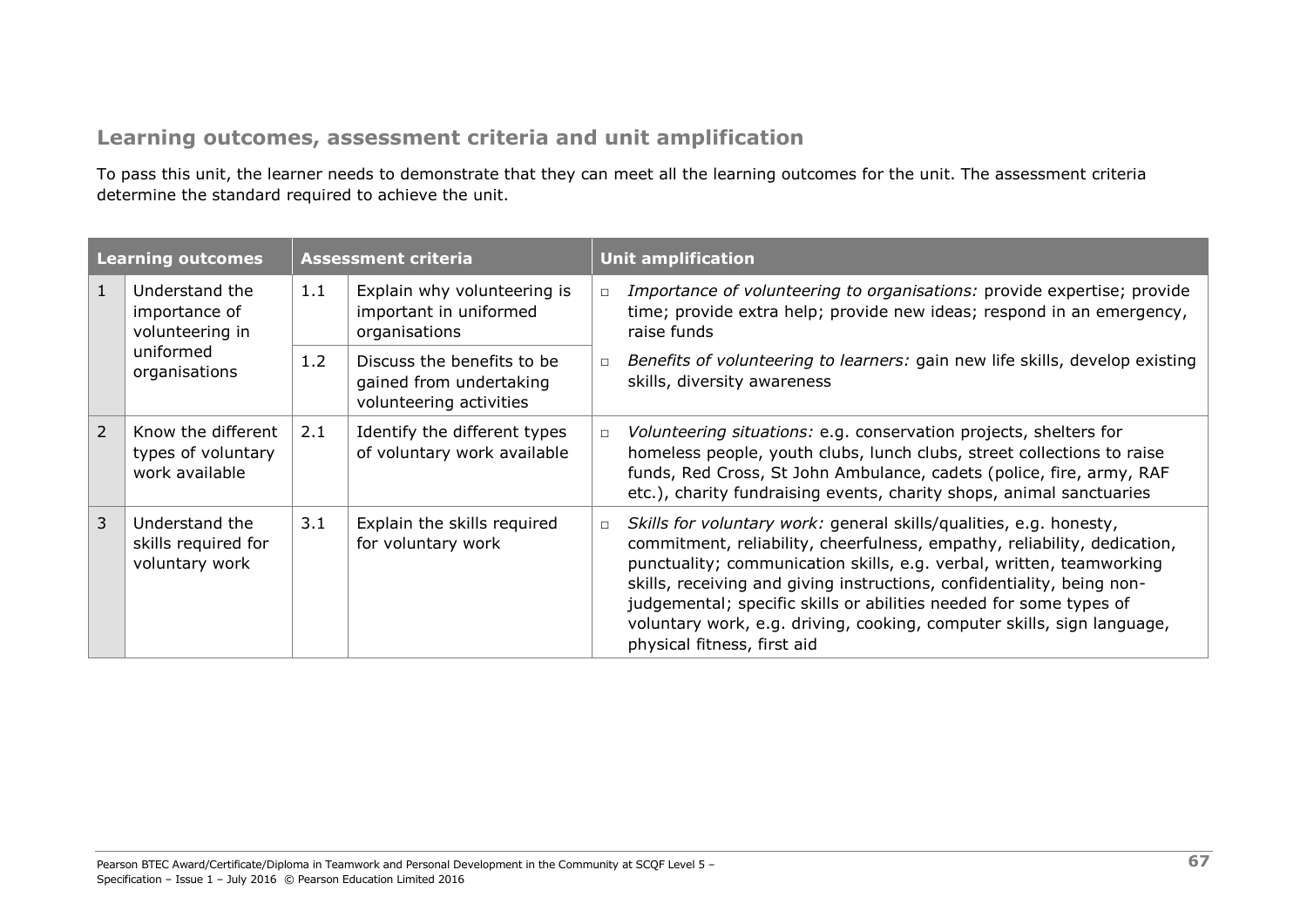| Learning outcomes<br><b>Assessment criteria</b> |                                           | <b>Unit amplification</b> |                          |                                                                                                                                                                                                                                                                                                                                                                                                                                                             |
|-------------------------------------------------|-------------------------------------------|---------------------------|--------------------------|-------------------------------------------------------------------------------------------------------------------------------------------------------------------------------------------------------------------------------------------------------------------------------------------------------------------------------------------------------------------------------------------------------------------------------------------------------------|
| 4                                               | Be able to<br>undertake<br>voluntary work | 4.1                       | Carry out voluntary work | Undertake voluntary work: suitable work that matches skills and<br>interests, e.g. helping at cadets, organising fundraising events, Red<br>Cross Emergency Responders, St John, working in community, working<br>in animal sanctuary, Police Specials, working with people with<br>disabilities, youth work, visiting elderly people, taking part in an<br>organised event, street collecting etc; planning voluntary work; applying<br>for voluntary work |
|                                                 |                                           |                           |                          | Apply for volunteering work: letter, face to face, telephone, application<br>form, online                                                                                                                                                                                                                                                                                                                                                                   |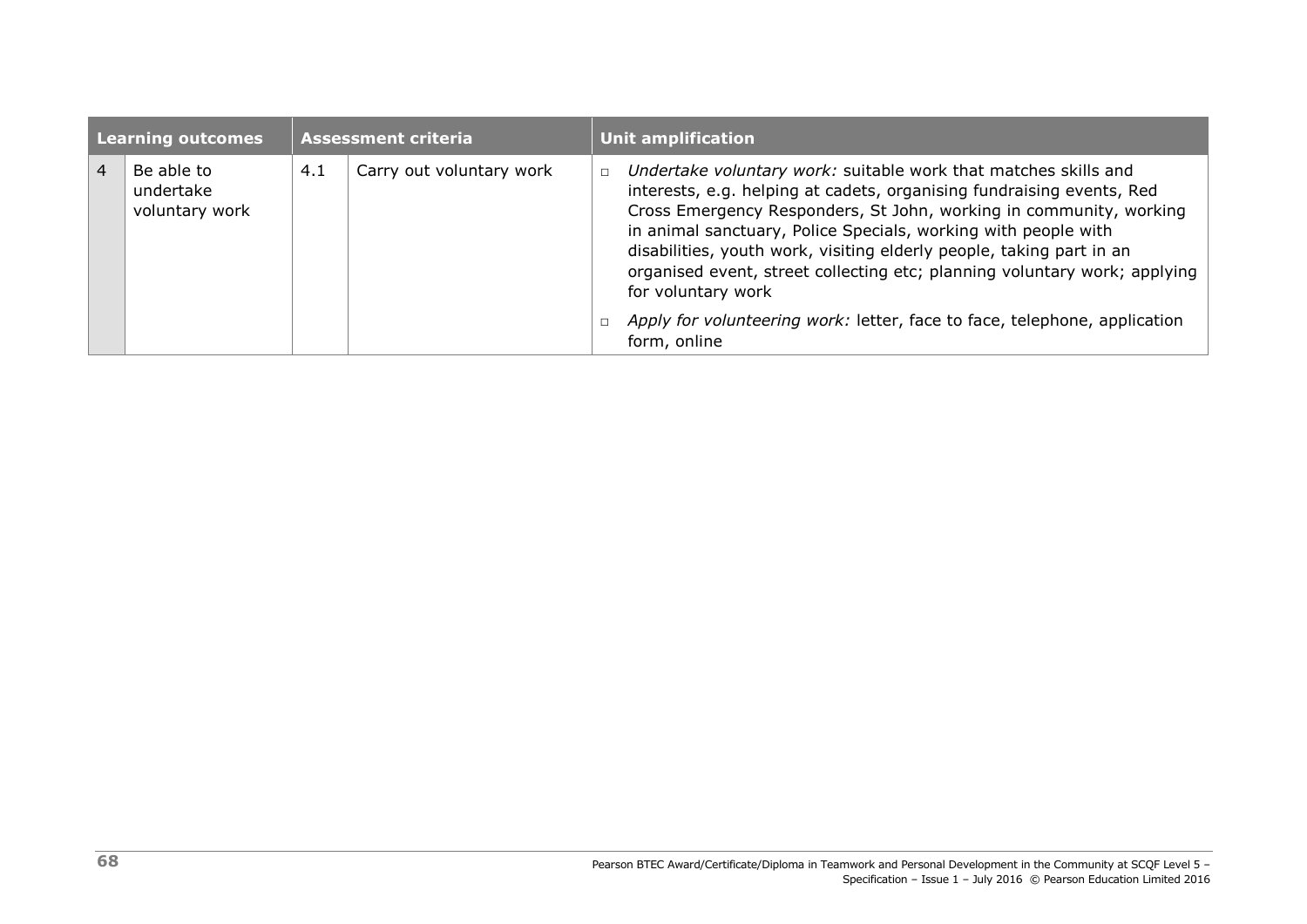## **Information for tutors**

## **Delivery**

Delivery of this unit could be enhanced through visiting speakers, both from uniformed organisations and from volunteer organisations, to help make learners aware of the importance of voluntary work and to develop an understanding of the range of skills required to take part. Local volunteer organisations are usually happy to speak to groups of learners about the different volunteering opportunities available. Many national organisations have websites that provide useful information. Learners should also be encouraged to look at case studies or 'role models' who have undertaken various types of voluntary work. Emphasis should be placed on the benefits to learners of undertaking voluntary work, whereby new skills and knowledge can be acquired.

Delivery methods could include learner-centred tasks, such as group work, research tasks and learner-led presentations, to explore a wide range of volunteering situations. Learners could design posters to show the different volunteering opportunities available and these could then be displayed in class. This will help learners to identify the opportunities that exist for voluntary work and help them to choose an area of voluntary work in which they are interested. Websites may be a good source of information.

Learners could work in pairs or groups to determine which skills are common to all areas of voluntary work, such as good communication and teamwork skills and those that are specific to particular volunteer work, for example physical fitness for outdoor work or first aid, or IT skills, and then report back to the rest of the group.

The methods of applying for voluntary work can vary, depending on the work or organisation involved. For instance, application to the Police Specials would require the completion of an application form, offering to work voluntarily for cadets may be done face to face and some voluntary work could be applied for online. Learners should explore the different methods and then complete a letter of application, or download and complete a suitable application form.

Learners have to complete a brief period of voluntary work for learning outcome 4. Tutorials will give tutors an opportunity to discuss the interests and skills of individual learners in order to arrange suitable voluntary work. Tutors should give learners guidance about the voluntary work, the skills required, the timescale to complete the work and any planning or supervision arrangements.

### **Assessment**

The centre will devise and mark the assessment for this unit.

Learners must meet all assessment criteria to pass the unit.

The centre will devise and undertake the assessment of learners.

This unit can be assessed through a series of structured tasks or assignments as shown in the outline learning plan. The unit should be assessed practically wherever possible.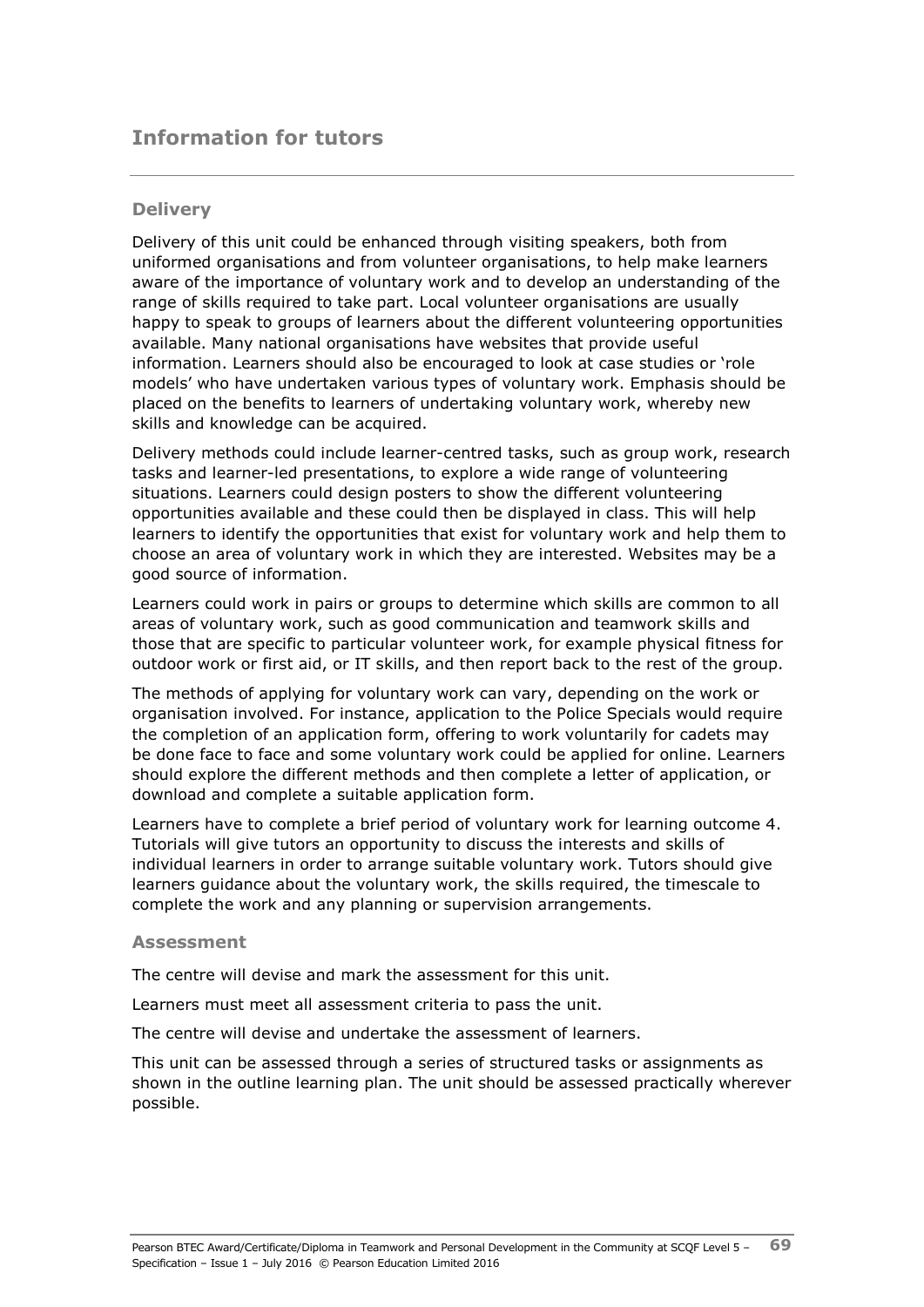To help with the assessment of learning outcomes 1 and 2, learners could look at different articles and advertisements in uniformed organisation journals to help them understand the wide range of volunteering opportunities available. Websites and marketing material from volunteering organisations can also be used – case studies would be particularly useful. These sources should also help learners to understand the various benefits to volunteers, as required for 1.2, and why volunteering is so vital to many organisations, and especially to the uniformed organisations, as required for 1.1.

To achieve 2.1, learners need to identify some of the many different volunteering roles available, with a view to choosing an area of interest to themselves.

For 3.1, learners have to demonstrate skills required for different types of voluntary work and then demonstrate them in a practical way. Tutor input, websites and case studies could help. Learners should also be encouraged to think about what skills they may already be using in different situations, i.e. through their studies or parttime work etc., and to keep a log or other record of when they have demonstrated them.

For 4.1, learners should choose and carry out a volunteering activity. They could then complete a log or diary to record the tasks completed in their voluntary work. The log should record which skills have been demonstrated. Skills demonstrated in other units could also be recorded. Visual evidence such as photographs or videos would enhance this. Activities could also be observed and verified by the supervisor of the voluntary work. Some learners may already be undertaking some form of voluntary work, for example football coaching, helping at cadets. If so, then this can be used as evidence for 4.1.

**Suggested resources**

### **Books**

Ford L – *The Guardian Guide to Volunteering* (Guardian Newspapers, 2007) ISBN 9780852650677

Hardy R – *The Virgin Guide to Volunteering: Give Your Time and Get Work and Life Experience in Return* (Virgin Books, 2004) ISBN 9780753508572

### **Journal**

*Volunteer*

## **Websites**

| <b>British Red Cross Volunteers</b> | www.redcross.org.uk/getinvolved/volunteer |
|-------------------------------------|-------------------------------------------|
| RAF Air Cadets                      | www.raf.mod.uk/aircadets/                 |
| St John Ambulance<br>Volunteers     | www.sja.org.uk/sja/volunteer.aspx         |
| <b>Volunteering England</b>         | www.volunteering.org.uk                   |
| Volunteering Inspired               | www.vinspired.com                         |
| <b>VSO</b>                          | www.vso.org.uk                            |
| Worldwide Helpers                   | www.worldwidehelpers.org                  |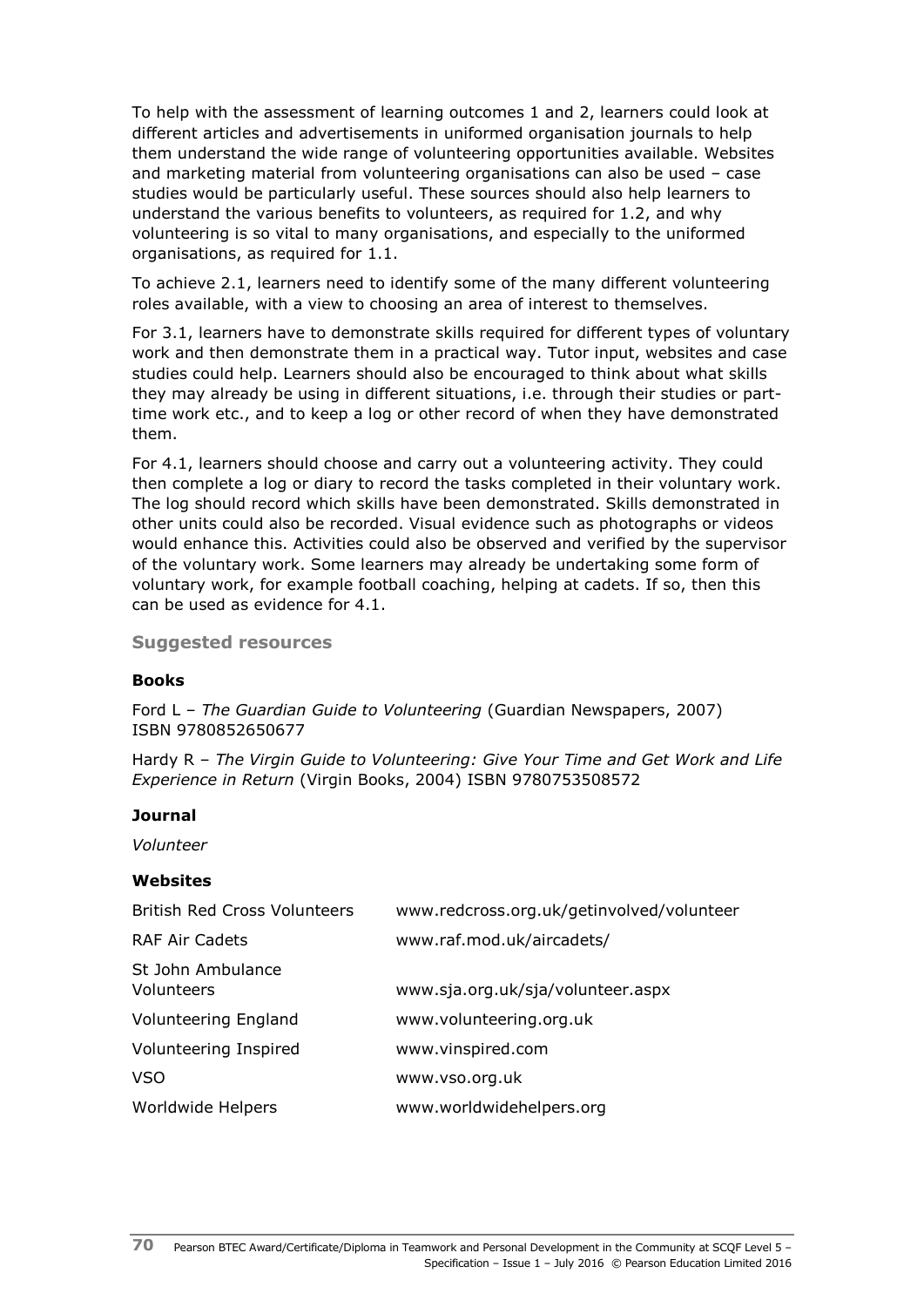| <b>Unit 10:</b>               | <b>Citizenship, the</b><br><b>Individual and Society</b> |
|-------------------------------|----------------------------------------------------------|
| <b>Unit code:</b>             | <b>UJ2504</b>                                            |
| <b>SCOF level:</b>            | 5                                                        |
| <b>Credit points:</b>         | 10                                                       |
| <b>Guided learning hours:</b> | 78                                                       |

## **Unit aim**

This unit gives learners knowledge, skills, attitudes and values to become thoughtful and informed citizens and participants in uniformed organisations. It is designed to develop an awareness of rights and responsibilities as well as respect for different religious, ethnic and national groups.

## **Essential resources**

Sufficient resources should be available to enable learners to achieve this unit. Learners should have contact with instructors from the appropriate uniformed organisations and access to the internet should be provided.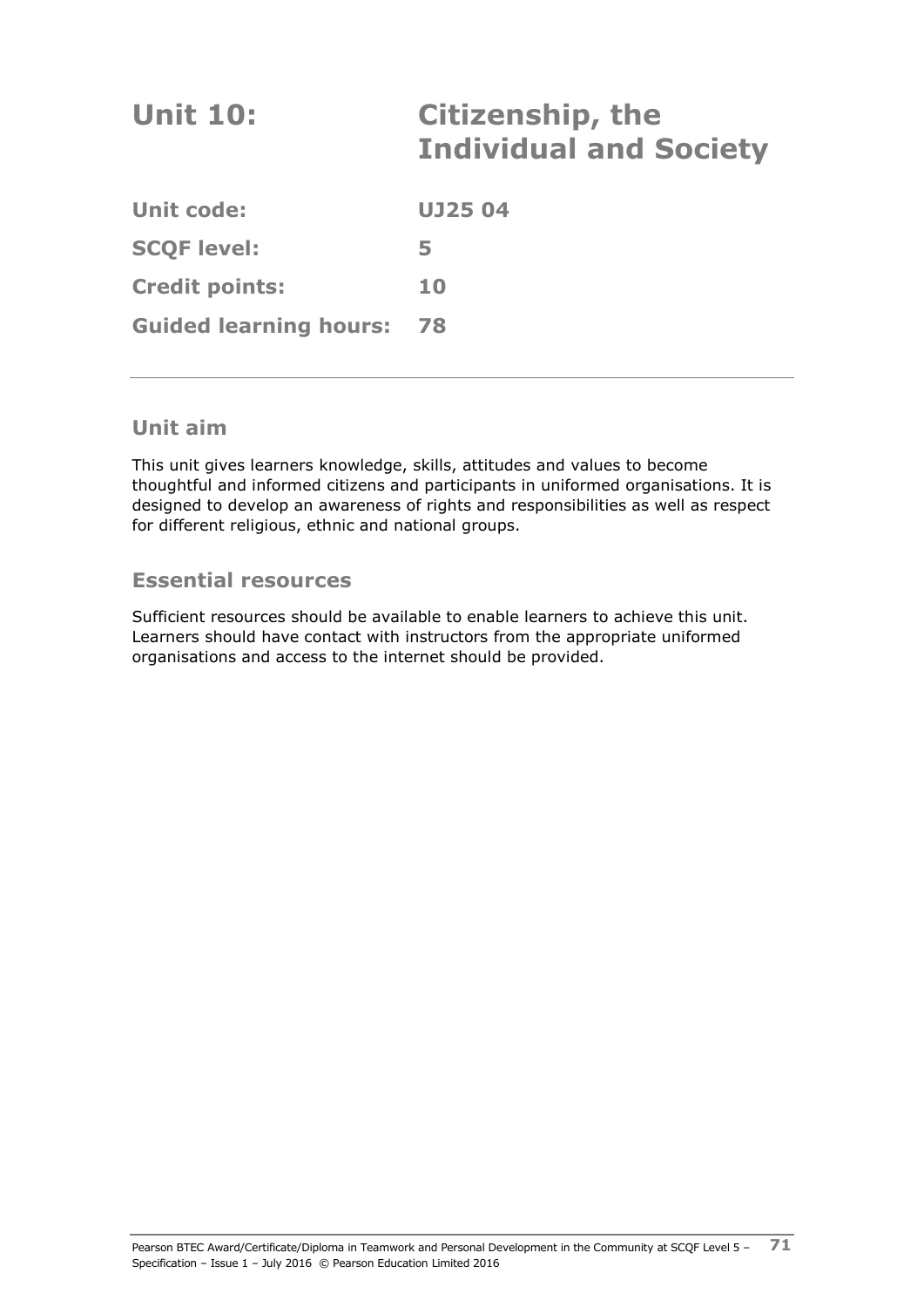## **Learning outcomes, assessment criteria and unit amplification**

To pass this unit, the learner needs to demonstrate that they can meet all the learning outcomes for the unit. The assessment criteria determine the standard required to achieve the unit.

| <b>Learning outcomes</b> |                                                       | <b>Assessment criteria</b>                                                                            |                                                                                                                                                                                                                                                                                                                                                                                                                                           |        | <b>Unit amplification</b>                                                                                                                                                                                                                                                                                                                                                                                                                                                                 |  |
|--------------------------|-------------------------------------------------------|-------------------------------------------------------------------------------------------------------|-------------------------------------------------------------------------------------------------------------------------------------------------------------------------------------------------------------------------------------------------------------------------------------------------------------------------------------------------------------------------------------------------------------------------------------------|--------|-------------------------------------------------------------------------------------------------------------------------------------------------------------------------------------------------------------------------------------------------------------------------------------------------------------------------------------------------------------------------------------------------------------------------------------------------------------------------------------------|--|
| $\mathbf{1}$             | Know what is<br>meant by the<br>terms citizen,        | 1.1                                                                                                   | Define the terms citizen,<br>citizenship, individual rights<br>and human rights                                                                                                                                                                                                                                                                                                                                                           | $\Box$ | <i>Citizen:</i> definition in the uniformed organisations $-$ a member of a<br>political community or state; how you become a citizen - place of birth,<br>family, residence, taxpayer, voter, worker, learner; community activity;<br>member of an organisation<br>Citizenship: legal and political status; legal rights and responsibilities;<br>public life and affairs; behaviour and actions; social and moral;<br>responsibility to others; personal management; being a neighbour; |  |
|                          | citizenship,<br>individual rights<br>and human rights | 1.2<br>Describe the qualities a good<br>citizen requires to<br>participate in a given<br>organisation |                                                                                                                                                                                                                                                                                                                                                                                                                                           |        | qualities of good citizenship; expectations of self and others; levels of<br>authority and different age groups; use of suitable language; fairness;<br>respect; discipline; empathy                                                                                                                                                                                                                                                                                                      |  |
|                          |                                                       |                                                                                                       | Rights: principles of legal and human rights; topical events involving<br>Human Rights Act 1998; current national/international/global situation -<br>political, religious, social and moral issues; role and operation of<br>criminal and civil justice system; drugs monitoring within uniformed<br>organisations; rights of members, employers, employees; respect for<br>democracy; participation in democratic and electoral process |        |                                                                                                                                                                                                                                                                                                                                                                                                                                                                                           |  |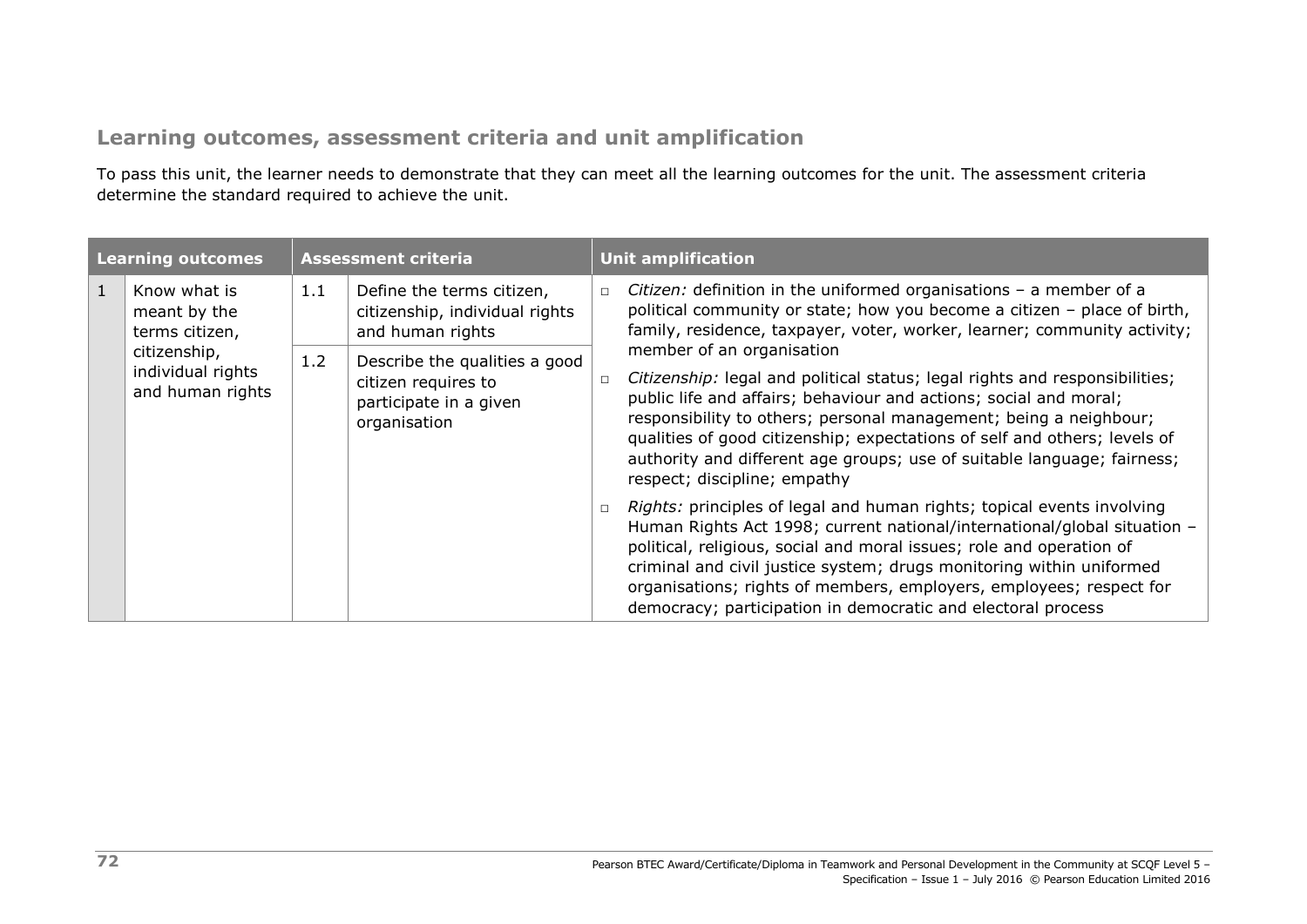| <b>Learning outcomes</b> |                                                                                                            | <b>Assessment criteria</b> |                                                                                               |                                                                                                                                                                                                                                                                                                                                                                                                    | <b>Unit amplification</b>                                                                                                                                                                                                                                                                          |  |
|--------------------------|------------------------------------------------------------------------------------------------------------|----------------------------|-----------------------------------------------------------------------------------------------|----------------------------------------------------------------------------------------------------------------------------------------------------------------------------------------------------------------------------------------------------------------------------------------------------------------------------------------------------------------------------------------------------|----------------------------------------------------------------------------------------------------------------------------------------------------------------------------------------------------------------------------------------------------------------------------------------------------|--|
| $\overline{2}$           | Understand the<br>relationship<br>between<br>individuals, society<br>and the uniformed<br>organisations    | 2.1                        | Explain how a range of<br>uniformed organisations,<br>citizens and society work<br>together   | $\Box$                                                                                                                                                                                                                                                                                                                                                                                             | Public services: function and role of uniformed organisations in society;<br>reason for uniformed organisations; how uniformed organisations serve<br>society and how they work with individuals                                                                                                   |  |
|                          |                                                                                                            |                            |                                                                                               | $\Box$                                                                                                                                                                                                                                                                                                                                                                                             | The individual: the role of the individual in local, national and<br>international society as a member of a society; the role of the individual<br>in uniformed organisations; importance of the individual; how the<br>individual is affected by society; society's relationship with individuals |  |
|                          |                                                                                                            |                            |                                                                                               | $\Box$                                                                                                                                                                                                                                                                                                                                                                                             | Society: what society is; how society works; structure of society;<br>democratic society; relationship with individuals and uniformed<br>organisations; the multicultural society                                                                                                                  |  |
| $\overline{3}$           | Understand the<br>importance of<br>equal opportunities<br>in society and the<br>uniformed<br>organisations | 3.1                        | Explain why equal<br>opportunities are important<br>in society and uniformed<br>organisations | $\Box$                                                                                                                                                                                                                                                                                                                                                                                             | In society: what equality is; why it is important in society; education<br>and equality; current UK and EU equal opportunities legislation - Sex<br>Discrimination Act 1997, Equal Pay Act 1970, Human Rights Act 1998,<br>Race Relations Act 1992, Disability Discrimination Act 1996, Freedom of |  |
|                          |                                                                                                            | 3.2                        | Illustrate how equal<br>opportunities are enforced in<br>the UK with reference to             |                                                                                                                                                                                                                                                                                                                                                                                                    | Information Act 2000, Employment Equality Regulations 2003 and 2006<br>and any amendments and new legislation/directives/ measures to<br>eliminate inequalities                                                                                                                                    |  |
|                          |                                                                                                            |                            | appropriate legislation<br>$\Box$                                                             | In uniformed organisations: what is equal opportunity in relation to<br>uniformed organisations; attitudes to equality in public services;<br>consequences and implications of Acts of Parliament for uniformed<br>organisation recruitment; training; interaction with individuals and wider<br>society; implications for uniformed organisations, e.g. Lawrence Inquiry,<br>institutional racism |                                                                                                                                                                                                                                                                                                    |  |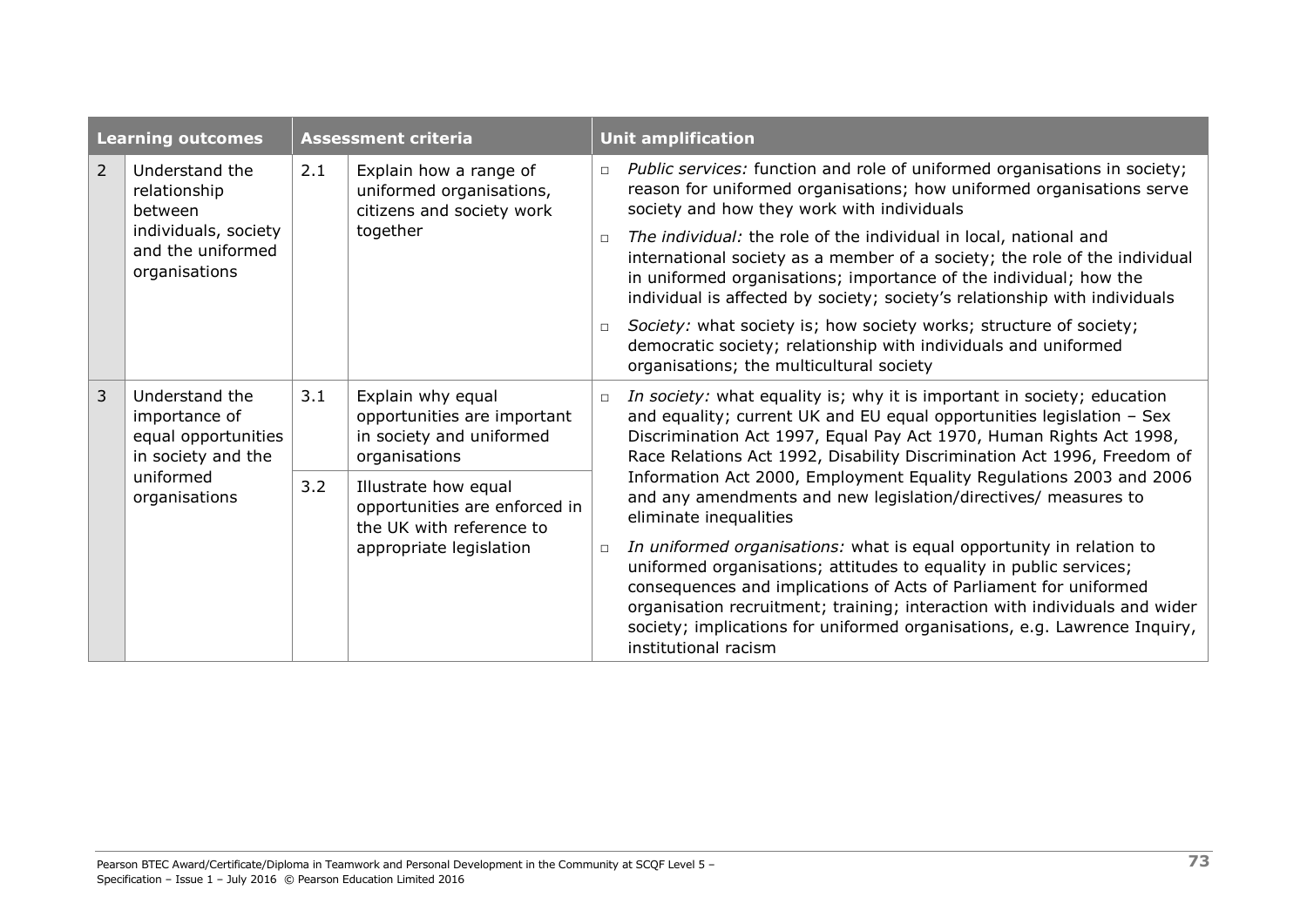| <b>Learning outcomes</b> |                                                                         | <b>Assessment criteria</b> |                                                                                                |                    | <b>Unit amplification</b>                                                                                                                                                                                                                                                                                                                                                                                                   |  |
|--------------------------|-------------------------------------------------------------------------|----------------------------|------------------------------------------------------------------------------------------------|--------------------|-----------------------------------------------------------------------------------------------------------------------------------------------------------------------------------------------------------------------------------------------------------------------------------------------------------------------------------------------------------------------------------------------------------------------------|--|
| 4                        | Be able to<br>investigate the<br>roles of uniformed<br>organisations to | 4.1                        | Explain the different ways in<br>which uniformed<br>organisations have<br>supported society    | monarchy<br>$\Box$ | Services: role of uniformed organisations; need for uniformed<br>organisations; role of court; monarchy, work of Parliament, cabinet,<br>ministers, central and local government affecting law; relationship of<br>uniformed organisations with central and local government and                                                                                                                                            |  |
|                          | citizens and to a<br>changing society                                   | 4.2                        | Demonstrate the different<br>ways in which uniformed<br>organisations have affected<br>society |                    | Uniformed organisations and changing society: how society is changing<br>- family, crime, influence of religion, youth, elderly, music, politics; how<br>the uniformed organisations are affecting and supporting society; impact<br>of government action on individual lives - taxation, housing,<br>employment; voluntary services, e.g. Citizens Advice Bureau (CAB); role<br>and influence of media and pressure groups |  |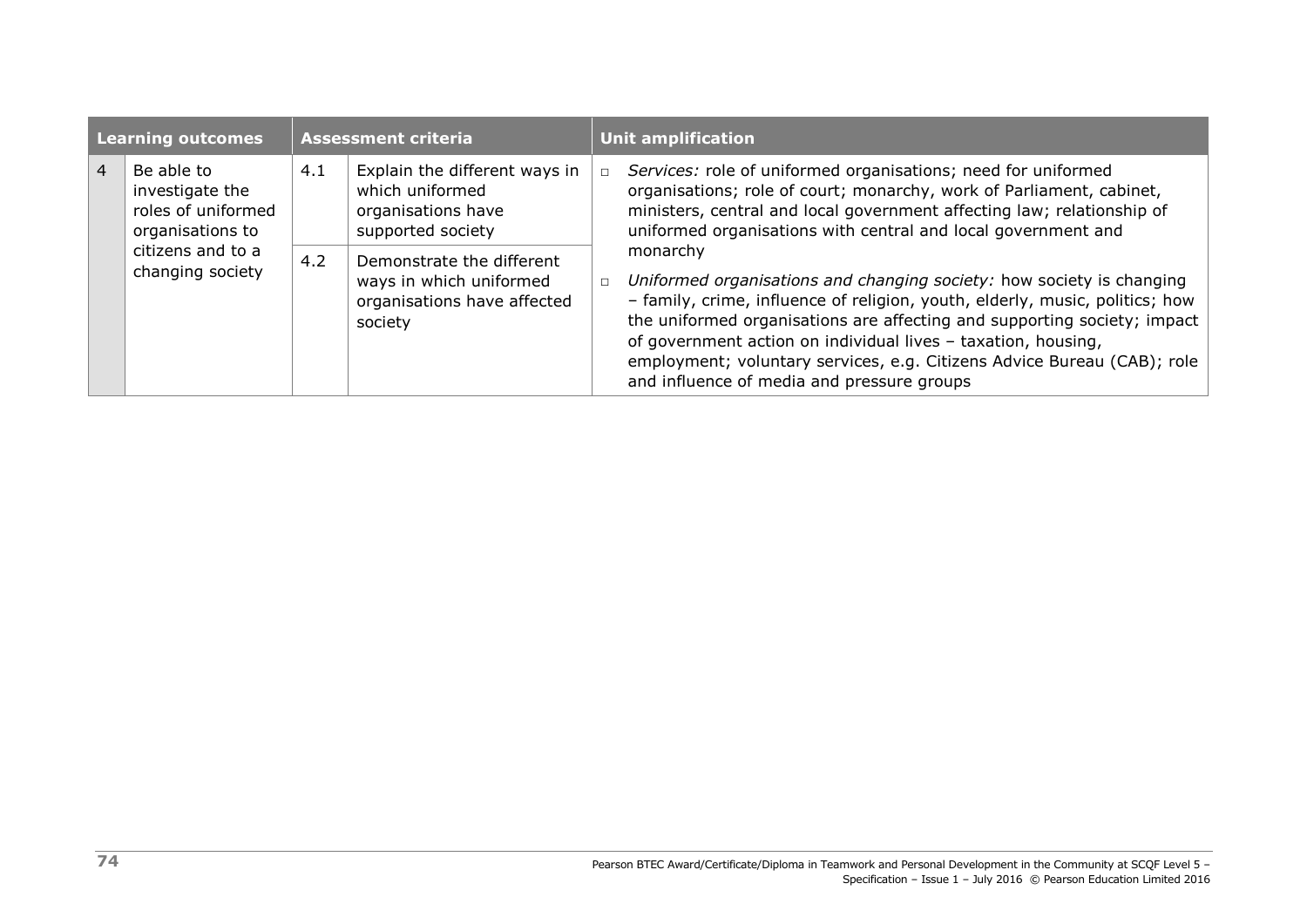## **Information for tutors**

## **Delivery**

This unit should be as practical as possible, encouraging learners to participate and to develop personal research and evaluation techniques. Tutors should plan the teaching and learning programme to allow progressive introduction of a more learner-centred approach. This will allow learners to practise and develop the citizenship skills necessary for progression into higher-level programmes, or participation in a uniformed organisation. Subject tutors should combine and integrate the linked subject areas and encourage learners to acquire additional information from other visits or guest speakers.

A thought shower workshop could be used to introduce the unit, with learners sitting in a circle and the tutor writing ideas on a board about citizenship and being a good citizen. This could then be built on to consider why participants in the uniformed organisations should be able to show that they are good citizens. Then, as the unit develops, newspaper articles highlighting human rights issues – such as battles over health provision for babies, arranged marriages etc. – could be used. Case studies, written specifically for issues relating to the cohort of learners, are a useful way to introduce laws, for example the Employment Equality (Age) Regulations 2006. These case studies could focus on particular issues and allow learners to examine them in depth.

Guest speakers could help learners investigate how uniformed organisations work with individuals and society and talks could be followed by primary research through questionnaires designed by learners to discover what people know about uniformed organisations and the type of involvement they have with them.

Debates could be set up discussing the importance of equal opportunities and how they are enforced, helping learners work within a format of constructive debate and encouraging the development of thinking and speaking skills. A sound debate will enable learners to hear differing viewpoints and if learners are allocated views that are different to their own, they could research that viewpoint and possibly change their opinion.

Practical projects to produce wall displays or project books are a way for learners to put into practice research about uniformed organisations. This could then be built on to discuss how uniformed organisations offer support to society and how they can have an effect on the way society develops.

Other useful ways to vary the delivery of the unit are small-group workshops, personal investigations using libraries, the internet and interviews, inviting guest speakers, visiting various uniformed organisations to see them at work, and fieldwork to collect data.

Thought needs to be given to active social research and the support materials required by learners to carry it out adequately and meaningfully.

A range of visiting speakers could provide insight into situations, lives, problems etc. These speakers could be youth workers, employees from uniformed organisations, members of local community groups and media representatives. Visits to multicultural events would be a worthwhile activity, as would involvement in specific community events.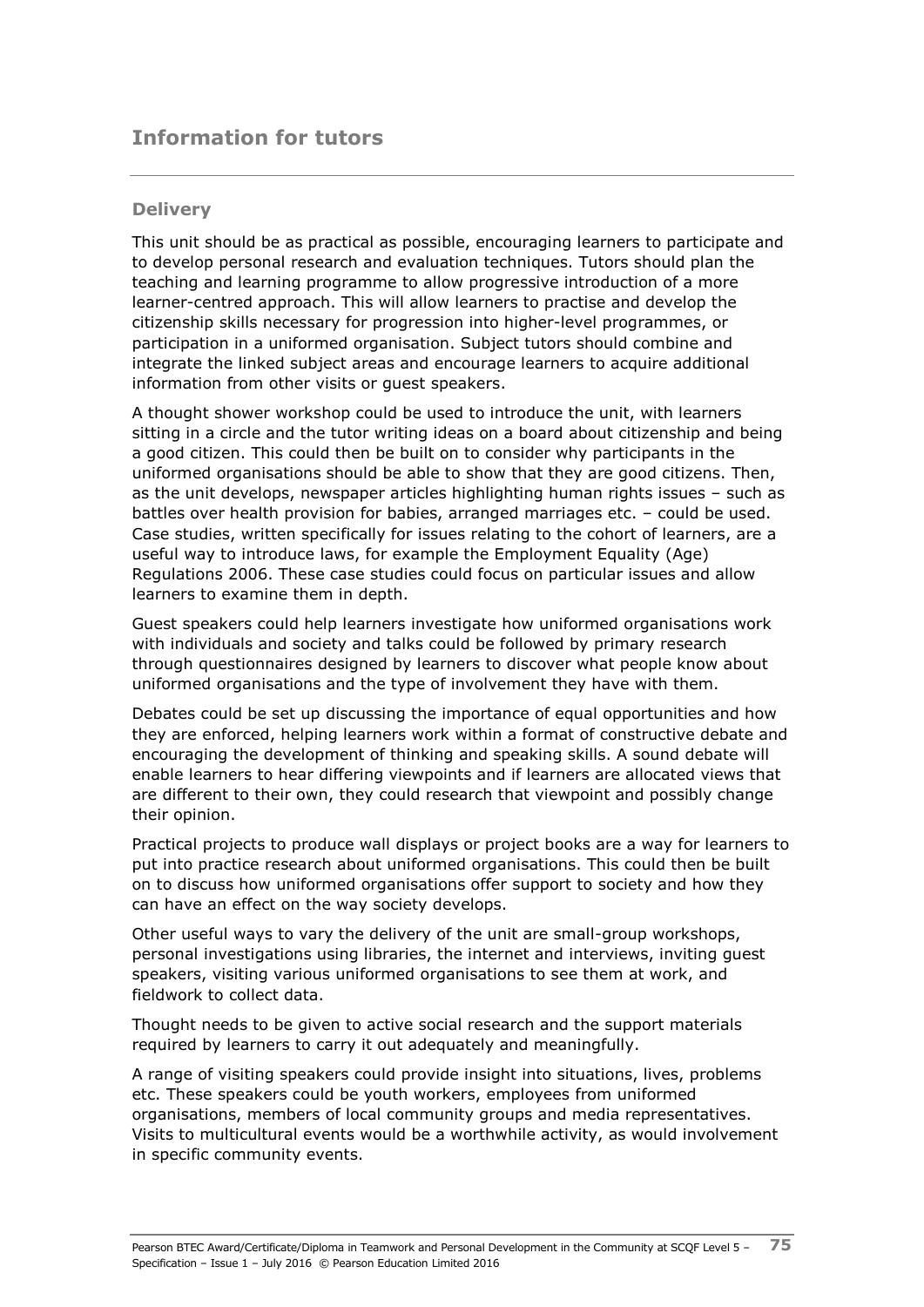#### **Assessment**

The centre will devise and mark the assessment for this unit.

Learners must meet all assessment criteria to pass the unit.

The centre will devise and undertake the assessment of learners.

This unit can be assessed through a series of structured tasks or assignments as shown in the outline learning plan. The unit should be assessed practically wherever possible.

Formative assessment should be employed throughout the programme, allowing learners to receive constructive guidance and feedback. This will allow them to develop an understanding of their personal achievement and the methods suitable for developing their learning.

Assessment should consider the diverse sources of evidence. These sources may come from activity-based projects, where observation and questioning, peer/tutor/voluntary organisation witness testimony, or personal statements can be used. Group or individual planning and implementation documents are also an invaluable source of evidence. Tables giving the meaning of terms, qualities and legislative documents are effective tools for assessment. Where explanations are required, they should be more in-depth descriptions.

To achieve 1.1, learners should research a number of definitions of the key terms and should state how these terms relate to each other. In order to do this there will need to have been delivery and discussion of rights as indicated in the content. If a display is used, then the further description and analysis could be a linked document or could take the form of a stand-alone report. 1.2 can be linked to this section if the concept of a citizen is expanded to consider a good citizen and then related to uniformed organisations.

For 2.1, learners will be required to research and explain how uniformed organisations, citizens and society work together. As this will result in a range of views, a small-group discussion could be used to encourage learners to explain their views on the subject, thus encouraging communication skills and debate. If this route is followed, assessors will need to provide each learner with a detailed observation record of the discussion.

Learning outcomes 3 and 4 can be approached in an integrated way in that the research on equal opportunities, which should include as much current legislation as possible for 3.2, can then be used to illustrate how equal opportunities are enforced. While this could be the main example of influence and support, others will be required for 3.1 and 4.1 and there should also be consideration of the support and influence of different types of uniformed organisations.

The evidence for 4.2 can be closely linked to that of 4.1. Learners should be able to demonstrate the different ways that uniformed organisations have affected society. This can be undertaken through the use of role plays or table-top exercises, which allow learners to select appropriate examples from the evidence built for 4.1 and use these to show how the actions of the uniformed organisations have affected society. It is the application of the knowledge that allows the awarding of 4.2, whereas 4.1 requires only explanation of the different ways in which uniformed organisations have supported society.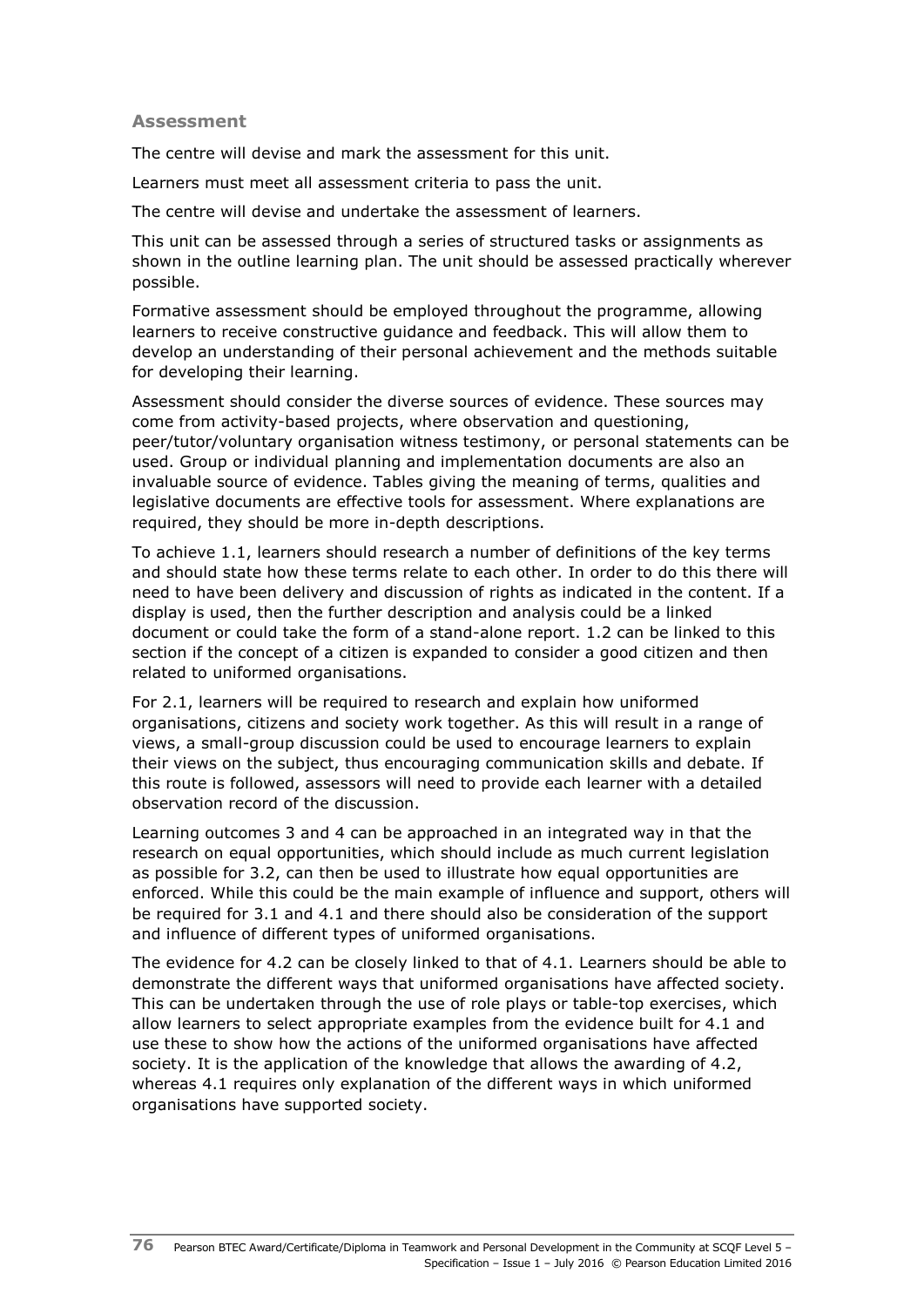### **Suggested resources**

## **Books**

Faulks K – *Citizenship (Key Ideas)* (Routledge, 2000) ISBN 9780415196345

Gray D and Lilley T et al – *BTEC Level 2 First Public Services Student Book* (Pearson, 2010) ISBN 9781846907210

Gray D and Lilley T et al – *BTEC Level 2 First Public Services Teacher Resource Pack* (Pearson, 2010) ISBN 9781846907227

The Home Office – *Life in the United Kingdom: A Journey to Citizenship, Second Edition* (TSO, 2007) ISBN 9780113413133

Wales J, Culshaw C, Clarke P and Reaich N – *Citizenship Today, Students' Book, Third Edition* (Collins Educational, 2009) ISBN 9780007312641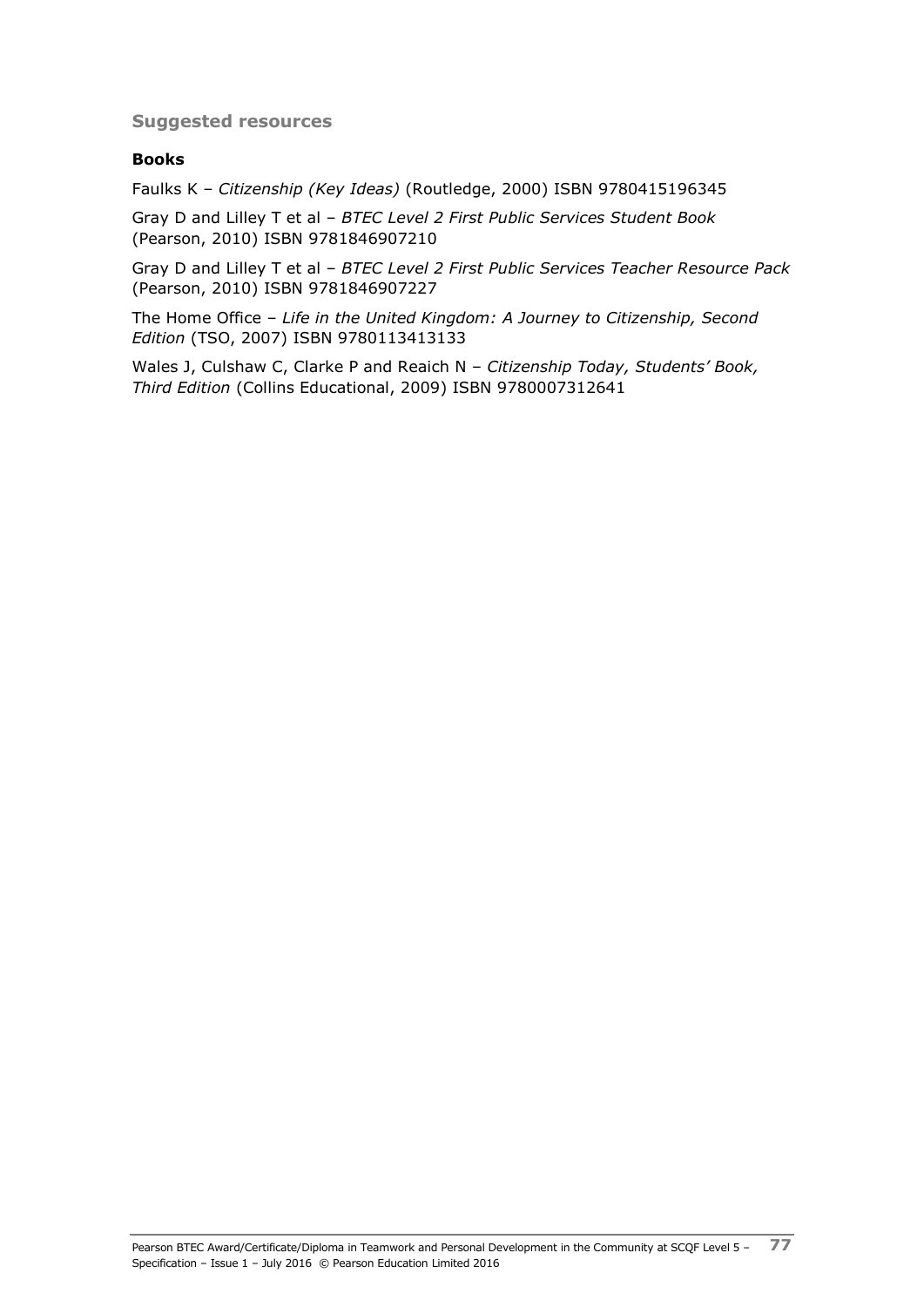| <b>Unit 11:</b>               | <b>Community and</b><br><b>Cultural Awareness</b> |
|-------------------------------|---------------------------------------------------|
| <b>Unit code:</b>             | <b>UJ2604</b>                                     |
| <b>SCOF level:</b>            | 5                                                 |
| <b>Credit points:</b>         | 10                                                |
| <b>Guided learning hours:</b> | 76                                                |

## **Unit aim**

This unit gives learners an opportunity to develop an understanding of what a community is and how it functions during everyday life, taking into account different cultures. Learners will consider the benefits of having a strong community and gain an understanding of the relevance of cultural diversity. They will also investigate the problems that a community may face, both locally and nationally.

## **Essential resources**

Learners should have access to a range of textbooks and journals that covers the subject content. Access to suitable internet sites is also recommended. Where possible, learners should visit local uniformed organisations dealing with the issues indicated by the content or have visits from guest speakers who can discuss the role played by their organisation in the support of society. Where this is not possible, learners should have access to appropriate case study material taken from recent sources.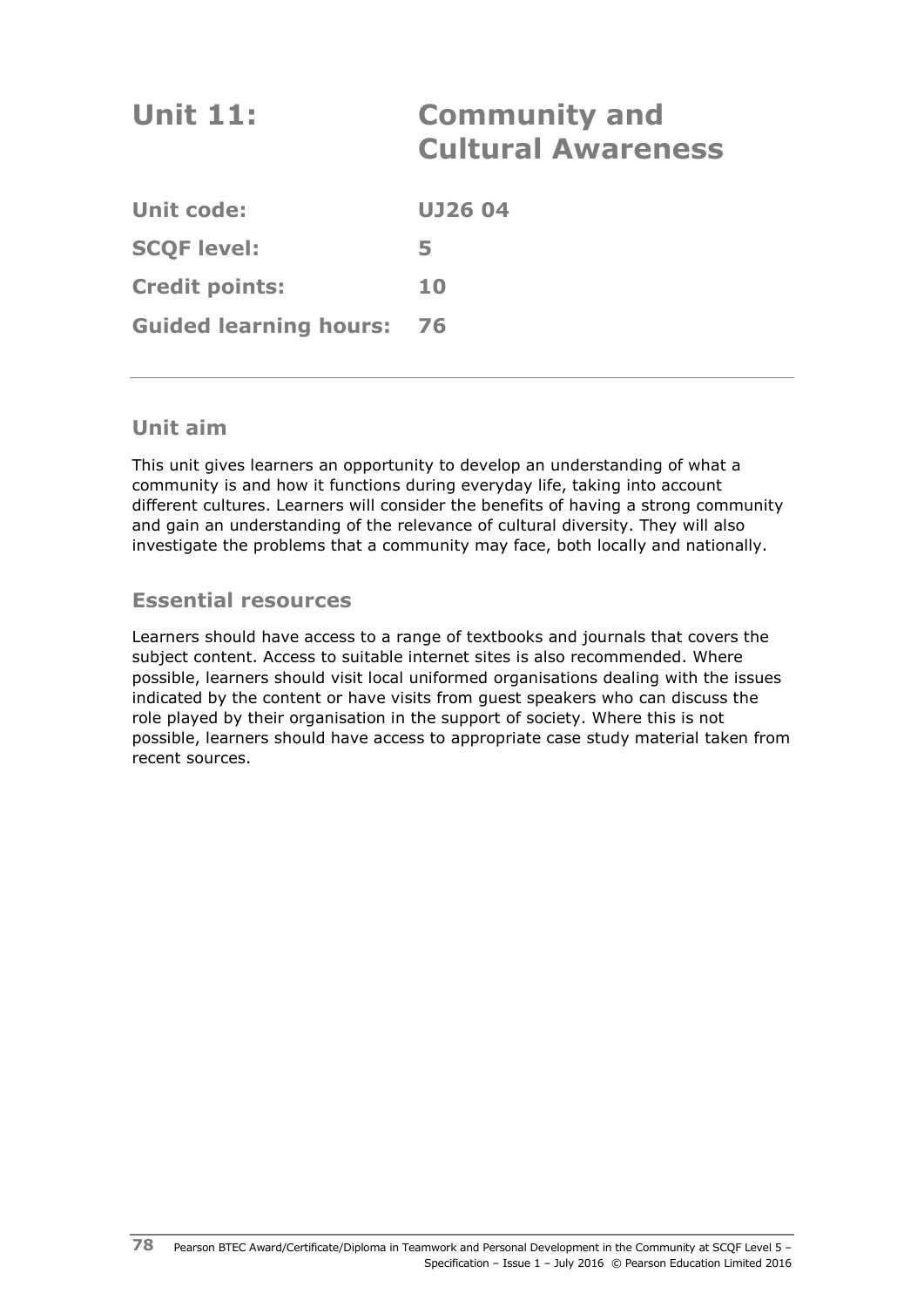## **Learning outcomes, assessment criteria and unit amplification**

To pass this unit, the learner needs to demonstrate that they can meet all the learning outcomes for the unit. The assessment criteria determine the standard required to achieve the unit.

| <b>Learning outcomes</b> |                                                   | <b>Assessment criteria</b> |                                                                                                   |        | <b>Unit amplification</b>                                                                                                                                                                                                                                                                                                            |  |
|--------------------------|---------------------------------------------------|----------------------------|---------------------------------------------------------------------------------------------------|--------|--------------------------------------------------------------------------------------------------------------------------------------------------------------------------------------------------------------------------------------------------------------------------------------------------------------------------------------|--|
| $\mathbf{1}$             | Understand<br>community and<br>cultural awareness | 1.1                        | Explain the differences<br>between local and national<br>community                                | $\Box$ | Community: definitions - geographical, e.g. concept of community<br>development and changing communities; local and national communities                                                                                                                                                                                             |  |
|                          | in the local and<br>national<br>community         | 1.2                        | Discuss the awareness of<br>community and cultural<br>issues in local and national<br>communities | $\Box$ | Culture: consideration of different cultures; diversity and cultural roles;<br>values and norms; sub-cultures; benefits of understanding and being<br>familiar with a range of cultures                                                                                                                                              |  |
|                          |                                                   |                            |                                                                                                   |        | Awareness: impact on everyday life; impact on public services; relation<br>to individuals and groups; importance of community and cultural<br>awareness to all members of communities and to uniformed<br>organisations                                                                                                              |  |
|                          |                                                   |                            |                                                                                                   | $\Box$ | Local community: community membership and identity; features of local<br>communities; provision and maintenance of facilities and public<br>services; provision for older members of communities; voluntary<br>organisations; community groups, e.g. tenants' and residents'<br>associations, youth clubs                            |  |
|                          |                                                   |                            |                                                                                                   |        | <i>National community: examples of urban and rural communities;</i><br>development of different communities; national identity and nationhood;<br>positive and negative perceptions of national communities, e.g. football<br>supporters; role played by uniformed organisations in providing aid in<br>the event of major incidents |  |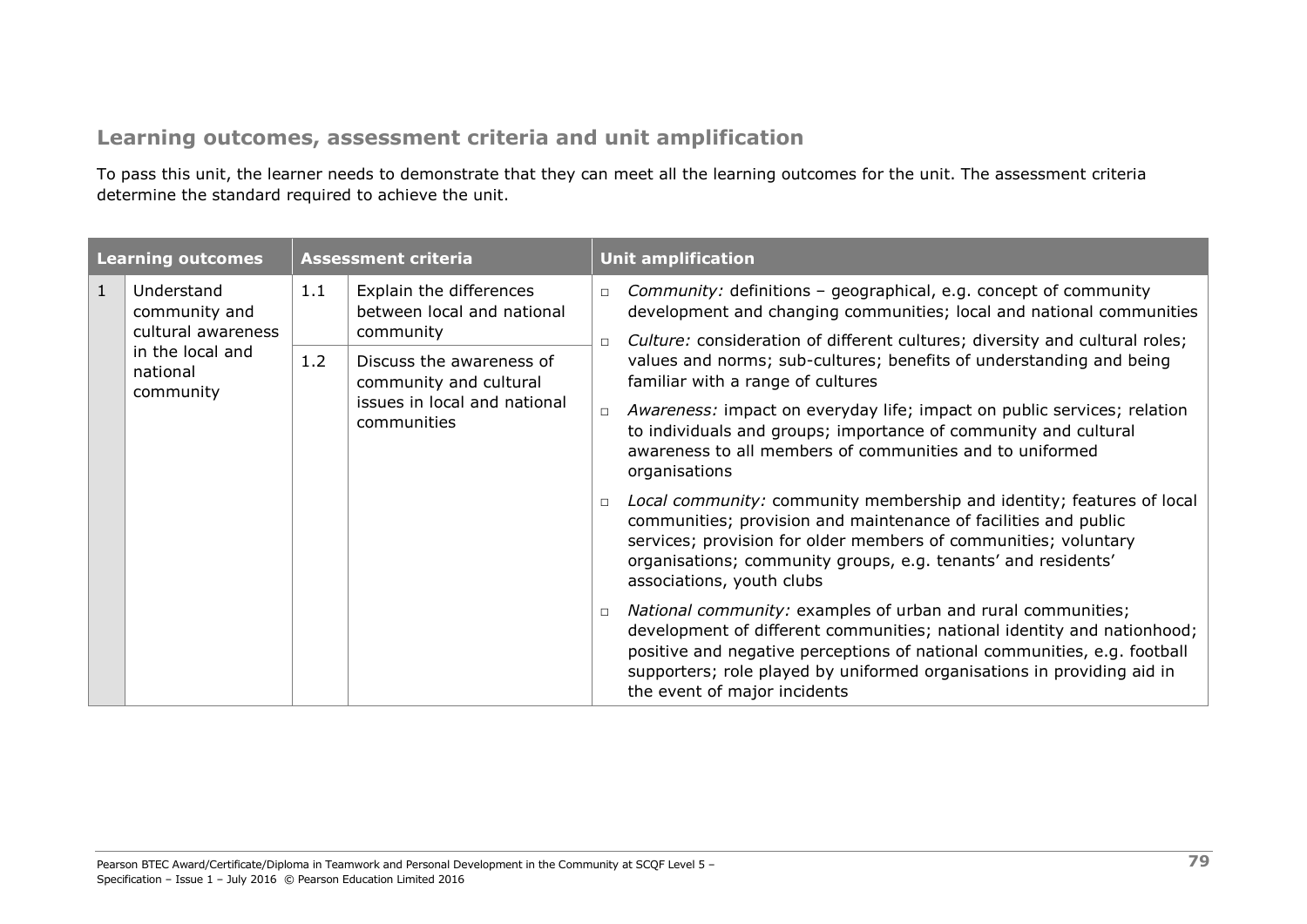| <b>Learning outcomes</b> |                                                                                        | <b>Assessment criteria</b> |                                                                                                                |        | <b>Unit amplification</b>                                                                                                                                                                                                                                                                                                                                                                                           |  |
|--------------------------|----------------------------------------------------------------------------------------|----------------------------|----------------------------------------------------------------------------------------------------------------|--------|---------------------------------------------------------------------------------------------------------------------------------------------------------------------------------------------------------------------------------------------------------------------------------------------------------------------------------------------------------------------------------------------------------------------|--|
| $\overline{2}$           | Know what is<br>meant by the costs<br>and benefits of<br>living in a<br>community      | 2.1                        | Describe the costs and<br>benefits of living in a<br>community                                                 | $\Box$ | Costs: personal investment in communities in terms of time and<br>participation, tolerance and intolerance of differences; knowledge of<br>'others'; facilities and lack of facilities for some groups, e.g. younger and<br>older community members; community change as a result of economic<br>and political influences, e.g. funding issues; costs of providing public<br>services and dealing with local issues |  |
|                          |                                                                                        |                            |                                                                                                                | $\Box$ | Benefits: social networks and support; family and friendship networks;<br>community centres; local education provision; communication;<br>advantages of being a member of a community; the feeling of belonging<br>and being part of a larger group; caring for and looking out for others;<br>personal ties; advantages to public services of there being strong<br>community ties                                 |  |
| 3                        | Understand<br>cultural diversity<br>as an aspect of<br>local and national<br>community | 3.1                        | Discuss the positive and<br>negative aspects of cultural<br>diversity in the local and<br>national communities | $\Box$ | Diversity: ethnic population and minority groups; statistics; cultural<br>enrichment; trends and lifestyles of individuals and groups, including<br>alternative lifestyles and religions; virtual culture (cyber community);<br>development of the worldwide web community; benefits of<br>understanding and appreciating diverse cultures; positive and negative<br>aspects of cultural diversity                  |  |
|                          |                                                                                        |                            |                                                                                                                | $\Box$ | Local: e.g. village, town, place of work                                                                                                                                                                                                                                                                                                                                                                            |  |
|                          |                                                                                        |                            |                                                                                                                | $\Box$ | National: regional; outside immediate local area                                                                                                                                                                                                                                                                                                                                                                    |  |
|                          |                                                                                        |                            |                                                                                                                | $\Box$ | Impact on public services: provision required to meet cultural needs                                                                                                                                                                                                                                                                                                                                                |  |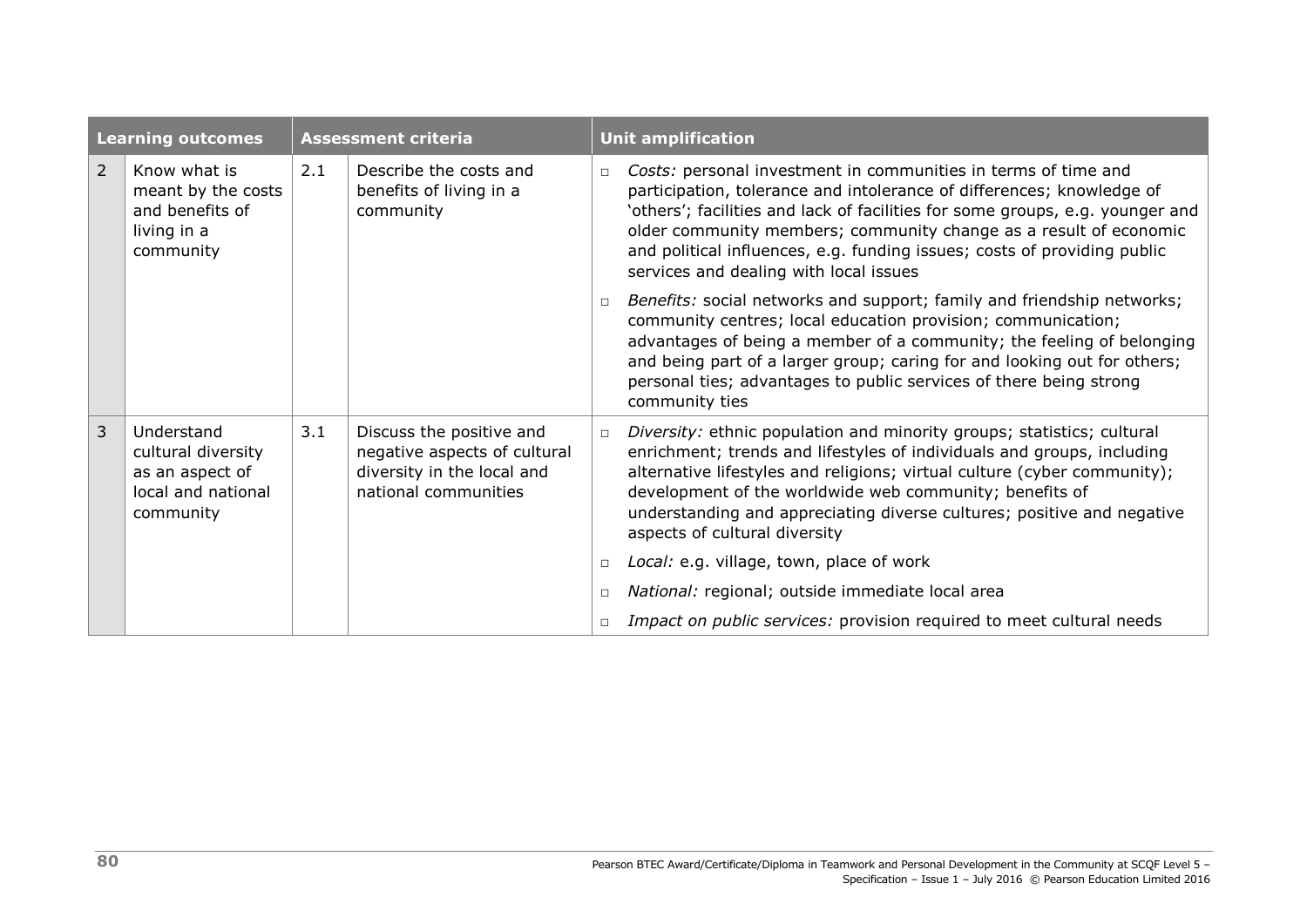| <b>Learning outcomes</b><br><b>Assessment criteria</b> |                                                                       |     |                                                                                             | <b>Unit amplification</b>                                                                                                                                                         |                                                                                                                                                                                                                                                                                                                                                                                                                                                                                                                                                                                                                                          |
|--------------------------------------------------------|-----------------------------------------------------------------------|-----|---------------------------------------------------------------------------------------------|-----------------------------------------------------------------------------------------------------------------------------------------------------------------------------------|------------------------------------------------------------------------------------------------------------------------------------------------------------------------------------------------------------------------------------------------------------------------------------------------------------------------------------------------------------------------------------------------------------------------------------------------------------------------------------------------------------------------------------------------------------------------------------------------------------------------------------------|
| $\overline{4}$                                         | Be able to<br>investigate the<br>social and cultural<br>problems that | 4.1 | Outline the categories of<br>social problems in<br>communities locally and<br>across the UK | $\Box$                                                                                                                                                                            | Social problems: categorising of social problems; scale of problems<br>within local communities; scale of problems across the nation, e.g.<br>poverty and its effects on individuals and the whole of society;<br>unemployment and the results of low income and poor housing on                                                                                                                                                                                                                                                                                                                                                         |
|                                                        | exist in a local and<br>national<br>community                         | 4.2 | Outline the cultural<br>problems in communities<br>locally and across the UK                |                                                                                                                                                                                   | specific groups; racism and inequality and ways in which these are<br>perpetuated; mental illness and the problems for those involved,<br>including people affected and those providing care; domestic abuse;<br>substance abuse, including prescription and non-prescription drugs,                                                                                                                                                                                                                                                                                                                                                     |
|                                                        |                                                                       | 4.3 | Investigate the impact of<br>social and cultural problems<br>on the UK public services      | alcohol; bullying, including both physical and cyber-bullying; role of<br>uniformed organisations in dealing with social problems; presence of<br>social problems within services |                                                                                                                                                                                                                                                                                                                                                                                                                                                                                                                                                                                                                                          |
|                                                        |                                                                       |     |                                                                                             |                                                                                                                                                                                   | Cultural problems: cultural problems at local level and how individuals<br>and groups from different cultures exist alongside mainstream cultures;<br>cultural problems at national level such as maintaining a coherent<br>national identity; cultural identity problems for those with more than<br>one cultural influence; changes in culture leading to altered cultural<br>transmission; cultural alienation; customs and traditions; views of<br>different age groups; values, group and cultural identity; role of<br>uniformed organisations in dealing with cultural problems; presence of<br>cultural problems within services |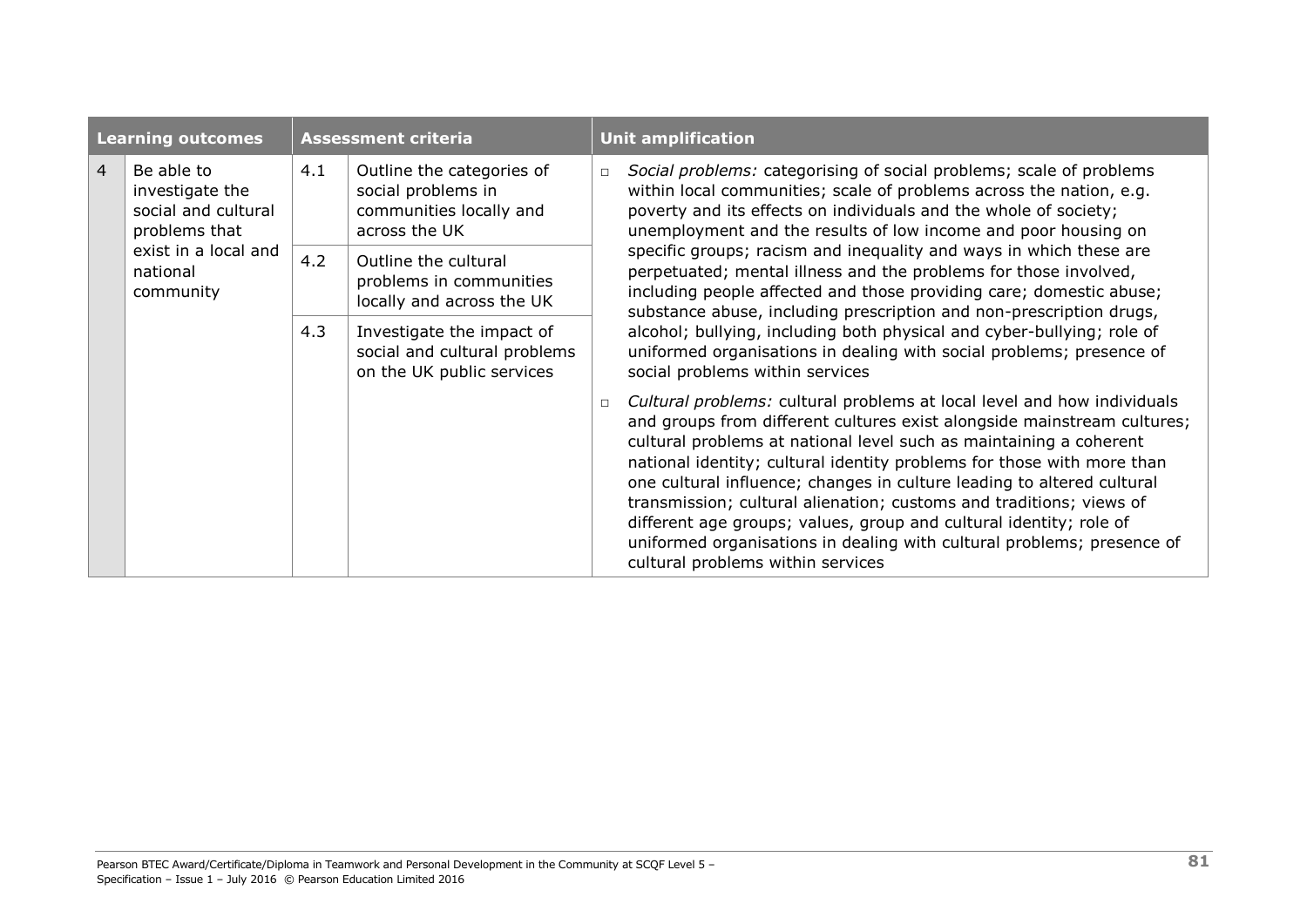## **Information for tutors**

## **Delivery**

The unit can be delivered in a practical way, allowing learners to bring their own experiences to the group and building on the meanings of community and culture. Material from news articles, current local and national, will be useful, will generate discussion and will provide the basis for presentations and active debate.

To allow learners to gather information accurately, a basic knowledge of study techniques could be taught and employed through the use of case studies.

Learners should be encouraged to visit, or become involved in, local community groups that serve different elements of their local community. This could then give an insight into the costs and benefits of living in a community.

A network of visiting speakers would enhance classroom delivery, especially in learning outcome 3 – cultural diversity, and learning outcome 4 – social and cultural problems. Appropriate people to invite are community development workers, community officers from the uniformed organisations, voluntary members of community groups and members of religious and cultural groups.

Most areas have awareness groups, and they could give presentations on areas such as drugs/substance abuse, mental illness and different lifestyles.

The use of role play to assist with the understanding of cultural diversity and social and cultural problems could be highly effective, with the aim of encouraging greater awareness of the places and people we share our lives with.

Where delivery of theoretical material is to be included, for example definitions of community and culture, and cultural diversity, tutors should ensure that the level is appropriate to the learner group while encouraging development of their level of understanding and application.

Learning outcome 1 covers the meanings of community and culture and the types of issues that exist as well as how aware people are of these issues. The meanings of community, both nationally and locally, should be considered, along with the key features of each. Learners can consider the perceptions of various communities within the UK as well as other countries' perceptions of the UK as a nation. Differences between local and national issues should be discussed, as well as the role of the uniformed organisations in helping to deal with issues or helping to raise awareness of issues. News articles and case studies can be used for discussion and display boards could be used to demonstrate knowledge to be used throughout the unit. This can then form the basis of the presentation information for Assignment 1.

Learning outcome 2 covers the positive and negative aspects of community life. Learners will need to consider the costs to individuals of being involved in community life in terms of time and effort put into projects, as well as the financial costs. The costs to the community of not having sufficient resources or facilities may also be covered here. Learners should also consider the costs associated with providing services to meet the needs of people within the community. In terms of benefits, learners should consider the help and support available when people live in a strong community and the burden that this takes from the uniformed organisations – learners should look at the effects on crime and the use of initiatives such as Neighbourhood Watch when there are strong community links.

Pearson BTEC Award/Certificate/Diploma in Teamwork and Personal Development in the Community at SCQF Level 5 – **82** Specification – Issue 1 – July 2016 © Pearson Education Limited 2016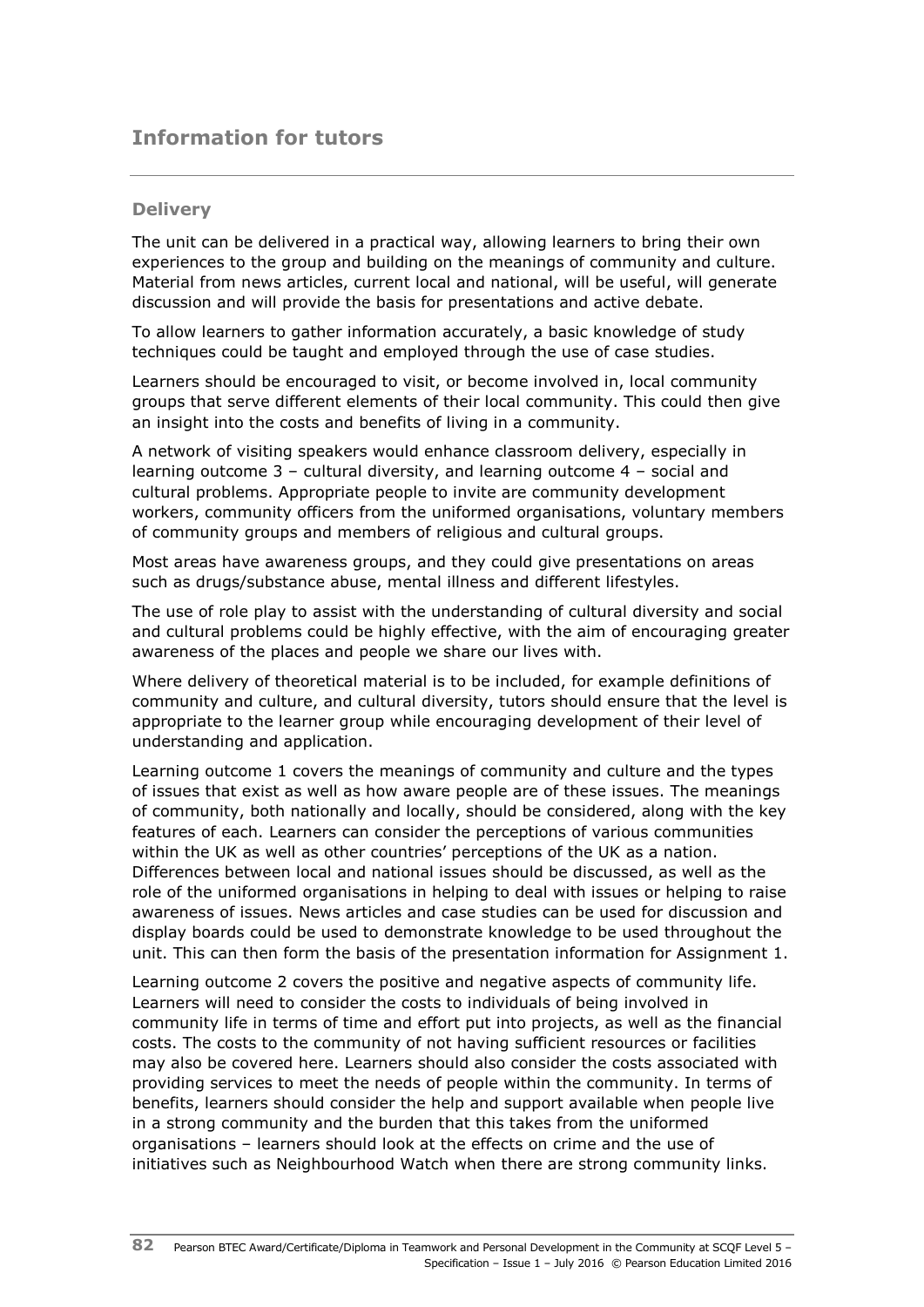Learners could look at information from local sources, such as annual reports from organisations, in order to identify problem areas and the types of support provided.

Guest speakers from a range of organisations will be able to give an insight into the advantages of a strong community as opposed to the disadvantages raised by a lack of community.

#### **Assessment**

The centre will devise and mark the assessment for this unit.

Learners must meet all assessment criteria to pass the unit.

The centre will devise and undertake the assessment of learners.

Formative assessment should be employed throughout the programme, allowing learners to receive constructive guidance and feedback. This will help them to develop an understanding of their personal achievement and the methods suitable for developing their learning. A number of assessment activities can be used to measure the achievement of learning outcomes in this unit. Assessment evidence can be in the form of assignments, research projects, reports or news sheets and presentations, and through the use of case studies.

To achieve 1.1, learners will need to research the features of local and national communities so that they can then explain a range of differences. This could be produced in presentation format and could be followed by 1.2 as learners consider what community and cultural issues are and then present a discussion on the awareness of those issues in society today.

To achieve 2.1, learners should research the different implications of living in a community and this could form the basis of a small-group discussion where learners describe the implications in terms of costs and benefits. The discussion could include positive and negative aspects of cultural diversity to achieve 3.1 if learners are directed to discuss positive and negative aspects of cultural diversity, then illustrate this with relevant examples showing both aspects. Learners should be encouraged to hold a small-group discussion to describe the costs and benefits of living in a community, illustrating the positive and negative aspects of cultural diversity within a community.

To achieve 4.1, 4.2 and 4.3, learners will need to undertake research on the types of social and cultural problems that exist within communities, both locally and nationally. This research could be presented in a report format or in a series of newsletters, giving examples that are both current and relevant throughout. Learners need to produce a report or series of news articles that outlines and investigates the social and cultural problems that exist within communities across the UK, discussing their impact on UK public services.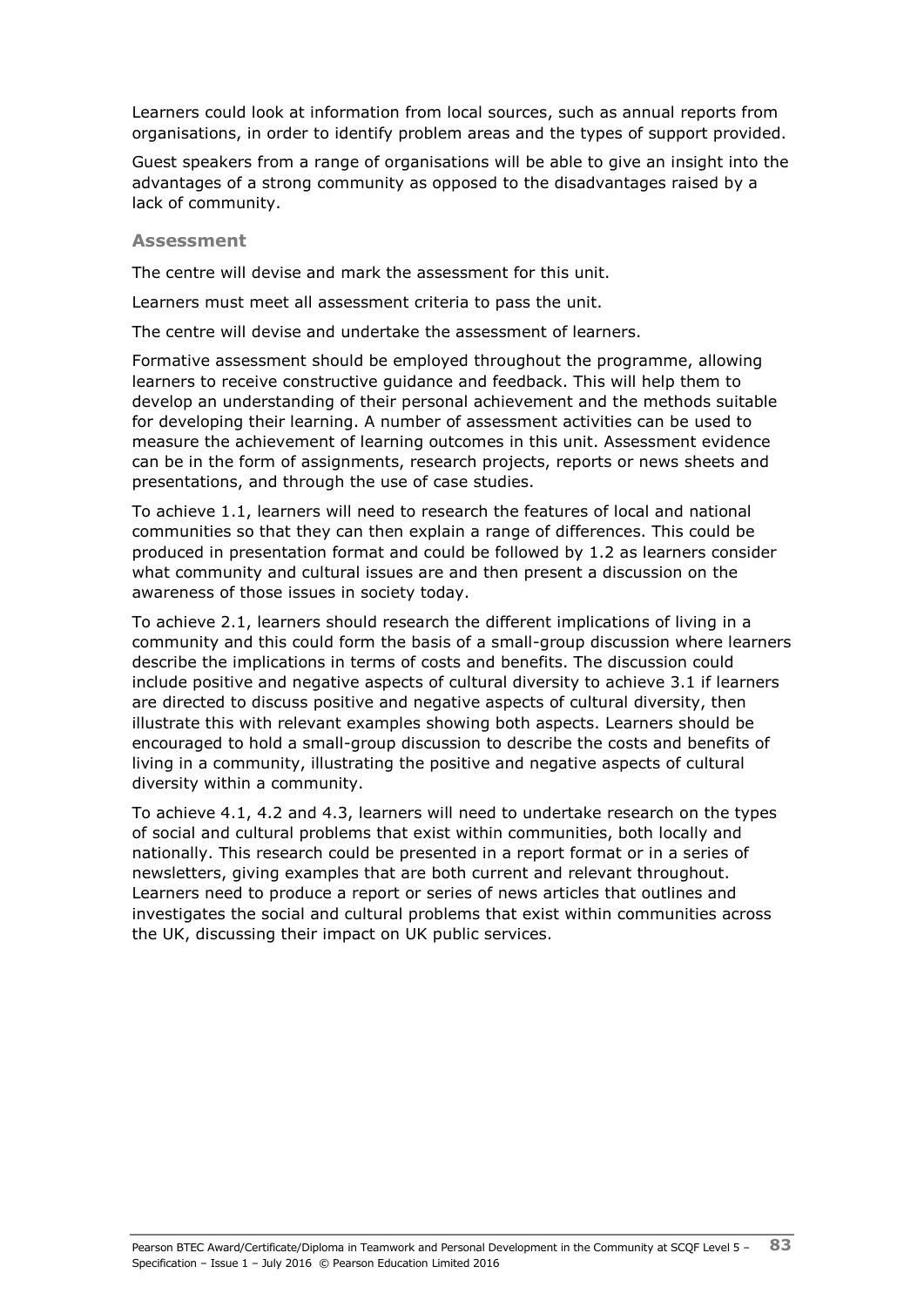### **Suggested resources**

### **Books**

Daniels K and Macdonald L – *Equality, Diversity and Discrimination – A Student Text* (Chartered Institute of Personnel & Development, 2005) ISBN 9781843981121

Day G – *Community and Everyday Life* (The New Sociology) (Routledge, 2006) ISBN 9780415340748

Gray D and Lilley T et al – *BTEC Level 2 First Public Services Student Book* (Pearson, 2010) ISBN 9781846907210

Gray D and Lilley T et al – B*TEC Level 2 First Public Services Teacher Resource Pack* (Pearson, 2010) ISBN 9781846907227

Spencer L and Hailstone P – *The Diversity Pocketbook* (Management Pocketbooks, 2004) ISBN 9781903776032

#### **Websites**

| <b>BBC News</b>                                    | www.bbc.co.uk/news                       |
|----------------------------------------------------|------------------------------------------|
| Department for Communities<br>and Local Government | www.communities.gov.uk                   |
| Equality Act 2010                                  | www.equalities.gov.uk/equality_bill.aspx |
| Equality and Human<br><b>Rights Commission</b>     | www.equalityhumanrights.com              |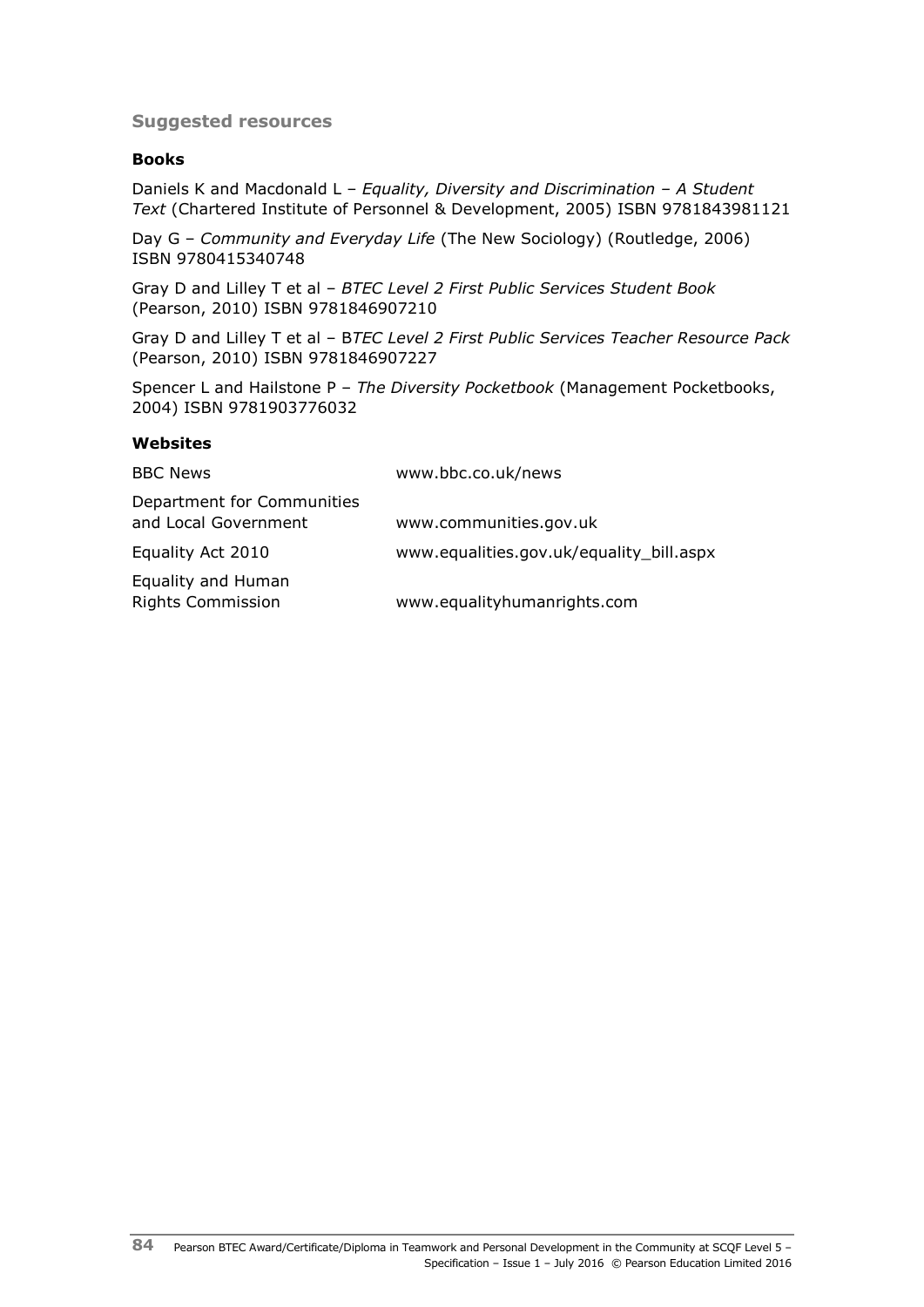# **13 Further information and useful publications**

To get in touch with us visit our 'Contact us' pages:

- Edexcel, BTEC and Pearson Work Based Learning and Colleges details: qualifications.pearson.com/en/support/contact-us.html
- books, software and online resources for UK schools and colleges: [www.pearsonschoolsandfecolleges.co.uk](http://www.pearsonschoolsandfecolleges.co.uk/contactus)

Key publications:

- *Adjustments for candidates with disabilities and learning difficulties – Access and Arrangements and Reasonable Adjustments, General and Vocational qualifications* (Joint Council for Qualifications (JCQ))
- *Equality Policy* (Pearson)
- *Recognition of Prior Learning Policy and Process* (Pearson)
- *UK Information Manual* (Pearson)
- *UK Quality Vocational Assurance Handbook* (Pearson).

All of these publications are available on our website.

Publications on the quality assurance of BTEC qualifications are available on our website at qualifications.pearson.com

Our publications catalogue lists all the material available to support our qualifications. To access the catalogue and order publications, please go to qualifications.pearson.com Additional resources

If you need further learning and teaching materials to support planning and delivery for your learners, there is a wide range of BTEC resources available.

Any publisher can seek endorsement for their resources, and, if they are successful, we will list their BTEC resources on our website.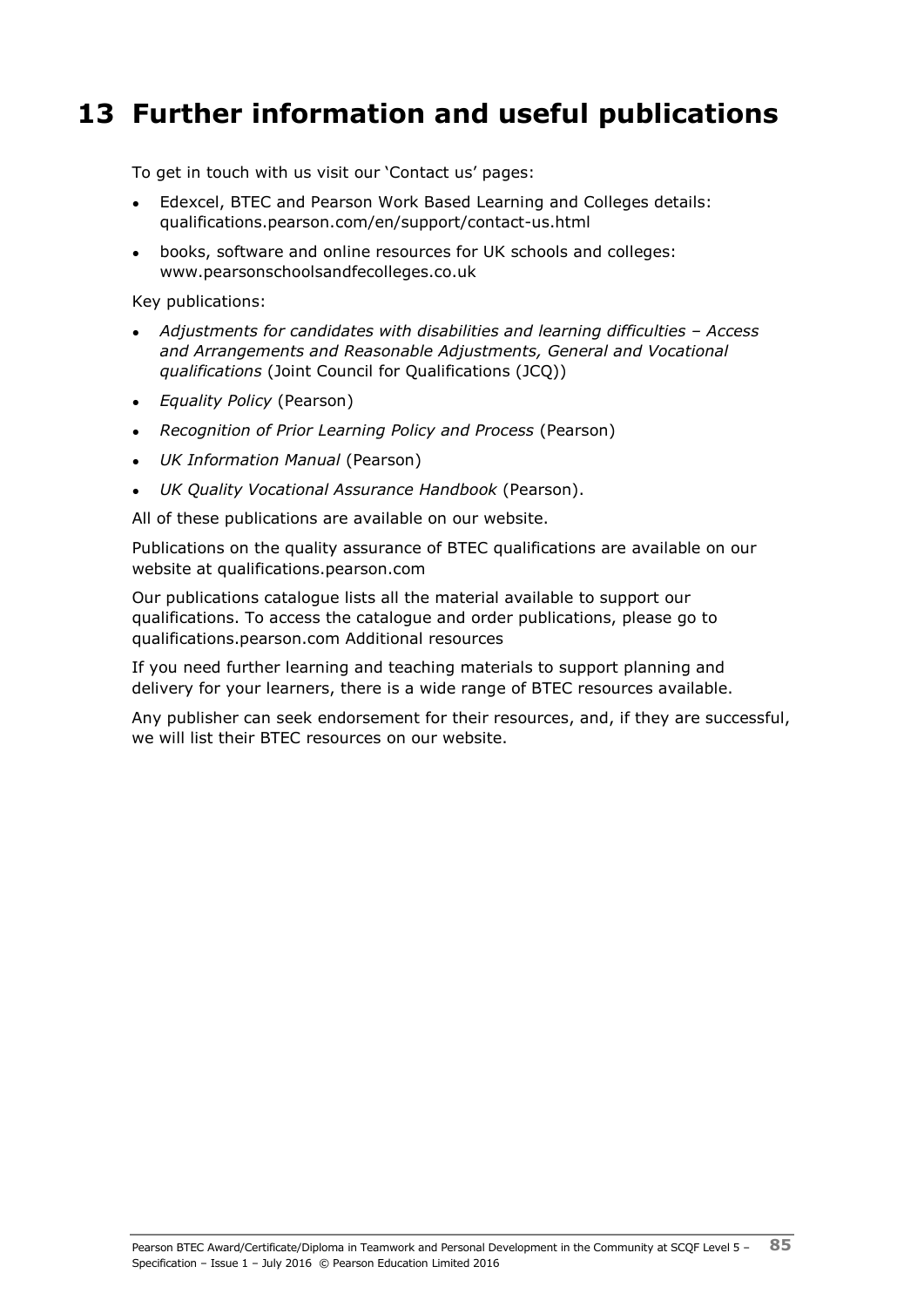# **14 Professional development and training**

Pearson supports UK and international customers with training related to BTEC qualifications. This support is available through a choice of training options offered on our website qualifications.pearson.com

The support we offer focuses on a range of issues, such as:

- planning for the delivery of a new programme
- planning for assessment and grading
- developing effective assignments
- building your team and teamwork skills
- developing learner-centred learning and teaching approaches
- building in effective and efficient quality assurance systems.

The national programme of training we offer is on our website. You can request centre-based training through the website or you can contact one of our advisers in the Training from Pearson UK team via Customer Services to discuss your training needs.

## **BTEC training and support for the lifetime of the qualifications**

**Training and networks**: our training programme ranges from free introductory events through sector-specific opportunities to detailed training on all aspects of delivery, assignments and assessment. We also host some regional network events to allow you to share your experiences, ideas and best practice with other BTEC colleagues in your region.

**Regional support**: our team of Curriculum Development Managers and Curriculum Support Consultants, based around the country, are responsible for providing advice and support in centres. They can help you with planning and curriculum developments.

To get in touch with our dedicated support teams please visit: qualifications.pearson.com

### **Your Pearson support team**

Whether you want to talk to a sector specialist, browse online or submit your query for an individual response, there's someone in our Pearson support team to help you whenever – and however – you need:

- Subject Advisors: find out more about our subject advisor team immediate, reliable support from a fellow subject expert
- Ask the Expert: submit your question online to our Ask the Expert online service and we will make sure your query is handled by a subject specialist.

Please visit, qualifications.pearson.com/en/support/contact-us.html

D220716Z:\LT\PD\SPECIALIST QUALS\9781446938553\_BTEC\_SPLT\_L5\_TAPDITC\9781446938553\_BTEC\_SPLT\_L5\_TAPDITC.DOC.1-91/1